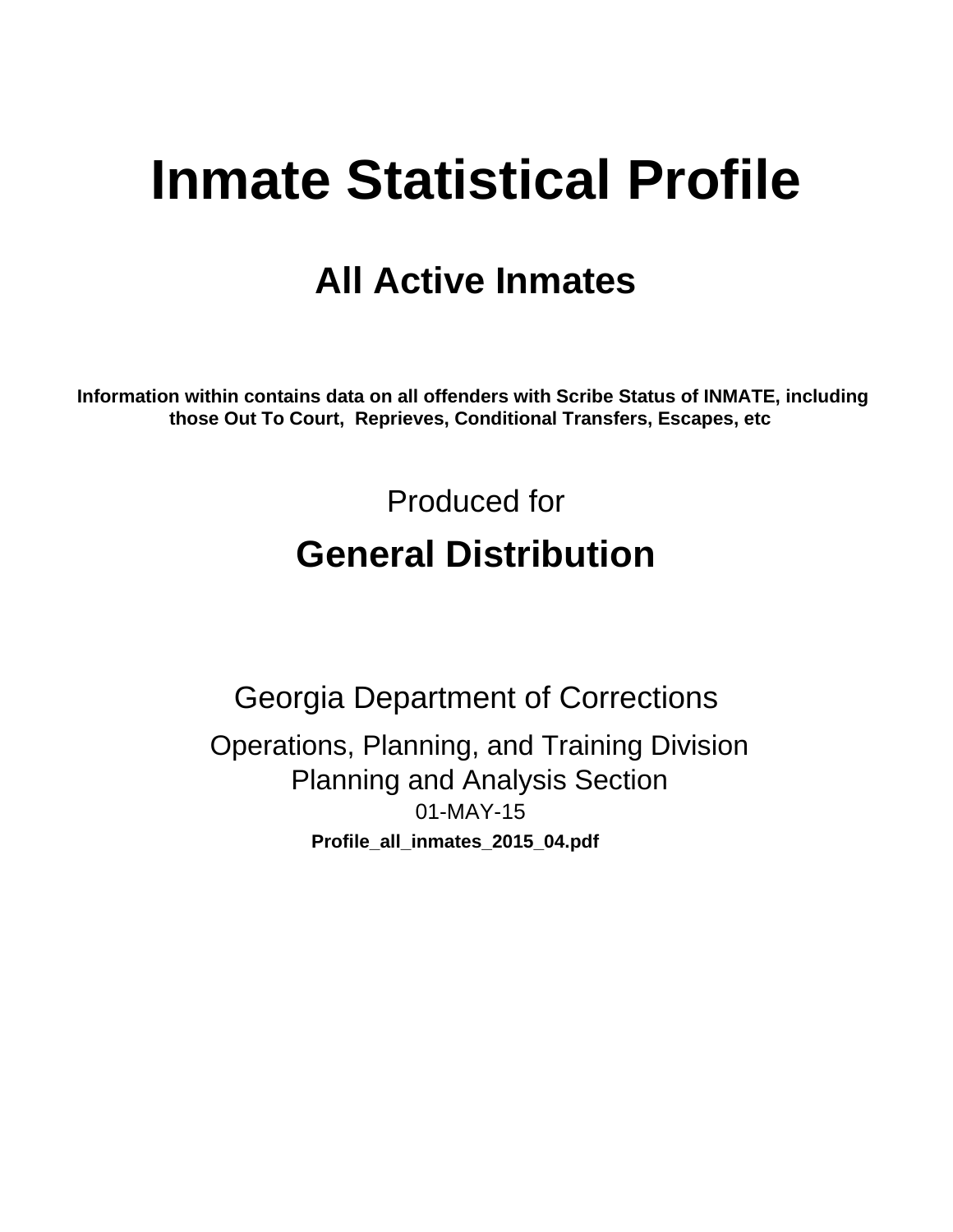#### **Inmate Statistical Profile 01-MAY-15** Contents

**All Active Inmates** 

Produced for General Distribution

# **Table of Contents**

| <b>Demographic information</b>                                       |
|----------------------------------------------------------------------|
| 4 Current age, broken out in ten year age groups                     |
| 5 Race group                                                         |
| 6 Marital status, self-reported at entry to prison                   |
| 7 Number of children, self-reported at entry to prison               |
| 8 Religious affiliation, self-reported at entry to prison            |
| 9 Home county - self-reported at entry to prison                     |
| 14 Employment status before prison, self-reported at entry to prison |
| 15 Age at admission                                                  |
| 17 Height, measured at entry to prison                               |
| 19 Weight, measured at entry to prison                               |
| 20 Military service                                                  |
| <b>Correctional information</b>                                      |
| 21 Type of admission to prison                                       |
| 22 Current / last institution type                                   |
| 23 Institution type - transitional centers                           |
| 24 Institution type - county prisons                                 |
| 26 Institution type - state prisons                                  |
| 28 Institution type - private prisons                                |
| 29 Institution type - inmate boot camp                               |
| 30 Number of disciplinary reports                                    |
| 31 Number of transfers                                               |
| 32 Number of escapes                                                 |
| 33 Split sentence - Probation to follow                              |
| 34 Probable future release type of still active inmates              |
| 35 Time served in current (or last) institution                      |
| Educational, psychological and physical information                  |
| 36 Highest grade level attained                                      |
| 37 Culture fair IQ scores                                            |
| 38 Wide Range Achievement Test (WRAT) reading score                  |
| 39 Wide Range Achievement Test (WRAT) math score                     |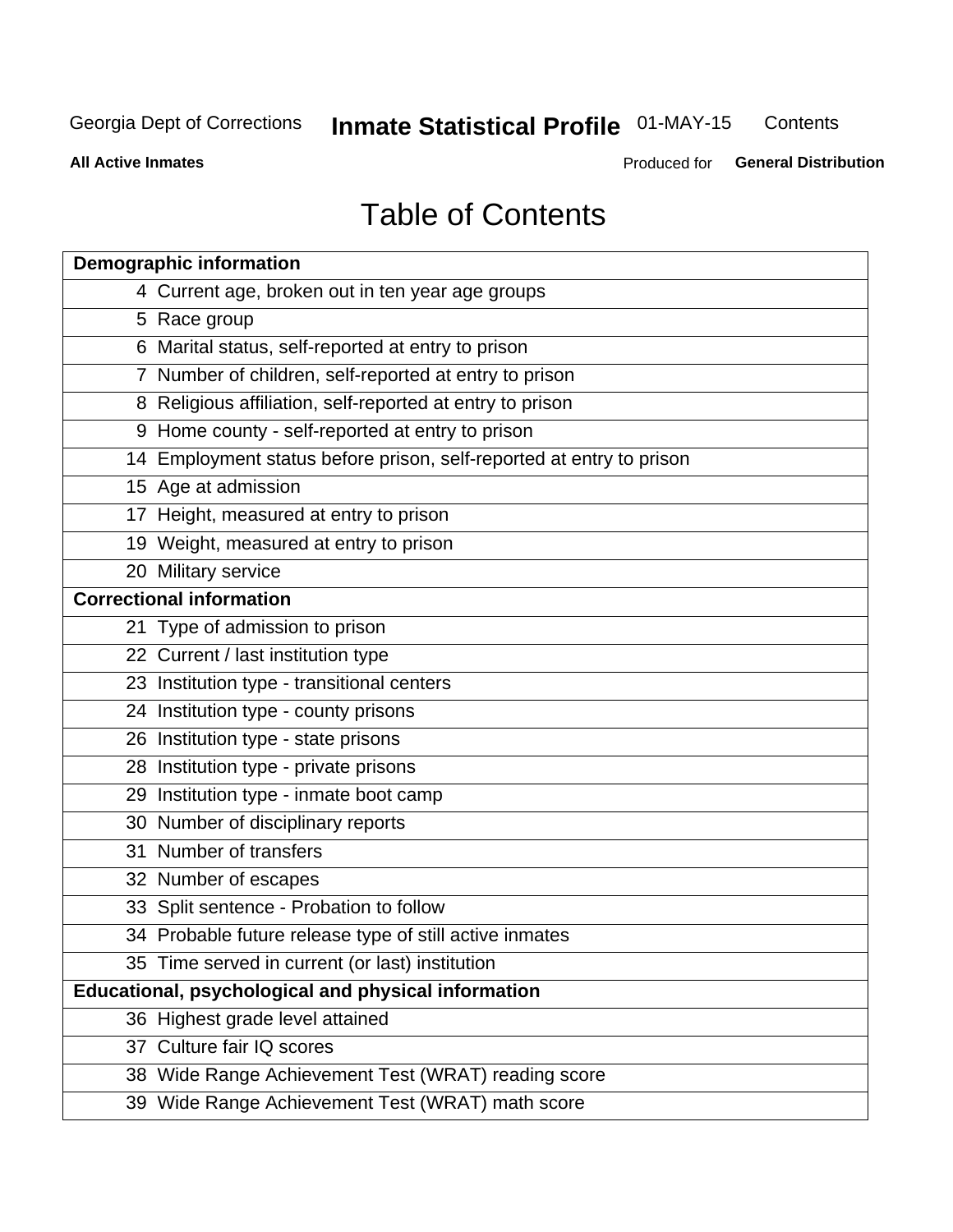#### **Inmate Statistical Profile 01-MAY-15** Contents

**All Active Inmates** 

Produced for General Distribution

# **Table of Contents**

| <b>Educational, psychological and physical information</b>       |
|------------------------------------------------------------------|
| 40 Wide Range Achievement Test (WRAT) spelling score             |
| 41 Current / last mental health treatment level                  |
| 42 PULHESDWIT medical scale - 'P' overall condition ('P'hysical) |
| 43 PULHESDWIT medical scale - 'U' upper body                     |
| 44 PULHESDWIT medical scale - 'L' lower body                     |
| 45 PULHESDWIT medical scale - 'H' hearing                        |
| 46 PULHESDWIT medical scale - 'E' vision                         |
| 47 PULHESDWIT medical scale -'S' psychiatric                     |
| 48 PULHESDWIT medical scale - 'D' dental                         |
| 49 PULHESDWIT medical scale - 'W' work ability                   |
| 50 PULHESDWIT medical scale - 'I' impairment                     |
| 51 PULHESDWIT medical scale - 'T' transportability               |
| <b>Crimes and criminal history information</b>                   |
| 52 Number of prior Georgia incarcerations                        |
| 53 Prison sentence in years                                      |
| 54 Primary offense, broken out into felonies vs misdemeanors     |
| 55 Primary offense, broken out into six broad crime categories   |
| 56 Primary offense, detailed offense code                        |
| 64 County of conviction of primary offense                       |
| 69 Circuit of conviction of primary offense                      |
| 71 Years served (jail + prison) in this incarceration            |
| <b>Medical information</b>                                       |
| 72 Results of most recent HIV test                               |
| 73 Results of most recent tuberculosis test                      |
| 74 Results of most recent syphilis test                          |
| 75 Results of most recent Hepatitis-C test                       |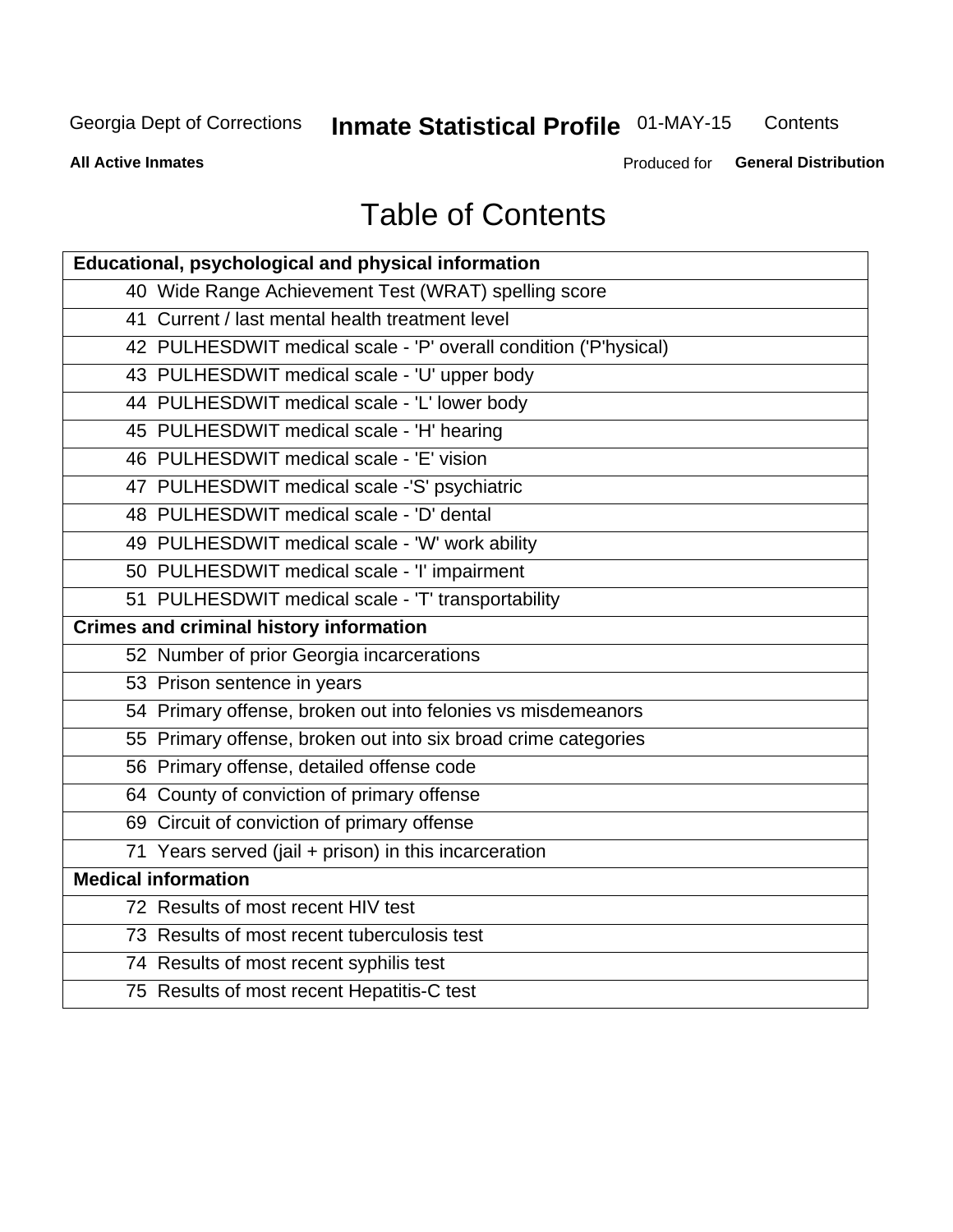### **All Active Inmates**

### Produced for General Distribution

### Current age, broken out in ten-year age groups

COL % - percent each COUNT is of its particular column

|                          | <b>Male</b>  |        |        | <b>Female</b>   |          |       | <b>Total</b> |        |
|--------------------------|--------------|--------|--------|-----------------|----------|-------|--------------|--------|
| <b>Current Age</b>       | <b>Count</b> | Col %  | Row %  | <b>Count</b>    | Col %    | Row % | <b>Total</b> | Col %  |
| <b>Teens (1-19)</b>      | 733          | 1.47%  | 96.07% | 30 <sup>1</sup> | 0.84%    | 3.93% | 763          | 1.43%  |
| <b>Twenties (20-29)</b>  | 14,929       | 29.96% | 93.64% | 1,014           | 28.54%   | 6.36% | 15,943       | 29.86% |
| Thirties (30-39)         | 14,797       | 29.69% | 92.47% | 1,205           | 33.92%   | 7.53% | 16,002       | 29.97% |
| <b>Forties (40-49)</b>   | 10,197       | 20.46% | 92.79% | 792             | 22.29%   | 7.21% | 10,989       | 20.58% |
| <b>Fifties (50-59)</b>   | 6,616        | 13.28% | 94.12% | 413             | 11.62%   | 5.88% | 7,029        | 13.17% |
| <b>Sixties (60-69)</b>   | 1,995        | 4.00%  | 95.96% | 84              | $2.36\%$ | 4.04% | 2,079        | 3.89%  |
| Seventy + (70 and above) | 569          | 1.14%  | 97.43% | 15 <sup>2</sup> | 0.42%    | 2.57% | 584          | 1.09%  |
| <b>Total Reported</b>    | 49,836       | 100%   | 93.35% | 3,553           | 100%     | 6.65% | 53,389       | 100%   |

| <b>Not Repo</b> | ໍາລ    |       | .      |
|-----------------|--------|-------|--------|
| <b>ported</b>   | . .    |       | 144    |
| Total           | 49,957 | 3,554 | 53.51' |

| <b>Mean</b><br>(average)       | 37.54    | 36.86 | 37.50    |
|--------------------------------|----------|-------|----------|
| Median (middle)                | つん<br>vu | JJ    | 35       |
| <b>Mode</b><br>(most frequent) | つら<br>ZJ | 28    | つじ<br>ZJ |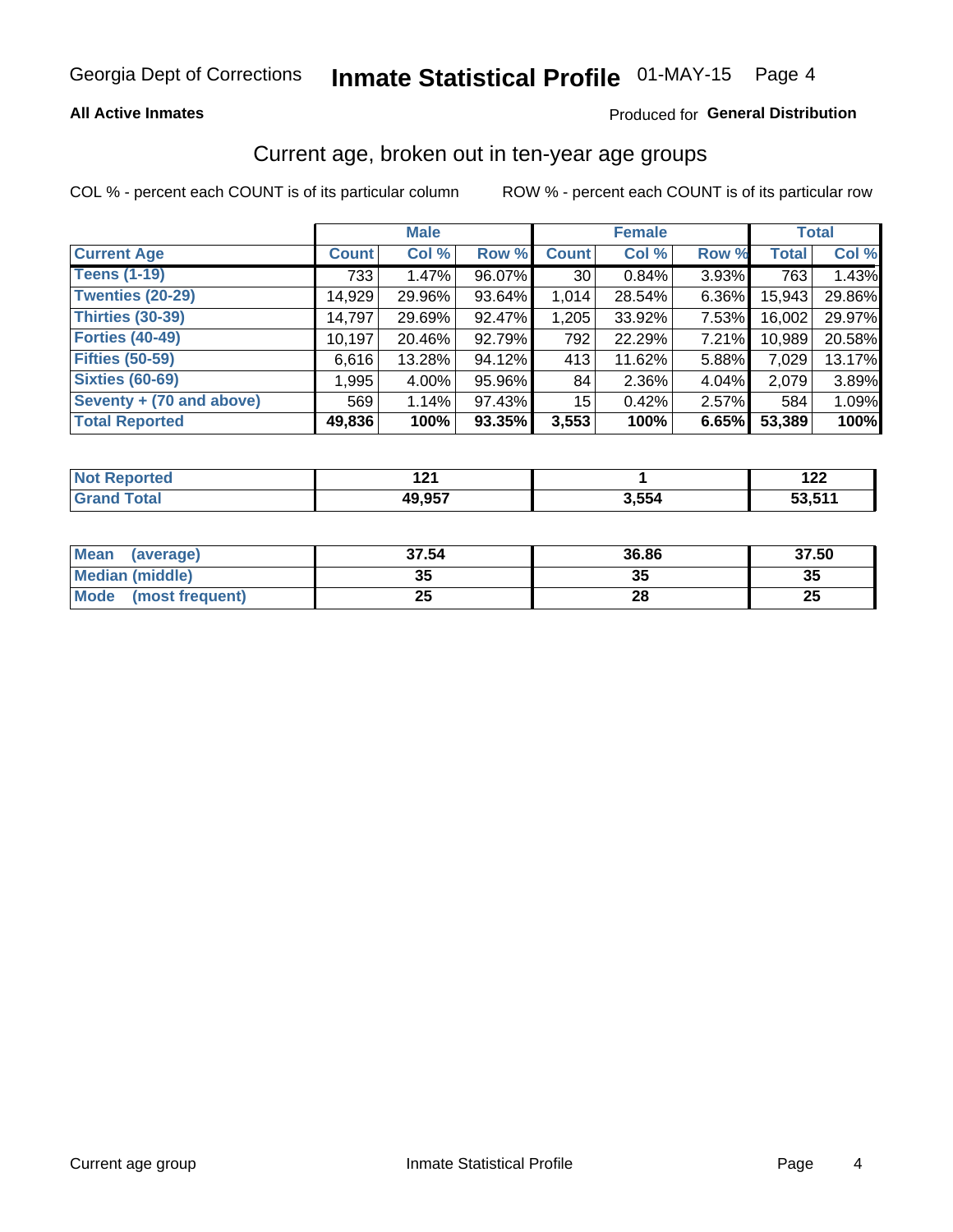# Inmate Statistical Profile 01-MAY-15 Page 5

#### **All Active Inmates**

### **Produced for General Distribution**

### Race group

COL % - percent each COUNT is of its particular column

|         |                        | <b>Male</b>  |         |         | <b>Female</b> |        |        | <b>Total</b> |        |
|---------|------------------------|--------------|---------|---------|---------------|--------|--------|--------------|--------|
|         | <b>Race Group</b>      | <b>Count</b> | Col %   |         | Row % Count   | Col %  | Row %  | <b>Total</b> | Col %  |
|         | <b>White</b>           | 16,338       | 32.70%  | 89.27%  | 1,964         | 55.26% | 10.73% | 18,302       | 34.20% |
| 2       | <b>Black</b>           | 31,316       | 62.69%  | 95.39%  | 1,512         | 42.54% | 4.61%  | 32,828       | 61.35% |
| 5       | <b>Other</b>           | 40           | .08%    | 86.96%  | 6             | .17%   | 13.04% | 46           | .09%   |
| 6       | <b>Asian</b>           | 162          | $.32\%$ | 91.53%  | 15            | .42%   | 8.47%  | 177          | .33%   |
| 9       | <b>Unknown</b>         | 6            | $.01\%$ | 100.00% |               |        |        | 6            | .01%   |
| 10      | <b>Hispanic</b>        | 2,068        | 4.14%   | 97.41%  | 55            | 1.55%  | 2.59%  | 2,123        | 3.97%  |
| $12 \,$ | <b>Native American</b> | 26           | $.05\%$ | 92.86%  | 2             | .06%   | 7.14%  | 28           | .05%   |
| 13      | <b>Native Hawaiian</b> |              | $.01\%$ | 100.00% |               |        |        |              | .01%   |
|         | <b>Total Reported</b>  | 49,957       | 100%    | 93.36%  | 3,554         | 100%   | 6.64%  | 53,511       | 100%   |

| horted<br><b>N</b> |        |       |                    |
|--------------------|--------|-------|--------------------|
| <b>c</b> otal      | 49,957 | 3,554 | E? 644<br>ວວ.ວ ເ ເ |

| <b>Mode</b><br>uent)<br>most treo | 3lack | White | Black |
|-----------------------------------|-------|-------|-------|
|                                   |       |       |       |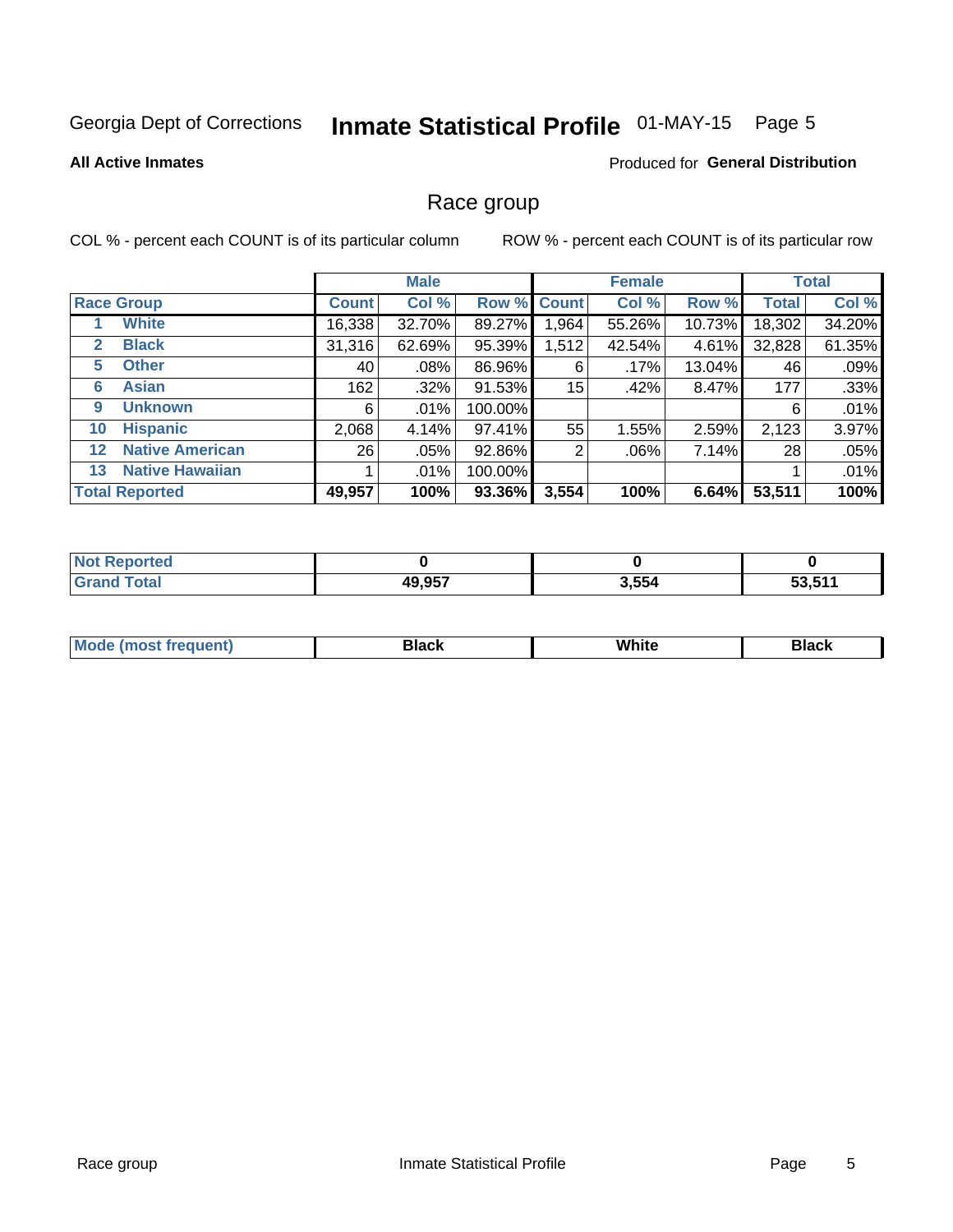# Inmate Statistical Profile 01-MAY-15 Page 6

**All Active Inmates** 

#### Produced for General Distribution

### Marital status, self-reported at entry to prison

COL % - percent each COUNT is of its particular column

|                            | <b>Male</b>  |        |        |              | <b>Female</b> | <b>Total</b> |              |        |
|----------------------------|--------------|--------|--------|--------------|---------------|--------------|--------------|--------|
| <b>Marital Status</b>      | <b>Count</b> | Col %  | Row %  | <b>Count</b> | Col %         | Row %        | <b>Total</b> | Col %  |
| <b>Unknown</b><br>$\bf{0}$ | 478          | .96%   | 93.91% | 31           | .87%          | 6.09%        | 509          | .95%   |
| <b>Divorced</b><br>D       | 4,554        | 9.12%  | 89.56% | 531          | 14.94%        | 10.44%       | 5,085        | 9.50%  |
| <b>Married</b><br>М        | 6,674        | 13.36% | 91.83% | 594          | 16.71%        | 8.17%        | 7,268        | 13.58% |
| <b>Separated</b><br>S.     | 1,733        | 3.47%  | 85.12% | 303          | 8.53%         | 14.88%       | 2,036        | 3.80%  |
| <b>Unmarried</b><br>U      | 36,052       | 72.17% | 94.88% | 1,944        | 54.70%        | 5.12%        | 37,996       | 71.01% |
| <b>Widow</b><br>W          | 466          | .93%   | 75.53% | 151          | 4.25%         | 24.47%       | 617          | 1.15%  |
| <b>Total Reported</b>      | 49,957       | 100%   | 93.36% | 3,554        | 100%          | 6.64%        | 53,511       | 100%   |

| Teo<br>NO |              |        |        |
|-----------|--------------|--------|--------|
|           | 10.057<br>45 | 2 F.R. | 53 511 |

|--|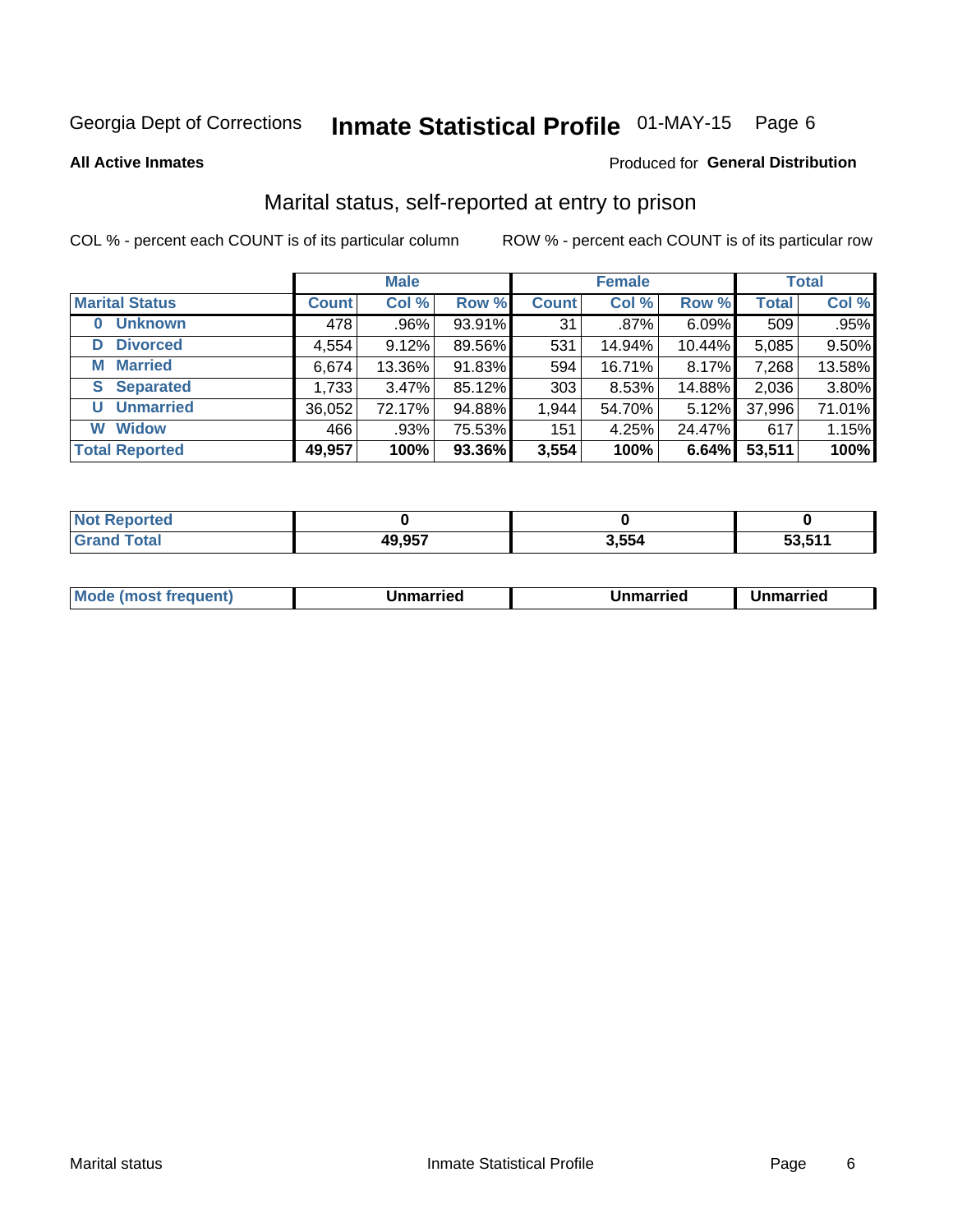# Inmate Statistical Profile 01-MAY-15 Page 7

#### **All Active Inmates**

### **Produced for General Distribution**

## Number of children, self reported at entry to prison

COL % - percent each COUNT is of its particular column

|                           | <b>Male</b>  |        |        |              | <b>Female</b> |       | <b>Total</b> |        |
|---------------------------|--------------|--------|--------|--------------|---------------|-------|--------------|--------|
| <b>Number of Children</b> | <b>Count</b> | Col %  | Row %  | <b>Count</b> | Col %         | Row % | <b>Total</b> | Col %  |
| $\bf{0}$                  | 20,160       | 40.77% | 94.26% | 1,227        | 34.56%        | 5.74% | 21,387       | 40.35% |
|                           | 11,061       | 22.37% | 94.18% | 684          | 19.27%        | 5.82% | 11,745       | 22.16% |
| $\overline{2}$            | 8,082        | 16.34% | 91.45% | 756          | 21.30%        | 8.55% | 8,838        | 16.67% |
| $\mathbf{3}$              | 4,980        | 10.07% | 91.28% | 476          | 13.41%        | 8.72% | 5,456        | 10.29% |
| 4                         | 2,490        | 5.04%  | 91.38% | 235          | 6.62%         | 8.62% | 2,725        | 5.14%  |
| $\overline{5}$            | 1,285        | 2.60%  | 93.45% | 90           | 2.54%         | 6.55% | 1,375        | 2.59%  |
| 6                         | 652          | 1.32%  | 93.14% | 48           | 1.35%         | 6.86% | 700          | 1.32%  |
| 7                         | 322          | 0.65%  | 94.71% | 18           | 0.51%         | 5.29% | 340          | 0.64%  |
| 8                         | 162          | 0.33%  | 93.64% | 11           | 0.31%         | 6.36% | 173          | 0.33%  |
| 9                         | 94           | 0.19%  | 97.92% | 2            | 0.06%         | 2.08% | 96           | 0.18%  |
| 10                        | 70           | 0.14%  | 98.59% |              | 0.03%         | 1.41% | 71           | 0.13%  |
| Over 10                   | 94           | 0.19%  | 97.92% | 2            | 0.06%         | 2.08% | 96           | 0.18%  |
| <b>Total Reported</b>     | 49,452       | 100%   | 93.30% | 3,550        | 100%          | 6.70% | 53,002       | 100%   |

|      | 505    |      | 509                        |
|------|--------|------|----------------------------|
| υιαι | 10 Q57 | .554 | E44<br>-^<br><b>JJJJII</b> |

| Mean<br>(average)       | 1.39 | 1.57 | 1.40 |
|-------------------------|------|------|------|
| <b>Median (middle)</b>  |      |      |      |
| Mode<br>(most frequent) |      |      |      |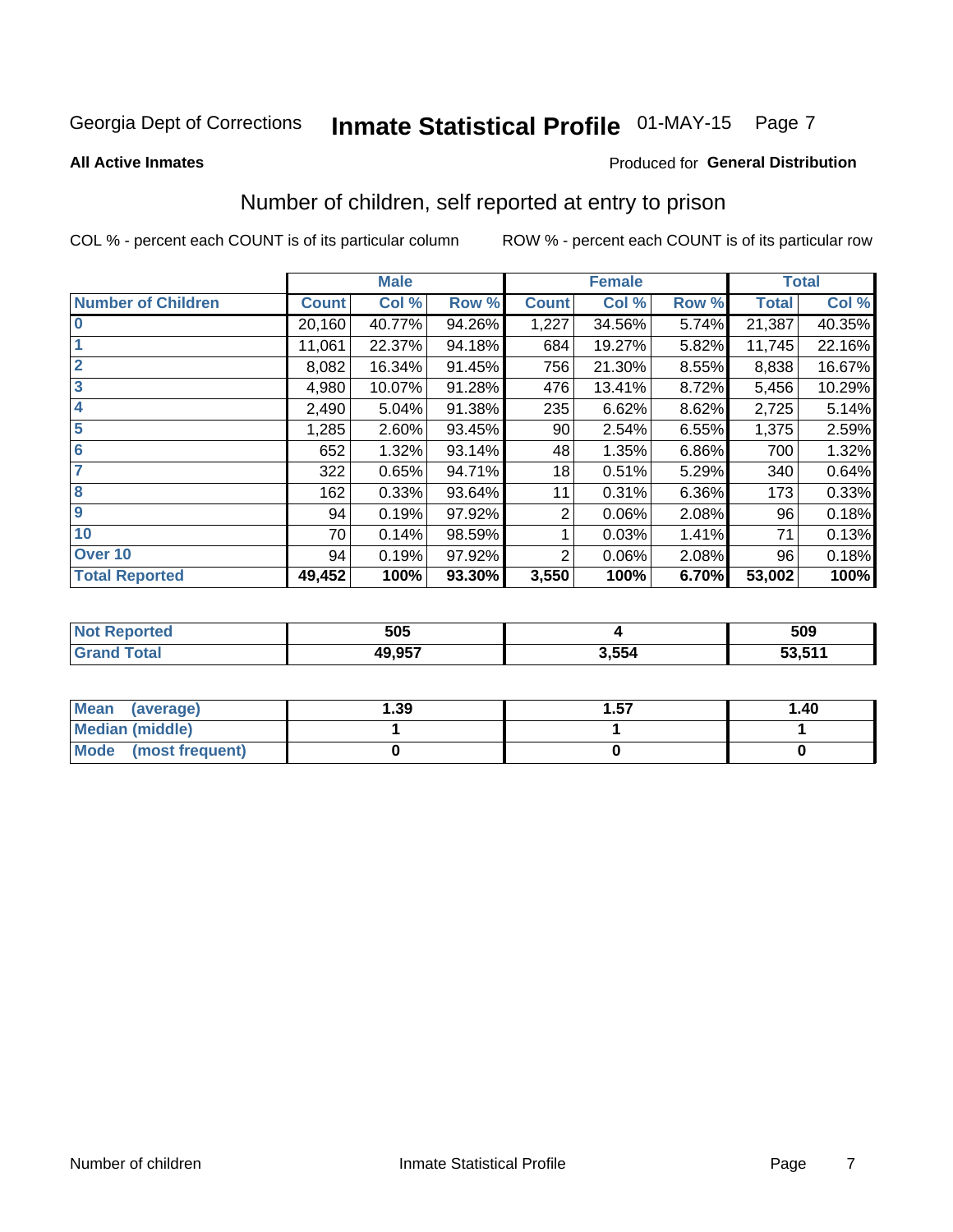# Inmate Statistical Profile 01-MAY-15 Page 8

#### **All Active Inmates**

### Produced for General Distribution

### Religious affiliation, self-reported at entry to prison

COL % - percent each COUNT is of its particular column

|                 |                              |              | <b>Male</b> |         |              | <b>Female</b> |        |              | <b>Total</b> |
|-----------------|------------------------------|--------------|-------------|---------|--------------|---------------|--------|--------------|--------------|
|                 | <b>Religious Affiliation</b> | <b>Count</b> | Col %       | Row %   | <b>Count</b> | Col %         | Row %  | <b>Total</b> | Col %        |
| 1               | <b>Islam</b>                 | 989          | 4.85%       | 96.68%  | 34           | 1.29%         | 3.32%  | 1,023        | 4.44%        |
| $\overline{2}$  | <b>Catholic</b>              | 1,036        | 5.08%       | 87.21%  | 152          | 5.79%         | 12.79% | 1,188        | 5.16%        |
| $\mathbf{3}$    | <b>Baptist</b>               | 11,179       | 54.77%      | 85.30%  | 1,927        | 73.35%        | 14.70% | 13,106       | 56.89%       |
| 4               | <b>Methodist</b>             | 416          | 2.04%       | 85.42%  | 71           | 2.70%         | 14.58% | 487          | 2.11%        |
| $\overline{5}$  | <b>EpiscopIn</b>             | 47           | .23%        | 90.38%  | 5            | .19%          | 9.62%  | 52           | .23%         |
| $6\phantom{a}$  | <b>Presbytrn</b>             | 64           | .31%        | 91.43%  | 6            | .23%          | 8.57%  | 70           | .30%         |
| 7               | <b>Chc Of God</b>            | 396          | 1.94%       | 89.59%  | 46           | 1.75%         | 10.41% | 442          | 1.92%        |
| 8               | <b>Holiness</b>              | 670          | 3.28%       | 82.51%  | 142          | 5.41%         | 17.49% | 812          | 3.52%        |
| 9               | <b>Jewish</b>                | 40           | .20%        | 75.47%  | 13           | .49%          | 24.53% | 53           | .23%         |
| 10              | <b>Anglican</b>              | 17           | .08%        | 94.44%  |              | .04%          | 5.56%  | 18           | .08%         |
| 11              | <b>Grk Orthdx</b>            | 6            | .03%        | 85.71%  | 1            | .04%          | 14.29% | 7            | .03%         |
| 12              | <b>Hindu</b>                 | 7            | .03%        | 100.00% |              |               |        | 7            | .03%         |
| 13              | <b>Buddhist</b>              | 34           | .17%        | 72.34%  | 13           | .49%          | 27.66% | 47           | .20%         |
| 14              | <b>Taoist</b>                | 2            | .01%        | 66.67%  | 1            | .04%          | 33.33% | 3            | .01%         |
| 15              | <b>Shintoist</b>             | 5            | .02%        | 100.00% |              |               |        | 5            | .02%         |
| 16              | <b>Seven D Ad</b>            | 65           | .32%        | 92.86%  | 5            | .19%          | 7.14%  | 70           | .30%         |
| $\overline{17}$ | <b>Jehovah Wt</b>            | 267          | 1.31%       | 89.30%  | 32           | 1.22%         | 10.70% | 299          | 1.30%        |
| 18              | <b>Latr Day S</b>            | 27           | .13%        | 84.38%  | 5            | .19%          | 15.63% | 32           | .14%         |
| 20              | <b>Other Prot</b>            | 2,635        | 12.91%      | 94.61%  | 150          | 5.71%         | 5.39%  | 2,785        | 12.09%       |
| 96              | <b>None</b>                  | 2,508        | 12.29%      | 99.09%  | 23           | .88%          | .91%   | 2,531        | 10.99%       |
|                 | <b>Total Reported</b>        | 20,410       | 100%        | 88.6%   | 2,627        | 100%          | 11.4%  | 23,037       | 100%         |

| 29,547 | 97<br>JZI | 474<br>30     |
|--------|-----------|---------------|
| 49,957 | 3,554     | E9 E44<br>- - |

| <b>Mode</b><br>aptist<br>3aptist<br>Baptist<br>a imast.<br>Treduent) |
|----------------------------------------------------------------------|
|----------------------------------------------------------------------|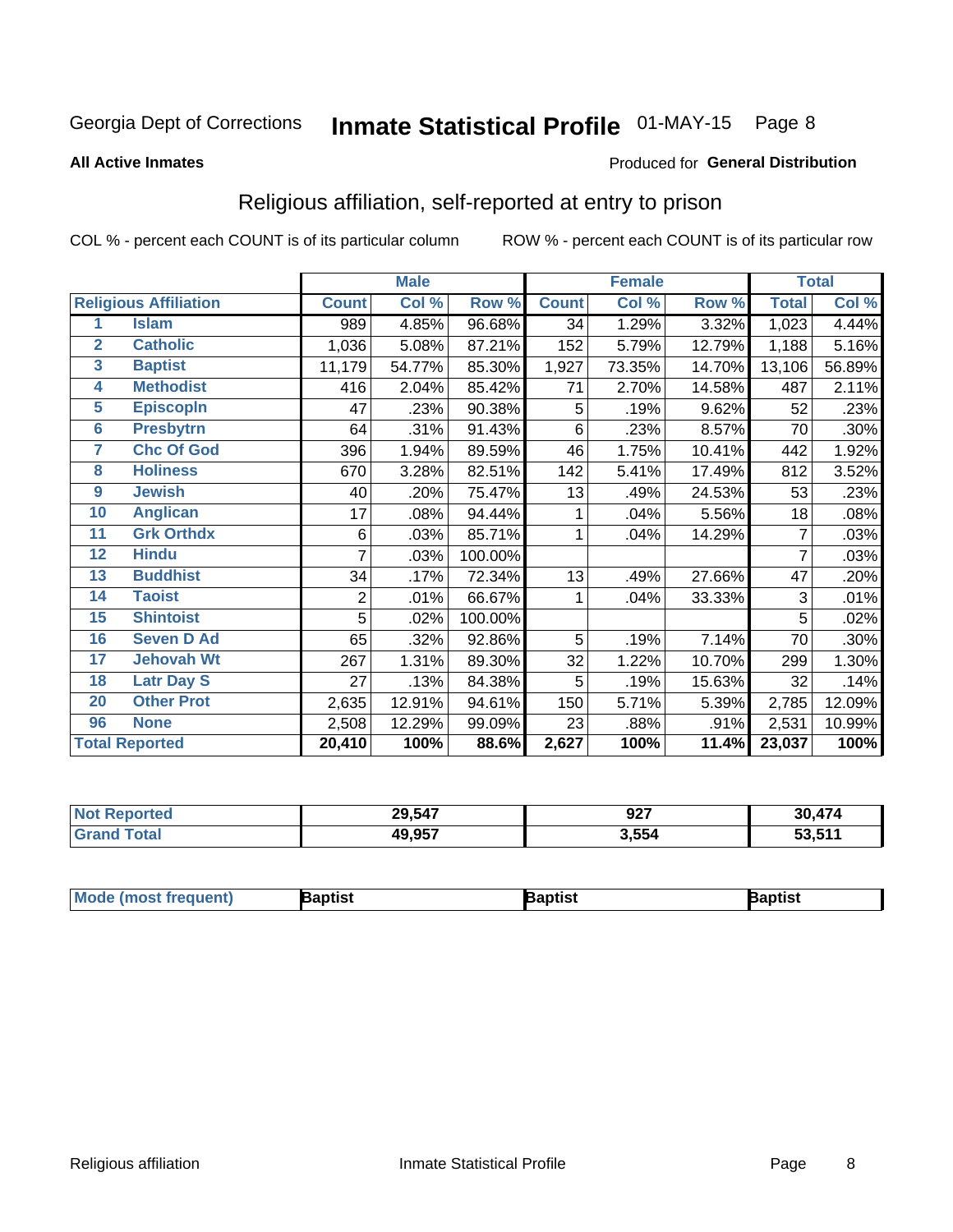# Inmate Statistical Profile 01-MAY-15 Page 9

#### **All Active Inmates**

### Produced for General Distribution

### Home county, self-reported at entry to prison

COL % - percent each COUNT is of its particular column

|     |                             |              | <b>Male</b> |                  |                         | <b>Female</b> |        | <b>Total</b> |        |
|-----|-----------------------------|--------------|-------------|------------------|-------------------------|---------------|--------|--------------|--------|
|     | <b>Home County</b>          | <b>Count</b> | Col %       | Row <sup>%</sup> | <b>Count</b>            | Col %         | Row %  | <b>Total</b> | Col %  |
| 000 | <b>Unknown</b>              | 5,562        | 11.13%      | 92.59%           | 445                     | 12.52%        | 7.41%  | 6,007        | 11.23% |
| 001 | <b>Appling County</b>       | 114          | .23%        | 94.21%           | 7                       | .20%          | 5.79%  | 121          | .23%   |
| 002 | <b>Atkinson County</b>      | 38           | .08%        | 92.68%           | 3                       | .08%          | 7.32%  | 41           | .08%   |
| 003 | <b>Bacon County</b>         | 84           | .17%        | 97.67%           | $\overline{2}$          | .06%          | 2.33%  | 86           | .16%   |
| 004 | <b>Baker County</b>         | 21           | .04%        | 95.45%           | $\mathbf{1}$            | .03%          | 4.55%  | 22           | .04%   |
| 005 | <b>Baldwin County</b>       | 224          | .45%        | 91.06%           | 22                      | .62%          | 8.94%  | 246          | .46%   |
| 006 | <b>Banks County</b>         | 60           | .12%        | 90.91%           | $\,6$                   | .17%          | 9.09%  | 66           | .12%   |
| 007 | <b>Barrow County</b>        | 271          | .54%        | 93.45%           | 19                      | .53%          | 6.55%  | 290          | .54%   |
| 008 | <b>Bartow County</b>        | 497          | .99%        | 86.14%           | 80                      | 2.25%         | 13.86% | 577          | 1.08%  |
| 009 | <b>Ben Hill County</b>      | 204          | .41%        | 91.89%           | 18                      | .51%          | 8.11%  | 222          | .41%   |
| 010 | <b>Berrien County</b>       | 76           | .15%        | 95.00%           | 4                       | .11%          | 5.00%  | 80           | .15%   |
| 011 | <b>Bibb County</b>          | 1,094        | 2.19%       | 96.05%           | 45                      | 1.27%         | 3.95%  | 1,139        | 2.13%  |
| 012 | <b>Bleckley County</b>      | 56           | .11%        | 94.92%           | 3                       | .08%          | 5.08%  | 59           | .11%   |
| 013 | <b>Brantley County</b>      | 62           | .12%        | 89.86%           | 7                       | .20%          | 10.14% | 69           | .13%   |
| 014 | <b>Brooks County</b>        | 175          | .35%        | 97.77%           | $\overline{4}$          | .11%          | 2.23%  | 179          | .33%   |
| 015 | <b>Bryan County</b>         | 97           | .19%        | 97.00%           | 3                       | .08%          | 3.00%  | 100          | .19%   |
| 016 | <b>Bulloch County</b>       | 359          | .72%        | 94.23%           | 22                      | .62%          | 5.77%  | 381          | .71%   |
| 017 | <b>Burke County</b>         | 219          | .44%        | 96.05%           | $\boldsymbol{9}$        | .25%          | 3.95%  | 228          | .43%   |
| 018 | <b>Butts County</b>         | 134          | .27%        | 95.04%           | $\overline{7}$          | .20%          | 4.96%  | 141          | .26%   |
| 019 | <b>Calhoun County</b>       | 71           | .14%        | 98.61%           | 1                       | .03%          | 1.39%  | 72           | .13%   |
| 020 | <b>Camden County</b>        | 139          | .28%        | 92.67%           | 11                      | .31%          | 7.33%  | 150          | .28%   |
| 021 | <b>Candler County</b>       | 103          | .21%        | 84.43%           | 19                      | .53%          | 15.57% | 122          | .23%   |
| 022 | <b>Carroll County</b>       | 517          | 1.03%       | 90.23%           | 56                      | 1.58%         | 9.77%  | 573          | 1.07%  |
| 023 | <b>Catoosa County</b>       | 221          | .44%        | 90.57%           | 23                      | .65%          | 9.43%  | 244          | .46%   |
| 024 | <b>Charlton County</b>      | 42           | .08%        | 89.36%           | 5                       | .14%          | 10.64% | 47           | .09%   |
| 025 | <b>Chatham County</b>       | 1,774        | 3.55%       | 96.68%           | 61                      | 1.72%         | 3.32%  | 1,835        | 3.43%  |
| 026 | <b>Chattahoochee County</b> | 28           | .06%        | 93.33%           | $\overline{c}$          | .06%          | 6.67%  | 30           | .06%   |
| 027 | <b>Chattooga County</b>     | 228          | .46%        | 90.12%           | 25                      | .70%          | 9.88%  | 253          | .47%   |
| 028 | <b>Cherokee County</b>      | 422          | .84%        | 91.34%           | 40                      | 1.13%         | 8.66%  | 462          | .86%   |
| 029 | <b>Clarke County</b>        | 443          | .89%        | 91.91%           | 39                      | 1.10%         | 8.09%  | 482          | .90%   |
| 030 | <b>Clay County</b>          | 30           | .06%        | 93.75%           | $\overline{2}$          | .06%          | 6.25%  | 32           | .06%   |
| 031 | <b>Clayton County</b>       | 1,493        | 2.99%       | 94.67%           | 84                      | 2.36%         | 5.33%  | 1,577        | 2.95%  |
| 032 | <b>Clinch County</b>        | 46           | .09%        | 90.20%           | 5                       | .14%          | 9.80%  | 51           | .10%   |
| 033 | <b>Cobb County</b>          | 2,028        | 4.06%       | 91.27%           | 194                     | 5.46%         | 8.73%  | 2,222        | 4.15%  |
| 034 | <b>Coffee County</b>        | 261          | .52%        | 94.22%           | 16                      | .45%          | 5.78%  | 277          | .52%   |
| 035 | <b>Colquitt County</b>      | 228          | .46%        | 95.00%           | 12                      | .34%          | 5.00%  | 240          | .45%   |
| 036 | <b>Columbia County</b>      | 290          | .58%        | 90.06%           | 32                      | .90%          | 9.94%  | 322          | .60%   |
| 037 | <b>Cook County</b>          | 144          | .29%        | 97.30%           | $\overline{\mathbf{4}}$ | .11%          | 2.70%  | 148          | .28%   |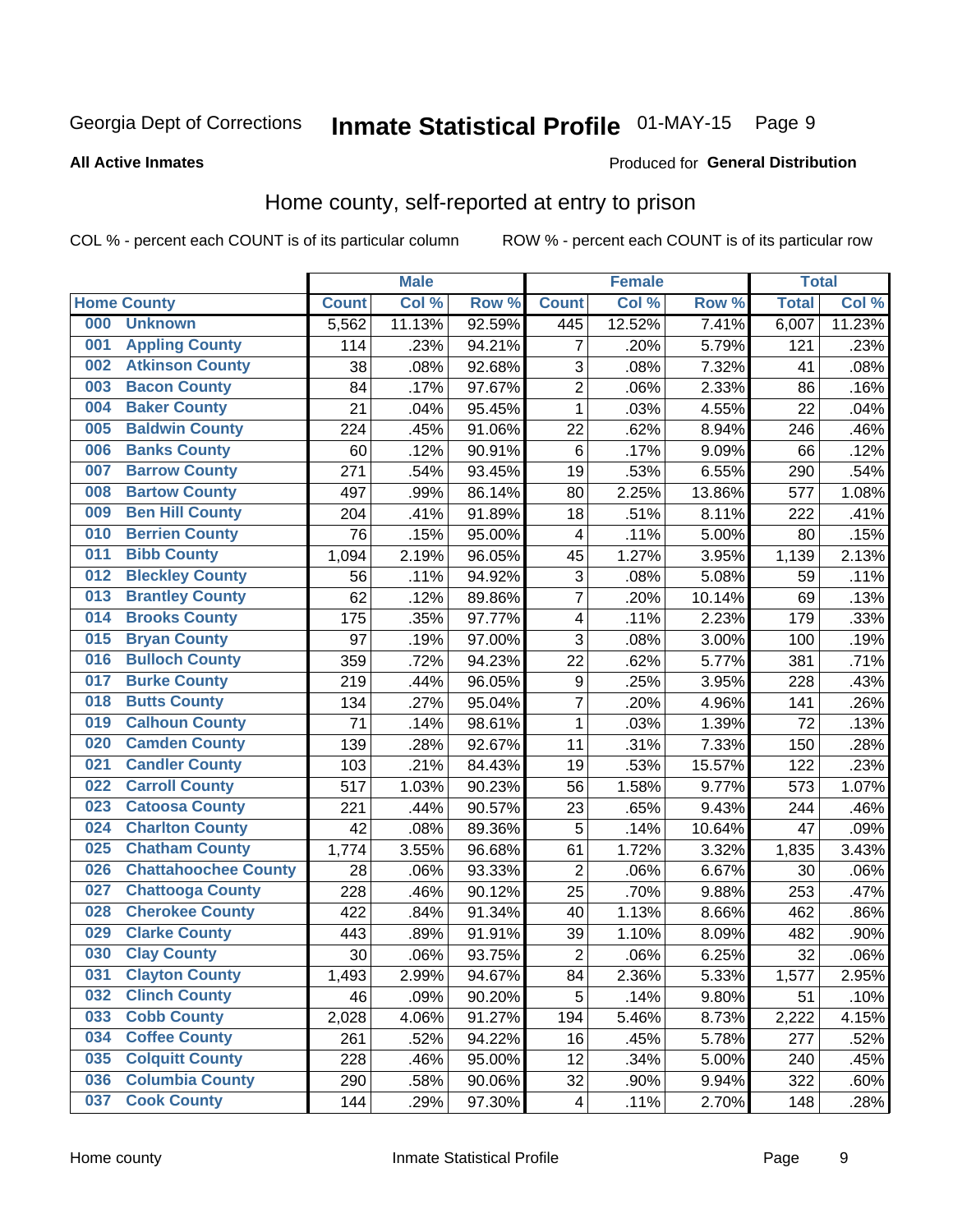# Inmate Statistical Profile 01-MAY-15 Page 10

#### **All Active Inmates**

#### Produced for General Distribution

### Home county, self-reported at entry to prison

COL % - percent each COUNT is of its particular column

|     |                         |              | <b>Male</b> |         |                  | <b>Female</b> |        | <b>Total</b> |       |
|-----|-------------------------|--------------|-------------|---------|------------------|---------------|--------|--------------|-------|
|     | <b>Home County</b>      | <b>Count</b> | Col %       | Row %   | <b>Count</b>     | Col %         | Row %  | <b>Total</b> | Col % |
| 038 | <b>Coweta County</b>    | 417          | .83%        | 93.29%  | 30               | .84%          | 6.71%  | 447          | .84%  |
| 039 | <b>Crawford County</b>  | 37           | .07%        | 90.24%  | 4                | .11%          | 9.76%  | 41           | .08%  |
| 040 | <b>Crisp County</b>     | 227          | .45%        | 97.42%  | $\,6$            | .17%          | 2.58%  | 233          | .44%  |
| 041 | <b>Dade County</b>      | 62           | .12%        | 87.32%  | $\boldsymbol{9}$ | .25%          | 12.68% | 71           | .13%  |
| 042 | <b>Dawson County</b>    | 100          | .20%        | 91.74%  | $\boldsymbol{9}$ | .25%          | 8.26%  | 109          | .20%  |
| 043 | <b>Decatur County</b>   | 245          | .49%        | 93.16%  | 18               | .51%          | 6.84%  | 263          | .49%  |
| 044 | <b>Dekalb County</b>    | 3,045        | 6.10%       | 94.39%  | 181              | 5.09%         | 5.61%  | 3,226        | 6.03% |
| 045 | <b>Dodge County</b>     | 119          | .24%        | 90.15%  | 13               | .37%          | 9.85%  | 132          | .25%  |
| 046 | <b>Dooly County</b>     | 82           | .16%        | 95.35%  | 4                | .11%          | 4.65%  | 86           | .16%  |
| 047 | <b>Dougherty County</b> | 855          | 1.71%       | 94.16%  | 53               | 1.49%         | 5.84%  | 908          | 1.70% |
| 048 | <b>Douglas County</b>   | 636          | 1.27%       | 94.08%  | 40               | 1.13%         | 5.92%  | 676          | 1.26% |
| 049 | <b>Early County</b>     | 83           | .17%        | 92.22%  | $\overline{7}$   | .20%          | 7.78%  | 90           | .17%  |
| 050 | <b>Echols County</b>    | 6            | .01%        | 100.00% |                  |               |        | 6            | .01%  |
| 051 | <b>Effingham County</b> | 185          | .37%        | 94.39%  | 11               | .31%          | 5.61%  | 196          | .37%  |
| 052 | <b>Elbert County</b>    | 124          | .25%        | 93.23%  | 9                | .25%          | 6.77%  | 133          | .25%  |
| 053 | <b>Emanuel County</b>   | 159          | .32%        | 95.21%  | 8                | .23%          | 4.79%  | 167          | .31%  |
| 054 | <b>Evans County</b>     | 79           | .16%        | 96.34%  | 3                | .08%          | 3.66%  | 82           | .15%  |
| 055 | <b>Fannin County</b>    | 88           | .18%        | 87.13%  | 13               | .37%          | 12.87% | 101          | .19%  |
| 056 | <b>Fayette County</b>   | 176          | .35%        | 87.13%  | 26               | .73%          | 12.87% | 202          | .38%  |
| 057 | <b>Floyd County</b>     | 742          | 1.49%       | 90.16%  | 81               | 2.28%         | 9.84%  | 823          | 1.54% |
| 058 | <b>Forsyth County</b>   | 235          | .47%        | 91.44%  | 22               | .62%          | 8.56%  | 257          | .48%  |
| 059 | <b>Franklin County</b>  | 118          | .24%        | 90.08%  | 13               | .37%          | 9.92%  | 131          | .24%  |
| 060 | <b>Fulton County</b>    | 5,082        | 10.17%      | 95.60%  | 234              | 6.58%         | 4.40%  | 5,316        | 9.93% |
| 061 | <b>Gilmer County</b>    | 103          | .21%        | 94.50%  | $\,6$            | .17%          | 5.50%  | 109          | .20%  |
| 062 | <b>Glascock County</b>  | 14           | .03%        | 93.33%  | 1                | .03%          | 6.67%  | 15           | .03%  |
| 063 | <b>Glynn County</b>     | 408          | .82%        | 94.23%  | 25               | .70%          | 5.77%  | 433          | .81%  |
| 064 | <b>Gordon County</b>    | 290          | .58%        | 87.35%  | 42               | 1.18%         | 12.65% | 332          | .62%  |
| 065 | <b>Grady County</b>     | 148          | .30%        | 95.48%  | $\overline{7}$   | .20%          | 4.52%  | 155          | .29%  |
| 066 | <b>Greene County</b>    | 109          | .22%        | 92.37%  | 9                | .25%          | 7.63%  | 118          | .22%  |
| 067 | <b>Gwinnett County</b>  | 1,683        | 3.37%       | 92.12%  | 144              | 4.05%         | 7.88%  | 1,827        | 3.41% |
| 068 | <b>Habersham County</b> | 102          | .20%        | 86.44%  | 16               | .45%          | 13.56% | 118          | .22%  |
| 069 | <b>Hall County</b>      | 606          | 1.21%       | 92.52%  | 49               | 1.38%         | 7.48%  | 655          | 1.22% |
| 070 | <b>Hancock County</b>   | 58           | .12%        | 93.55%  | 4                | .11%          | 6.45%  | 62           | .12%  |
| 071 | <b>Haralson County</b>  | 175          | .35%        | 93.58%  | 12               | .34%          | 6.42%  | 187          | .35%  |
| 072 | <b>Harris County</b>    | 91           | .18%        | 91.92%  | 8                | .23%          | 8.08%  | 99           | .19%  |
| 073 | <b>Hart County</b>      | 148          | .30%        | 96.10%  | $\,6$            | .17%          | 3.90%  | 154          | .29%  |
| 074 | <b>Heard County</b>     | 53           | .11%        | 96.36%  | $\overline{c}$   | .06%          | 3.64%  | 55           | .10%  |
| 075 | <b>Henry County</b>     | 548          | 1.10%       | 92.72%  | 43               | 1.21%         | 7.28%  | 591          | 1.10% |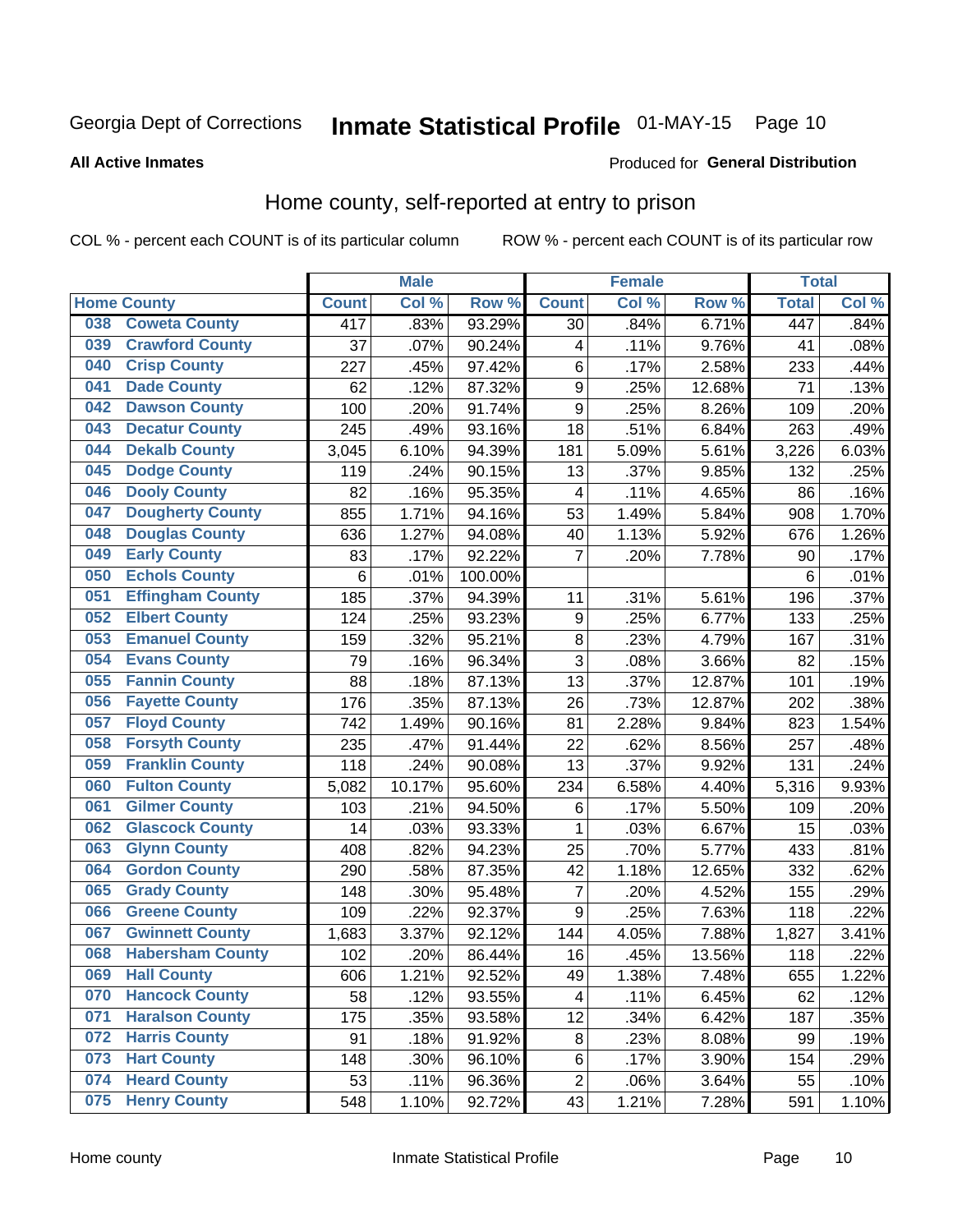# Inmate Statistical Profile 01-MAY-15 Page 11

#### **All Active Inmates**

### **Produced for General Distribution**

### Home county, self-reported at entry to prison

COL % - percent each COUNT is of its particular column

|                  |                          |                   | <b>Male</b> |         |                  | <b>Female</b> |        | <b>Total</b> |       |
|------------------|--------------------------|-------------------|-------------|---------|------------------|---------------|--------|--------------|-------|
|                  | <b>Home County</b>       | <b>Count</b>      | Col %       | Row %   | <b>Count</b>     | Col %         | Row %  | <b>Total</b> | Col % |
| 076              | <b>Houston County</b>    | $\overline{5}$ 41 | 1.08%       | 92.96%  | 41               | 1.15%         | 7.04%  | 582          | 1.09% |
| 077              | <b>Irwin County</b>      | 69                | .14%        | 95.83%  | 3                | .08%          | 4.17%  | 72           | .13%  |
| 078              | <b>Jackson County</b>    | 230               | .46%        | 92.74%  | 18               | .51%          | 7.26%  | 248          | .46%  |
| 079              | <b>Jasper County</b>     | 78                | .16%        | 92.86%  | 6                | .17%          | 7.14%  | 84           | .16%  |
| 080              | <b>Jeff Davis County</b> | 88                | .18%        | 96.70%  | 3                | .08%          | 3.30%  | 91           | .17%  |
| 081              | <b>Jefferson County</b>  | 180               | .36%        | 96.77%  | $\,6$            | .17%          | 3.23%  | 186          | .35%  |
| 082              | <b>Jenkins County</b>    | 63                | .13%        | 95.45%  | $\overline{3}$   | .08%          | 4.55%  | 66           | .12%  |
| 083              | <b>Johnson County</b>    | 37                | .07%        | 86.05%  | 6                | .17%          | 13.95% | 43           | .08%  |
| 084              | <b>Jones County</b>      | 123               | .25%        | 91.79%  | 11               | .31%          | 8.21%  | 134          | .25%  |
| 085              | <b>Lamar County</b>      | 65                | .13%        | 91.55%  | $\,6$            | .17%          | 8.45%  | 71           | .13%  |
| 086              | <b>Lanier County</b>     | 35                | .07%        | 94.59%  | $\overline{2}$   | .06%          | 5.41%  | 37           | .07%  |
| 087              | <b>Laurens County</b>    | 274               | .55%        | 95.14%  | 14               | .39%          | 4.86%  | 288          | .54%  |
| 088              | <b>Lee County</b>        | 94                | .19%        | 93.07%  | $\overline{7}$   | .20%          | 6.93%  | 101          | .19%  |
| 089              | <b>Liberty County</b>    | 228               | .46%        | 94.61%  | 13               | .37%          | 5.39%  | 241          | .45%  |
| 090              | <b>Lincoln County</b>    | 24                | .05%        | 88.89%  | 3                | .08%          | 11.11% | 27           | .05%  |
| 091              | <b>Long County</b>       | 45                | .09%        | 84.91%  | 8                | .23%          | 15.09% | 53           | .10%  |
| 092              | <b>Lowndes County</b>    | 462               | .92%        | 95.45%  | 22               | .62%          | 4.55%  | 484          | .90%  |
| 093              | <b>Lumpkin County</b>    | 100               | .20%        | 93.46%  | $\overline{7}$   | .20%          | 6.54%  | 107          | .20%  |
| 094              | <b>Macon County</b>      | 77                | .15%        | 96.25%  | $\overline{3}$   | .08%          | 3.75%  | 80           | .15%  |
| 095              | <b>Madison County</b>    | 158               | .32%        | 94.61%  | $\boldsymbol{9}$ | .25%          | 5.39%  | 167          | .31%  |
| 096              | <b>Marion County</b>     | 43                | .09%        | 89.58%  | 5                | .14%          | 10.42% | 48           | .09%  |
| 097              | <b>Mcduffie County</b>   | 150               | .30%        | 95.54%  | $\overline{7}$   | .20%          | 4.46%  | 157          | .29%  |
| 098              | <b>Mcintosh County</b>   | 62                | .12%        | 100.00% |                  |               |        | 62           | .12%  |
| 099              | <b>Meriwether County</b> | 156               | .31%        | 91.76%  | 14               | .39%          | 8.24%  | 170          | .32%  |
| 100              | <b>Miller County</b>     | 32                | .06%        | 91.43%  | 3                | .08%          | 8.57%  | 35           | .07%  |
| 101              | <b>Mitchell County</b>   | 162               | .32%        | 94.74%  | $\boldsymbol{9}$ | .25%          | 5.26%  | 171          | .32%  |
| 102              | <b>Monroe County</b>     | 120               | .24%        | 96.00%  | 5                | .14%          | 4.00%  | 125          | .23%  |
| 103              | <b>Montgomery County</b> | 61                | .12%        | 89.71%  | $\overline{7}$   | .20%          | 10.29% | 68           | .13%  |
| 104              | <b>Morgan County</b>     | 109               | .22%        | 95.61%  | 5                | .14%          | 4.39%  | 114          | .21%  |
| 105              | <b>Murray County</b>     | 161               | .32%        | 93.60%  | 11               | .31%          | 6.40%  | 172          | .32%  |
| 106              | <b>Muscogee County</b>   | 1,040             | 2.08%       | 95.41%  | 50               | 1.41%         | 4.59%  | 1,090        | 2.04% |
| 107              | <b>Newton County</b>     | 553               | 1.11%       | 91.71%  | 50               | 1.41%         | 8.29%  | 603          | 1.13% |
| 108              | <b>Oconee County</b>     | 39                | .08%        | 88.64%  | 5                | .14%          | 11.36% | 44           | .08%  |
| 109              | <b>Oglethorpe County</b> | 70                | .14%        | 95.89%  | $\overline{3}$   | .08%          | 4.11%  | 73           | .14%  |
| 110              | <b>Paulding County</b>   | 308               | .62%        | 91.12%  | 30               | .84%          | 8.88%  | 338          | .63%  |
| 111              | <b>Peach County</b>      | 118               | .24%        | 96.72%  | 4                | .11%          | 3.28%  | 122          | .23%  |
| $\overline{112}$ | <b>Pickens County</b>    | 100               | .20%        | 88.50%  | 13               | .37%          | 11.50% | 113          | .21%  |
| 113              | <b>Pierce County</b>     | 85                | .17%        | 91.40%  | $\bf 8$          | .23%          | 8.60%  | 93           | .17%  |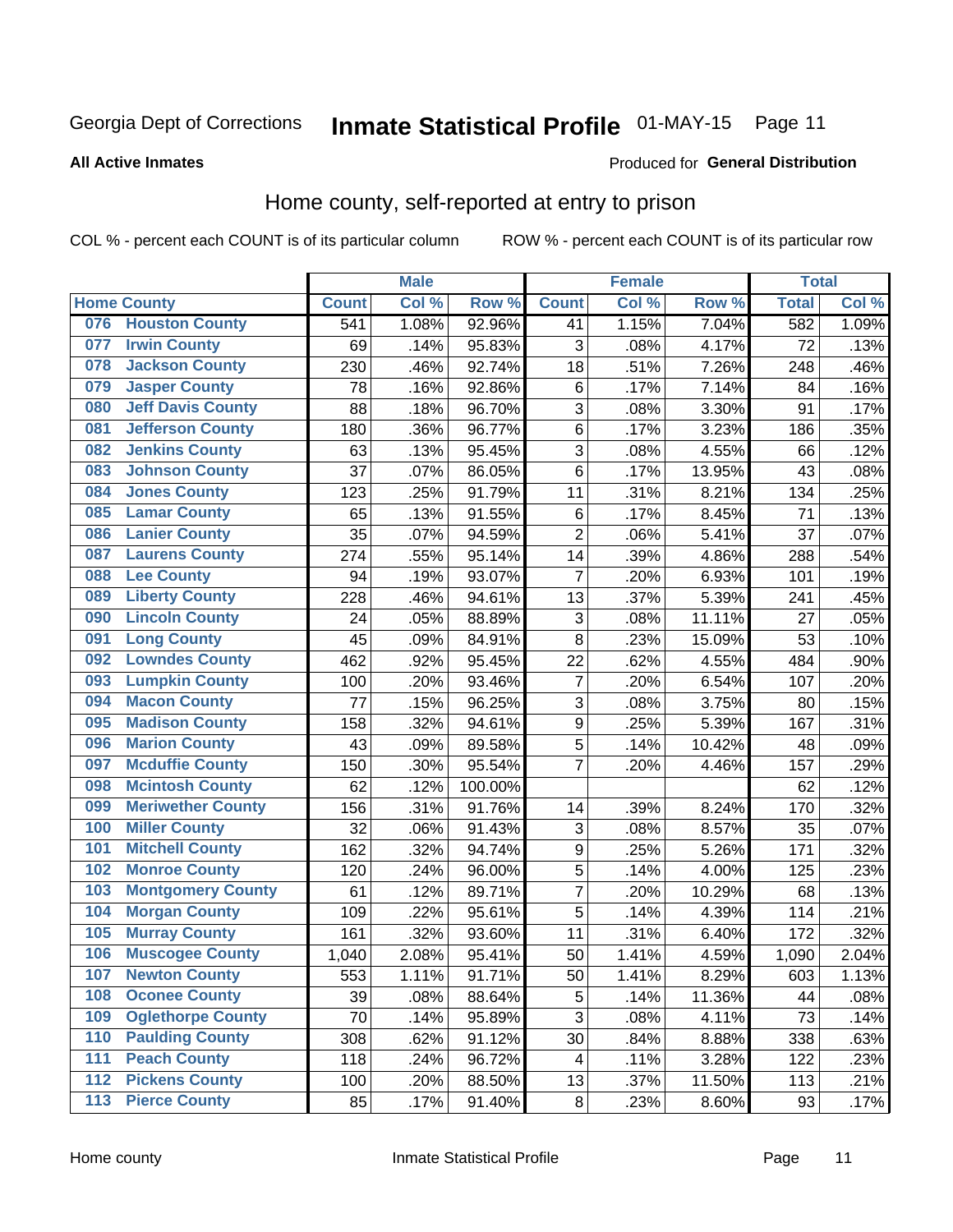# Inmate Statistical Profile 01-MAY-15 Page 12

#### **All Active Inmates**

#### Produced for General Distribution

### Home county, self-reported at entry to prison

COL % - percent each COUNT is of its particular column

|                                 |              | <b>Male</b> |                  |                  | <b>Female</b> |        | <b>Total</b>    |       |
|---------------------------------|--------------|-------------|------------------|------------------|---------------|--------|-----------------|-------|
| <b>Home County</b>              | <b>Count</b> | Col %       | Row <sup>%</sup> | <b>Count</b>     | Col %         | Row %  | <b>Total</b>    | Col % |
| 114<br><b>Pike County</b>       | 50           | .10%        | 94.34%           | 3                | .08%          | 5.66%  | $\overline{53}$ | .10%  |
| <b>Polk County</b><br>115       | 239          | .48%        | 93.36%           | 17               | .48%          | 6.64%  | 256             | .48%  |
| <b>Pulaski County</b><br>116    | 69           | .14%        | 95.83%           | 3                | .08%          | 4.17%  | 72              | .13%  |
| <b>Putnam County</b><br>117     | 157          | .31%        | 92.90%           | 12               | .34%          | 7.10%  | 169             | .32%  |
| 118<br><b>Quitman County</b>    | 18           | .04%        | 94.74%           | 1                | .03%          | 5.26%  | 19              | .04%  |
| <b>Rabun County</b><br>119      | 44           | .09%        | 86.27%           | $\overline{7}$   | .20%          | 13.73% | 51              | .10%  |
| <b>Randolph County</b><br>120   | 65           | .13%        | 95.59%           | 3                | .08%          | 4.41%  | 68              | .13%  |
| <b>Richmond County</b><br>121   | 1,710        | 3.42%       | 94.74%           | 95               | 2.67%         | 5.26%  | 1,805           | 3.37% |
| <b>Rockdale County</b><br>122   | 368          | .74%        | 92.70%           | 29               | .82%          | 7.30%  | 397             | .74%  |
| <b>Schley County</b><br>123     | 18           | .04%        | 90.00%           | $\overline{2}$   | .06%          | 10.00% | 20              | .04%  |
| <b>Screven County</b><br>124    | 124          | .25%        | 95.38%           | $\overline{6}$   | .17%          | 4.62%  | 130             | .24%  |
| <b>Seminole County</b><br>125   | 62           | .12%        | 92.54%           | 5                | .14%          | 7.46%  | 67              | .13%  |
| <b>Spalding County</b><br>126   | 462          | .92%        | 94.09%           | 29               | .82%          | 5.91%  | 491             | .92%  |
| <b>Stephens County</b><br>127   | 127          | .25%        | 90.71%           | 13               | .37%          | 9.29%  | 140             | .26%  |
| <b>Stewart County</b><br>128    | 28           | .06%        | 100.00%          |                  |               |        | 28              | .05%  |
| <b>Sumter County</b><br>129     | 192          | .38%        | 94.58%           | 11               | .31%          | 5.42%  | 203             | .38%  |
| <b>Talbot County</b><br>130     | 43           | .09%        | 95.56%           | 2                | .06%          | 4.44%  | 45              | .08%  |
| <b>Taliaferro County</b><br>131 | 18           | .04%        | 94.74%           | 1                | .03%          | 5.26%  | 19              | .04%  |
| <b>Tattnall County</b><br>132   | 159          | .32%        | 97.55%           | $\overline{4}$   | .11%          | 2.45%  | 163             | .30%  |
| <b>Taylor County</b><br>133     | 57           | .11%        | 90.48%           | $\,6$            | .17%          | 9.52%  | 63              | .12%  |
| <b>Telfair County</b><br>134    | 99           | .20%        | 91.67%           | $\boldsymbol{9}$ | .25%          | 8.33%  | 108             | .20%  |
| <b>Terrell County</b><br>135    | 80           | .16%        | 91.95%           | $\overline{7}$   | .20%          | 8.05%  | 87              | .16%  |
| <b>Thomas County</b><br>136     | 193          | .39%        | 93.69%           | 13               | .37%          | 6.31%  | 206             | .38%  |
| <b>Tift County</b><br>137       | 304          | .61%        | 96.51%           | 11               | .31%          | 3.49%  | 315             | .59%  |
| <b>Toombs County</b><br>138     | 311          | .62%        | 91.47%           | 29               | .82%          | 8.53%  | 340             | .64%  |
| <b>Towns County</b><br>139      | 29           | .06%        | 90.63%           | 3                | .08%          | 9.38%  | 32              | .06%  |
| <b>Treutlen County</b><br>140   | 69           | .14%        | 93.24%           | $\overline{5}$   | .14%          | 6.76%  | 74              | .14%  |
| <b>Troup County</b><br>141      | 492          | .98%        | 91.62%           | 45               | 1.27%         | 8.38%  | 537             | 1.00% |
| <b>Turner County</b><br>142     | 60           | .12%        | 90.91%           | 6                | .17%          | 9.09%  | 66              | .12%  |
| <b>Twiggs County</b><br>143     | 59           | .12%        | 95.16%           | 3                | .08%          | 4.84%  | 62              | .12%  |
| <b>Union County</b><br>144      | 54           | .11%        | 76.06%           | 17               | .48%          | 23.94% | 71              | .13%  |
| 145<br><b>Upson County</b>      | 144          | .29%        | 90.57%           | 15               | .42%          | 9.43%  | 159             | .30%  |
| <b>Walker County</b><br>146     | 350          | .70%        | 92.59%           | 28               | .79%          | 7.41%  | 378             | .71%  |
| <b>Walton County</b><br>147     | 430          | .86%        | 91.49%           | 40               | 1.13%         | 8.51%  | 470             | .88%  |
| <b>Ware County</b><br>148       | 264          | .53%        | 94.62%           | 15               | .42%          | 5.38%  | 279             | .52%  |
| <b>Warren County</b><br>149     | 29           | .06%        | 96.67%           | 1                | .03%          | 3.33%  | 30              | .06%  |
| <b>Washington County</b><br>150 | 178          | .36%        | 91.75%           | 16               | .45%          | 8.25%  | 194             | .36%  |
| <b>Wayne County</b><br>151      | 188          | .38%        | 92.61%           | 15               | .42%          | 7.39%  | 203             | .38%  |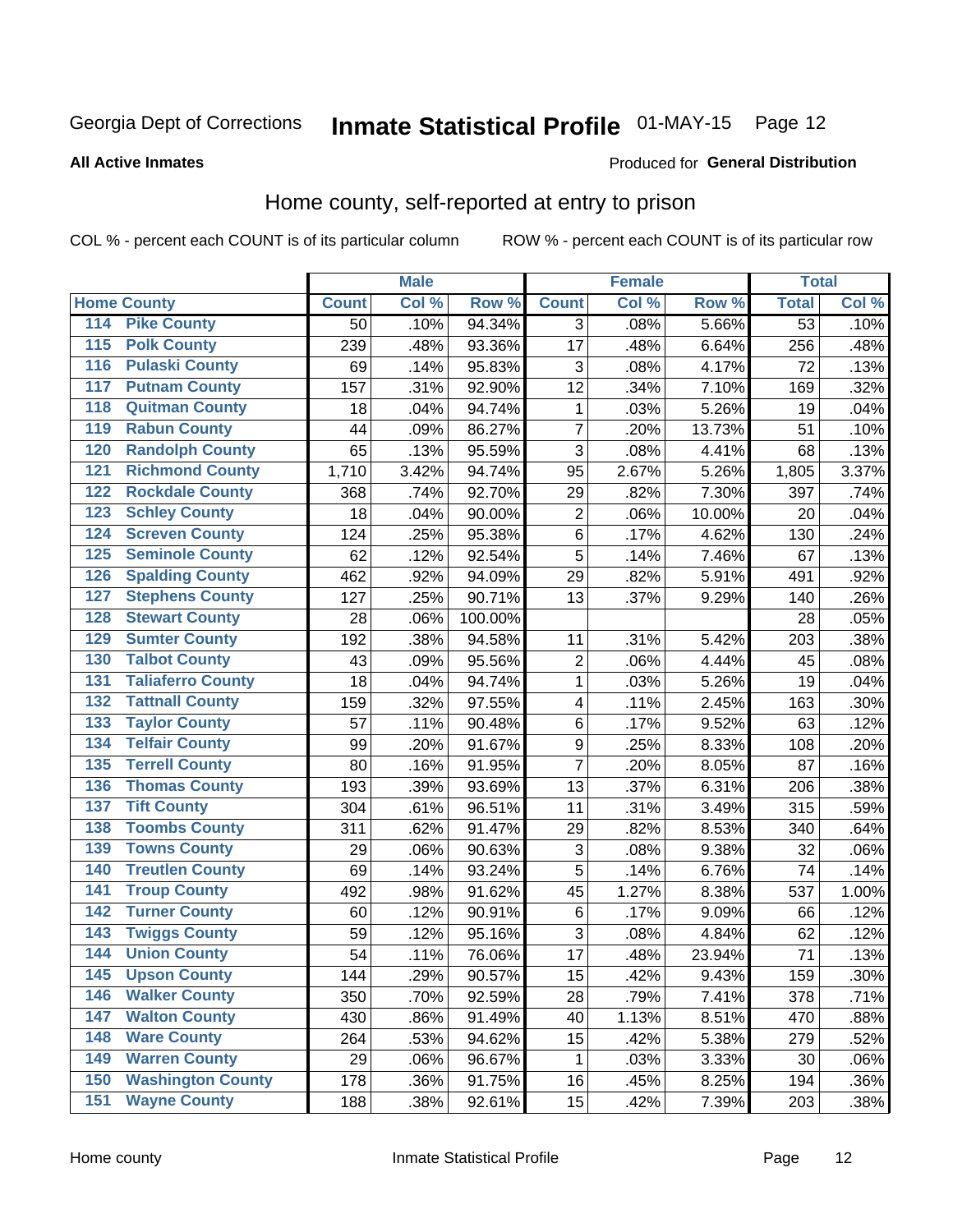# Inmate Statistical Profile 01-MAY-15 Page 13

**All Active Inmates** 

#### Produced for General Distribution

### Home county, self-reported at entry to prison

COL % - percent each COUNT is of its particular column

|     |                             |              | <b>Male</b> |         |              | <b>Female</b> |          | <b>Total</b> |       |
|-----|-----------------------------|--------------|-------------|---------|--------------|---------------|----------|--------------|-------|
|     | <b>Home County</b>          | <b>Count</b> | Col %       | Row %   | <b>Count</b> | Col %         | Row %    | <b>Total</b> | Col % |
| 152 | <b>Webster County</b>       | 9            | .02%        | 100.00% |              |               |          | 9            | .02%  |
| 153 | <b>Wheeler County</b>       | 20           | .04%        | 95.24%  |              | .03%          | 4.76%    | 21           | .04%  |
| 154 | <b>White County</b>         | 88           | .18%        | 87.13%  | 13           | .37%          | 12.87%   | 101          | .19%  |
| 155 | <b>Whitfield County</b>     | 402          | .80%        | 88.35%  | 53           | 1.49%         | 11.65%   | 455          | .85%  |
| 156 | <b>Wilcox County</b>        | 58           | .12%        | 93.55%  | 4            | .11%          | 6.45%    | 62           | .12%  |
| 157 | <b>Wilkes County</b>        | 65           | .13%        | 94.20%  | 4            | .11%          | 5.80%    | 69           | .13%  |
| 158 | <b>Wilkinson County</b>     | 51           | .10%        | 94.44%  | 3            | .08%          | 5.56%    | 54           | .10%  |
| 159 | <b>Worth County</b>         | 103          | .21%        | 93.64%  | 7            | .20%          | $6.36\%$ | 110          | .21%  |
| 999 | <b>Other Custody/Out Of</b> | 185          | .37%        | 92.04%  | 16           | .45%          | 7.96%    | 201          | .38%  |
|     | <b>State</b>                |              |             |         |              |               |          |              |       |
|     | <b>Total Rported</b>        | 49,957       | 100%        | 93.36%  | 3,554        | 100%          | 6.64%    | 53,511       | 100%  |

| reo |        |                     |                 |
|-----|--------|---------------------|-----------------|
|     | 49 957 | $^{\circ}$ . F.F. 4 | ES EAA<br><br>. |

|  | Mode (most frequent) | <b>Fulton County</b> | <b>Fulton County</b> | <b>Fulton County</b> |
|--|----------------------|----------------------|----------------------|----------------------|
|--|----------------------|----------------------|----------------------|----------------------|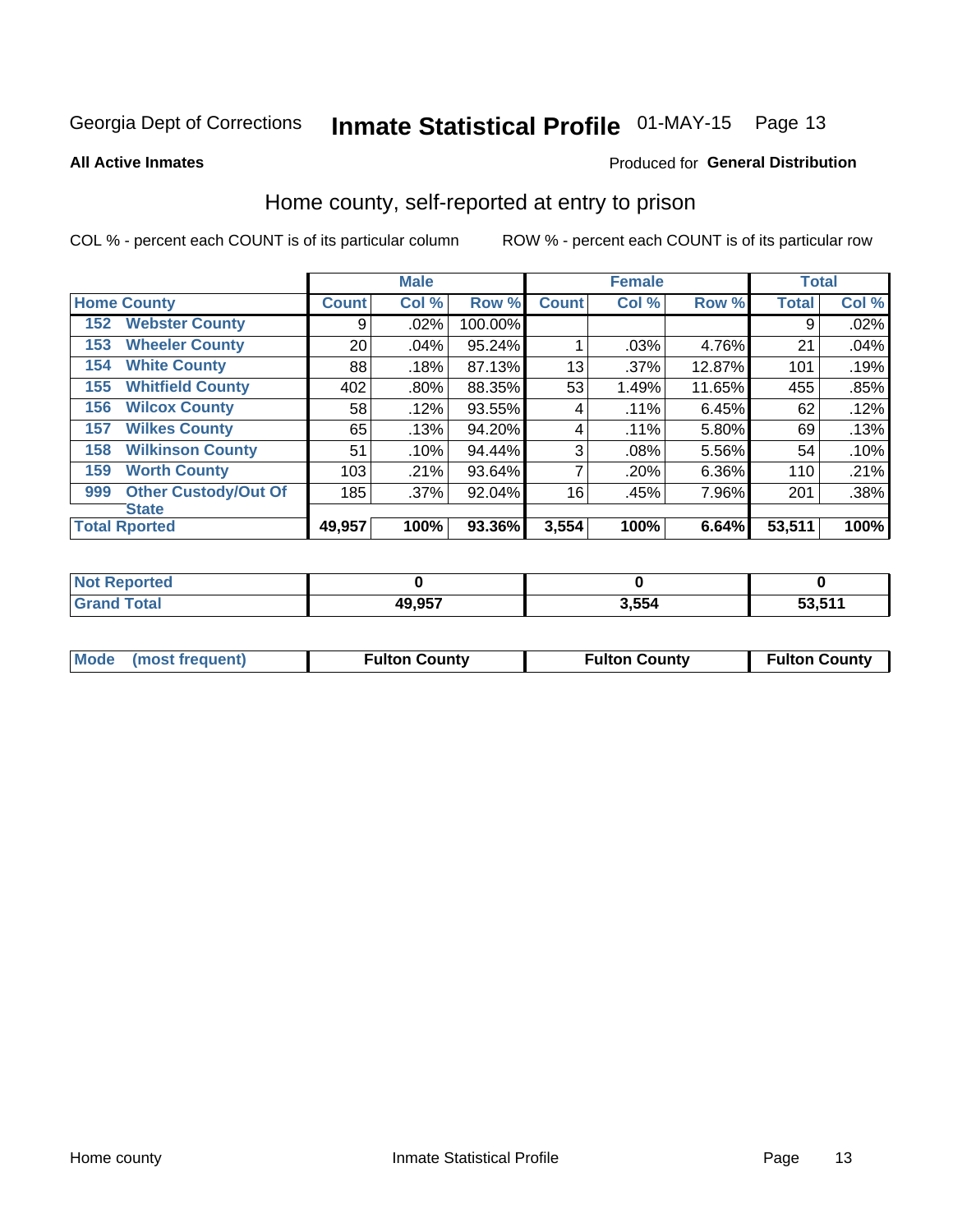# Inmate Statistical Profile 01-MAY-15 Page 14

#### **All Active Inmates**

### Produced for General Distribution

### Employment status before prison, self-reported at entry to prison

COL % - percent each COUNT is of its particular column

|                                    |              | <b>Male</b> |         |              | <b>Female</b> |        |        | <b>Total</b> |
|------------------------------------|--------------|-------------|---------|--------------|---------------|--------|--------|--------------|
| <b>Employment Status</b>           | <b>Count</b> | Col %       | Row %   | <b>Count</b> | Col %         | Row %  | Total  | Col %        |
| <b>Full Time</b><br>0 <sub>1</sub> | 18,412       | 44.90%      | 95.47%  | 874          | 27.65%        | 4.53%  | 19,286 | 43.67%       |
| <b>Part Time</b><br>02             | 3,405        | 8.30%       | 93.88%  | 222          | 7.02%         | 6.12%  | 3,627  | 8.21%        |
| Unempl $<$ 6M<br>03                | 2,598        | 6.34%       | 97.49%  | 67           | 2.12%         | 2.51%  | 2,665  | 6.03%        |
| Unempl > 6M<br>04                  | 9,341        | 22.78%      | 87.46%  | 1,339        | 42.36%        | 12.54% | 10,680 | 24.18%       |
| <b>Never Worked</b><br>05          | 4,266        | 10.40%      | 94.84%  | 232          | 7.34%         | 5.16%  | 4,498  | 10.18%       |
| <b>Student</b><br>06               | 1,153        | 2.81%       | 96.16%  | 46           | 1.46%         | 3.84%  | 1,199  | 2.71%        |
| <b>Incapable</b><br>07             | 1,827        | 4.46%       | 82.74%  | 381          | 12.05%        | 17.26% | 2,208  | 5.00%        |
| <b>UNKNOWN</b><br>20               | 2            | .01%        | 100.00% |              |               |        | 2      | .01%         |
| <b>Total Reported</b>              | 41,004       | 100%        | 92.84%  | 3,161        | 100%          | 7.16%  | 44,165 | 100%         |

| <b>Not Reported</b> | 8,955  | 393   | 9,348  |
|---------------------|--------|-------|--------|
| <b>Grand Total</b>  | 49,959 | 3,554 | 53,513 |

| <b>Mode (most frequent)</b> | 6M<br><b>Jnempl</b> | <b>Full Time</b> |
|-----------------------------|---------------------|------------------|
|                             |                     |                  |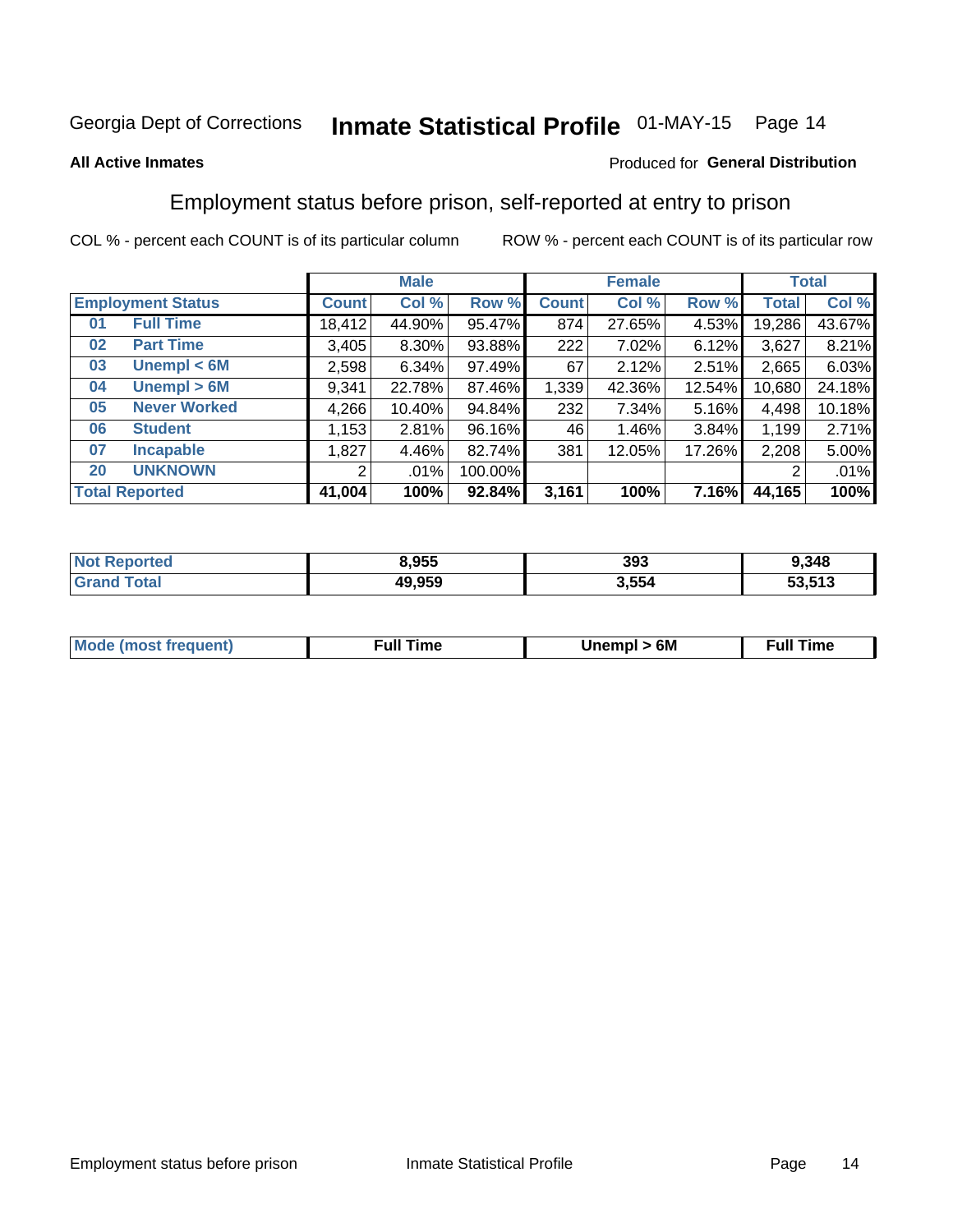### **All Active Inmates**

Produced for General Distribution

### Age at admission

COL % - percent each COUNT is of its particular column

|                         |              | <b>Male</b> |        |              | <b>Female</b> |        |              | <b>Total</b> |
|-------------------------|--------------|-------------|--------|--------------|---------------|--------|--------------|--------------|
| <b>Age At Admission</b> | <b>Count</b> | Col %       | Row %  | <b>Count</b> | Col %         | Row %  | <b>Total</b> | Col %        |
| 14                      | 17           | 0.03%       | 89.47% | 2            | 0.06%         | 10.53% | 19           | 0.04%        |
| $\overline{15}$         | 58           | 0.12%       | 98.31% | $\mathbf{1}$ | 0.03%         | 1.69%  | 59           | 0.11%        |
| 16                      | 181          | 0.36%       | 97.31% | 5            | 0.14%         | 2.69%  | 186          | 0.35%        |
| $\overline{17}$         | 716          | 1.43%       | 96.24% | 28           | 0.79%         | 3.76%  | 744          | 1.39%        |
| $\overline{18}$         | 1,333        | 2.67%       | 97.09% | 40           | 1.13%         | 2.91%  | 1,373        | 2.57%        |
| 19                      | 1,990        | 3.98%       | 96.60% | 70           | 1.97%         | 3.40%  | 2,060        | 3.85%        |
| $\overline{20}$         | 2,224        | 4.45%       | 95.45% | 106          | 2.98%         | 4.55%  | 2,330        | 4.35%        |
| $\overline{21}$         | 2,207        | 4.42%       | 95.38% | 107          | 3.01%         | 4.62%  | 2,314        | 4.32%        |
| $\overline{22}$         | 2,309        | 4.62%       | 95.33% | 113          | 3.18%         | 4.67%  | 2,422        | 4.53%        |
| 23                      | 2,115        | 4.23%       | 93.79% | 140          | 3.94%         | 6.21%  | 2,255        | 4.21%        |
| $\overline{24}$         | 2,043        | 4.09%       | 93.20% | 149          | 4.19%         | 6.80%  | 2,192        | 4.10%        |
| 25                      | 1,889        | 3.78%       | 93.05% | 141          | 3.97%         | 6.95%  | 2,030        | 3.79%        |
| $\overline{26}$         | 1,844        | 3.69%       | 93.84% | 121          | 3.41%         | 6.16%  | 1,965        | 3.67%        |
| $\overline{27}$         | 1,797        | 3.60%       | 92.82% | 139          | 3.91%         | 7.18%  | 1,936        | 3.62%        |
| 28                      | 1,700        | 3.40%       | 93.10% | 126          | 3.55%         | 6.90%  | 1,826        | 3.41%        |
| 29                      | 1,675        | 3.35%       | 92.80% | 130          | 3.66%         | 7.20%  | 1,805        | 3.37%        |
| 30                      | 1,667        | 3.34%       | 93.76% | 111          | 3.12%         | 6.24%  | 1,778        | 3.32%        |
| $\overline{31}$         | 1,537        | 3.08%       | 92.20% | 130          | 3.66%         | 7.80%  | 1,667        | 3.12%        |
| 32                      | 1,461        | 2.92%       | 91.83% | 130          | 3.66%         | 8.17%  | 1,591        | 2.97%        |
| 33                      | 1,455        | 2.91%       | 91.91% | 128          | 3.60%         | 8.09%  | 1,583        | 2.96%        |
| 34                      | 1,421        | 2.84%       | 92.33% | 118          | 3.32%         | 7.67%  | 1,539        | 2.88%        |
| 35                      | 1,315        | 2.63%       | 92.35% | 109          | 3.07%         | 7.65%  | 1,424        | 2.66%        |
| 36                      | 1,292        | 2.59%       | 93.35% | 92           | 2.59%         | 6.65%  | 1,384        | 2.59%        |
| $\overline{37}$         | 1,143        | 2.29%       | 91.81% | 102          | 2.87%         | 8.19%  | 1,245        | 2.33%        |
| 38                      | 1,078        | 2.16%       | 92.29% | 90           | 2.53%         | 7.71%  | 1,168        | 2.18%        |
| 39                      | 1,026        | 2.05%       | 91.94% | 90           | 2.53%         | 8.06%  | 1,116        | 2.09%        |
| 40                      | 1,003        | 2.01%       | 92.19% | 85           | 2.39%         | 7.81%  | 1,088        | 2.03%        |
| 41                      | 972          | 1.95%       | 92.48% | 79           | 2.22%         | 7.52%  | 1,051        | 1.96%        |
| 42                      | 902          | 1.81%       | 93.09% | 67           | 1.89%         | 6.91%  | 969          | 1.81%        |
| 43                      | 897          | 1.80%       | 90.24% | 97           | 2.73%         | 9.76%  | 994          | 1.86%        |
| 44                      | 806          | 1.61%       | 90.97% | 80           | 2.25%         | 9.03%  | 886          | 1.66%        |
| 45                      | 805          | 1.61%       | 91.37% | 76           | 2.14%         | 8.63%  | 881          | 1.65%        |
| 46                      | 685          | 1.37%       | 91.58% | 63           | 1.77%         | 8.42%  | 748          | 1.40%        |
| 47                      | 714          | 1.43%       | 92.97% | 54           | 1.52%         | 7.03%  | 768          | 1.44%        |
| 48                      | 680          | 1.36%       | 91.89% | 60           | 1.69%         | 8.11%  | 740          | 1.38%        |
| 49                      | 636          | 1.27%       | 93.26% | 46           | 1.29%         | 6.74%  | 682          | 1.27%        |
| 50                      | 541          | 1.08%       | 91.39% | 51           | 1.44%         | 8.61%  | 592          | 1.11%        |
| 51                      | 472          | 0.94%       | 91.83% | 42           | 1.18%         | 8.17%  | 514          | 0.96%        |
| 52                      | 462          | 0.92%       | 90.41% | 49           | 1.38%         | 9.59%  | 511          | 0.95%        |
| 53                      | 435          | 0.87%       | 90.25% | 47           | 1.32%         | 9.75%  | 482          | 0.90%        |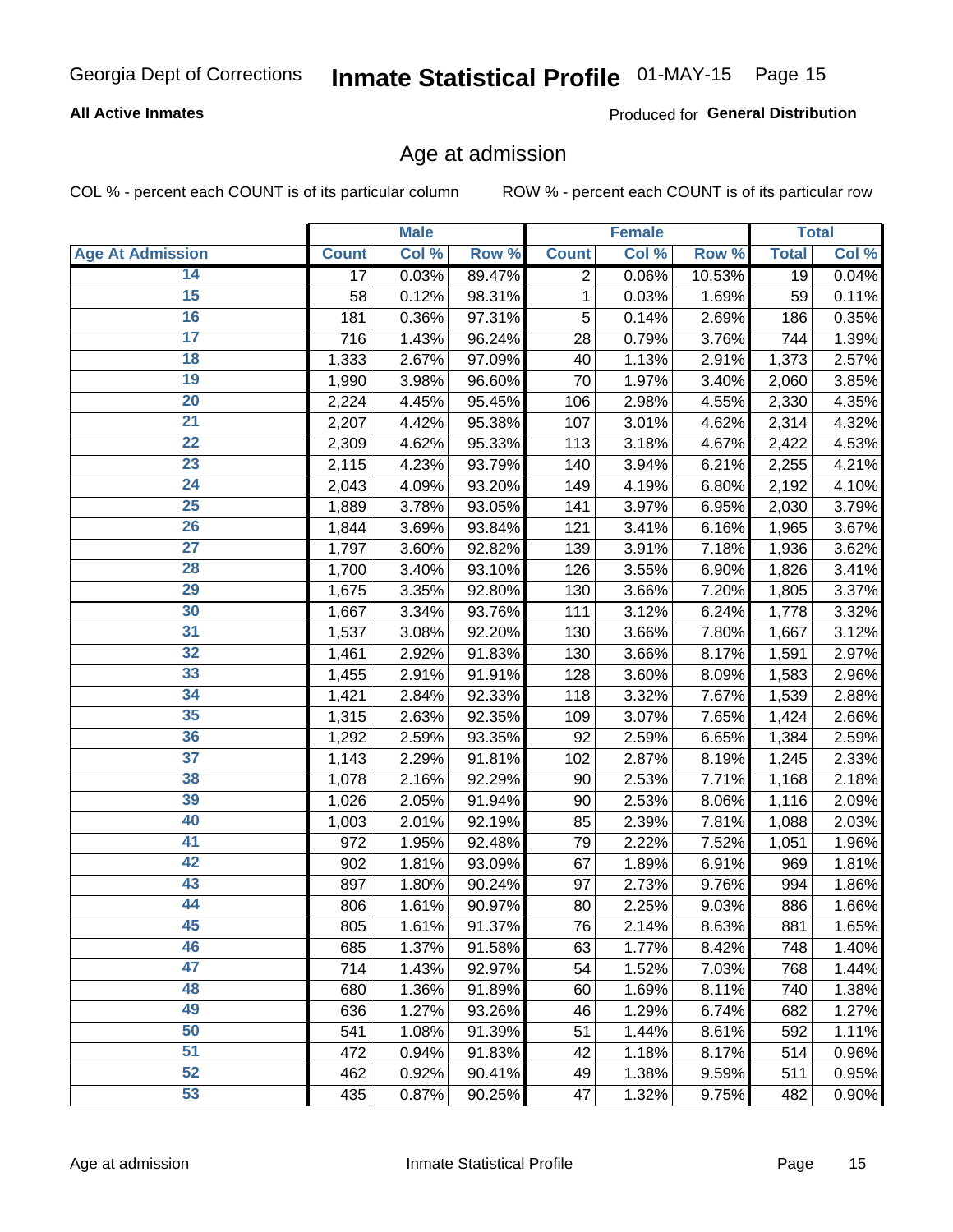### **All Active Inmates**

Produced for General Distribution

## Age at admission

COL % - percent each COUNT is of its particular column

|                         |                | <b>Male</b> |         |                 | <b>Female</b> |                  |                 | <b>Total</b> |
|-------------------------|----------------|-------------|---------|-----------------|---------------|------------------|-----------------|--------------|
| <b>Age At Admission</b> | <b>Count</b>   | Col %       | Row %   | <b>Count</b>    | Col %         | Row <sup>%</sup> | <b>Total</b>    | Col %        |
| 54                      | 383            | 0.77%       | 92.51%  | $\overline{31}$ | 0.87%         | 7.49%            | 414             | 0.77%        |
| 55                      | 328            | 0.66%       | 94.52%  | 19              | 0.53%         | 5.48%            | 347             | 0.65%        |
| 56                      | 291            | 0.58%       | 94.17%  | 18              | 0.51%         | 5.83%            | 309             | 0.58%        |
| 57                      | 227            | 0.45%       | 93.42%  | 16              | 0.45%         | 6.58%            | 243             | 0.45%        |
| 58                      | 205            | 0.41%       | 96.70%  | $\overline{7}$  | 0.20%         | 3.30%            | 212             | 0.40%        |
| 59                      | 179            | 0.36%       | 93.23%  | 13              | 0.37%         | 6.77%            | 192             | 0.36%        |
| 60                      | 143            | 0.29%       | 94.70%  | 8               | 0.23%         | 5.30%            | 151             | 0.28%        |
| 61                      | 129            | 0.26%       | 96.27%  | 5               | 0.14%         | 3.73%            | 134             | 0.25%        |
| 62                      | 107            | 0.21%       | 97.27%  | $\overline{3}$  | 0.08%         | 2.73%            | 110             | 0.21%        |
| 63                      | 81             | 0.16%       | 95.29%  | $\overline{4}$  | 0.11%         | 4.71%            | 85              | 0.16%        |
| 64                      | 84             | 0.17%       | 97.67%  | $\overline{2}$  | 0.06%         | 2.33%            | 86              | 0.16%        |
| 65                      | 49             | 0.10%       | 92.45%  | 4               | 0.11%         | 7.55%            | 53              | 0.10%        |
| 66                      | 47             | 0.09%       | 100.00% |                 |               |                  | 47              | 0.09%        |
| 67                      | 35             | 0.07%       | 94.59%  | $\overline{2}$  | 0.06%         | 5.41%            | $\overline{37}$ | 0.07%        |
| 68                      | 29             | 0.06%       | 96.67%  | $\mathbf{1}$    | 0.03%         | 3.33%            | 30              | 0.06%        |
| 69                      | 31             | 0.06%       | 100.00% |                 |               |                  | 31              | 0.06%        |
| 70                      | 25             | 0.05%       | 92.59%  | $\overline{2}$  | 0.06%         | 7.41%            | 27              | 0.05%        |
| $\overline{71}$         | 11             | 0.02%       | 100.00% |                 |               |                  | 11              | 0.02%        |
| $\overline{72}$         | 21             | 0.04%       | 91.30%  | $\overline{2}$  | 0.06%         | 8.70%            | 23              | 0.04%        |
| 73                      | $\bf 8$        | 0.02%       | 100.00% |                 |               |                  | 8               | 0.01%        |
| 74                      | $\bf 8$        | 0.02%       | 80.00%  | $\overline{2}$  | 0.06%         | 20.00%           | 10              | 0.02%        |
| 75                      | 8              | 0.02%       | 100.00% |                 |               |                  | 8               | 0.01%        |
| 76                      | $\bf 8$        | 0.02%       | 100.00% |                 |               |                  | 8               | 0.01%        |
| $\overline{77}$         | 6              | 0.01%       | 100.00% |                 |               |                  | 6               | 0.01%        |
| 78                      | 1              | 0.01%       | 100.00% |                 |               |                  | 1               | 0.01%        |
| 79                      | $\overline{c}$ | 0.01%       | 100.00% |                 |               |                  | $\overline{2}$  | 0.01%        |
| 80                      | $\mathbf 1$    | 0.01%       | 100.00% |                 |               |                  | 1               | 0.01%        |
| 81                      | $\overline{2}$ | 0.01%       | 100.00% |                 |               |                  | $\overline{2}$  | 0.01%        |
| $\overline{82}$         | $\overline{c}$ | 0.01%       | 100.00% |                 |               |                  | $\overline{2}$  | 0.01%        |
| 84                      | $\overline{2}$ | 0.01%       | 100.00% |                 |               |                  | $\overline{2}$  | 0.01%        |
| <b>Total Reported</b>   | 49,956         | 100%        | 93.36%  | 3,553           | 100%          | 6.64%            | 53,509          | 100%         |

| Reported<br>NOT. |        |       |                          |
|------------------|--------|-------|--------------------------|
| <b>d Total</b>   | 49,957 | 3,554 | ES EAA<br><b>ວວ.ວ</b> ⊺. |

| <b>Mean</b><br>(average)       | 32.29 | 33.92   | 32.40    |
|--------------------------------|-------|---------|----------|
| Median (middle)                | 30    | ົ<br>ॐ∠ | 30       |
| <b>Mode</b><br>(most frequent) | ∸∸    |         | n,<br>LL |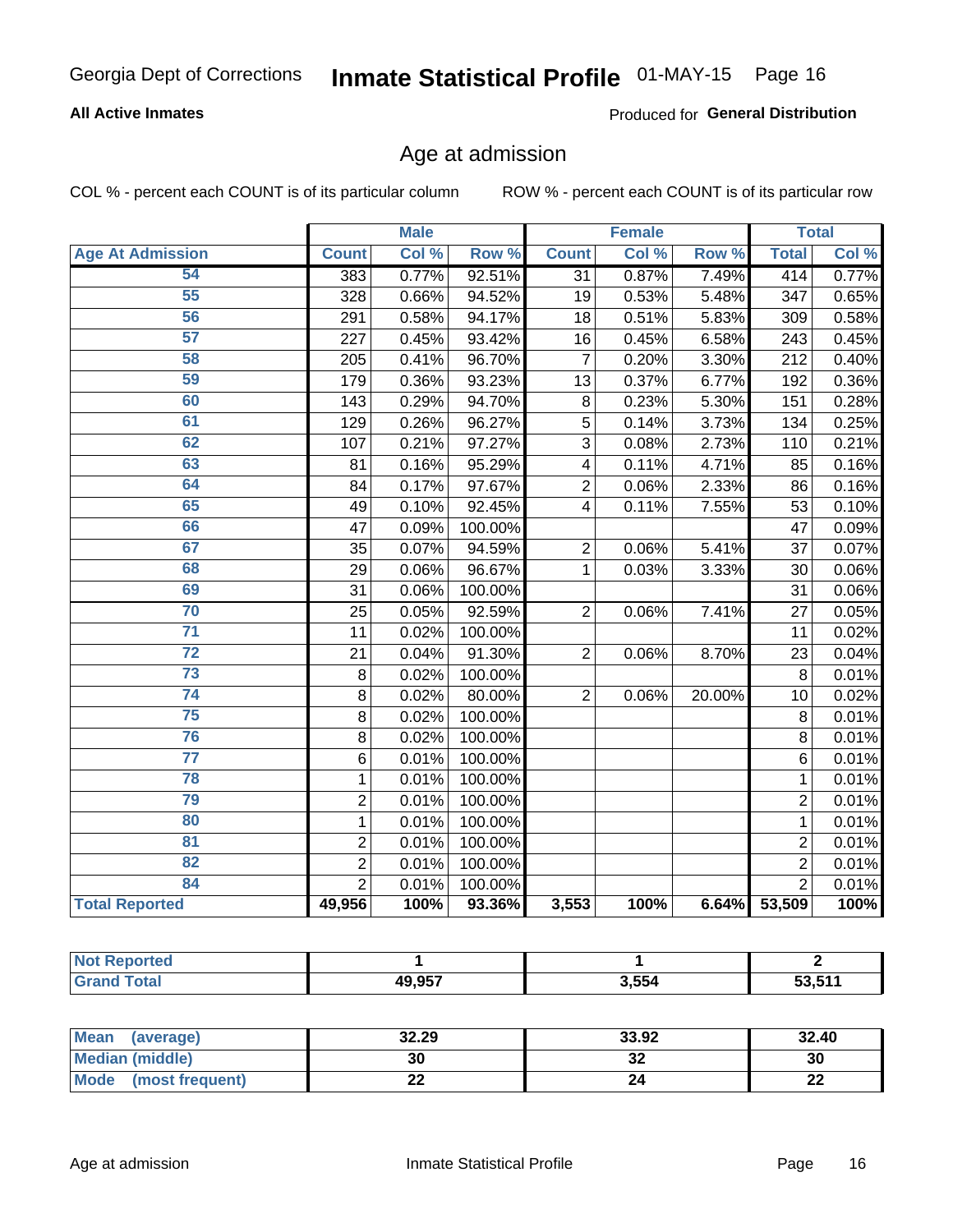### **All Active Inmates**

### Produced for General Distribution

### Height, measured at entry to prison

COL % - percent each COUNT is of its particular column

|                         |                | <b>Male</b> |         |                | <b>Female</b> |         |              | <b>Total</b> |
|-------------------------|----------------|-------------|---------|----------------|---------------|---------|--------------|--------------|
| <b>Height</b>           | <b>Count</b>   | Col %       | Row %   | <b>Count</b>   | Col %         | Row %   | <b>Total</b> | Col %        |
| $\overline{\mathbf{0}}$ | 528            | 1.06%       | 97.96%  | 11             | 0.31%         | 2.04%   | 539          | 1.01%        |
| 4'00"                   | 1              | 0.01%       | 100.00% |                |               |         | 1            | 0.01%        |
| 4'01''                  |                |             |         | 1              | 0.03%         | 100.00% | 1            | 0.01%        |
| 4'02"                   | 1              | 0.01%       | 100.00% |                |               |         | 1            | 0.01%        |
| 4'03''                  | $\overline{2}$ | 0.01%       | 66.67%  | $\mathbf{1}$   | 0.03%         | 33.33%  | $\sqrt{3}$   | 0.01%        |
| 4'04"                   | $\mathbf{1}$   | 0.01%       | 100.00% |                |               |         | 1            | 0.01%        |
| 4'06"                   | 1              | 0.01%       | 50.00%  | 1              | 0.03%         | 50.00%  | 2            | 0.01%        |
| 4'08"                   | $\overline{2}$ | 0.01%       | 50.00%  | $\overline{2}$ | 0.06%         | 50.00%  | 4            | 0.01%        |
| 4'09"                   | 3              | 0.01%       | 23.08%  | 10             | 0.28%         | 76.92%  | 13           | 0.02%        |
| 4'10"                   | $\overline{2}$ | 0.01%       | 11.76%  | 15             | 0.42%         | 88.24%  | 17           | 0.03%        |
| 4'11''                  | 10             | 0.02%       | 14.29%  | 60             | 1.69%         | 85.71%  | 70           | 0.13%        |
| 5'00''                  | 81             | 0.16%       | 37.16%  | 137            | 3.85%         | 62.84%  | 218          | 0.41%        |
| 5'01''                  | 96             | 0.19%       | 32.43%  | 200            | 5.63%         | 67.57%  | 296          | 0.55%        |
| 5'02"                   | 237            | 0.47%       | 38.85%  | 373            | 10.50%        | 61.15%  | 610          | 1.14%        |
| 5'03''                  | 371            | 0.74%       | 48.12%  | 400            | 11.25%        | 51.88%  | 771          | 1.44%        |
| 5'04"                   | 970            | 1.94%       | 63.73%  | 552            | 15.53%        | 36.27%  | 1,522        | 2.84%        |
| 5'05"                   | 1,721          | 3.44%       | 81.56%  | 389            | 10.95%        | 18.44%  | 2,110        | 3.94%        |
| 5'06''                  | 3,408          | 6.82%       | 87.74%  | 476            | 13.39%        | 12.26%  | 3,884        | 7.26%        |
| 5'07"                   | 4,096          | 8.20%       | 91.08%  | 401            | 11.28%        | 8.92%   | 4,497        | 8.40%        |
| 5'08''                  | 4,958          | 9.92%       | 96.33%  | 189            | 5.32%         | 3.67%   | 5,147        | 9.62%        |
| 5'09''                  | 6,276          | 12.56%      | 97.24%  | 178            | 5.01%         | 2.76%   | 6,454        | 12.06%       |
| 5'10''                  | 5,541          | 11.09%      | 98.72%  | 72             | 2.03%         | 1.28%   | 5,613        | 10.49%       |
| 5'11"                   | 5,826          | 11.66%      | 99.23%  | 45             | 1.27%         | 0.77%   | 5,871        | 10.97%       |
| 6'00''                  | 5,609          | 11.23%      | 99.61%  | 22             | 0.62%         | 0.39%   | 5,631        | 10.52%       |
| 6'01''                  | 4,041          | 8.09%       | 99.70%  | 12             | 0.34%         | 0.30%   | 4,053        | 7.57%        |
| 6'02"                   | 2,990          | 5.99%       | 99.90%  | 3              | 0.08%         | 0.10%   | 2,993        | 5.59%        |
| 6'03''                  | 1,612          | 3.23%       | 99.88%  | $\overline{c}$ | 0.06%         | 0.12%   | 1,614        | 3.02%        |
| 6'04"                   | 886            | 1.77%       | 99.77%  | $\overline{2}$ | 0.06%         | 0.23%   | 888          | 1.66%        |
| 6'05"                   | 374            | 0.75%       | 100.00% |                |               |         | 374          | 0.70%        |
| 6'06''                  | 177            | 0.35%       | 100.00% |                |               |         | 177          | 0.33%        |
| 6'07''                  | 42             | 0.08%       | 100.00% |                |               |         | 42           | 0.08%        |
| 6'08"                   | 39             | 0.08%       | 100.00% |                |               |         | 39           | 0.07%        |
| 6'09''                  | 33             | 0.07%       | 100.00% |                |               |         | 33           | 0.06%        |
| 6'10''                  | 6              | 0.01%       | 100.00% |                |               |         | 6            | 0.01%        |
| 6'11''                  | 8              | 0.02%       | 100.00% |                |               |         | 8            | 0.01%        |
| 7'00"                   | 5              | 0.01%       | 100.00% |                |               |         | 5            | 0.01%        |
| 7'02"                   | 1              | 0.01%       | 100.00% |                |               |         | 1            | 0.01%        |
| 7'03''                  | 1              | 0.01%       | 100.00% |                |               |         | 1            | 0.01%        |
| 7'10''                  | 1              | 0.01%       | 100.00% |                |               |         | 1            | 0.01%        |
| <b>Total Reported</b>   | 49,957         | 100%        | 93.36%  | 3,554          | 100%          | 6.64%   | 53,511       | 100%         |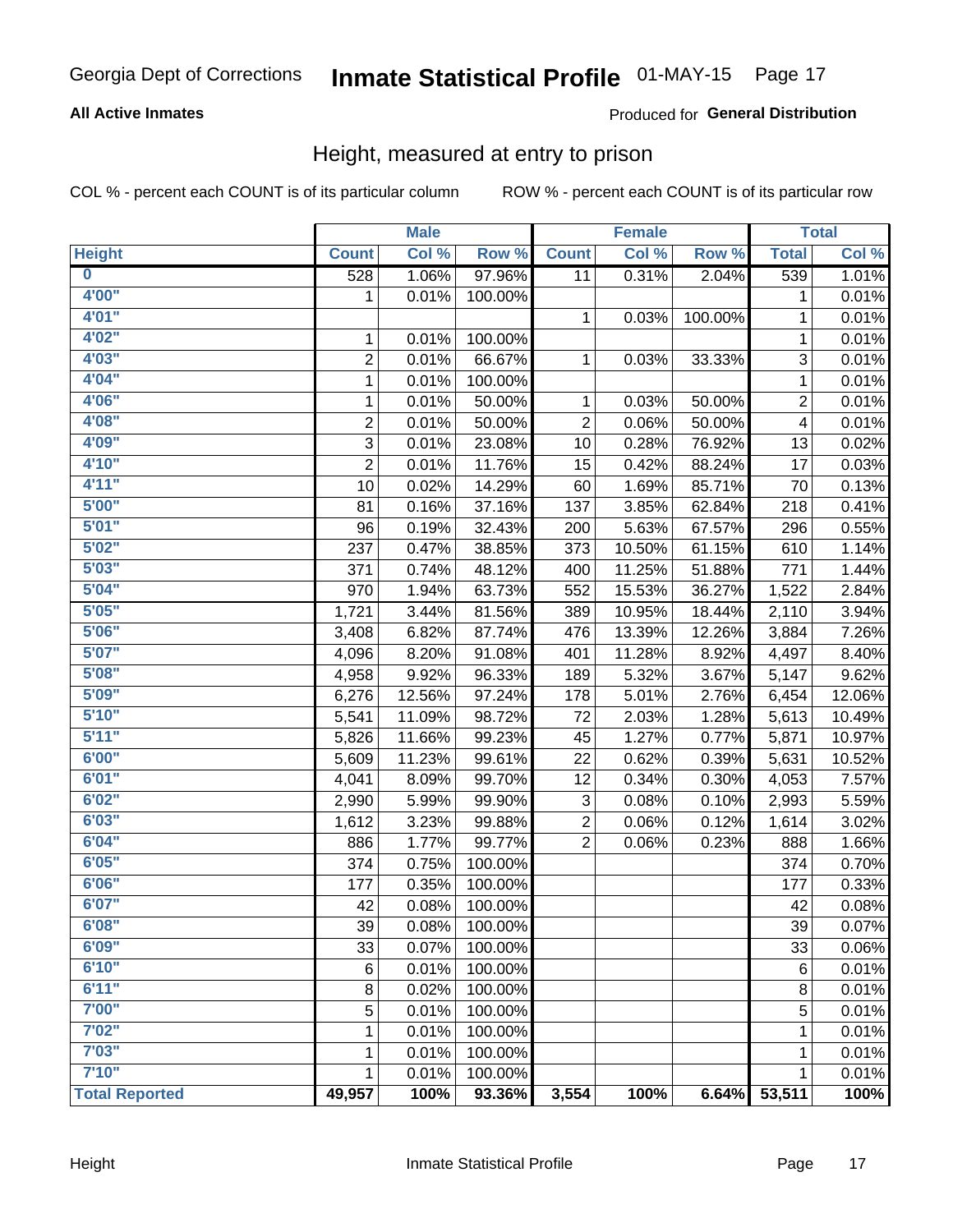### **All Active Inmates**

Produced for General Distribution

### Height, measured at entry to prison

COL % - percent each COUNT is of its particular column

|                     | <b>Male</b> | Female | Total  |
|---------------------|-------------|--------|--------|
| <b>Not Reported</b> |             |        |        |
| <b>Grand Total</b>  | 49,957      | 3,554  | 53,511 |

| <b>Mean</b> | erage) | 5'10" | 5'05" | <b>CIA AIL</b><br>. . |
|-------------|--------|-------|-------|-----------------------|
|             |        |       |       |                       |
| <b>Mode</b> |        | 5'09" | 5'04" | 5'09"                 |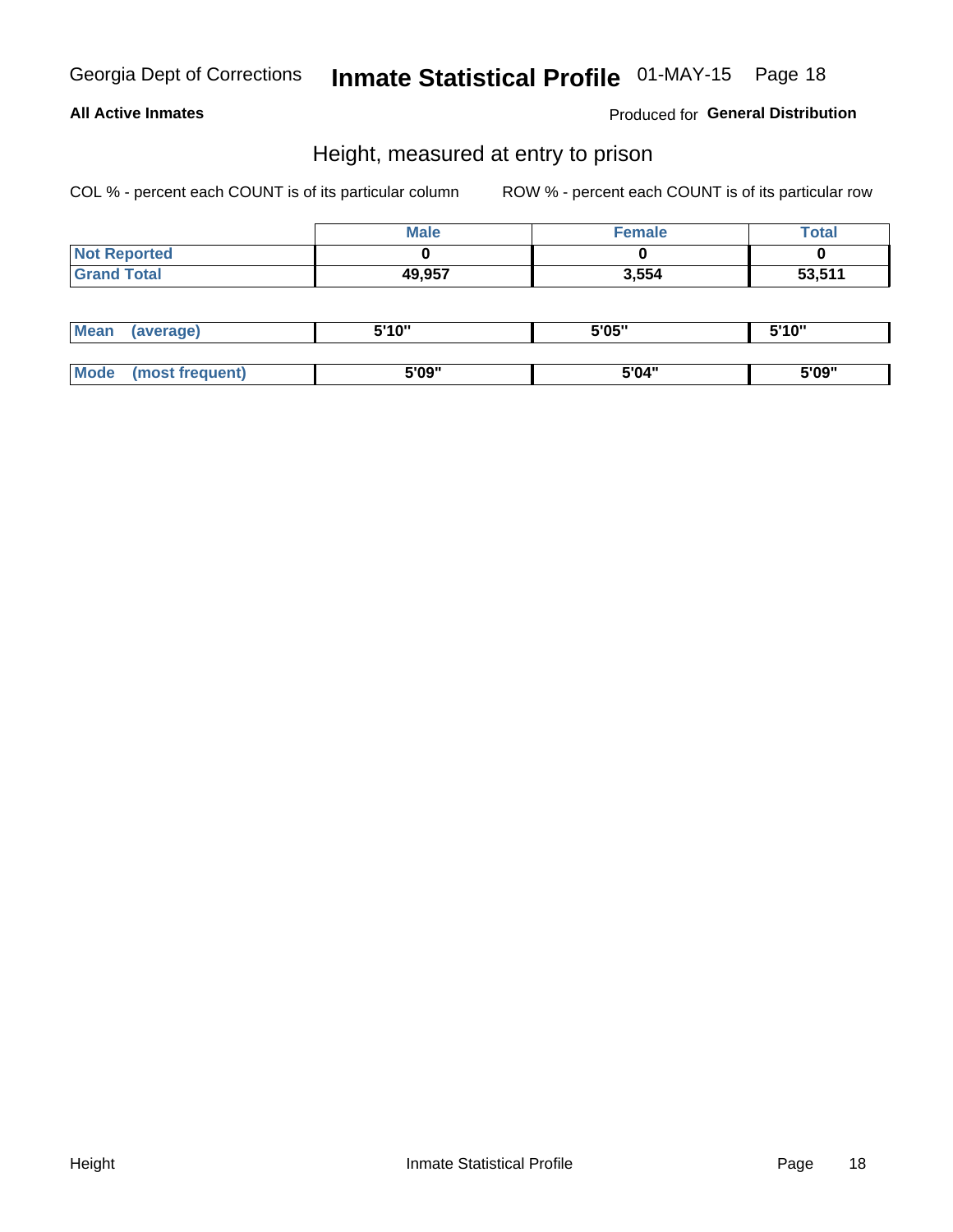**All Active Inmates** 

Produced for General Distribution

### Weight, measured at entry to prison

COL % - percent each COUNT is of its particular column ROW % - percent each COUNT is of its particular row

|                                |                | <b>Male</b> |         |                | <b>Female</b> |        |                | <b>Total</b>        |
|--------------------------------|----------------|-------------|---------|----------------|---------------|--------|----------------|---------------------|
| <b>Weight</b>                  | <b>Count</b>   | Col %       | Row %   | <b>Count</b>   | Col %         | Row %  | <b>Total</b>   | Col %               |
| <b>Under 80 pounds</b>         | 12             | 0.02%       | 100.00% |                |               |        | 12             | 0.02%               |
| 80 - 89 pounds                 | $\mathbf 2$    | 0.01%       | 100.00% |                |               |        | $\overline{2}$ | 0.01%               |
| 90 - 99 pounds                 | 3              | 0.01%       | 20.00%  | 12             | 0.34%         | 80.00% | 15             | 0.03%               |
| 100 - 109 pounds               | 27             | 0.05%       | 50.00%  | 27             | 0.76%         | 50.00% | 54             | 0.10%               |
| 110 - 119 pounds               | 97             | 0.20%       | 48.02%  | 105            | 2.96%         | 51.98% | 202            | 0.38%               |
| 120 - 129 pounds               | 456            | 0.92%       | 72.50%  | 173            | 4.88%         | 27.50% | 629            | 1.19%               |
| 130 - 139 pounds               | 1,506          | 3.05%       | 82.12%  | 328            | 9.25%         | 17.88% | 1,834          | 3.46%               |
| 140 - 149 pounds               | 3,213          | 6.50%       | 88.98%  | 398            | 11.23%        | 11.02% | 3,611          | 6.82%               |
| 150 - 159 pounds               | 4,994          | 10.10%      | 92.23%  | 421            | 11.88%        | 7.77%  | 5,415          | 10.22%              |
| 160 - 169 pounds               | 6,533          | 13.22%      | 94.24%  | 399            | 11.26%        | 5.76%  | 6,932          | 13.08%              |
| 170 - 179 pounds               | 6,331          | 12.81%      | 94.65%  | 358            | 10.10%        | 5.35%  | 6,689          | 12.63%              |
| 180 - 189 pounds               | 6,497          | 13.14%      | 95.14%  | 332            | 9.37%         | 4.86%  | 6,829          | 12.89%              |
| 190 - 199 pounds               | 4,548          | 9.20%       | 95.61%  | 209            | 5.90%         | 4.39%  | 4,757          | 8.98%               |
| 200 - 209 pounds               | 4,026          | 8.14%       | 95.40%  | 194            | 5.47%         | 4.60%  | 4,220          | 7.97%               |
| 210 - 219 pounds               | 2,998          | 6.06%       | 96.03%  | 124            | 3.50%         | 3.97%  | 3,122          | 5.89%               |
| 220 - 229 pounds               | 2,416          | 4.89%       | 95.57%  | 112            | 3.16%         | 4.43%  | 2,528          | 4.77%               |
| 230 - 239 pounds               | 1,669          | 3.38%       | 94.78%  | 92             | 2.60%         | 5.22%  | 1,761          | 3.32%               |
| 240 - 249 pounds               | 1,211          | 2.45%       | 94.09%  | 76             | 2.14%         | 5.91%  | 1,287          | 2.43%               |
| 250 - 259 pounds               | 868            | 1.76%       | 95.07%  | 45             | 1.27%         | 4.93%  | 913            | 1.72%               |
| 260 - 269 pounds               | 596            | 1.21%       | 93.27%  | 43             | 1.21%         | 6.73%  | 639            | 1.21%               |
| 270 - 279 pounds               | 412            | 0.83%       | 95.37%  | 20             | 0.56%         | 4.63%  | 432            | 0.82%               |
| 280 - 289 pounds               | 312            | 0.63%       | 93.69%  | 21             | 0.59%         | 6.31%  | 333            | 0.63%               |
| 290 - 299 pounds               | 173            | 0.35%       | 94.02%  | 11             | 0.31%         | 5.98%  | 184            | 0.35%               |
| 300 - 309 pounds               | 162            | 0.33%       | 87.10%  | 24             | 0.68%         | 12.90% | 186            | 0.35%               |
| 310 - 319 pounds               | 94             | 0.19%       | 96.91%  | 3              | 0.08%         | 3.09%  | 97             | 0.18%               |
| 320 - 329 pounds               | 85             | 0.17%       | 97.70%  | $\overline{2}$ | 0.06%         | 2.30%  | 87             | 0.16%               |
| 330 - 339 pounds               | 50             | 0.10%       | 94.34%  | 3              | 0.08%         | 5.66%  | 53             | $\overline{0.10\%}$ |
| 340 - 349 pounds               | 35             | 0.07%       | 92.11%  | 3              | 0.08%         | 7.89%  | 38             | 0.07%               |
| 350 - 359 pounds               | 41             | 0.08%       | 87.23%  | 6              | 0.17%         | 12.77% | 47             | 0.09%               |
| 360 - 369 pounds               | 14             | 0.03%       | 93.33%  | 1              | 0.03%         | 6.67%  | 15             | 0.03%               |
| 370 - 379 pounds               | 19             | 0.04%       | 95.00%  | 1              | 0.03%         | 5.00%  | 20             | 0.04%               |
| 380 - 389 pounds               | $\overline{7}$ | 0.01%       | 87.50%  | 1              | 0.03%         | 12.50% | 8              | 0.02%               |
| 390 - 399 pounds               | 4              | 0.01%       | 80.00%  | 1              | 0.03%         | 20.00% | 5              | 0.01%               |
| 400 pounds and over            | 23             | 0.05%       | 100.00% |                |               |        | 23             | $\overline{0.04\%}$ |
| <b>Total Reported</b>          | 49,434         | 100%        | 93.31%  | 3,545          | 100%          | 6.69%  | 52,979         | 100.0%              |
|                                |                |             |         |                |               |        |                |                     |
| <b>Not Reported</b>            |                | 523         |         |                | 9             |        |                | 532                 |
| <b>Grand Total</b>             |                | 49,957      |         |                | 3,554         |        |                | 53,511              |
| <b>Mean</b><br>(average)       |                | 186         |         |                | 172           |        |                | 185                 |
| <b>Median (middle)</b>         |                | 180         |         |                | 165           |        |                | 180                 |
| <b>Mode</b><br>(most frequent) |                | 180         |         |                | 150           |        |                | 180                 |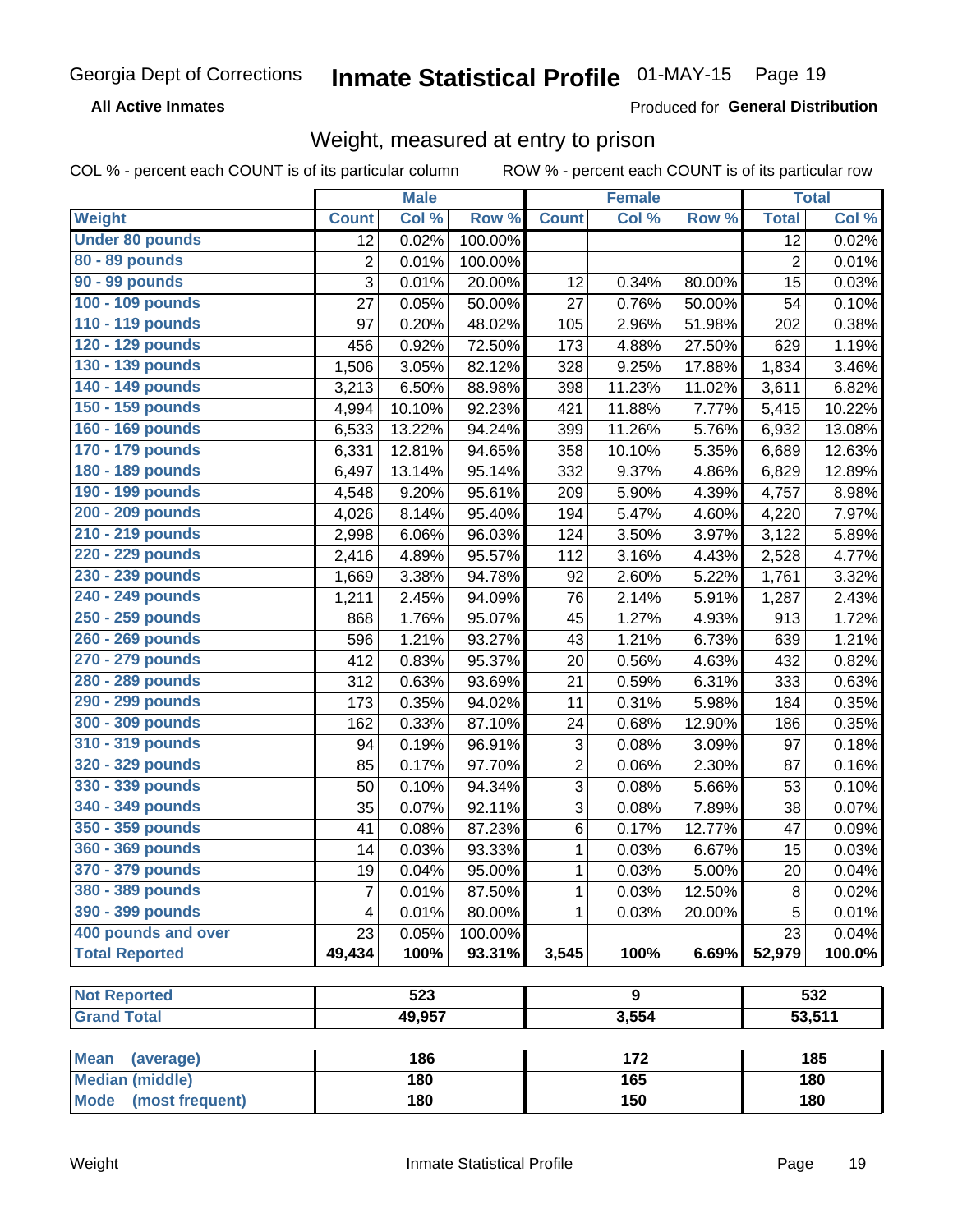# Inmate Statistical Profile 01-MAY-15 Page 20

**All Active Inmates** 

#### Produced for General Distribution

### Veterans validated by Veteran's Administration

COL % - percent each COUNT is of its particular column

|                          | <b>Male</b>  |          |                    | <b>Female</b> |        |       | <b>Total</b> |        |
|--------------------------|--------------|----------|--------------------|---------------|--------|-------|--------------|--------|
| <b>Military service</b>  | <b>Count</b> | Col %    | <b>Row % Count</b> |               | Col %  | Row % | <b>Total</b> | Col %  |
| <b>Others</b><br>0       | 225          | 32.75%   | 98.68%             | 3             | 27.27% | 1.32% | 228          | 32.66% |
| <b>Air Force</b>         | 276          | 40.17%   | 97.53%             |               | 63.64% | 2.47% | 283          | 40.54% |
| <b>Army</b><br>2         | 41           | 5.97%    | 97.62%             |               | 9.09%  | 2.38% | 42           | 6.02%  |
| <b>Navy</b><br>3         | 85           | 12.37%   | 100.00%            |               |        |       | 85           | 12.18% |
| <b>Marines</b><br>4      |              | .29%     | 100.00%            |               |        |       | 2            | .29%   |
| <b>Coast Guard</b><br>5. | 58           | $8.44\%$ | 100.00%            |               |        |       | 58           | 8.31%  |
| <b>Total Reported</b>    | 687          | 100%     | 98.42%             | 11            | 100%   | 1.58% | 698          | 100%   |

| <b>Not</b><br><b>Reported</b> | 49,270 | 3,543 | 52,813             |
|-------------------------------|--------|-------|--------------------|
| <b>Total</b>                  | 49,957 | 3,554 | こ? 511<br>JJ.J I I |

| <b>Mode (most frequent)</b><br>Force<br><b>Force</b><br>orce<br>Aır |
|---------------------------------------------------------------------|
|---------------------------------------------------------------------|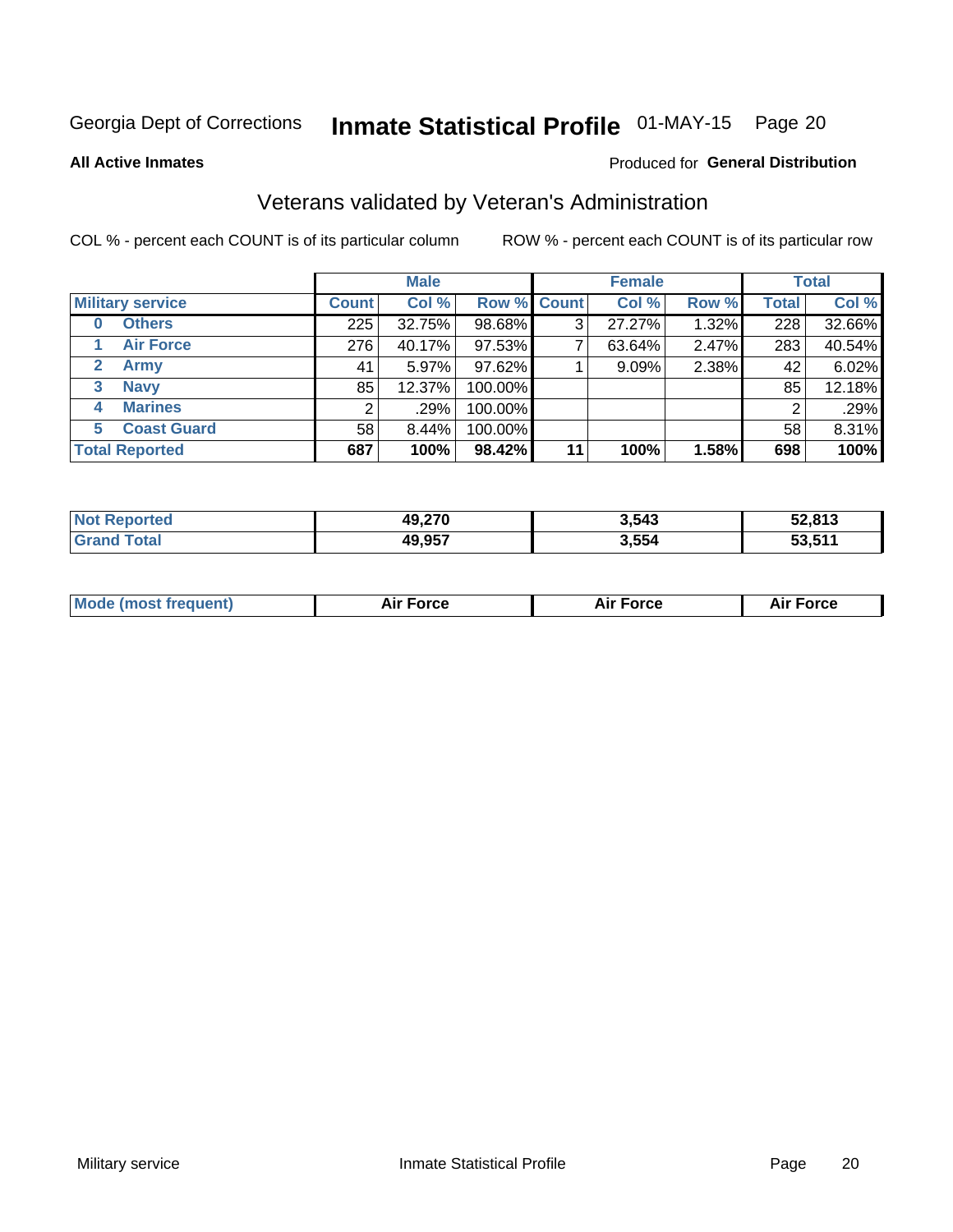# Inmate Statistical Profile 01-MAY-15 Page 21

**All Active Inmates** 

#### Produced for General Distribution

### Type of admission to prison

COL % - percent each COUNT is of its particular column

|    |                                |              | <b>Male</b> |                    |     | <b>Female</b> |        |              | <b>Total</b> |
|----|--------------------------------|--------------|-------------|--------------------|-----|---------------|--------|--------------|--------------|
|    | <b>Type of Admission</b>       | <b>Count</b> | Col %       | <b>Row % Count</b> |     | Col %         | Row %  | <b>Total</b> | Col %        |
| 52 | <b>New Sentence</b>            | 40,850       | 81.81%      | 93.31% 2,929       |     | 82.44%        | 6.69%  | 43,779       | 81.86%       |
| 53 | <b>Probation Rev Partial</b>   | 1,792        | 3.59%       | 91.06%             | 176 | 4.95%         | 8.94%  | 1,968        | 3.68%        |
| 54 | <b>Probation Rev Remainder</b> | 2,760        | 5.53%       | 91.45%             | 258 | 7.26%         | 8.55%  | 3,018        | 5.64%        |
| 55 | <b>Parole Rev New Sentence</b> | 1,743        | 3.49%       | 96.35%             | 66  | 1.86%         | 3.65%  | 1,809        | 3.38%        |
| 56 | <b>Parole Rev No New</b>       | 2,717        | 5.44%       | 95.67%             | 123 | 3.46%         | 4.33%  | 2,840        | 5.31%        |
|    | <b>Sentence</b>                |              |             |                    |     |               |        |              |              |
| 57 | <b>Released In Error</b>       |              | .01%        | 87.50%             |     | .03%          | 12.50% | 8            | .01%         |
| 65 | <b>Return Appeal/Bond</b>      | 2            | .01%        | 100.00%            |     |               |        | 2            | .01%         |
| 66 | <b>Prob Viol/Total Rev</b>     |              | .01%        | 100.00%            |     |               |        |              | .01%         |
| 67 | <b>Admit Fm Other Cust</b>     | 7            | .01%        | 100.00%            |     |               |        | 7            | .01%         |
| 69 | <b>New Sent/Par Rev Pnd</b>    | 6            | .01%        | 100.00%            |     |               |        | 6            | .01%         |
| 70 | <b>Life W/O Parole</b>         | 14           | .03%        | 100.00%            |     |               |        | 14           | .03%         |
| 72 | <b>Par Rev/Rsn Unknown</b>     | 28           | .06%        | 100.00%            |     |               |        | 28           | .05%         |
| 74 | <b>Pb Parole Rescinded</b>     | 2            | .01%        | 100.00%            |     |               |        | 2            | .01%         |
| 76 | <b>Par Rev/Revoc Center</b>    |              | .01%        | 100.00%            |     |               |        |              | .01%         |
|    | <b>Total Reported</b>          | 49,930       | 100%        | 93.36% 3,553       |     | 100%          | 6.64%  | 53,483       | 100%         |

| rreo<br>'NO)            | $\sim$<br>-- |       | ഹ<br>zo |
|-------------------------|--------------|-------|---------|
| $f$ $f \circ f \circ f$ | 49,957       | 554ء, | 53,511  |

| <b>Mode (most frequent)</b> | <b>New Sentence</b> | <b>New Sentence</b> | <b>New Sentence</b> |
|-----------------------------|---------------------|---------------------|---------------------|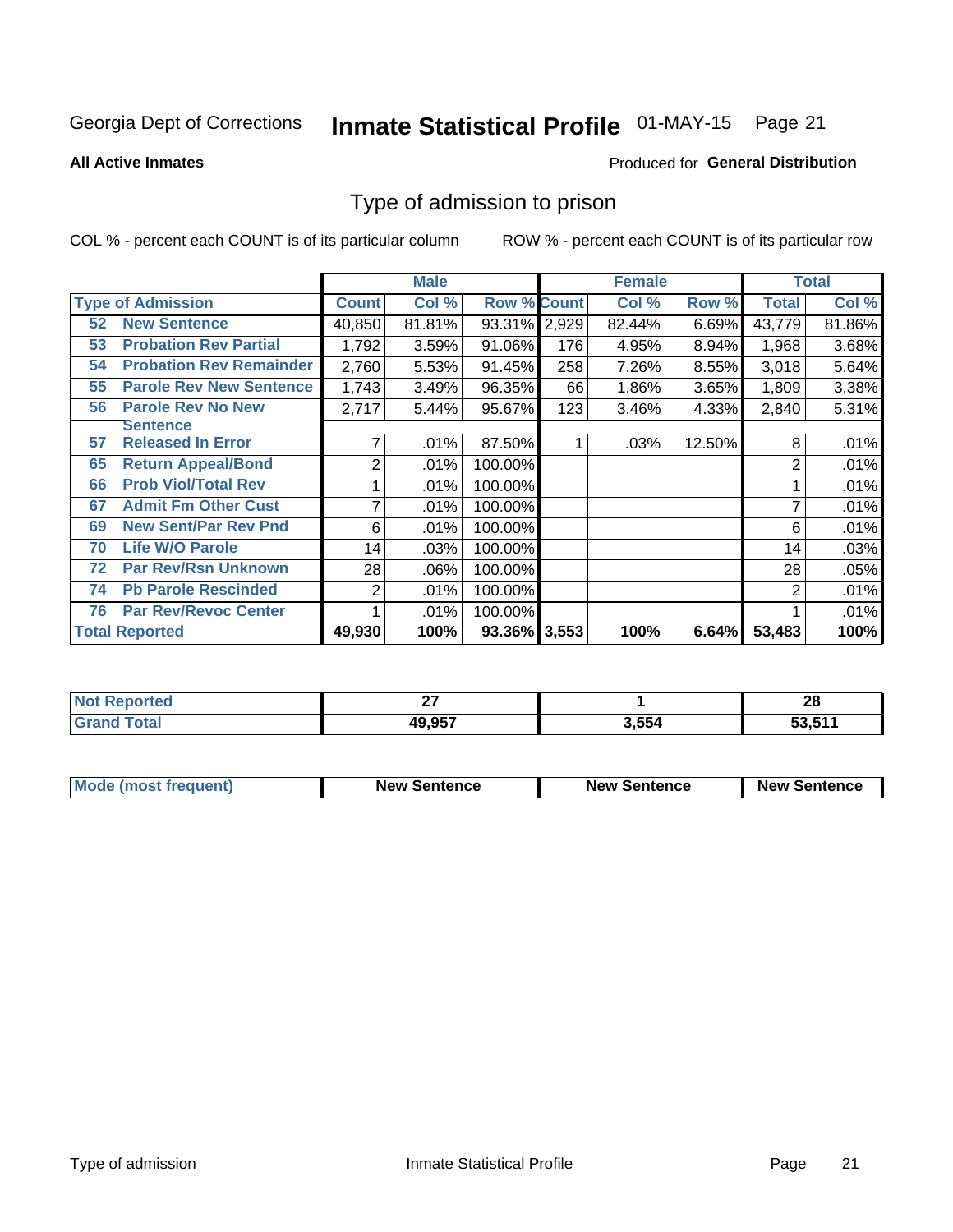# Inmate Statistical Profile 01-MAY-15 Page 22

**All Active Inmates** 

#### Produced for General Distribution

## Current / last type of institution

COL % - percent each COUNT is of its particular column

|                                   |                | <b>Male</b> |             |       | <b>Female</b> |        |              | <b>Total</b> |
|-----------------------------------|----------------|-------------|-------------|-------|---------------|--------|--------------|--------------|
| <b>Type of Institution</b>        | <b>Count</b>   | Col %       | Row % Count |       | Col %         | Row %  | <b>Total</b> | Col %        |
| <b>County Ci</b>                  | 5,160          | 10.37%      | 99.98%      |       | .03%          | .02%   | 5,161        | 9.68%        |
| <b>Probation Detention Center</b> |                | .01%        | 100.00%     |       |               |        |              | .01%         |
| <b>State Prison</b>               | 34,541         | 69.42%      | 91.28%      | 3,298 | 92.80%        | 8.72%  | 37,839       | 70.98%       |
| <b>Transitional Center</b>        | 2,037          | 4.09%       | 89.46%      | 240   | 6.75%         | 10.54% | 2,277        | 4.27%        |
| <b>Private Prison</b>             | 7,995          | 16.07%      | 100.00%     |       |               |        | 7,995        | 15.00%       |
| <b>County Jail</b>                | 13             | .03%        | 92.86%      |       | .03%          | 7.14%  | 14           | .03%         |
| <b>Rsat - Center</b>              | 3 <sup>1</sup> | .01%        | 18.75%      | 13    | .37%          | 81.25% | 16           | .03%         |
| <b>State Hospital</b>             | 3 <sup>1</sup> | .01%        | 75.00%      |       | .03%          | 25.00% | 4            | .01%         |
| <b>Total Reported</b>             | 49,753         | 100%        | $93.33\%$   | 3,554 | 100%          | 6.67%  | 53,307       | 100%         |

| <b>Not</b><br>Reported |        |       |        |
|------------------------|--------|-------|--------|
| Total                  | 49,753 | 3,554 | 53,307 |

| Mode (most frequent) | <b>State Prison</b> | <b>State Prison</b> | <b>State Prisonl</b> |
|----------------------|---------------------|---------------------|----------------------|
|                      |                     |                     |                      |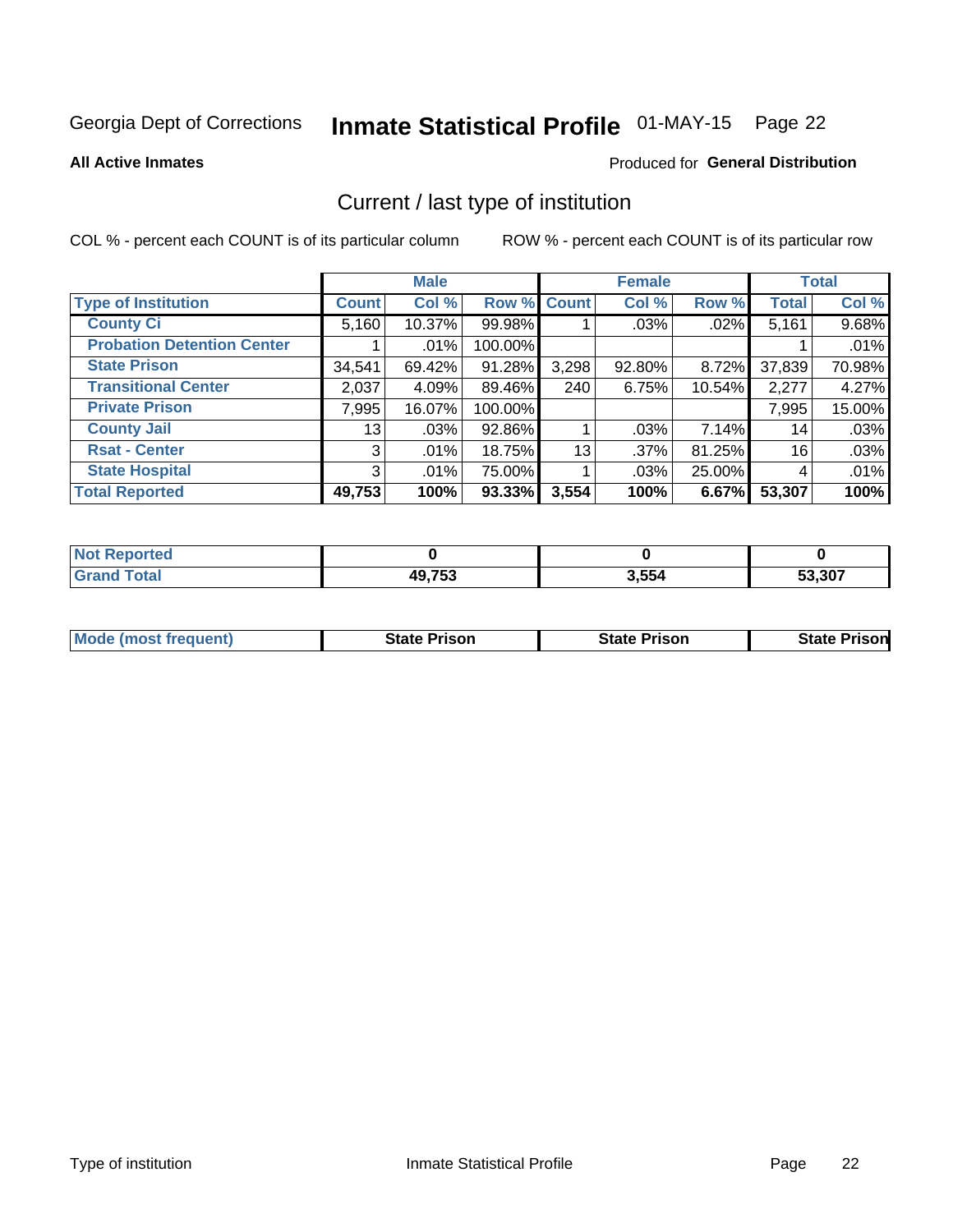# Inmate Statistical Profile 01-MAY-15 Page 23

#### **All Active Inmates**

### Produced for General Distribution

### Institution type - transitional centers

COL % - percent each COUNT is of its particular column

|                                          |              | <b>Male</b> |         |              | <b>Female</b> |         |              | <b>Total</b> |
|------------------------------------------|--------------|-------------|---------|--------------|---------------|---------|--------------|--------------|
| <b>Institution Type - Trans. Centers</b> | <b>Count</b> | Col %       | Row %   | <b>Count</b> | Col %         | Row %   | <b>Total</b> | Col %        |
| <b>Albany Tc</b>                         | 152          | 6.81%       | 100.00% |              |               |         | 152          | 5.88%        |
| <b>Arrendale State Prison</b>            |              |             |         | 110          | 31.43%        | 100.00% | 110          | 4.26%        |
| <b>Atlanta Tc</b>                        | 252          | 11.29%      | 100.00% |              |               |         | 252          | 9.76%        |
| <b>Augusta Tc</b>                        | 200          | 8.96%       | 100.00% |              |               |         | 200          | 7.74%        |
| <b>Charles D. Hudson Tc</b>              | 153          | 6.85%       | 100.00% |              |               |         | 153          | 5.92%        |
| <b>Clayton Tc</b>                        | 349          | 15.63%      | 100.00% |              |               |         | 349          | 13.51%       |
| <b>Coastal Tc</b>                        | 262          | 11.73%      | 100.00% |              |               |         | 262          | 10.14%       |
| <b>Columbus Tc</b>                       | 139          | 6.22%       | 100.00% |              |               |         | 139          | 5.38%        |
| <b>Macon Tc</b>                          | 159          | 7.12%       | 100.00% |              |               |         | 159          | 6.16%        |
| <b>Macon Womens Tc</b>                   |              |             |         | 3            | .86%          | 100.00% | 3            | .12%         |
| <b>Metro Tc</b>                          |              |             |         | 237          | 67.71%        | 100.00% | 237          | 9.18%        |
| <b>Phillips State Prison</b>             | 196          | 8.78%       | 100.00% |              |               |         | 196          | 7.59%        |
| <b>Smith Tc</b>                          | 208          | 9.31%       | 100.00% |              |               |         | 208          | 8.05%        |
| <b>Valdosta Tc</b>                       | 163          | 7.30%       | 100.00% |              |               |         | 163          | 6.31%        |
| <b>Total Reported</b>                    | 2,233        | 100%        | 86.45%  | 350          | 100%          | 13.55%  | 2,583        | 100%         |

| <b>orted</b> |       |     |       |
|--------------|-------|-----|-------|
| <b>ota</b>   | 2,233 | 350 | 2,583 |

| Mode (most frequent) | <b>Clayton Tc</b> | <b>Metro Tc</b> | <b>Clayton Tc</b> |
|----------------------|-------------------|-----------------|-------------------|
|                      |                   |                 |                   |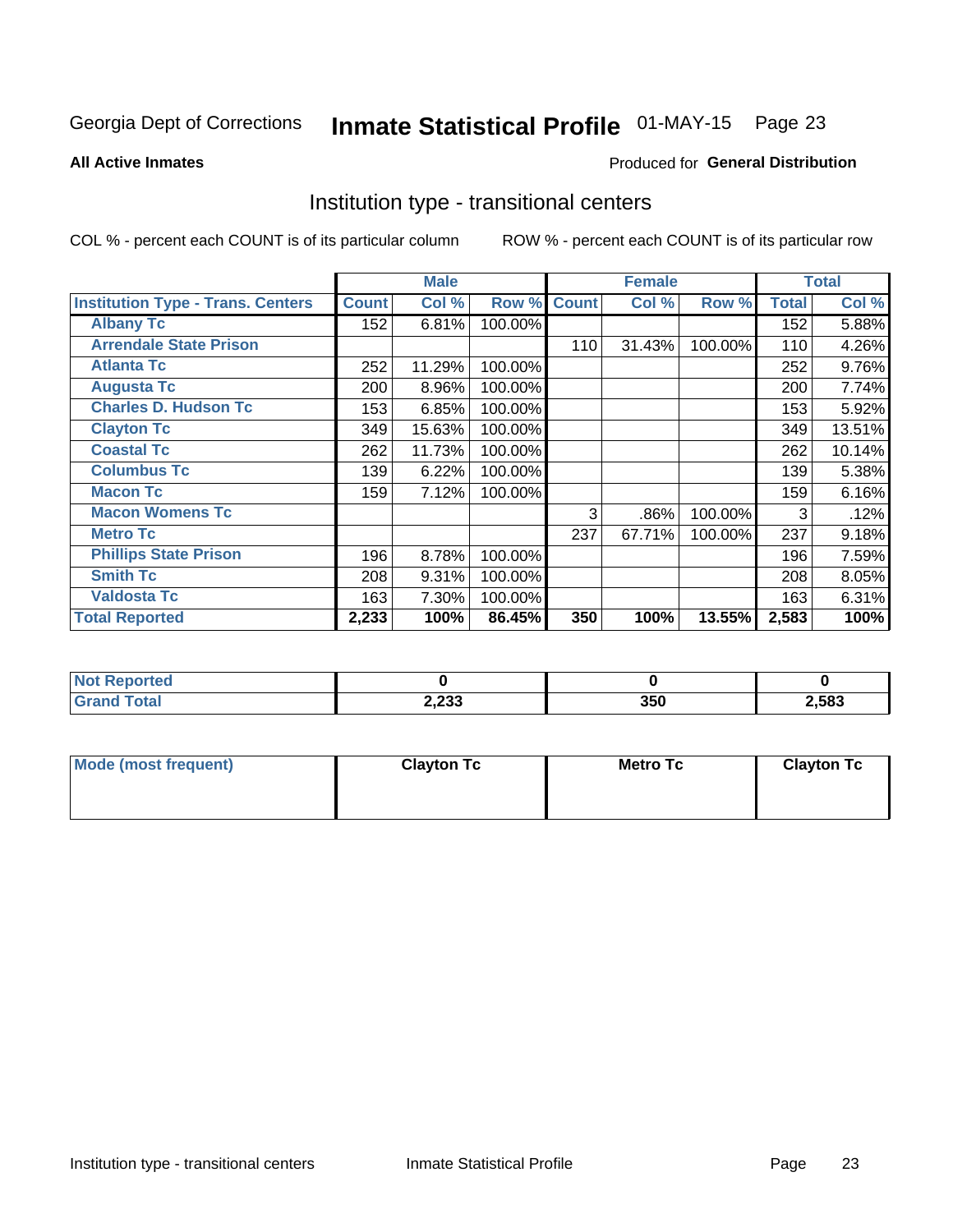# Inmate Statistical Profile 01-MAY-15 Page 24

#### **All Active Inmates**

#### Produced for General Distribution

### Institution type - county prisons

COL % - percent each COUNT is of its particular column

|                                          |                         | <b>Male</b> |         |              | <b>Female</b> |       |                  | <b>Total</b> |
|------------------------------------------|-------------------------|-------------|---------|--------------|---------------|-------|------------------|--------------|
| <b>Institution Type - County Prisons</b> | <b>Count</b>            | Col %       | Row %   | <b>Count</b> | Col %         | Row % | <b>Total</b>     | Col %        |
| <b>Baldwin County Ci</b>                 | $\mathbf{1}$            | .02%        | 100.00% |              |               |       | $\mathbf 1$      | .02%         |
| <b>Bulloch County Ci</b>                 | 144                     | 2.79%       | 100.00% |              |               |       | 144              | 2.79%        |
| <b>Carroll County Ci</b>                 | 246                     | 4.77%       | 100.00% |              |               |       | 246              | 4.77%        |
| <b>Clarke County Ci</b>                  | 109                     | 2.11%       | 100.00% |              |               |       | 109              | 2.11%        |
| <b>Clayton County Ci</b>                 | 235                     | 4.55%       | 100.00% |              |               |       | 235              | 4.55%        |
| <b>Colquitt County Ci</b>                | 190                     | 3.68%       | 100.00% |              |               |       | 190              | 3.68%        |
| <b>Coweta County Ci</b>                  | 210                     | 4.07%       | 100.00% |              |               |       | 210              | 4.07%        |
| <b>Decatur County Ci</b>                 | 234                     | 4.53%       | 100.00% |              |               |       | 234              | 4.53%        |
| <b>Dougherty County Ci</b>               | 1                       | .02%        | 100.00% |              |               |       | 1                | .02%         |
| <b>Effingham County Ci</b>               | 185                     | 3.59%       | 100.00% |              |               |       | 185              | 3.58%        |
| <b>Floyd County Ci</b>                   | 419                     | 8.12%       | 100.00% |              |               |       | 419              | 8.12%        |
| <b>Fulton County Ci</b>                  | 9                       | .17%        | 100.00% |              |               |       | $\boldsymbol{9}$ | .17%         |
| <b>Gilmer County Ci</b>                  | $\overline{\mathbf{4}}$ | .08%        | 100.00% |              |               |       | 4                | .08%         |
| <b>Grady County Ci</b>                   | $\overline{c}$          | .04%        | 100.00% |              |               |       | $\overline{2}$   | .04%         |
| <b>Gwinnett County Ci</b>                | 127                     | 2.46%       | 100.00% |              |               |       | 127              | 2.46%        |
| <b>Hall County Ci</b>                    | 213                     | 4.13%       | 100.00% |              |               |       | 213              | 4.13%        |
| <b>Hancock County Ci</b>                 | 1                       | .02%        | 100.00% |              |               |       | 1                | .02%         |
| <b>Harris County Ci</b>                  | 122                     | 2.36%       | 100.00% |              |               |       | 122              | 2.36%        |
| <b>Hart County Ci</b>                    | 5                       | .10%        | 100.00% |              |               |       | 5                | .10%         |
| <b>Jackson County Ci</b>                 | 153                     | 2.97%       | 100.00% |              |               |       | 153              | 2.96%        |
| <b>Jefferson County Ci</b>               | 197                     | 3.82%       | 100.00% |              |               |       | 197              | 3.82%        |
| <b>Meriwether County Ci</b>              | 3                       | .06%        | 100.00% |              |               |       | 3                | .06%         |
| <b>Miller County Ci</b>                  | $\overline{2}$          | .04%        | 100.00% |              |               |       | $\overline{2}$   | .04%         |
| <b>Mitchell County Ci</b>                | 104                     | 2.02%       | 100.00% |              |               |       | 104              | 2.02%        |
| <b>Morgan County Ci</b>                  | 1                       | .02%        | 100.00% |              |               |       | 1                | .02%         |
| <b>Muscogee County Ci</b>                | 522                     | 10.12%      | 100.00% |              |               |       | 522              | 10.11%       |
| <b>Richmond County Ci</b>                | 222                     | 4.30%       | 100.00% |              |               |       | 222              | 4.30%        |
| <b>Screven County Ci</b>                 | 147                     | 2.85%       | 100.00% |              |               |       | 147              | 2.85%        |
| <b>Spalding County Ci</b>                | 381                     | 7.38%       | 100.00% |              |               |       | 381              | 7.38%        |
| <b>Stewart County Ci</b>                 | $\overline{2}$          | .04%        | 100.00% |              |               |       | $\overline{2}$   | .04%         |
| <b>Sumter County Ci</b>                  | 356                     | 6.90%       | 100.00% |              |               |       | 356              | 6.90%        |
| <b>Terrell County Ci</b>                 | 139                     | 2.69%       | 100.00% |              |               |       | 139              | 2.69%        |
| <b>Thomas County Ci</b>                  | 184                     | 3.57%       | 100.00% |              |               |       | 184              | 3.57%        |
| <b>Tift County Ci</b>                    | $\overline{2}$          | .04%        | 100.00% |              |               |       | $\overline{2}$   | .04%         |
| <b>Troup County Ci</b>                   | 277                     | 5.37%       | 100.00% |              |               |       | 277              | 5.37%        |
| <b>Upson County Ci</b>                   | $\overline{2}$          | .04%        | 100.00% |              |               |       | $\overline{2}$   | .04%         |
| <b>Walker County Ci</b>                  | $\overline{4}$          | .08%        | 100.00% |              |               |       | 4                | .08%         |
| <b>Walton County Ci</b>                  | 3                       | .06%        | 100.00% |              |               |       | $\mathfrak{S}$   | .06%         |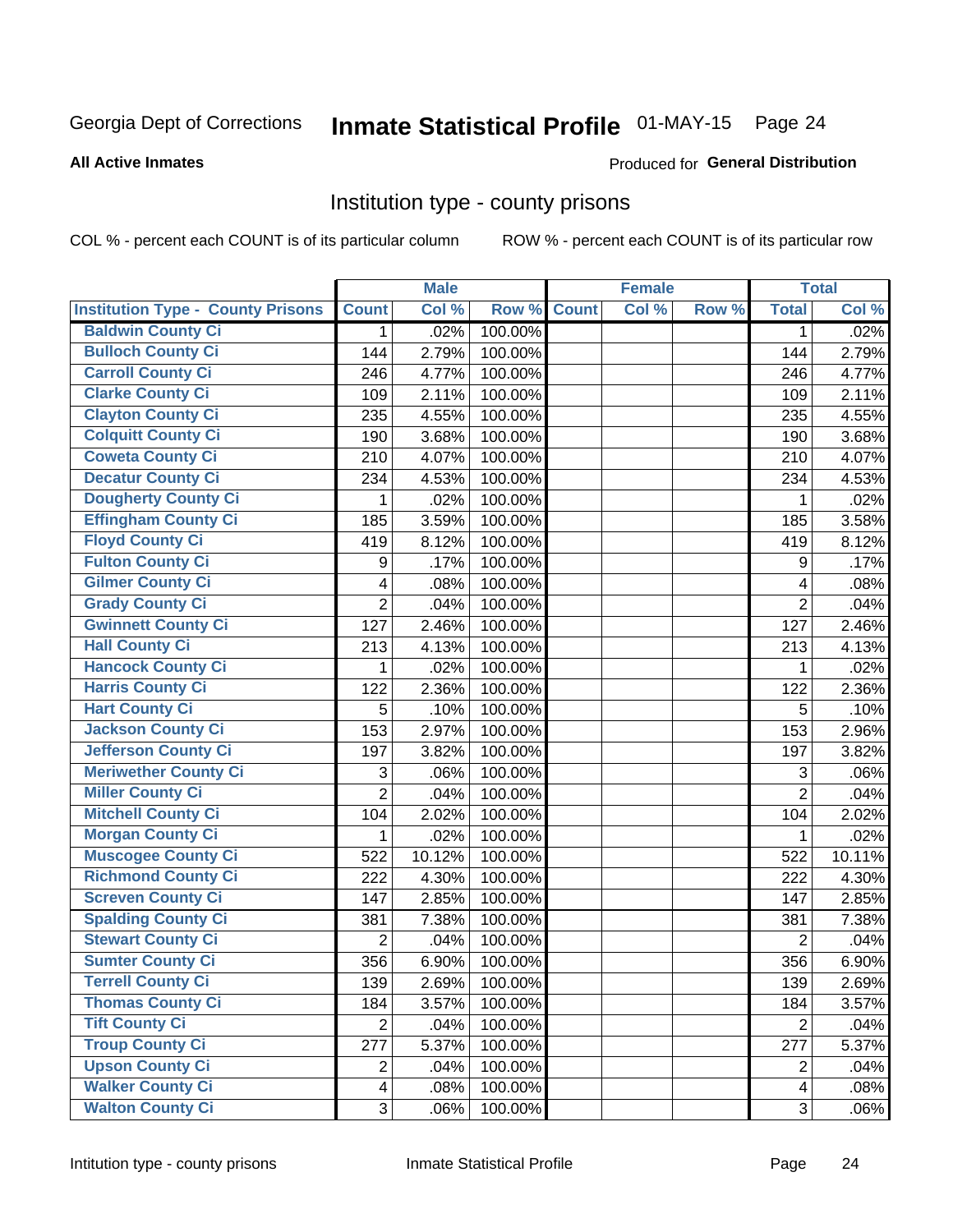# Inmate Statistical Profile 01-MAY-15 Page 25

**All Active Inmates** 

#### Produced for General Distribution

### Institution type - county prisons

COL % - percent each COUNT is of its particular column

|                                          | <b>Male</b>  |         |                    | <b>Female</b> | <b>Total</b> |         |         |
|------------------------------------------|--------------|---------|--------------------|---------------|--------------|---------|---------|
| <b>Institution Type - County Prisons</b> | <b>Count</b> | Col%    | <b>Row % Count</b> | Col%          | Row %        | Total i | Col %   |
| <b>Wilkes County Ci</b>                  |              | .02%    | $100.00\%$         |               |              |         | $.02\%$ |
| <b>Womens Ci</b>                         |              |         |                    | 100.00%       | 100.00%      |         | $.02\%$ |
| <b>Worth County Ci</b>                   |              | $.02\%$ | 100.00%            |               |              |         | $.02\%$ |
| <b>Total Reported</b>                    | 5,160        | 100%    | 99.98%             | 100%          | .02%         | 5,161   | 100%    |

| τeα   |       |         |
|-------|-------|---------|
| _____ | 5,160 | E 4 C 4 |

| Mode (most frequent)<br><b>Muscogee County Ci</b> |  | <b>Womens CilMuscogee County</b> |
|---------------------------------------------------|--|----------------------------------|
|---------------------------------------------------|--|----------------------------------|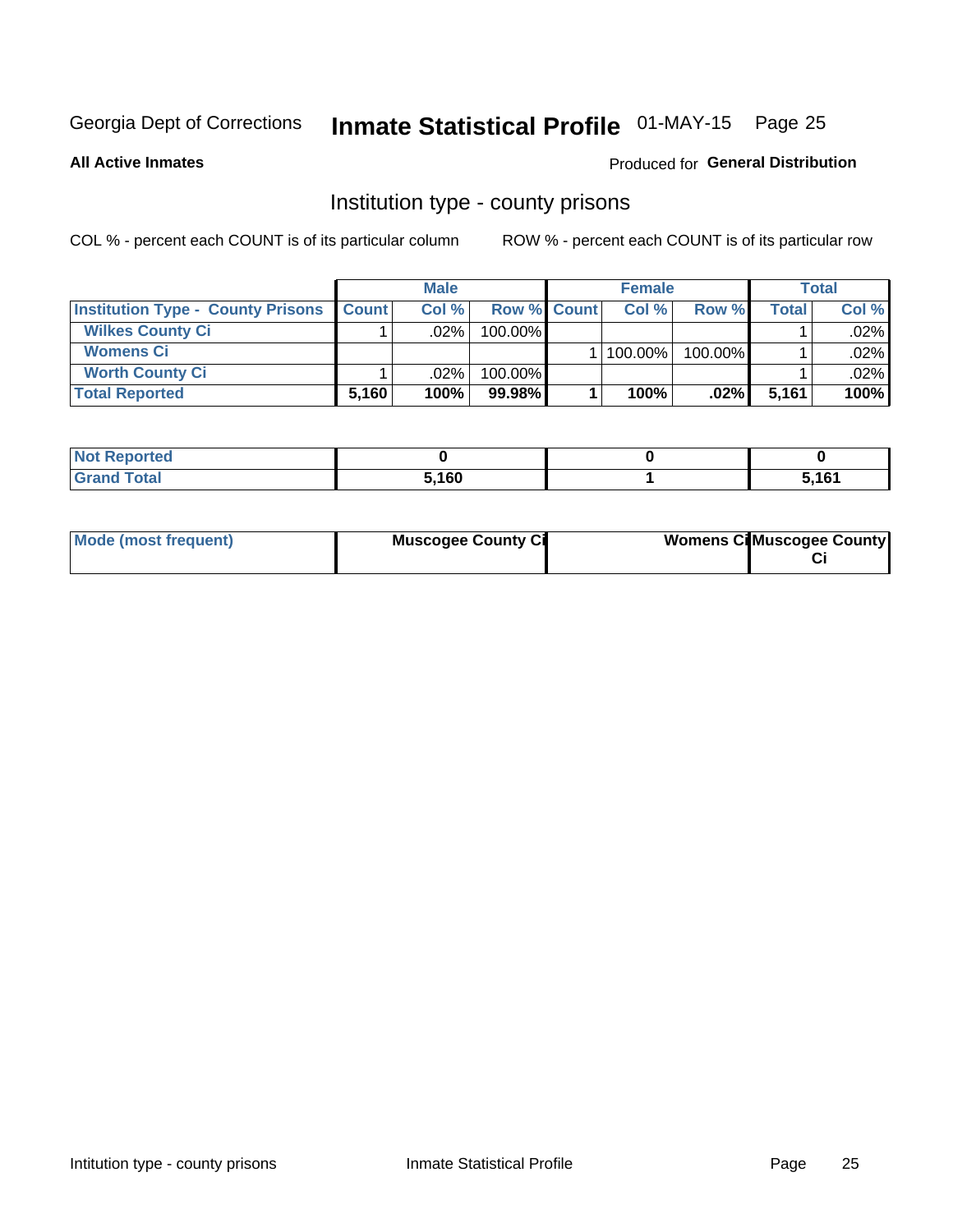# Inmate Statistical Profile 01-MAY-15 Page 26

#### **All Active Inmates**

#### Produced for General Distribution

### Institution type - state prisons

COL % - percent each COUNT is of its particular column

|                                         |                | <b>Male</b> |         |              | <b>Female</b> |         | <b>Total</b>   |       |
|-----------------------------------------|----------------|-------------|---------|--------------|---------------|---------|----------------|-------|
| <b>Institution Type - State Prisons</b> | <b>Count</b>   | Col %       | Row %   | <b>Count</b> | Col %         | Row %   | <b>Total</b>   | Col % |
| <b>Arrendale State Prison</b>           | 1              | .01%        | .07%    | 1,367        | 41.45%        | 99.93%  | 1,368          | 3.62% |
| <b>Augusta State Med. Prison</b>        | 1,224          | 3.54%       | 99.92%  | 1.           | .03%          | .08%    | 1,225          | 3.24% |
| <b>Autry State Prison</b>               | 1,642          | 4.75%       | 100.00% |              |               |         | 1,642          | 4.34% |
| <b>Baldwin State Prison</b>             | 935            | 2.71%       | 100.00% |              |               |         | 935            | 2.47% |
| <b>Burruss Correctional Training</b>    | 691            | 2.00%       | 100.00% |              |               |         | 691            | 1.83% |
| <b>Ctr</b>                              |                |             |         |              |               |         |                |       |
| <b>Calhoun State Prison</b>             | 1,655          | 4.79%       | 100.00% |              |               |         | 1,655          | 4.37% |
| <b>Central State Prison</b>             | 1,082          | 3.13%       | 100.00% |              |               |         | 1,082          | 2.86% |
| <b>Chatham State Prison</b>             | 6              | .02%        | 100.00% |              |               |         | 6              | .02%  |
| <b>Coastal State Prison</b>             | 1,665          | 4.82%       | 100.00% |              |               |         | 1,665          | 4.40% |
| <b>Dodge State Prison</b>               | 1,235          | 3.58%       | 100.00% |              |               |         | 1,235          | 3.26% |
| <b>Dooly State Prison</b>               | 1,682          | 4.87%       | 100.00% |              |               |         | 1,682          | 4.45% |
| <b>Emanuel - Swainsboro</b>             |                |             |         | 332          | 10.07%        | 100.00% | 332            | .88%  |
| <b>Ga Diag Class Prison</b>             | 2,935          | 8.50%       | 100.00% |              |               |         | 2,935          | 7.76% |
| <b>Ga State Prison</b>                  | 1,483          | 4.29%       | 100.00% |              |               |         | 1,483          | 3.92% |
| <b>Hancock State Prison</b>             | 1,065          | 3.08%       | 100.00% |              |               |         | 1,065          | 2.81% |
| <b>Hays State Prison</b>                | 1,033          | 2.99%       | 100.00% |              |               |         | 1,033          | 2.73% |
| <b>Helms Facility</b>                   | 14             | .04%        | 56.00%  | 11           | .33%          | 44.00%  | 25             | .07%  |
| <b>Johnson State Prison</b>             | 1,530          | 4.43%       | 100.00% |              |               |         | 1,530          | 4.04% |
| <b>Lee State Prison</b>                 | 749            | 2.17%       | 100.00% |              |               |         | 749            | 1.98% |
| Long                                    | 200            | .58%        | 100.00% |              |               |         | 200            | .53%  |
| <b>Lowndes Unit</b>                     | 6              | .02%        | 100.00% |              |               |         | 6              | .02%  |
| <b>Macon State Prison</b>               | 1,708          | 4.94%       | 100.00% |              |               |         | 1,708          | 4.51% |
| <b>Metro State Prison (W)</b>           |                |             |         | 1            | .03%          | 100.00% | 1              | .01%  |
| <b>Montgomery State Prison</b>          | 404            | 1.17%       | 100.00% |              |               |         | 404            | 1.07% |
| <b>Phillips State Prison</b>            | 1,038          | 3.01%       | 100.00% |              |               |         | 1,038          | 2.74% |
| <b>Pulaski State Prison</b>             |                |             |         | 1,175        | 35.63%        | 100.00% | 1,175          | 3.11% |
| <b>Putnam State Prison</b>              | 2              | .01%        | 100.00% |              |               |         | 2              | .01%  |
| <b>Rivers State Prison</b>              | 1              | .01%        | 100.00% |              |               |         | 1              | .01%  |
| <b>Rogers State Prison</b>              | 1,373          | 3.97%       | 100.00% |              |               |         | 1,373          | 3.63% |
| <b>Rutledge State Prison</b>            | 594            | 1.72%       | 100.00% |              |               |         | 594            | 1.57% |
| <b>Smith State Prison</b>               | 1,490          | 4.31%       | 100.00% |              |               |         | 1,490          | 3.94% |
| <b>Telfair State Prison</b>             | 1,336          | 3.87%       | 100.00% |              |               |         | 1,336          | 3.53% |
| <b>Valdosta State Prison</b>            | 960            | 2.78%       | 100.00% |              |               |         | 960            | 2.54% |
| <b>Walker State Prison</b>              | 415            | 1.20%       | 100.00% |              |               |         | 415            | 1.10% |
| <b>Ware State Prison</b>                | 1,319          | 3.82%       | 100.00% |              |               |         | 1,319          | 3.49% |
| <b>Washington State Prison</b>          | 1,233          | 3.57%       | 100.00% |              |               |         | 1,233          | 3.26% |
| <b>Wayne State Prison</b>               | $\overline{2}$ | .01%        | 100.00% |              |               |         | $\overline{2}$ | .01%  |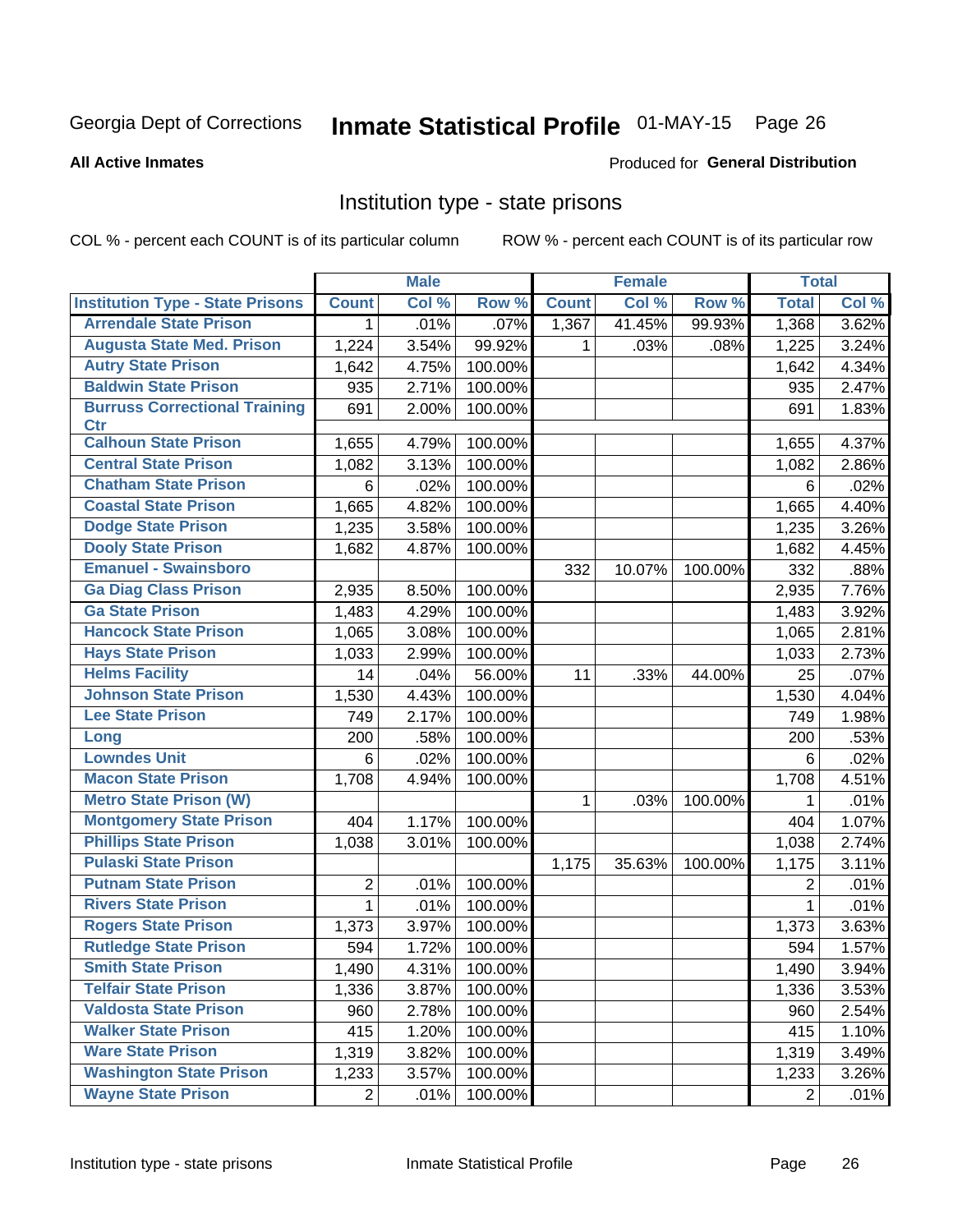# Inmate Statistical Profile 01-MAY-15 Page 27

**All Active Inmates** 

#### Produced for General Distribution

### Institution type - state prisons

COL % - percent each COUNT is of its particular column

|                                         | <b>Male</b>                 |        |                               |              | <b>Female</b> |                                | <b>Total</b> |       |
|-----------------------------------------|-----------------------------|--------|-------------------------------|--------------|---------------|--------------------------------|--------------|-------|
| <b>Institution Type - State Prisons</b> | <b>Count</b>                | Col %  | Row %                         | <b>Count</b> | Col %         | Row %                          | <b>Total</b> | Col % |
| <b>Whitworth Facility</b>               |                             |        |                               | 411          | 12.46%        | 100.00%                        | 411          | 1.09% |
| <b>Wilcox State Prison</b>              | 1,833                       | 5.31%  | 100.00%                       |              |               |                                | 1,833        | 4.84% |
| <b>Total Reported</b>                   | 34,541                      | 100%   | 91.28%                        | 3,298        | 100%          | 8.72%                          | 37,839       | 100%  |
| <b>Not Reported</b>                     |                             | 0      |                               |              | 0             |                                | 0            |       |
| <b>Grand Total</b>                      |                             | 34,541 |                               | 3,298        |               |                                | 37,839       |       |
| <b>Mode (most frequent)</b>             | <b>Ga Diag Class Prison</b> |        | <b>Arrendale State Prison</b> |              |               | <b>Ga Diag Class</b><br>Prison |              |       |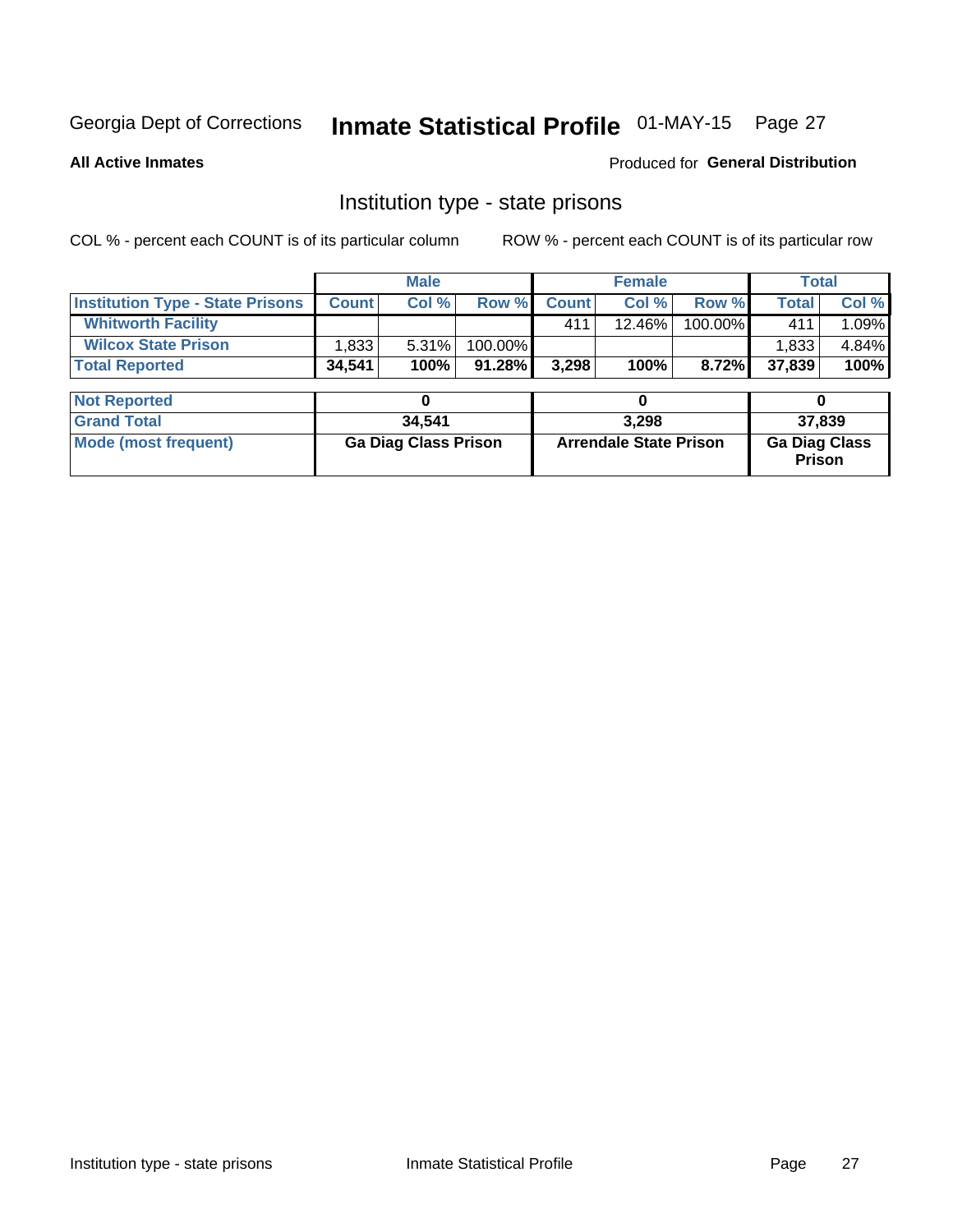# Inmate Statistical Profile 01-MAY-15 Page 28

**All Active Inmates** 

#### Produced for General Distribution

### Institution type - private prisons

COL % - percent each COUNT is of its particular column

|                                           | <b>Male</b>  |        |                    | <b>Female</b> |       |       | <b>Total</b> |        |
|-------------------------------------------|--------------|--------|--------------------|---------------|-------|-------|--------------|--------|
| <b>Institution Type - Private Prisons</b> | <b>Count</b> | Col %  | <b>Row % Count</b> |               | Col % | Row % | Total        | Col %  |
| <b>Coffee Corr Facility</b>               | 2.666        | 33.35% | 100.00%            |               |       |       | 2,666        | 33.35% |
| <b>Jenkins Corr Facility</b>              | 1.174        | 14.68% | $100.00\%$         |               |       |       | 1.174        | 14.68% |
| <b>Riverbend Corr Facility</b>            | .499         | 18.75% | 100.00%            |               |       |       | 1,499        | 18.75% |
| <b>Wheeler Corr Facility</b>              | 2.656        | 33.22% | 100.00%            |               |       |       | 2,656        | 33.22% |
| <b>Total Reported</b>                     | 7,995        | 100%   | 100%               |               |       | %     | 7,995        | 100%   |

| <b>Reported</b><br>∴NO). |       |       |
|--------------------------|-------|-------|
| <b>otal</b>              | 7,995 | 7,995 |

| Mode (most frequent) | <b>Coffee Corr Facility</b> | <b>Null</b> | <b>Coffee Corr</b><br><b>Facility</b> |
|----------------------|-----------------------------|-------------|---------------------------------------|
|----------------------|-----------------------------|-------------|---------------------------------------|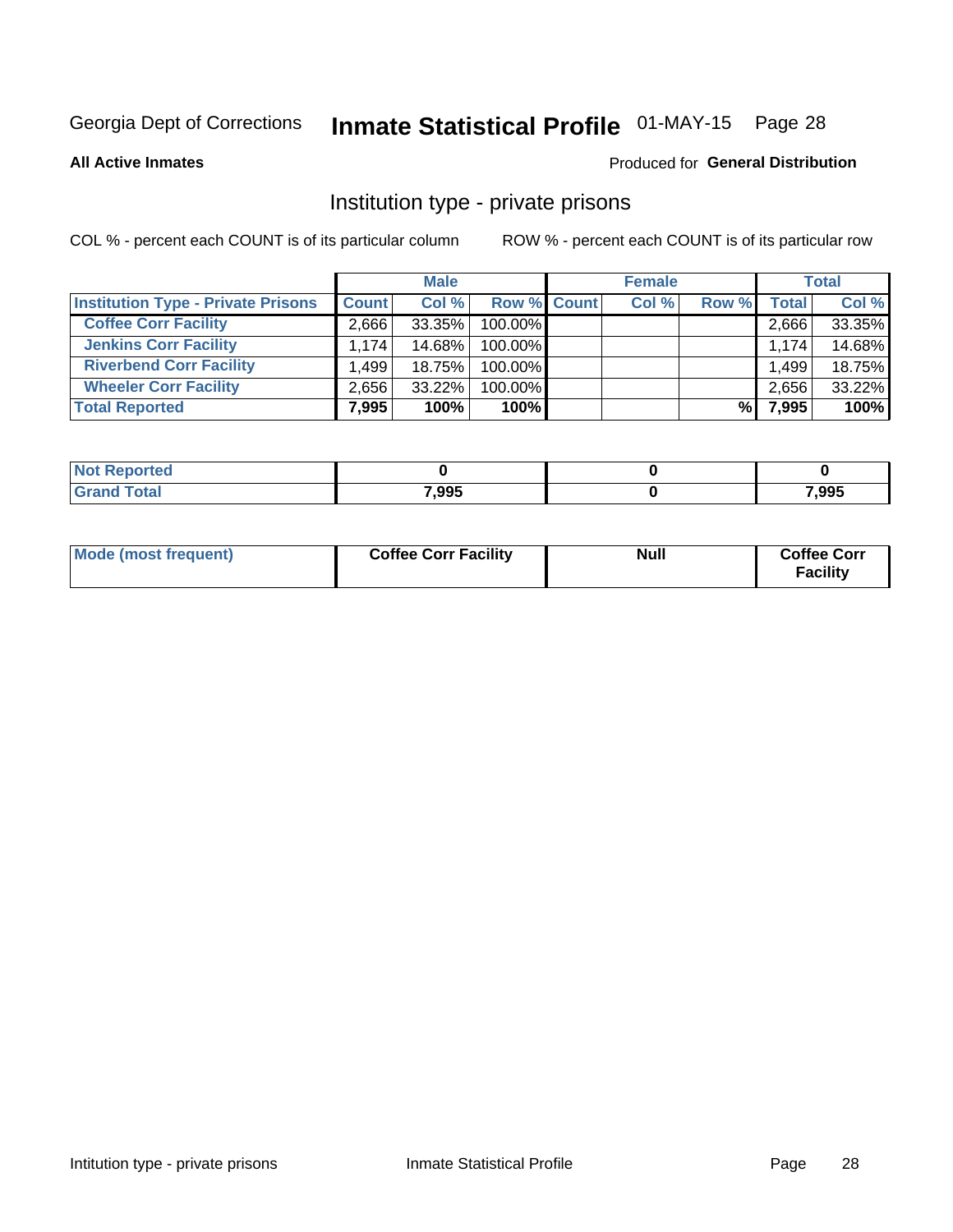# Inmate Statistical Profile 01-MAY-15 Page 29

**All Active Inmates** 

#### Produced for General Distribution

### Institution type - inmate boot camp

COL % - percent each COUNT is of its particular column

|                                      |              | <b>Male</b> |               |              | <b>Female</b> |             | <b>Total</b> |
|--------------------------------------|--------------|-------------|---------------|--------------|---------------|-------------|--------------|
| <b>Institution Type - Boot Camps</b> | <b>Count</b> | Col %       | <b>Row %I</b> | <b>Count</b> | Col %         | Row % Total | Col %        |
| <b>Total Rported</b>                 |              |             |               |              |               |             |              |

| <b>Not Reported</b>            |  |  |
|--------------------------------|--|--|
| <b>Total</b><br>C <sub>r</sub> |  |  |

| Mod<br>uamo | Nul.<br>$- - - - - -$ | <b>Null</b> | . .<br>uu.<br>------ |
|-------------|-----------------------|-------------|----------------------|
|             |                       |             |                      |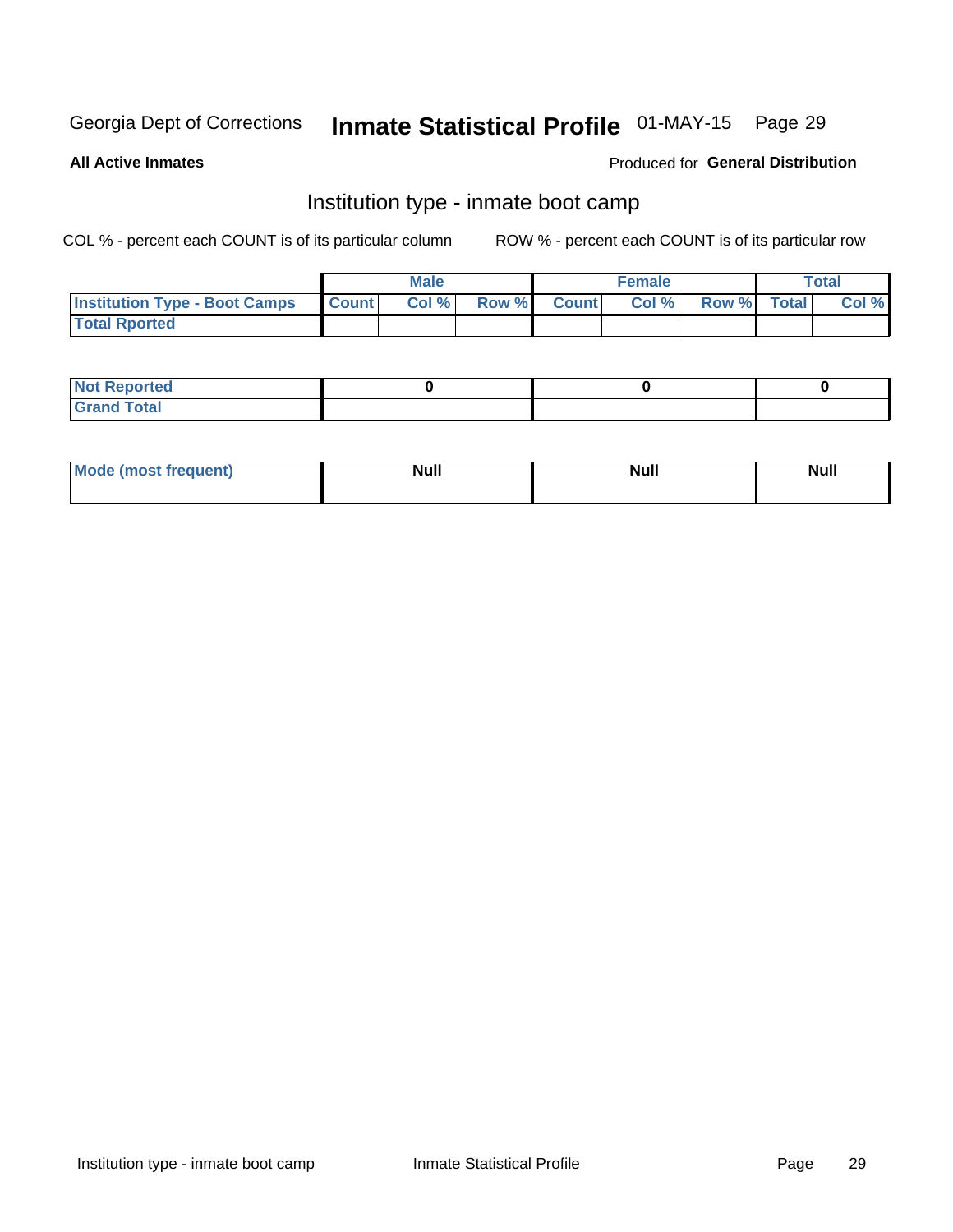# Inmate Statistical Profile 01-MAY-15 Page 30

#### **All Active Inmates**

#### Produced for General Distribution

### Number of disciplinary reports

COL % - percent each COUNT is of its particular column

|                                       |              | <b>Male</b> |        |              | <b>Female</b> |          |              | <b>Total</b> |
|---------------------------------------|--------------|-------------|--------|--------------|---------------|----------|--------------|--------------|
| <b>Number of Disciplinary Reports</b> | <b>Count</b> | Col %       | Row %  | <b>Count</b> | Col %         | Row %    | <b>Total</b> | Col %        |
|                                       | 20,300       | 40.63%      | 91.17% | 966, 1       | 55.32%        | 8.83%    | 22,266       | 41.61%       |
|                                       | 6,625        | 13.26%      | 92.87% | 509          | 14.32%        | 7.13%    | 7,134        | 13.33%       |
| $\mathbf{2}$                          | 4,107        | 8.22%       | 94.48% | 240          | 6.75%         | $5.52\%$ | 4,347        | 8.12%        |
| 3                                     | 2,909        | 5.82%       | 94.94% | 155          | 4.36%         | $5.06\%$ | 3,064        | 5.73%        |
|                                       | 2,144        | 4.29%       | 94.95% | 114          | 3.21%         | $5.05\%$ | 2,258        | 4.22%        |
| 5                                     | 1,648        | $3.30\%$    | 94.82% | 90           | 2.53%         | $5.18\%$ | 1,738        | 3.25%        |
| <b>More Than 5</b>                    | 12,224       | 24.47%      | 96.22% | 480          | 13.51%        | $3.78\%$ | 12,704       | 23.74%       |
| <b>Total Reported</b>                 | 49,957       | 100%        | 93.36% | 3,554        | 100%          | 6.64%    | 53,511       | 100%         |

| วrted<br>NO. |               |       |     |
|--------------|---------------|-------|-----|
| <b>Total</b> | <b>10 057</b> | 3,554 | E44 |

| Mean (average)       | 5.54 | 3.15 | 5.38 |
|----------------------|------|------|------|
| Median (middle)      |      |      |      |
| Mode (most frequent) |      |      |      |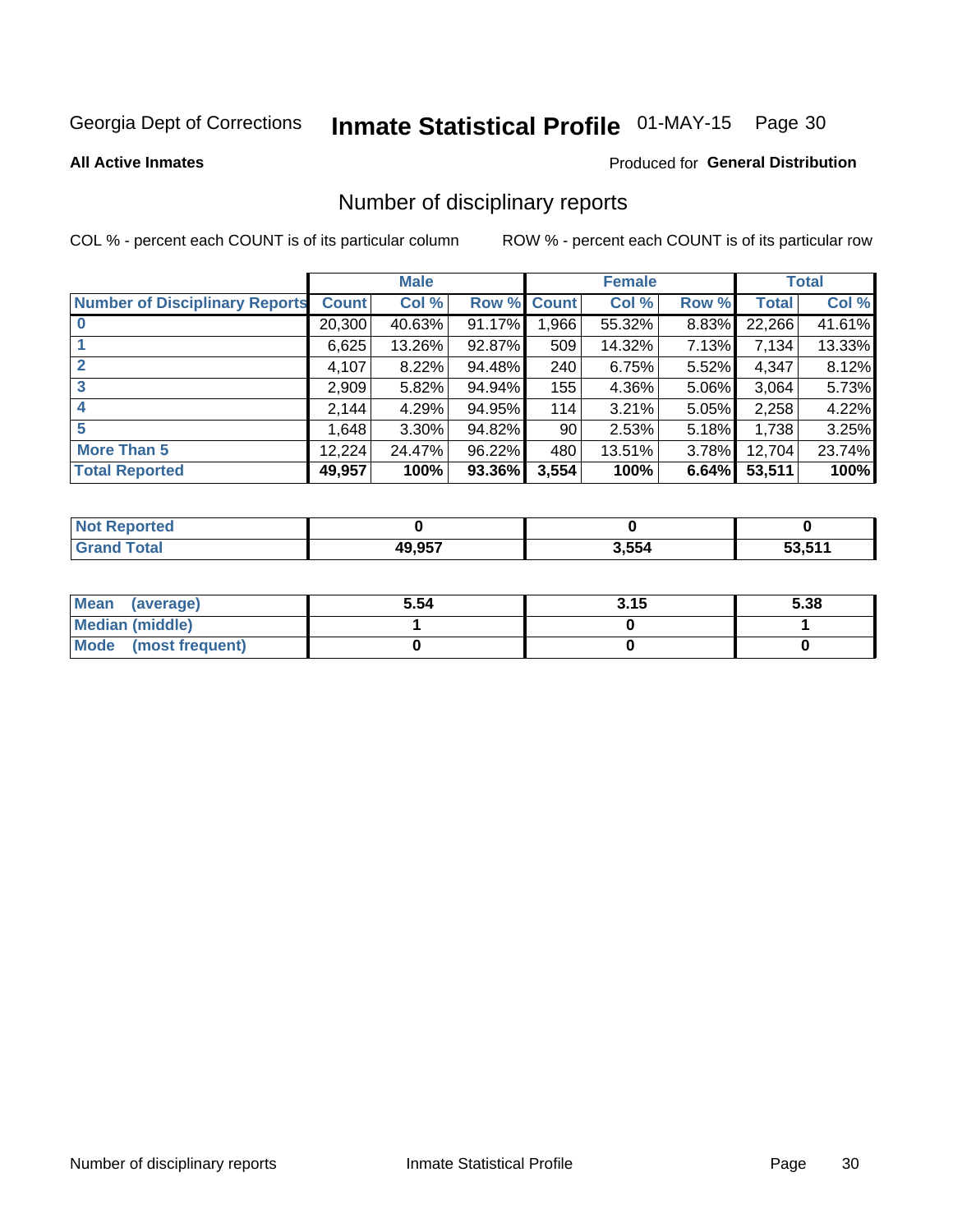# Inmate Statistical Profile 01-MAY-15 Page 31

#### **All Active Inmates**

### **Produced for General Distribution**

### Number of transfers

COL % - percent each COUNT is of its particular column

|                            |              | <b>Male</b> |        |              | <b>Female</b> |          |              | <b>Total</b> |
|----------------------------|--------------|-------------|--------|--------------|---------------|----------|--------------|--------------|
| <b>Number of Transfers</b> | <b>Count</b> | Col %       | Row %  | <b>Count</b> | Col %         | Row %    | <b>Total</b> | Col %        |
|                            | 3,877        | 7.76%       | 84.71% | 700          | 19.70%        | 15.29%   | 4,577        | 8.55%        |
|                            | 295          | 0.59%       | 80.82% | 70           | 1.97%         | 19.18%   | 365          | 0.68%        |
| $\mathbf{2}$               | 15,404       | 30.83%      | 91.05% | 1,515        | 42.63%        | 8.95%    | 16,919       | 31.62%       |
| 3                          | 1,497        | $3.00\%$    | 91.06% | 147          | 4.14%         | $8.94\%$ | 1,644        | 3.07%        |
| 4                          | 7,939        | 15.89%      | 93.80% | 525          | 14.77%        | 6.20%    | 8,464        | 15.82%       |
| 5                          | 1,894        | 3.79%       | 94.70% | 106          | 2.98%         | 5.30%    | 2,000        | 3.74%        |
| <b>More Than 5</b>         | 19,051       | 38.13%      | 97.49% | 491          | 13.82%        | $2.51\%$ | 19,542       | 36.52%       |
| <b>Total Reported</b>      | 49,957       | 100%        | 93.36% | 3,554        | 100.0%        | 6.64%    | 53,511       | 100%         |

| วrted<br>NO. |               |       |     |
|--------------|---------------|-------|-----|
| <b>Total</b> | <b>10 057</b> | 3,554 | E44 |

| Mean (average)         | 6.12 | 2.93 | 5.91 |
|------------------------|------|------|------|
| <b>Median (middle)</b> |      |      |      |
| Mode (most frequent)   |      |      |      |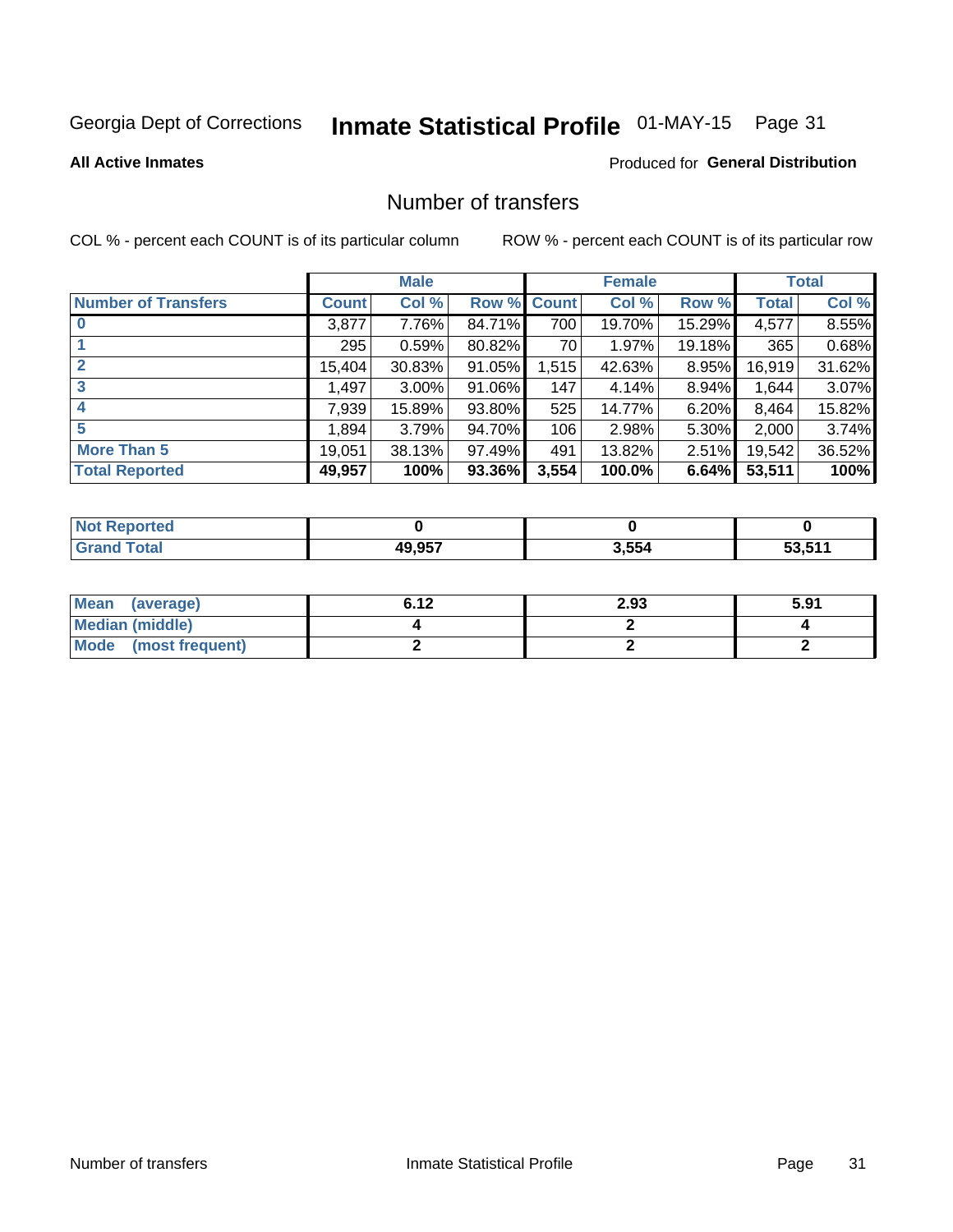# Inmate Statistical Profile 01-MAY-15 Page 32

**All Active Inmates** 

#### Produced for General Distribution

## Number of escapes

COL % - percent each COUNT is of its particular column

|                          |              | <b>Male</b> |             |       | <b>Female</b> |       |        | <b>Total</b> |
|--------------------------|--------------|-------------|-------------|-------|---------------|-------|--------|--------------|
| <b>Number of Escapes</b> | <b>Count</b> | Col %       | Row % Count |       | Col %         | Row % | Total  | Col %        |
|                          | 49,413       | 98.91%      | 93.32%      | 3,539 | 99.58%        | 6.68% | 52,952 | 98.96%       |
|                          | 502          | $1.00\%$    | $97.10\%$   | 15    | 0.42%         | 2.90% | 517    | 0.97%        |
|                          | 35           | 0.07%       | 100.00%     |       |               |       | 35     | 0.07%        |
|                          | 6            | 0.01%       | 100.00%     |       |               |       | 6      | 0.01%        |
|                          |              | 0.01%       | 100.00%     |       |               |       |        | 0.01%        |
| <b>Total Reported</b>    | 49,957       | 100%        | 93.36%      | 3,554 | 100%          | 6.64% | 53,511 | 100.0%       |

| <b>Not Reported</b> |        |       |         |
|---------------------|--------|-------|---------|
| <b>Total</b>        | 49.957 | 3,554 | 53.51'' |

| Mean (average)         |  | .ט |
|------------------------|--|----|
| <b>Median (middle)</b> |  |    |
| Mode (most frequent)   |  |    |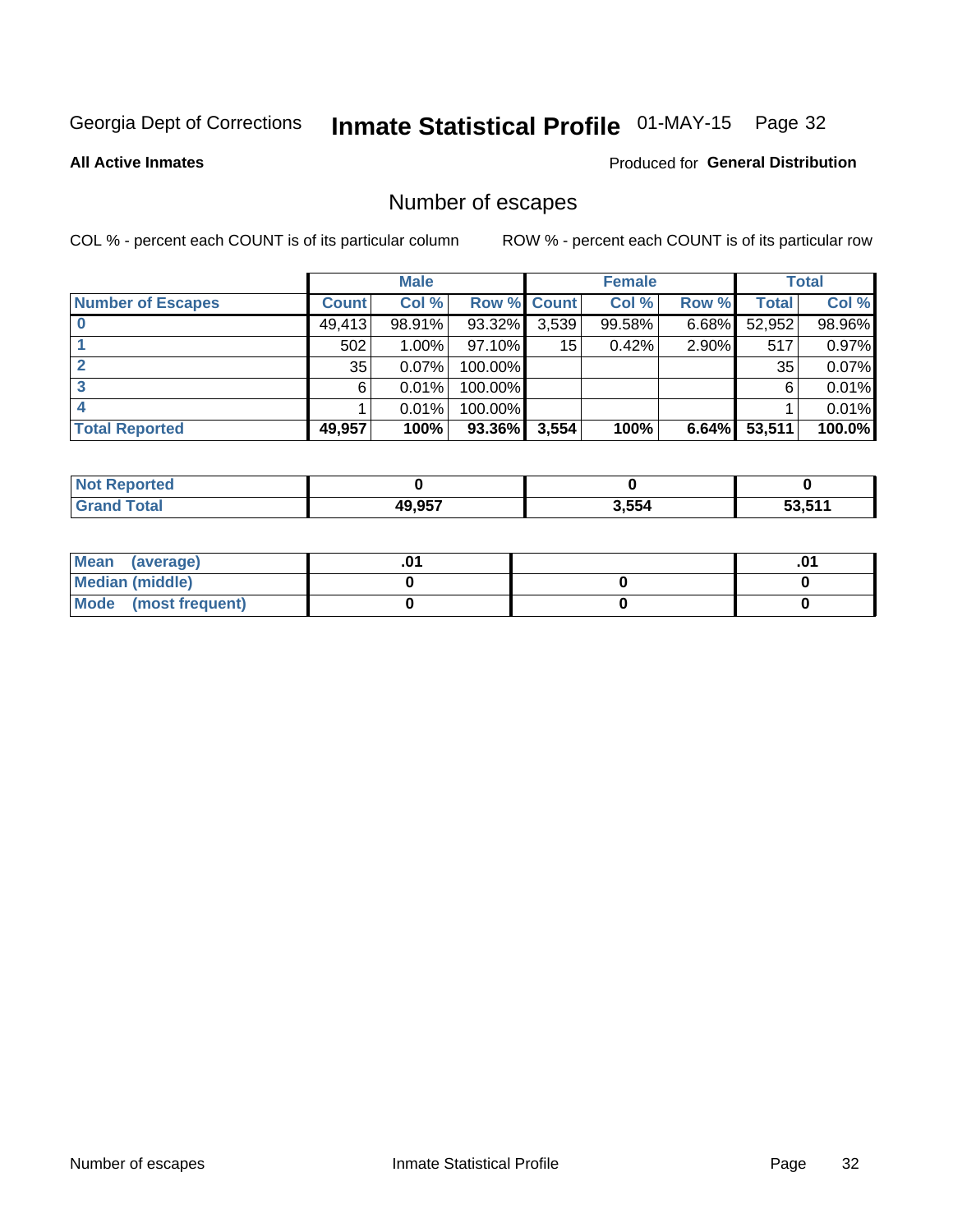# Inmate Statistical Profile 01-MAY-15 Page 33

**All Active Inmates** 

#### Produced for General Distribution

## Split sentences - Probation to follow

COL % - percent each COUNT is of its particular column

|                            | <b>Male</b>  |           |                 | <b>Female</b> |        |          | <b>Total</b> |        |
|----------------------------|--------------|-----------|-----------------|---------------|--------|----------|--------------|--------|
| <b>Probation to follow</b> | <b>Count</b> | Col %     | Row % Count     |               | Col %  | Row %    | Totall       | Col %  |
| <b>Yes</b>                 | 33.745       | $67.55\%$ | 92.68% 2.667    |               | 75.04% |          | 7.32% 36,412 | 68.05% |
| <b>No</b>                  | 16.212       | $32.45\%$ | 94.81%          | 887           | 24.96% |          | 5.19% 17.099 | 31.95% |
| <b>Total Reported</b>      | 49,957       | 100%      | $93.36\%$ 3,554 |               | 100%   | $6.64\%$ | 53,511       | 100%   |

| <b>10 057</b> | .     | -a -44 |
|---------------|-------|--------|
| ---           | 3.554 | 33.J I |
|               |       |        |

| reauent)<br>Yes<br>v^c<br>0٥<br>.<br>. .<br>$\sim$ |  | <b>Mode</b> |  |  |  |
|----------------------------------------------------|--|-------------|--|--|--|
|----------------------------------------------------|--|-------------|--|--|--|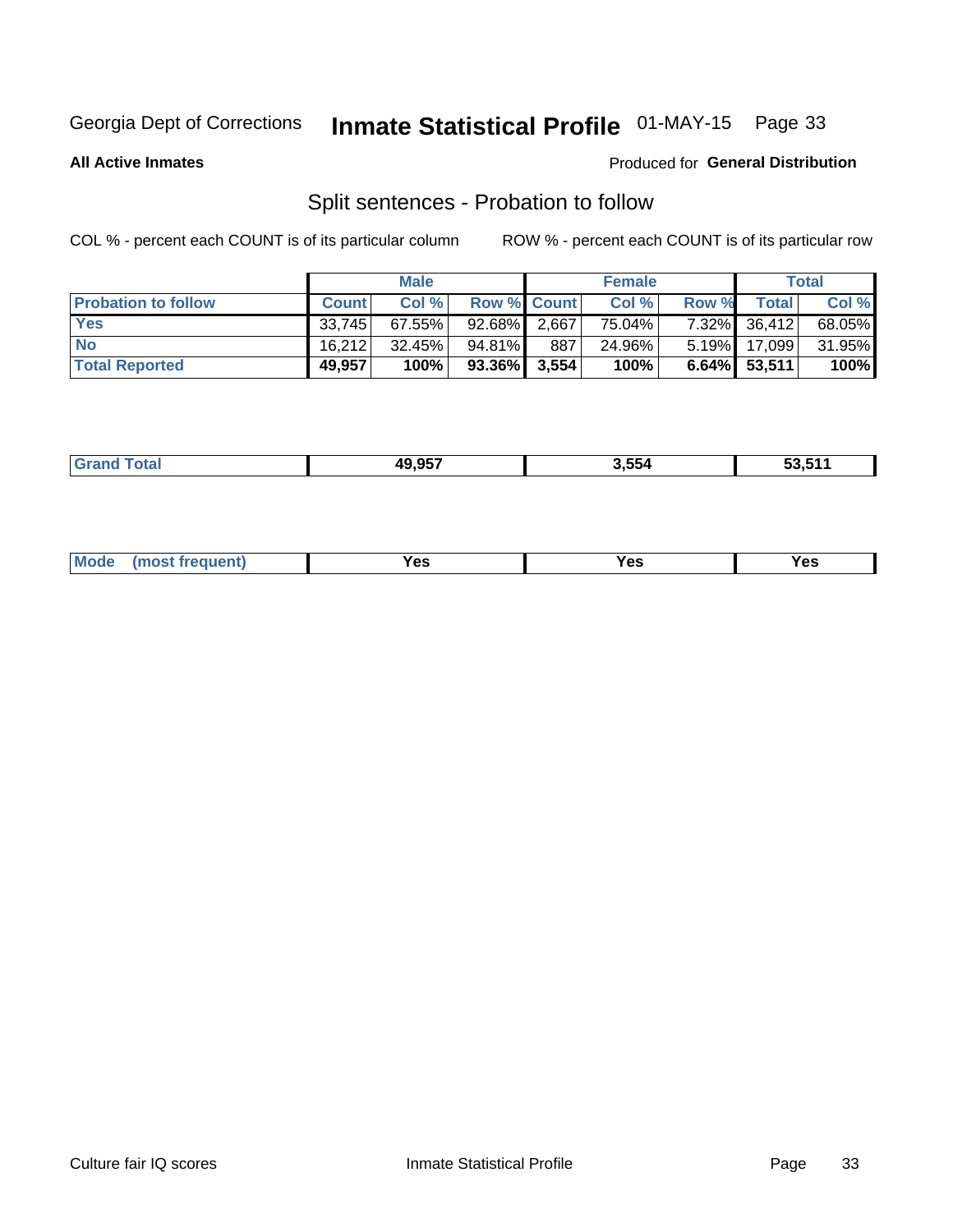# Inmate Statistical Profile 01-MAY-15 Page 34

**All Active Inmates** 

#### Produced for General Distribution

## Probable future release type of still active inmates

COL % - percent each COUNT is of its particular column

|                                         |              | <b>Male</b> |                    |     | <b>Female</b> |       | <b>Total</b> |        |
|-----------------------------------------|--------------|-------------|--------------------|-----|---------------|-------|--------------|--------|
| <b>Probable Future Release Type</b>     | <b>Count</b> | Col %       | <b>Row % Count</b> |     | Col %         | Row % | <b>Total</b> | Col %  |
| <b>Paroled with probation to follow</b> | 21,367       | 43.10%      | 91.92% 1.878       |     | 53.02%        | 8.08% | 23,245       | 43.76% |
| Paroled w/o probation to follow         | 8,347        | 16.84%      | 93.38%             | 592 | 16.71%        | 6.62% | 8,939        | 16.83% |
| <b>Maxout with probation to follow</b>  | 11.777       | 23.76%      | 93.83%             | 774 | 21.85%        | 6.17% | 12,551       | 23.63% |
| <b>Maxout w/o probation to follow</b>   | 3,377        | 6.81%       | 96.16%             | 135 | 3.81%         | 3.84% | 3,512        | 6.61%  |
| Life, LWOP or death sentence            | 4,704        | 9.49%       | 96.65%             | 163 | 4.60%         | 3.35% | 4,867        | 9.16%  |
| <b>Total Reported</b>                   | 49,572       | 100%        | $93.33\%$ 3,542    |     | 100%          | 6.67% | 53,114       | 100%   |

| ased |              |                |                  |
|------|--------------|----------------|------------------|
|      | <b>49572</b> | 3.542<br>, , , | .114<br>--<br>JJ |

| Mode (most frequent) | <b>PAR with PROB follow</b> | <b>PAR with PROB follow</b> | <b>PAR with PROB</b><br>follow |
|----------------------|-----------------------------|-----------------------------|--------------------------------|
|                      |                             |                             |                                |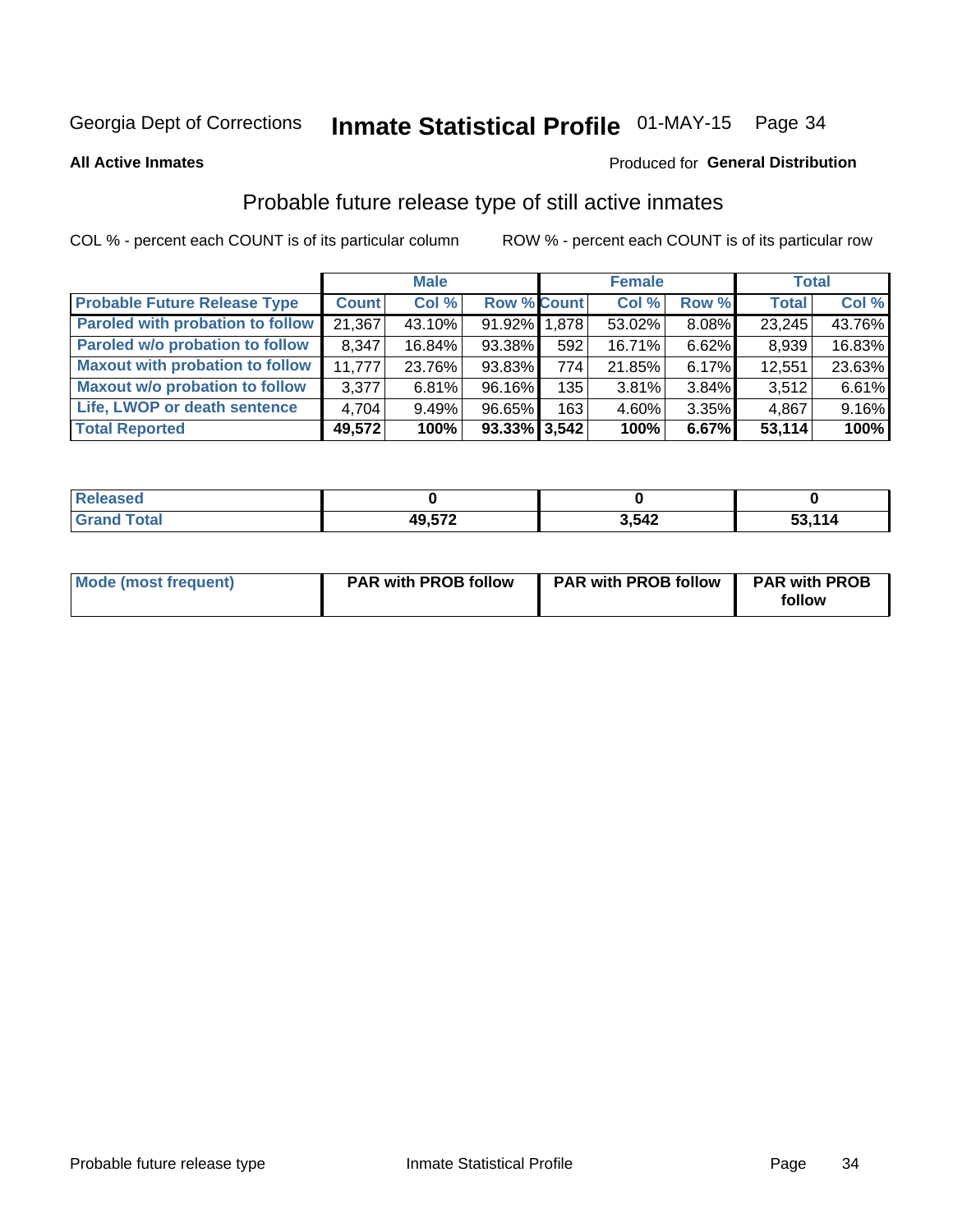### **All Active Inmates**

### **Produced for General Distribution**

### Time served in current (or last) institution

COL % - percent each COUNT is of its particular column

|                            |              | <b>Male</b> |        |                  | <b>Female</b> |        |              | <b>Total</b> |
|----------------------------|--------------|-------------|--------|------------------|---------------|--------|--------------|--------------|
| <b>Time In Institution</b> | <b>Count</b> | Col %       | Row %  | <b>Count</b>     | Col %         | Row %  | <b>Total</b> | Col %        |
| 0 to 3 months              | 11,452       | 22.92%      | 92.43% | 938              | 26.39%        | 7.57%  | 12,390       | 23.15%       |
| <b>3.01 to 6 months</b>    | 8,328        | 16.67%      | 93.57% | 572              | 16.09%        | 6.43%  | 8,900        | 16.63%       |
| 6.01 to 9 months           | 5,816        | 11.64%      | 92.79% | 452              | 12.72%        | 7.21%  | 6,268        | 11.71%       |
| 9.01 to 12 months          | 4,110        | 8.23%       | 94.01% | 262              | 7.37%         | 5.99%  | 4,372        | 8.17%        |
| <b>12.01 to 18 months</b>  | 5,422        | 10.85%      | 94.41% | 321              | 9.03%         | 5.59%  | 5,743        | 10.73%       |
| <b>18.01 to 24 months</b>  | 3,673        | 7.35%       | 94.93% | 196              | 5.51%         | 5.07%  | 3,869        | 7.23%        |
| 2.01 to 3 years            | 4,177        | 8.36%       | 93.32% | 299              | 8.41%         | 6.68%  | 4,476        | 8.36%        |
| $3.01$ to 4 years          | 2,689        | 5.38%       | 95.46% | 128              | 3.60%         | 4.54%  | 2,817        | 5.26%        |
| 4.01 to 5 years            | 1,437        | 2.88%       | 88.38% | 189              | 5.32%         | 11.62% | 1,626        | 3.04%        |
| 5.01 to 6 years            | 835          | 1.67%       | 94.56% | 48               | 1.35%         | 5.44%  | 883          | 1.65%        |
| $6.01$ to 7 years          | 620          | 1.24%       | 92.54% | 50               | 1.41%         | 7.46%  | 670          | 1.25%        |
| 7.01 to 8 years            | 299          | 0.60%       | 95.22% | 15 <sub>15</sub> | 0.42%         | 4.78%  | 314          | 0.59%        |
| $8.01$ to 9 years          | 166          | 0.33%       | 92.74% | 13               | 0.37%         | 7.26%  | 179          | 0.33%        |
| 9.01 to 10 years           | 159          | 0.32%       | 91.38% | 15 <sub>15</sub> | 0.42%         | 8.62%  | 174          | 0.33%        |
| Over 10 years              | 774          | 1.55%       | 93.25% | 56               | 1.58%         | 6.75%  | 830          | 1.55%        |
| <b>Total Reported</b>      | 49,957       | 100%        | 93.36% | 3,554            | 100%          | 6.64%  | 53,511       | 100%         |

| orted<br><b>Not</b> |        |     |               |
|---------------------|--------|-----|---------------|
| . otal              | 49,957 | 554 | <b>E2 E11</b> |

| <b>Mean</b><br>(average) | 23 months | 18 months | 22 months |
|--------------------------|-----------|-----------|-----------|
| Median (middle)          | 9 months  | 8 months  | 8 months  |
| Mode (most frequent)     | 0 months  | months    | l months  |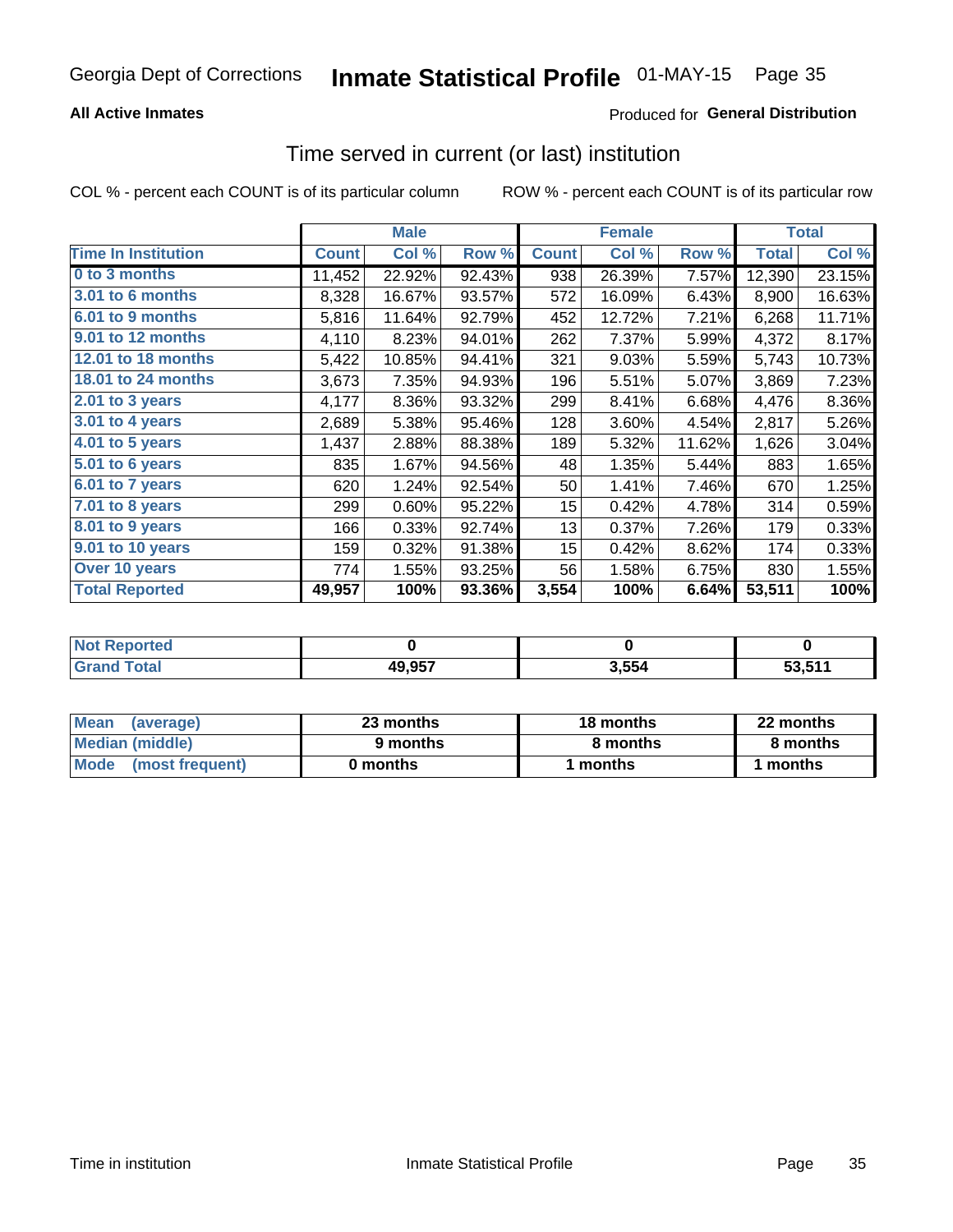# Inmate Statistical Profile 01-MAY-15 Page 36

#### **All Active Inmates**

#### Produced for General Distribution

### Highest grade level attained

COL % - percent each COUNT is of its particular column

|                              |                 | <b>Male</b>                |         |                         | <b>Female</b> |        |                 | <b>Total</b> |
|------------------------------|-----------------|----------------------------|---------|-------------------------|---------------|--------|-----------------|--------------|
| <b>Grade Level</b>           | <b>Count</b>    | $\overline{\text{Col }\%}$ | Row %   | <b>Count</b>            | Col %         | Row %  | <b>Total</b>    | Col %        |
| No school at all             | $\overline{11}$ | 0.02%                      | 100.00% |                         |               |        | $\overline{11}$ | 0.02%        |
| Grade 1                      | 29              | 0.06%                      | 93.55%  | $\overline{c}$          | 0.06%         | 6.45%  | 31              | 0.06%        |
| <b>Grade 2</b>               | 61              | 0.13%                      | 98.39%  | 1                       | 0.03%         | 1.61%  | 62              | 0.12%        |
| <b>Grade 3</b>               | 119             | 0.25%                      | 97.54%  | 3                       | 0.09%         | 2.46%  | 122             | 0.24%        |
| Grade 4                      | 115             | 0.24%                      | 98.29%  | $\overline{\mathbf{c}}$ | 0.06%         | 1.71%  | 117             | 0.23%        |
| Grade 5                      | 164             | 0.34%                      | 94.80%  | $\boldsymbol{9}$        | 0.26%         | 5.20%  | 173             | 0.34%        |
| Grade 6                      | 577             | 1.21%                      | 96.17%  | 23                      | 0.67%         | 3.83%  | 600             | 1.18%        |
| Grade 7                      | 810             | 1.70%                      | 93.32%  | 58                      | 1.69%         | 6.68%  | 868             | 1.70%        |
| Grade 8                      | 2,912           | 6.12%                      | 92.39%  | 240                     | 7.01%         | 7.61%  | 3,152           | 6.18%        |
| Grade 9                      | 5,509           | 11.58%                     | 94.51%  | 320                     | 9.35%         | 5.49%  | 5,829           | 11.43%       |
| Grade 10                     | 7,329           | 15.40%                     | 95.03%  | 383                     | 11.19%        | 4.97%  | 7,712           | 15.12%       |
| Grade 11                     | 7,580           | 15.93%                     | 95.63%  | 346                     | 10.11%        | 4.37%  | 7,926           | 15.54%       |
| <b>Grade 12 or GED</b>       | 17,168          | 36.08%                     | 93.27%  | 1,238                   | 36.18%        | 6.73%  | 18,406          | 36.09%       |
| Some tech school             | 256             | 0.54%                      | 74.42%  | 88                      | 2.57%         | 25.58% | 344             | 0.67%        |
| <b>Completed tech school</b> | 274             | 0.58%                      | 70.08%  | 117                     | 3.42%         | 29.92% | 391             | 0.77%        |
| College, 1 year              | 1,502           | 3.16%                      | 89.67%  | 173                     | 5.06%         | 10.33% | 1,675           | 3.28%        |
| College, 2 year              | 1,880           | 3.95%                      | 89.31%  | 225                     | 6.58%         | 10.69% | 2,105           | 4.13%        |
| College, 3 year              | 490             | 1.03%                      | 88.45%  | 64                      | 1.87%         | 11.55% | 554             | 1.09%        |
| <b>Bachelor's degree</b>     | 625             | 1.31%                      | 86.33%  | 99                      | 2.89%         | 13.67% | 724             | 1.42%        |
| <b>Master's degree</b>       | 119             | 0.25%                      | 85.00%  | 21                      | 0.61%         | 15.00% | 140             | 0.27%        |
| Ph.D. degree                 | 21              | 0.04%                      | 84.00%  | 4                       | 0.12%         | 16.00% | 25              | 0.05%        |
| Law degree                   | 22              | 0.05%                      | 81.48%  | 5                       | 0.15%         | 18.52% | 27              | 0.05%        |
| <b>Some medical school</b>   | $\overline{2}$  | 0.01%                      | 100.00% |                         |               |        | $\overline{2}$  | 0.01%        |
| <b>Medical degree</b>        | 10              | 0.02%                      | 90.91%  | 1                       | 0.03%         | 9.09%  | 11              | 0.02%        |
| <b>Total Reported</b>        | 47,585          | 100%                       | 93.29%  | 3,422                   | 100%          | 6.71%  | 51,007          | 100.0%       |

| רי מ          | 122<br>IJZ.<br>___ | 2,504  |
|---------------|--------------------|--------|
| <b>10 057</b> | 3.554              | ES EAA |

| <b>Mean</b><br>(average)       | 10.93           | 11.46           | 10.96           |
|--------------------------------|-----------------|-----------------|-----------------|
| Median (middle)                | Grade 11        | Grade 12 or GED | Grade 11        |
| <b>Mode</b><br>(most frequent) | Grade 12 or GED | Grade 12 or GED | Grade 12 or GED |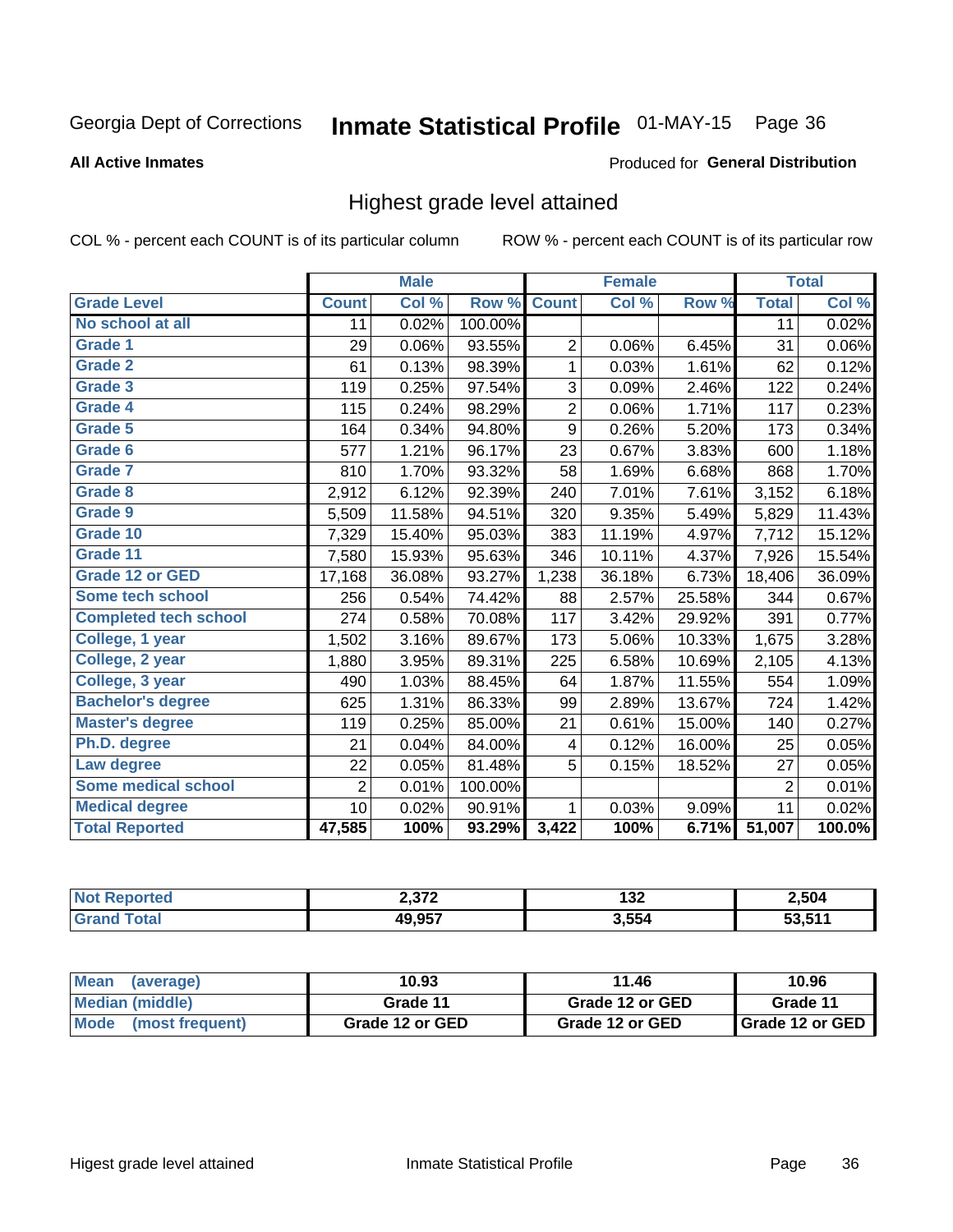# Inmate Statistical Profile 01-MAY-15 Page 37

#### **All Active Inmates**

#### Produced for General Distribution

### Culture fair IQ scores

COL % - percent each COUNT is of its particular column

|                       |              | <b>Male</b> |         |              | <b>Female</b> |        |        | <b>Total</b> |
|-----------------------|--------------|-------------|---------|--------------|---------------|--------|--------|--------------|
| <b>IQ Scores</b>      | <b>Count</b> | Col %       | Row %   | <b>Count</b> | Col %         | Row %  | Total  | Col %        |
| $60 - 69$             | 708          | 2.05%       | 93.04%  | 53           | 1.83%         | 6.96%  | 761    | 2.03%        |
| $70 - 79$             | 2,277        | 6.60%       | 92.15%  | 194          | 6.71%         | 7.85%  | 2,471  | 6.61%        |
| $80 - 89$             | 5,196        | 15.06%      | 87.62%  | 734          | 25.38%        | 12.38% | 5,930  | 15.86%       |
| $90 - 99$             | 10,098       | 29.26%      | 90.48%  | 1,063        | 36.76%        | 9.52%  | 11,161 | 29.84%       |
| $100 - 109$           | 9,655        | 27.98%      | 95.18%  | 489          | 16.91%        | 4.82%  | 10,144 | 27.12%       |
| $110 - 119$           | 5,615        | 16.27%      | 96.74%  | 189          | 6.54%         | 3.26%  | 5,804  | 15.52%       |
| 120 - 129             | 919          | 2.66%       | 89.22%  | 111          | 3.84%         | 10.78% | 1,030  | 2.75%        |
| 130 - 139             | 32           | 0.09%       | 45.07%  | 39           | 1.35%         | 54.93% | 71     | 0.19%        |
| 140 & Up              | 6            | 0.02%       | 23.08%  | 20           | 0.69%         | 76.92% | 26     | 0.07%        |
|                       |              | 0.01%       | 100.00% |              |               |        |        | 0.01%        |
| <b>Total Reported</b> | 34,507       | 100%        | 92.27%  | 2,892        | 100.0%        | 7.73%  | 37,399 | 100%         |

| <b>Not Reported</b>  | 14,696 | 544   | 15,240 |
|----------------------|--------|-------|--------|
| Not Valid (under 60) | 754    | 118   | 872    |
| <b>Grand Total</b>   | 49,957 | 3,554 | 53,511 |

| <b>Mean</b><br>(average) | 98  | 96 | 98 |
|--------------------------|-----|----|----|
| <b>Median (middle)</b>   | 99  |    | 99 |
| Mode (most frequent)     | 103 | 96 | 99 |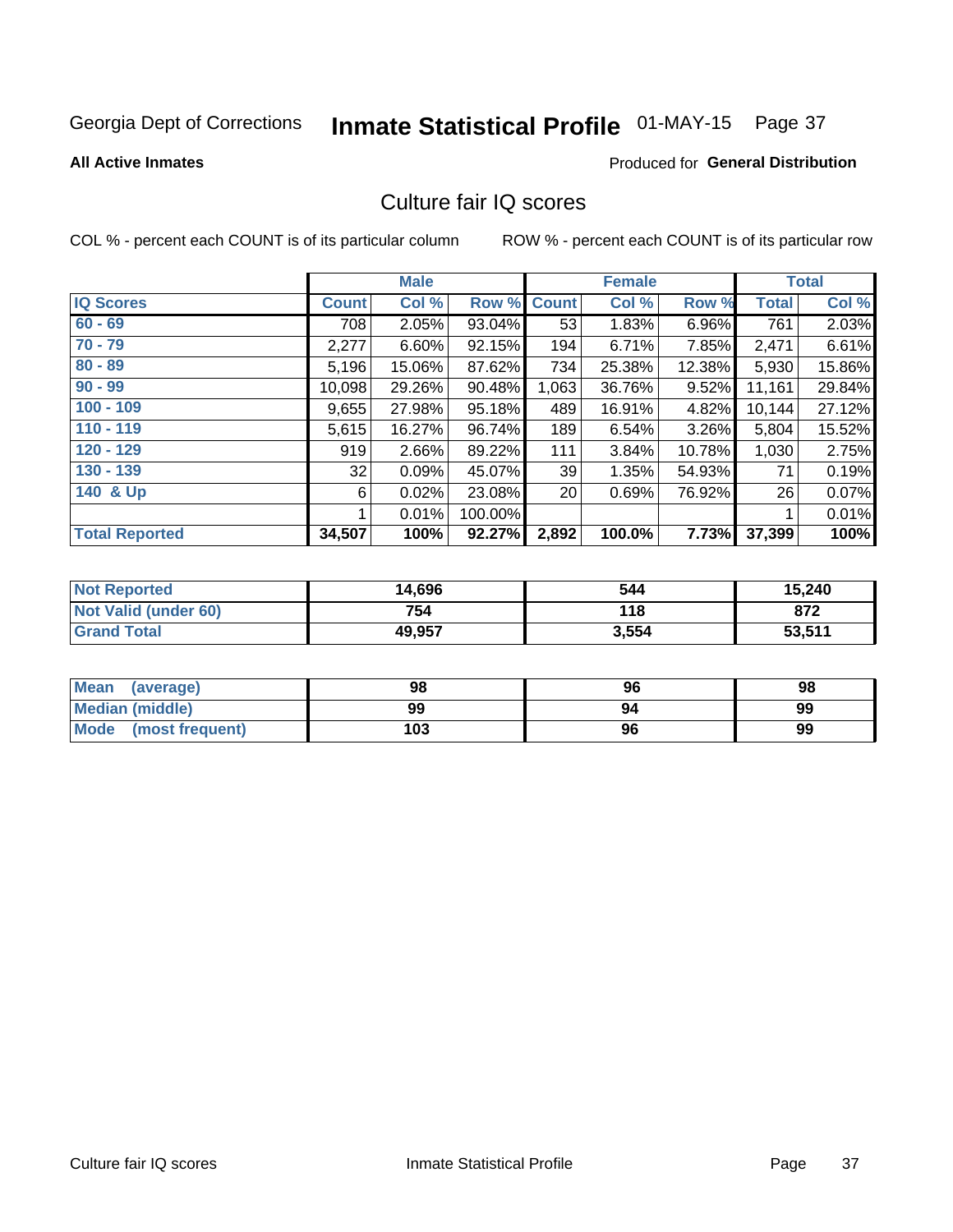# Inmate Statistical Profile 01-MAY-15 Page 38

**All Active Inmates** 

### Produced for General Distribution

### Wide Range Achievement Test (WRAT) reading score

COL % - percent each COUNT is of its particular column

|                           |              | <b>Male</b> |        |                  | <b>Female</b> |        |              | <b>Total</b> |
|---------------------------|--------------|-------------|--------|------------------|---------------|--------|--------------|--------------|
| <b>WRAT Reading Score</b> | <b>Count</b> | Col %       | Row %  | <b>Count</b>     | Col %         | Row %  | <b>Total</b> | Col %        |
| $0.1$ to $0.9$            | 846          | 2.39%       | 99.30% | 6                | 0.20%         | 0.70%  | 852          | 2.22%        |
| 1.0 to 1.9                | 675          | 1.91%       | 97.83% | 15 <sub>15</sub> | 0.50%         | 2.17%  | 690          | 1.80%        |
| 2.0 to 2.9                | 1,170        | 3.31%       | 95.59% | 54               | 1.79%         | 4.41%  | 1,224        | 3.19%        |
| 3.0 to 3.9                | 2,849        | 8.05%       | 95.99% | 119              | 3.95%         | 4.01%  | 2,968        | 7.73%        |
| 4.0 to 4.9                | 3,379        | 9.55%       | 93.39% | 239              | 7.92%         | 6.61%  | 3,618        | 9.42%        |
| 5.0 to 5.9                | 2,871        | 8.12%       | 93.61% | 196              | 6.50%         | 6.39%  | 3,067        | 7.99%        |
| 6.0 to 6.9                | 3,453        | 9.76%       | 92.03% | 299              | 9.91%         | 7.97%  | 3,752        | 9.77%        |
| 7.0 to 7.9                | 1,213        | 3.43%       | 93.16% | 89               | 2.95%         | 6.84%  | 1,302        | 3.39%        |
| 8.0 to 8.9                | 2,353        | 6.65%       | 90.43% | 249              | 8.26%         | 9.57%  | 2,602        | 6.78%        |
| 9.0 to 9.9                | 1,217        | 3.44%       | 90.01% | 135              | 4.48%         | 9.99%  | 1,352        | 3.52%        |
| 10.0 to 10.9              | 2,427        | 6.86%       | 89.62% | 281              | 9.32%         | 10.38% | 2,708        | 7.05%        |
| 11.0 to 11.9              | 3,648        | 10.31%      | 88.72% | 464              | 15.38%        | 11.28% | 4,112        | 10.71%       |
| 12.0 to 12.9              | 9,241        | 26.12%      | 91.52% | 856              | 28.38%        | 8.48%  | 10,097       | 26.30%       |
| 13                        | 33           | 0.09%       | 70.21% | 14               | 0.46%         | 29.79% | 47           | 0.12%        |
| <b>Total Reported</b>     | 35,375       | 100%        | 92.14% | 3,016            | 100%          | 7.86%  | 38,391       | 100%         |

| Reported<br><b>Not</b> | 14,582 | 538   | 15,120 |
|------------------------|--------|-------|--------|
| <b>cotal</b>           | 49,957 | 3,554 | 53,511 |

| <b>Mean</b><br>(average) | 8.30 | 9.31 | 8.38 |
|--------------------------|------|------|------|
| Median (middle)          | 8.9  | 10.2 | 8.9  |
| Mode<br>(most frequent)  | 12.9 | 12.9 | 12.9 |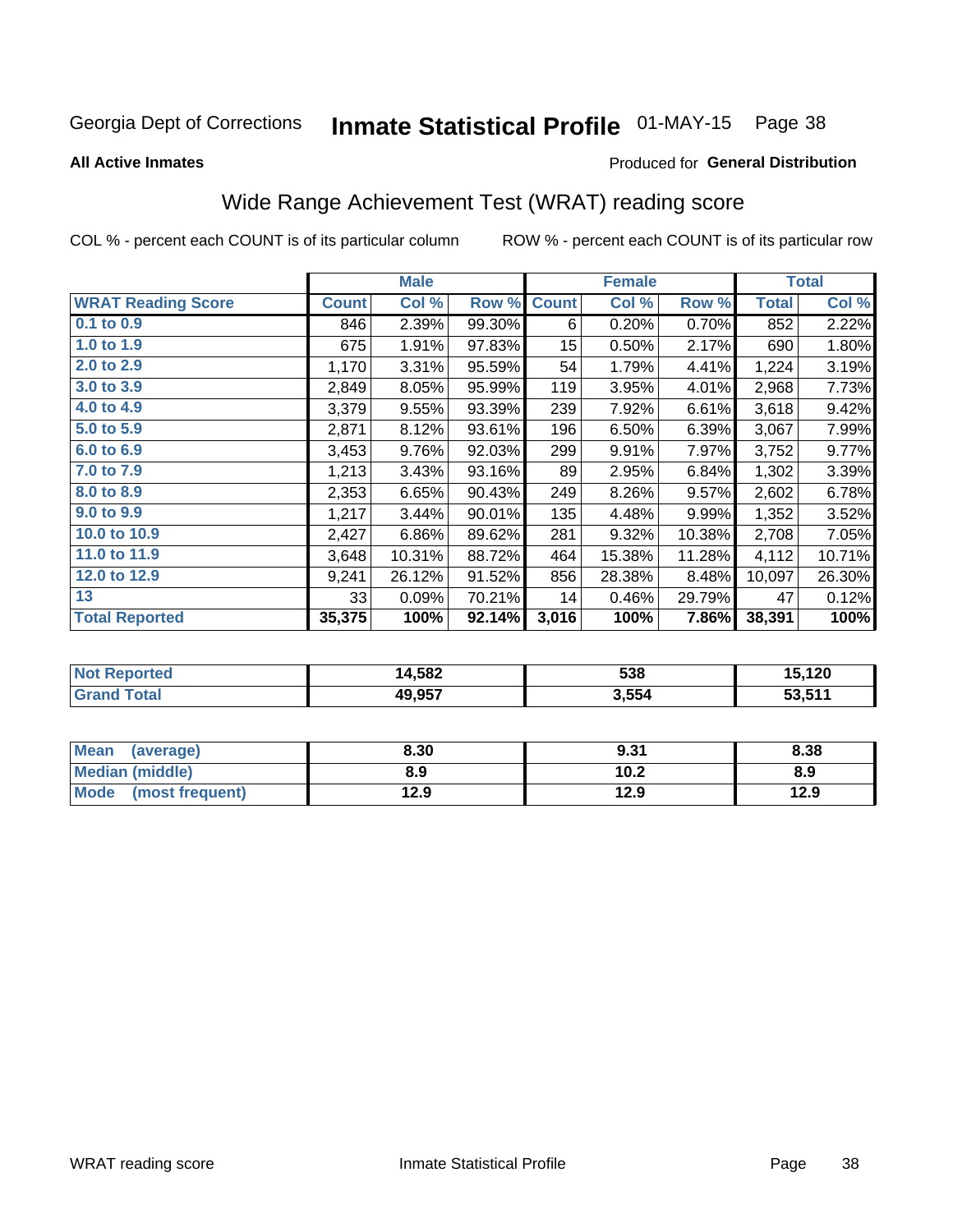# Inmate Statistical Profile 01-MAY-15 Page 39

**All Active Inmates** 

#### Produced for General Distribution

## Wide Range Achievement Test (WRAT) math score

COL % - percent each COUNT is of its particular column

|                              |              | <b>Male</b> |        |                | <b>Female</b> |        |              | <b>Total</b> |
|------------------------------|--------------|-------------|--------|----------------|---------------|--------|--------------|--------------|
| <b>WRAT Mathematic Score</b> | <b>Count</b> | Col %       | Row %  | <b>Count</b>   | Col %         | Row %  | <b>Total</b> | Col %        |
| 0.1 to 0.9                   | 74           | 0.21%       | 98.67% | 1              | 0.03%         | 1.33%  | 75           | 0.20%        |
| 1.0 to 1.9                   | 251          | 0.71%       | 96.54% | 9              | 0.30%         | 3.46%  | 260          | 0.68%        |
| 2.0 to 2.9                   | 686          | 1.94%       | 95.41% | 33             | 1.09%         | 4.59%  | 719          | 1.87%        |
| 3.0 to 3.9                   | 1,509        | 4.26%       | 94.79% | 83             | 2.75%         | 5.21%  | 1,592        | 4.15%        |
| 4.0 to 4.9                   | 4,572        | 12.92%      | 94.13% | 285            | 9.44%         | 5.87%  | 4,857        | 12.65%       |
| 5.0 to 5.9                   | 6,006        | 16.97%      | 93.36% | 427            | 14.15%        | 6.64%  | 6,433        | 16.75%       |
| 6.0 to 6.9                   | 7,136        | 20.17%      | 92.38% | 589            | 19.52%        | 7.62%  | 7,725        | 20.12%       |
| 7.0 to 7.9                   | 2,346        | 6.63%       | 91.50% | 218            | 7.22%         | 8.50%  | 2,564        | 6.68%        |
| 8.0 to 8.9                   | 4,009        | 11.33%      | 90.87% | 403            | 13.35%        | 9.13%  | 4,412        | 11.49%       |
| 9.0 to 9.9                   | 1,730        | 4.89%       | 90.06% | 191            | 6.33%         | 9.94%  | 1,921        | 5.00%        |
| 10.0 to 10.9                 | 36           | 0.10%       | 87.80% | 5              | 0.17%         | 12.20% | 41           | 0.11%        |
| 11.0 to 11.9                 | 1,470        | 4.15%       | 90.29% | 158            | 5.24%         | 9.71%  | 1,628        | 4.24%        |
| 12.0 to 12.9                 | 5,556        | 15.70%      | 90.05% | 614            | 20.34%        | 9.95%  | 6,170        | 16.07%       |
| 13                           | 2            | 0.01%       | 50.00% | $\overline{2}$ | 0.07%         | 50.00% | 4            | 0.01%        |
| <b>Total Reported</b>        | 35,383       | 100%        | 92.14% | 3,018          | 100%          | 7.86%  | 38,401       | 100.0%       |

| Reported<br>'NOT | -- 1<br>4.5/4<br>a. | coc<br>วงง | <b>E 440</b><br>. . u |
|------------------|---------------------|------------|-----------------------|
| <b>cotal</b>     | 49,957              | 3,554      | 53,511                |

| <b>Mean</b><br>(average)       | 7.42 | 8.07 | 47. / |
|--------------------------------|------|------|-------|
| Median (middle)                | כ.ס  |      | 6.9   |
| <b>Mode</b><br>(most frequent) | l2.9 | 12.9 | 12.9  |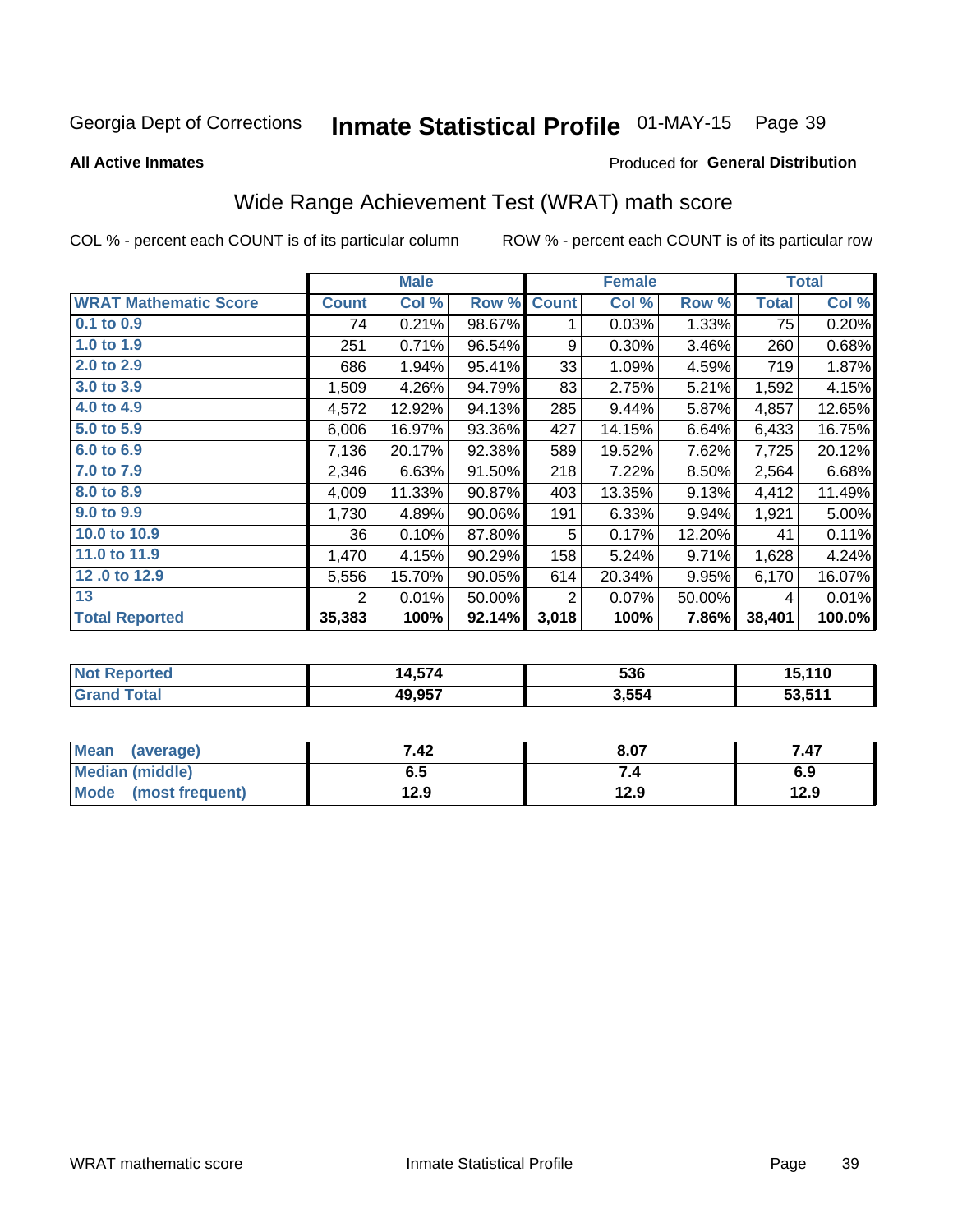#### **Inmate Statistical Profile 01-MAY-15** Page 40

Produced for General Distribution

#### **All Active Inmates**

# Wide Range Achievement Test (WRAT) spelling score

COL % - percent each COUNT is of its particular column

|                            |              | <b>Male</b> |        |              | <b>Female</b> |        |              | <b>Total</b> |
|----------------------------|--------------|-------------|--------|--------------|---------------|--------|--------------|--------------|
| <b>WRAT Spelling Score</b> | <b>Count</b> | Col %       | Row %  | <b>Count</b> | Col %         | Row %  | <b>Total</b> | Col %        |
| 0.1 to 0.9                 | 855          | 2.42%       | 99.65% | 3            | 0.10%         | 0.35%  | 858          | 2.23%        |
| 1.0 to 1.9                 | 833          | 2.35%       | 98.46% | 13           | 0.43%         | 1.54%  | 846          | 2.20%        |
| 2.0 to 2.9                 | 1,583        | 4.47%       | 97.06% | 48           | 1.59%         | 2.94%  | 1,631        | 4.25%        |
| 3.0 to 3.9                 | 2,363        | 6.68%       | 96.41% | 88           | 2.92%         | 3.59%  | 2,451        | 6.38%        |
| 4.0 to 4.9                 | 2,275        | 6.43%       | 95.75% | 101          | 3.35%         | 4.25%  | 2,376        | 6.19%        |
| 5.0 to 5.9                 | 4,188        | 11.83%      | 95.27% | 208          | 6.89%         | 4.73%  | 4,396        | 11.45%       |
| 6.0 to 6.9                 | 3,234        | 9.14%       | 94.40% | 192          | 6.36%         | 5.60%  | 3,426        | 8.92%        |
| 7.0 to 7.9                 | 3,205        | 9.06%       | 93.28% | 231          | 7.66%         | 6.72%  | 3,436        | 8.95%        |
| 8.0 to 8.9                 | 3,055        | 8.63%       | 92.63% | 243          | 8.05%         | 7.37%  | 3,298        | 8.59%        |
| 9.0 to 9.9                 | 1,553        | 4.39%       | 92.06% | 134          | 4.44%         | 7.94%  | 1,687        | 4.39%        |
| 10.0 to 10.9               | 1,442        | 4.07%       | 91.67% | 131          | 4.34%         | 8.33%  | 1,573        | 4.10%        |
| 11.0 to 11.9               | 2,874        | 8.12%       | 90.81% | 291          | 9.65%         | 9.19%  | 3,165        | 8.24%        |
| 12.0 to 12.9               | 7,915        | 22.36%      | 85.68% | 1,323        | 43.85%        | 14.32% | 9,238        | 24.05%       |
| 13                         | 16           | 0.05%       | 59.26% | 11           | 0.36%         | 40.74% | 27           | 0.07%        |
| <b>Total Reported</b>      | 35,391       | 100%        | 92.14% | 3,017        | 100%          | 7.86%  | 38,408       | 100.0%       |

| rtea<br>NO: | 14,566 | ヒヘフ<br>ວວ. | 15,103 |
|-------------|--------|------------|--------|
| int         | 49,957 | 3,554      | 53,511 |

| <b>Mean</b><br>(average) | 7.96 | 9.98 | 8.12 |
|--------------------------|------|------|------|
| Median (middle)          | .    |      | .    |
| Mode<br>(most frequent)  | 12.9 | 12.9 | 12.9 |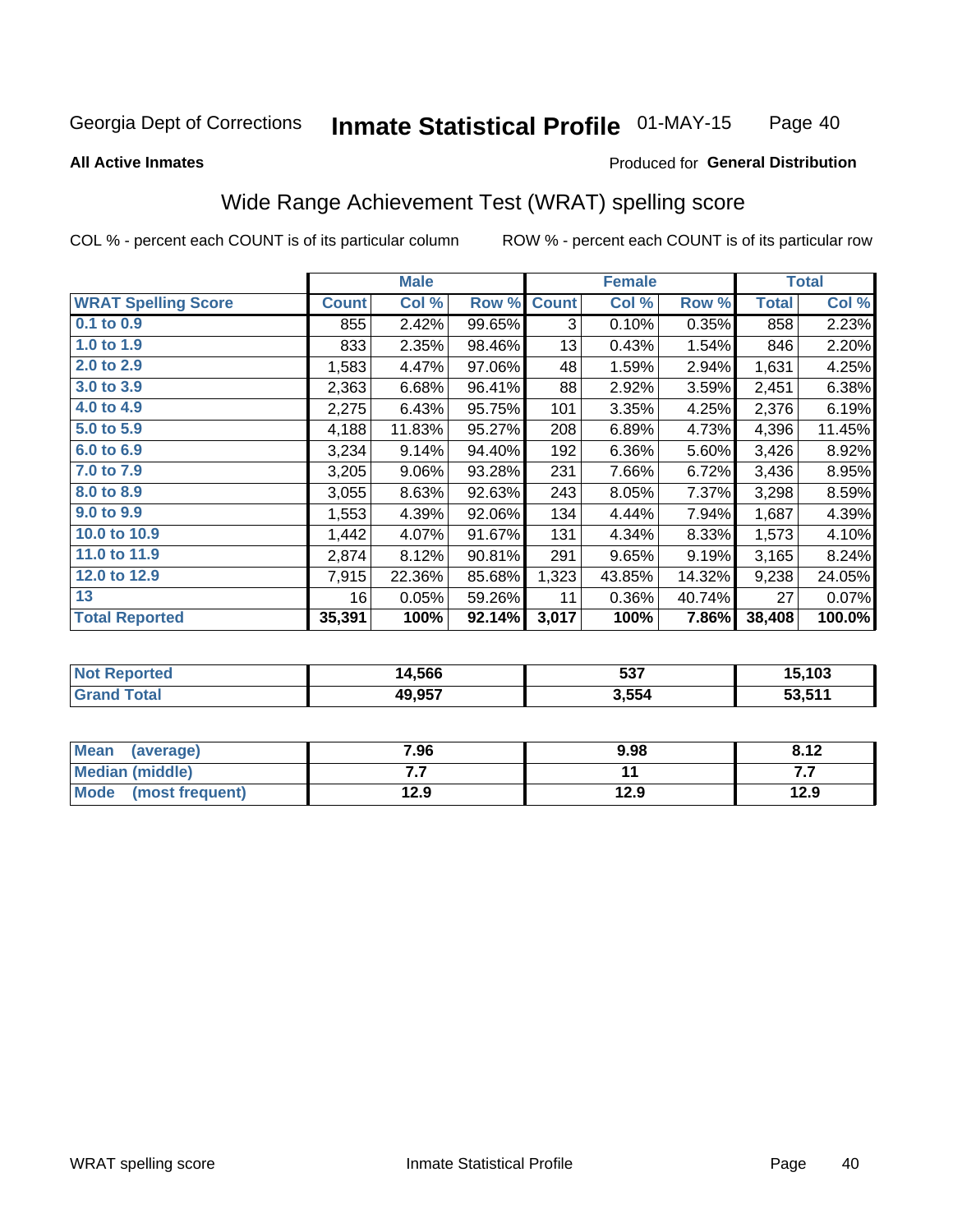# Inmate Statistical Profile 01-MAY-15 Page 41

#### **All Active Inmates**

### **Produced for General Distribution**

### Current / last mental health treatment level

COL % - percent each COUNT is of its particular column

|                                    |                | <b>Male</b> |         |              | <b>Female</b> |        |              | <b>Total</b> |
|------------------------------------|----------------|-------------|---------|--------------|---------------|--------|--------------|--------------|
| <b>Mental Health Treatment Lev</b> | <b>Count</b>   | Col %       | Row %   | <b>Count</b> | Col %         | Row %  | <b>Total</b> | Col %        |
| 1 No problem at current time       | 8,202          | 53.20%      | 92.84%  | 633          | 25.88%        | 7.16%  | 8,835        | 49.46%       |
| 2 Receiving outpatient             | 5,362          | 34.78%      | 75.44%  | 1,746        | 71.38%        | 24.56% | 7,108        | 39.79%       |
| <b>Treatment</b>                   |                |             |         |              |               |        |              |              |
| 3 Inpatient, moderate              | 1,481          | 9.61%       | 96.48%  | 54           | 2.21%         | 3.52%  | 1,535        | 8.59%        |
| Treatment                          |                |             |         |              |               |        |              |              |
| 4 Inpatient, intensive             | 343            | 2.22%       | 96.35%  | 13           | 0.53%         | 3.65%  | 356          | 1.99%        |
| <b>Treatment</b>                   |                |             |         |              |               |        |              |              |
| <b>5 Undergoing crisis</b>         | 27             | 0.18%       | 100.00% |              |               |        | 27           | 0.15%        |
| <b>stabilization</b>               |                |             |         |              |               |        |              |              |
| <b>6 Hospital for criminally</b>   | $\overline{2}$ | 0.01%       | 100.00% |              |               |        | 2            | 0.01%        |
| <b>Tinsane</b>                     |                |             |         |              |               |        |              |              |
| <b>Total Evaluated</b>             | 15,417         | 100%        | 86.31%  | 2,446        | 100%          | 13.69% | 17,863       | 100%         |

| Never had MH evaluation | 34,540 | .108  | 35,648 |
|-------------------------|--------|-------|--------|
| <b>Grand Total</b>      | 49,957 | 3,554 | 53,511 |

| Median (middle) | No problem at current time | <b>Receiving outpatient</b><br>treatment | <b>Receiving</b><br>outpatient<br>treatment |
|-----------------|----------------------------|------------------------------------------|---------------------------------------------|
| <b>Mode</b>     | No problem at current time | <b>Receiving outpatient</b>              | No problem at                               |
| (most frequent) |                            | treatment                                | current time                                |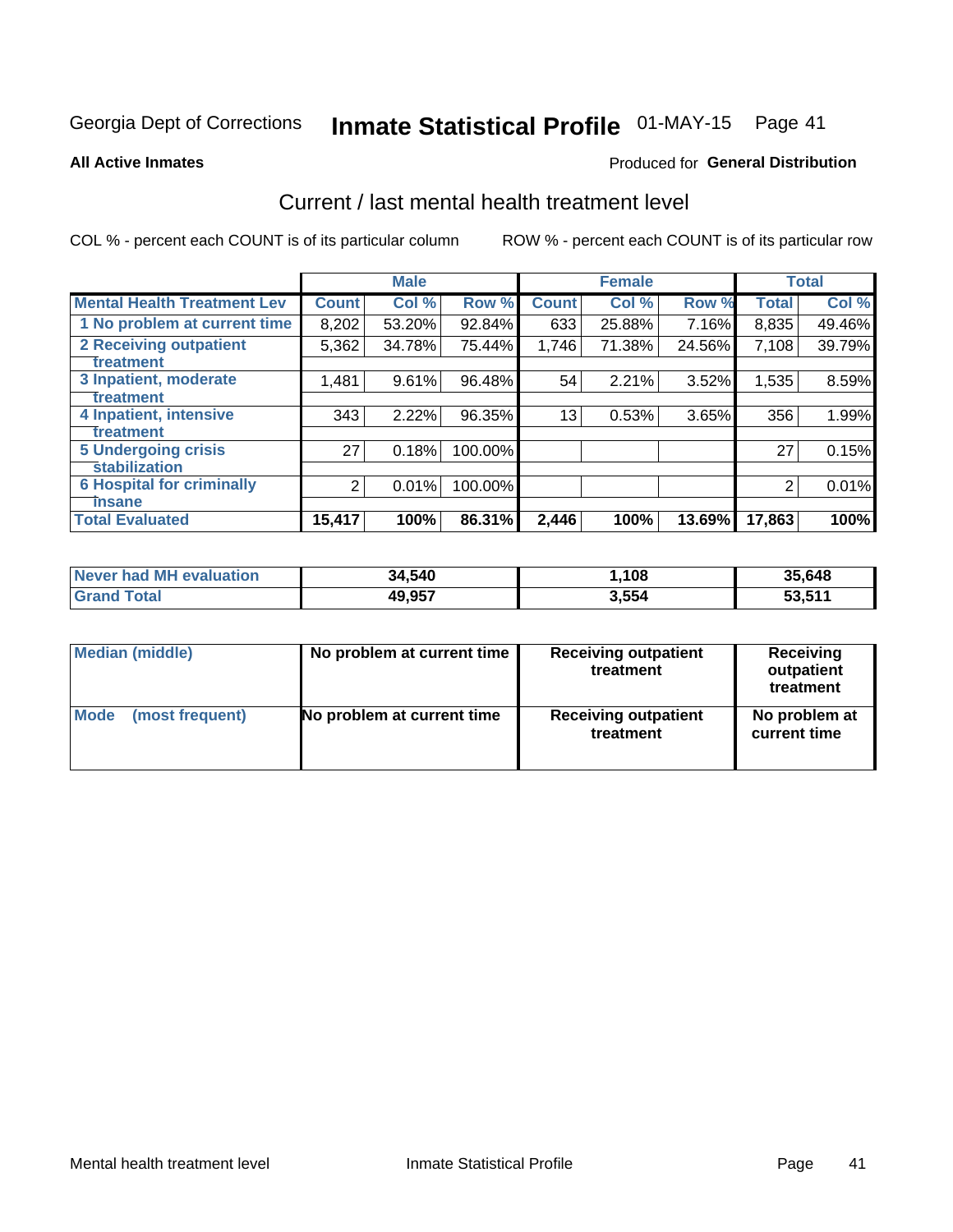### **All Active Inmates**

### Produced for General Distribution

## PULHESDWIT medical scale - 'P' overall condition ('P'hysical)

COL % - percent each COUNT is of its particular column

|                                  |              | <b>Male</b> |         |              | <b>Female</b> |         |              | <b>Total</b> |
|----------------------------------|--------------|-------------|---------|--------------|---------------|---------|--------------|--------------|
| 'P' Overall Condition            | <b>Count</b> | Col %       | Row %   | <b>Count</b> | Col %         | Row %   | <b>Total</b> | Col %        |
| 1 No medical illness             | 33,734       | 73.72%      | 94.30%  | 2,038        | 62.46%        | 5.70%   | 35,772       | 72.97%       |
| 2 Well-controlled chronic        | 11,066       | 24.18%      | 91.09%  | 1,082        | 33.16%        | 8.91%   | 12,148       | 24.78%       |
| <b>illness</b>                   |              |             |         |              |               |         |              |              |
| 3 Poorly-controlled chronic      | 881          | 1.93%       | 92.74%  | 69           | 2.11%         | 7.26%   | 950          | 1.94%        |
| <b>illness</b>                   |              |             |         |              |               |         |              |              |
| 4 Significant problems requiring | 73           | 0.16%       | 87.95%  | 10           | 0.31%         | 12.05%  | 83           | 0.17%        |
| special housing                  |              |             |         |              |               |         |              |              |
| 5 Terminal illness, < 6 months   | 7            | 0.02%       | 100.00% |              |               |         | 7            | 0.01%        |
| to live                          |              |             |         |              |               |         |              |              |
| 6 Inmate is pregnant             |              |             |         | 64           | 1.96%         | 100.00% | 64           | 0.13%        |
| <b>Total Reported</b>            | 45,761       | 100%        | 93.34%  | 3,263        | 100%          | 6.66%   | 49,024       | 100%         |

| тео | .196         | <b>004</b><br>2J I | <b>AR7</b><br>40 I |
|-----|--------------|--------------------|--------------------|
|     | 10.057<br>4ч | EE A<br>ാാമ        | E9 E44             |

| Mode | (most frequent) | 1 No medical illness | 1 No medical illness | 1 No medical<br>illness |
|------|-----------------|----------------------|----------------------|-------------------------|
|------|-----------------|----------------------|----------------------|-------------------------|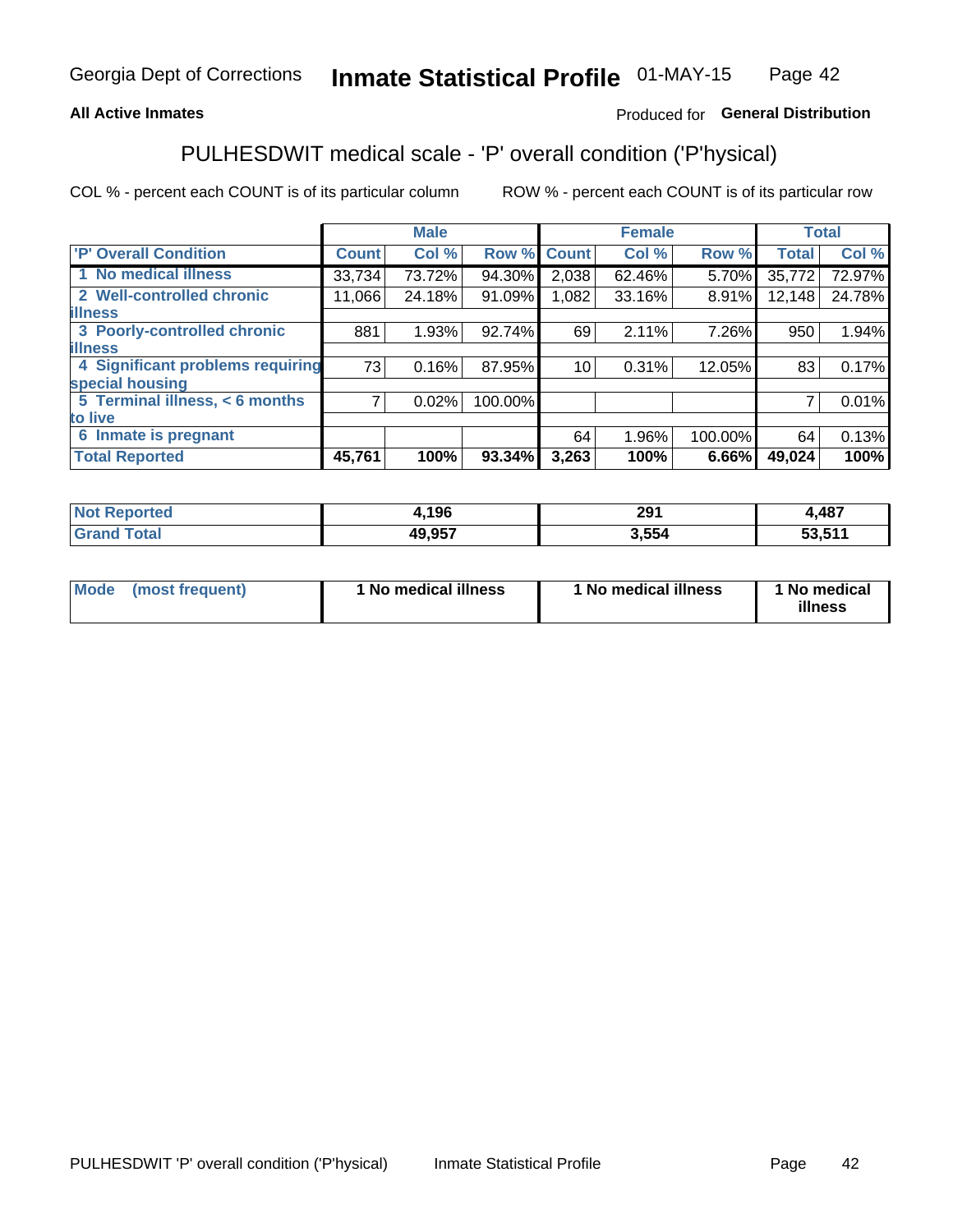#### **All Active Inmates**

### Produced for General Distribution

# PULHESDWIT medical scale - 'U' upper body

COL % - percent each COUNT is of its particular column

|                              |              | <b>Male</b> |         |              | <b>Female</b> |        |              | <b>Total</b> |
|------------------------------|--------------|-------------|---------|--------------|---------------|--------|--------------|--------------|
| <b>'U' Upper Body</b>        | <b>Count</b> | Col %       | Row %   | <b>Count</b> | Col %         | Row %  | <b>Total</b> | Col %        |
| 1 Upper bones, joints,       | 43,517       | 95.33%      | 93.32%  | 3,117        | 95.58%        | 6.68%  | 46,634       | 95.35%       |
| muscles all OK               |              |             |         |              |               |        |              |              |
| 2 One or both arms minimally | 1,850        | 4.05%       | 94.20%  | 114          | 3.50%         | 5.80%  | 1,964        | 4.02%        |
| limited                      |              |             |         |              |               |        |              |              |
| 3 One or both arms           | 243          | 0.53%       | 90.33%  | 26           | 0.80%         | 9.67%  | 269          | 0.55%        |
| <b>moderately limited</b>    |              |             |         |              |               |        |              |              |
| 4 One arm disabled,          | 34           | 0.07%       | 89.47%  | 4            | 0.12%         | 10.53% | 38           | 0.08%        |
| paralyzed, or amputated      |              |             |         |              |               |        |              |              |
| 5 Both arms disabled,        | 3            | 0.01%       | 100.00% |              |               |        | 3            | 0.01%        |
| paralyzed, or amputated      |              |             |         |              |               |        |              |              |
| <b>Total Reported</b>        | 45,647       | 100%        | 93.33%  | 3,261        | 100%          | 6.67%  | 48,908       | 100.0%       |

| <b>Not Reported</b> | 4,310  | 293   | 4,603  |
|---------------------|--------|-------|--------|
| <b>Total</b>        | 49,957 | 3,554 | 53,511 |

|  | Mode (most frequent) | 1 Upper bones, joints,<br>muscles all OK | 1 Upper bones, joints,<br>muscles all OK | 1 Upper bones,<br>ljoints, muscles all<br>ОK |
|--|----------------------|------------------------------------------|------------------------------------------|----------------------------------------------|
|--|----------------------|------------------------------------------|------------------------------------------|----------------------------------------------|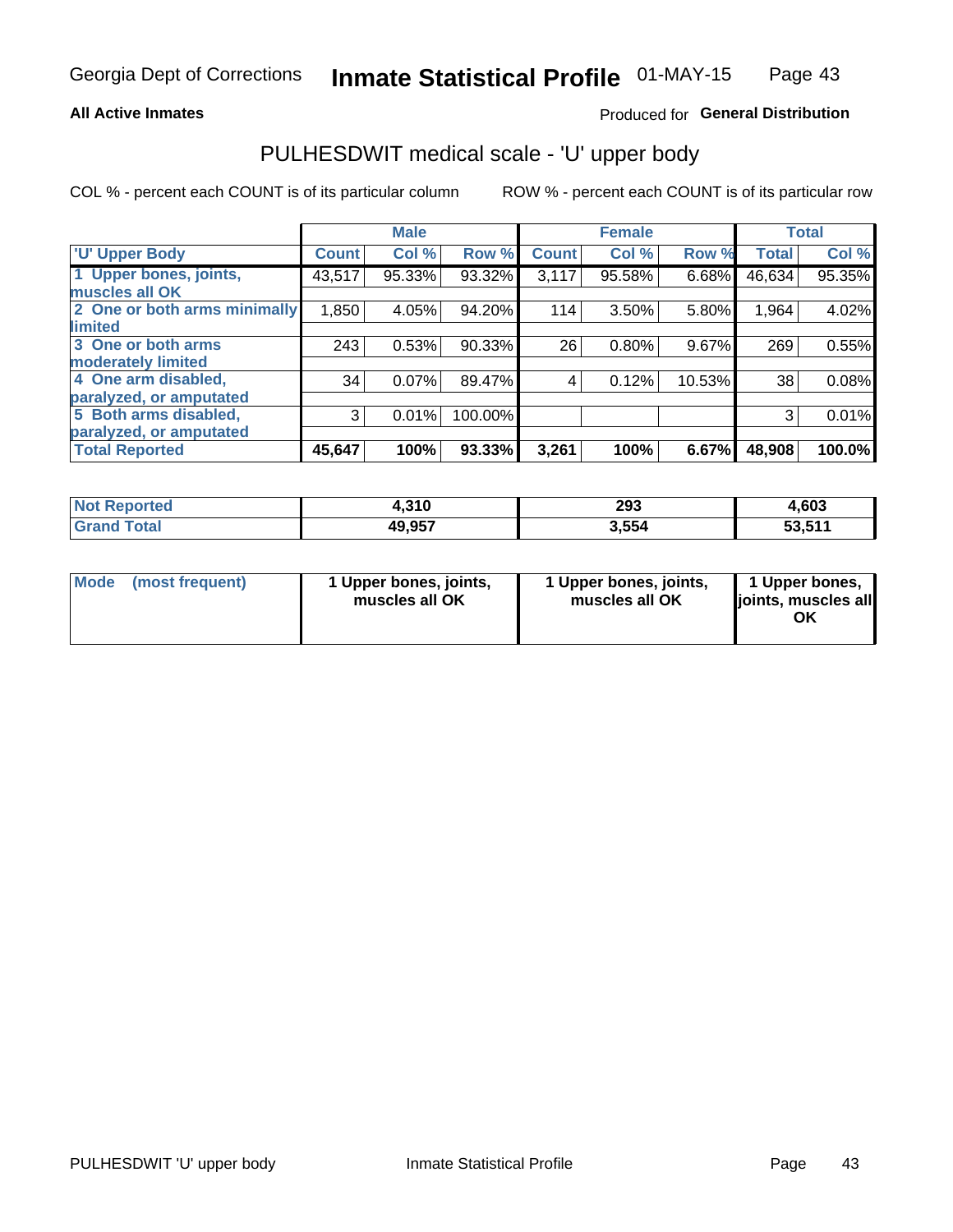#### **All Active Inmates**

### Produced for General Distribution

### PULHESDWIT medical scale - 'L' lower body

COL % - percent each COUNT is of its particular column

|                                |              | <b>Male</b> |         |              | <b>Female</b> |       |                 | <b>Total</b> |
|--------------------------------|--------------|-------------|---------|--------------|---------------|-------|-----------------|--------------|
| 'L' Lower Body                 | <b>Count</b> | Col %       | Row %   | <b>Count</b> | Col %         | Row % | <b>Total</b>    | Col %        |
| 1 Lower bones, joints,         | 40,687       | 89.15%      | 93.14%  | 2,999        | 91.94%        | 6.86% | 43,686          | 89.33%       |
| muscles all OK                 |              |             |         |              |               |       |                 |              |
| 2 One or both legs minimally   | 4,209        | 9.22%       | 94.97%  | 223          | 6.84%         | 5.03% | 4,432           | 9.06%        |
| limited                        |              |             |         |              |               |       |                 |              |
| 3 One or both legs             | 622          | 1.36%       | 94.82%  | 34           | 1.04%         | 5.18% | 656             | 1.34%        |
| moderately limited             |              |             |         |              |               |       |                 |              |
| 4 One leg disabled, paralyzed, | 108          | 0.24%       | 94.74%  | 6            | 0.18%         | 5.26% | 114             | 0.23%        |
| or amputated                   |              |             |         |              |               |       |                 |              |
| 5 Both legs disabled,          | 14           | 0.03%       | 100.00% |              |               |       | 14 <sub>1</sub> | 0.03%        |
| paralyzed, or amputated        |              |             |         |              |               |       |                 |              |
| <b>Total Reported</b>          | 45,640       | 100%        | 93.33%  | 3,262        | 100%          | 6.67% | 48,902          | 100%         |

| <b>Not Reported</b> | 247<br>- - - | 292   | 1,609  |
|---------------------|--------------|-------|--------|
| <b>Total</b>        | 49,957       | 3,554 | 53,511 |

| Mode (most frequent) | 1 Lower bones, joints,<br>muscles all OK | 1 Lower bones, joints,<br>muscles all OK | 1 Lower bones,<br>joints, muscles all<br>ОK |
|----------------------|------------------------------------------|------------------------------------------|---------------------------------------------|
|----------------------|------------------------------------------|------------------------------------------|---------------------------------------------|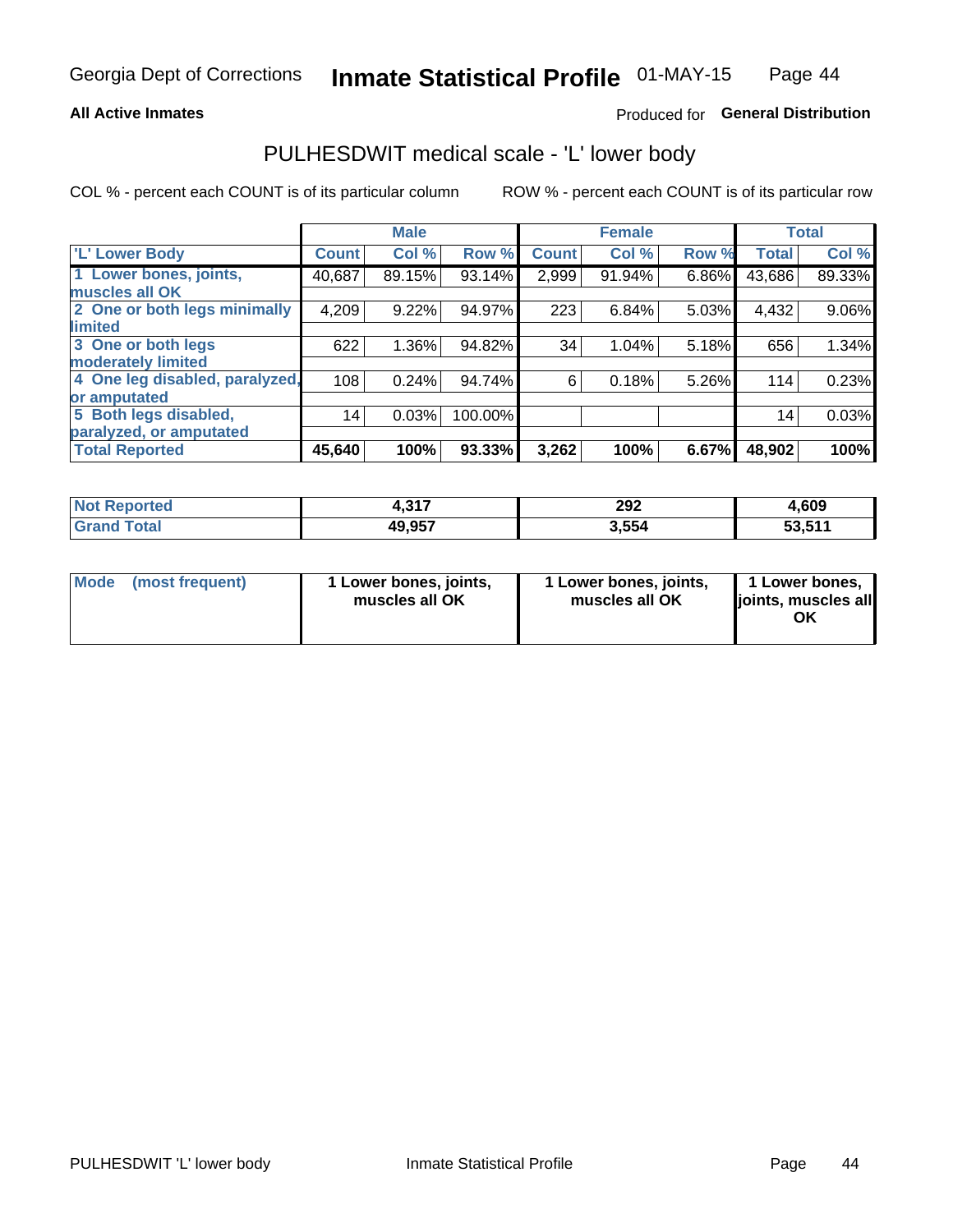#### **All Active Inmates**

### Produced for General Distribution

### PULHESDWIT medical scale - 'H' hearing

COL % - percent each COUNT is of its particular column

|                                |                 | <b>Male</b> |                    |       | <b>Female</b> |       | <b>Total</b> |        |
|--------------------------------|-----------------|-------------|--------------------|-------|---------------|-------|--------------|--------|
| <b>'H' Hearing</b>             | <b>Count</b>    | Col %       | <b>Row % Count</b> |       | Col %         | Row % | <b>Total</b> | Col %  |
| 1 Normal hearing both ears     | 45,058          | 98.76%      | 93.30%             | 3,235 | 99.36%        | 6.70% | 48,293       | 98.80% |
| 2 Some loss in one ear with    | 443             | 0.97%       | 96.10%             | 18    | 0.55%         | 3.90% | 461          | 0.94%  |
| other OK, or mild loss in both |                 |             |                    |       |               |       |              |        |
| 3 Total loss in one ear with   | 86              | 0.19%       | 97.73%             | 2     | $0.06\%$      | 2.27% | 88           | 0.18%  |
| mild loss in other             |                 |             |                    |       |               |       |              |        |
| 4 Severe loss in both ears     | 23 <sub>1</sub> | 0.05%       | 100.00%            |       |               |       | 23           | 0.05%  |
| 5 Total loss in both ears,     | 15              | 0.03%       | 93.75%             |       | 0.03%         | 6.25% | 16           | 0.03%  |
| requiring special housing      |                 |             |                    |       |               |       |              |        |
| <b>Total Reported</b>          | 45,625          | 100%        | 93.34%             | 3,256 | 100%          | 6.66% | 48,881       | 100%   |

| <b>Not Reno</b><br>ాorted | ാറ<br>4.JJ∠ | 298   | 1.630                      |
|---------------------------|-------------|-------|----------------------------|
| Total                     | 49,957      | 3,554 | <b>544</b><br>-^<br>ວວ.ວ ເ |

| Mode (most frequent) | 1 Normal hearing both ears 11 Normal hearing both ears 1 Normal hearing | both ears |
|----------------------|-------------------------------------------------------------------------|-----------|
|                      |                                                                         |           |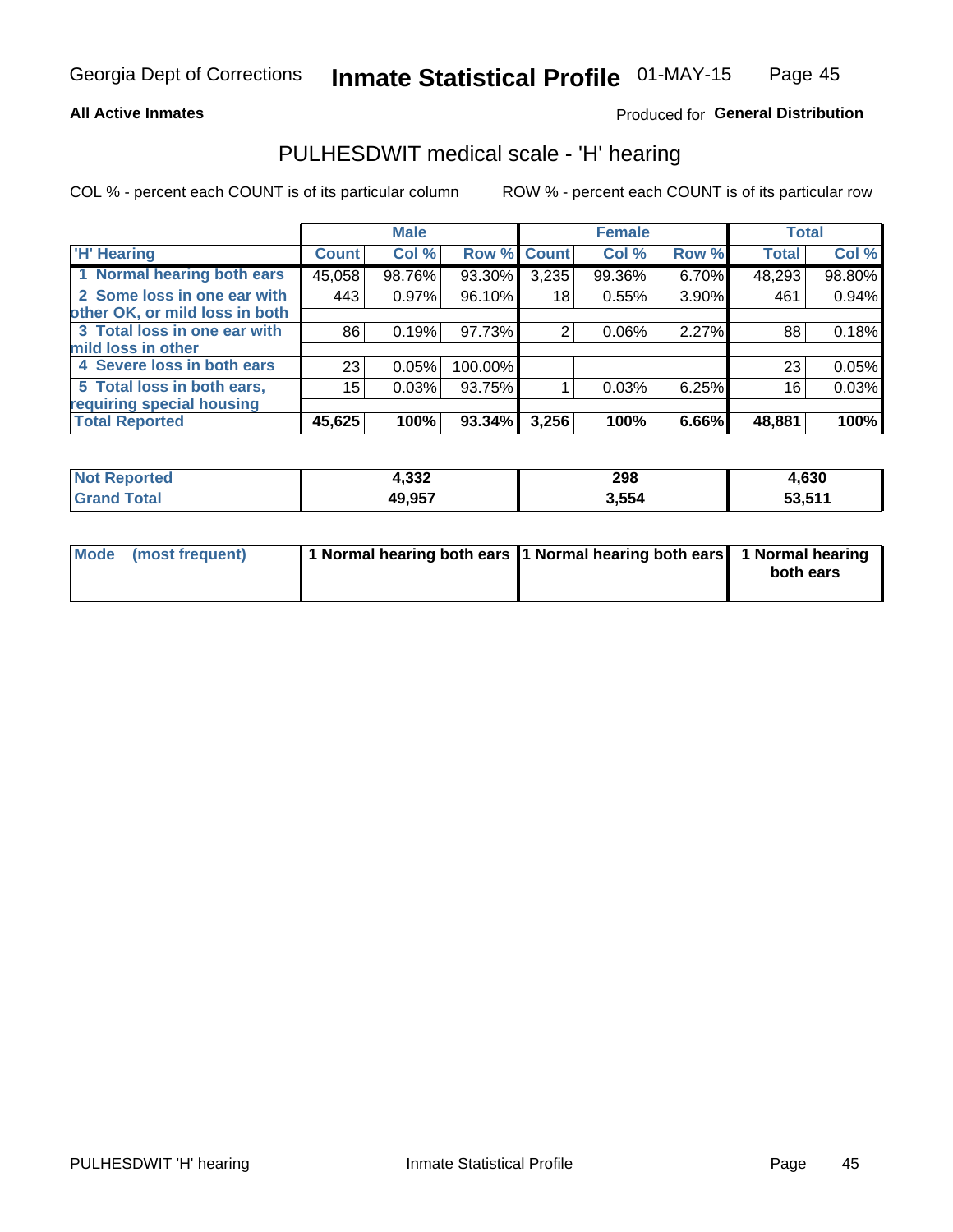#### **All Active Inmates**

### Produced for General Distribution

### PULHESDWIT medical scale - 'E' vision

COL % - percent each COUNT is of its particular column

|                                 |              | <b>Male</b> |        |              | <b>Female</b> |        |              | <b>Total</b> |
|---------------------------------|--------------|-------------|--------|--------------|---------------|--------|--------------|--------------|
| 'E' Vision                      | <b>Count</b> | Col %       | Row %  | <b>Count</b> | Col %         | Row %  | <b>Total</b> | Col %        |
| 1 Correctable to 20/40 in both  | 34,960       | 77.56%      | 95.95% | .474         | 45.80%        | 4.05%  | 36,434       | 75.45%       |
| eyes                            |              |             |        |              |               |        |              |              |
| 2 Correctable to 20/70 in one   | 9,167        | 20.34%      | 86.31% | .454         | 45.18%        | 13.69% | 10,621       | 21.99%       |
| eye, may be blind in other      |              |             |        |              |               |        |              |              |
| 3 Correctable to 20/200 in one  | 791          | 1.75%       | 78.16% | 221          | 6.87%         | 21.84% | 1,012        | 2.10%        |
| leye, may be blind in other     |              |             |        |              |               |        |              |              |
| 4 One eye not correctable to    | 142          | 0.32%       | 69.27% | 63           | 1.96%         | 30.73% | 205          | 0.42%        |
| 20/200, other may be blind      |              |             |        |              |               |        |              |              |
| 5 Blind in both eyes, requiring | 14           | 0.03%       | 70.00% | 6            | 0.19%         | 30.00% | 20           | 0.04%        |
| special housing                 |              |             |        |              |               |        |              |              |
| <b>Total Reported</b>           | 45,074       | 100%        | 93.34% | 3,218        | 100%          | 6.66%  | 48,292       | 100%         |

| <b>Not Reported</b> | 4,883  | 336   | 5,219  |
|---------------------|--------|-------|--------|
| <sup>-</sup> ota    | 49,957 | 3,554 | 53,511 |

| Mode (most frequent) | 1 Correctable to 20/40 in both<br>eves | 1 Correctable to 20/40 in   1 Correctable to  <br>both eves | 20/40 in both eyes |
|----------------------|----------------------------------------|-------------------------------------------------------------|--------------------|
|                      |                                        |                                                             |                    |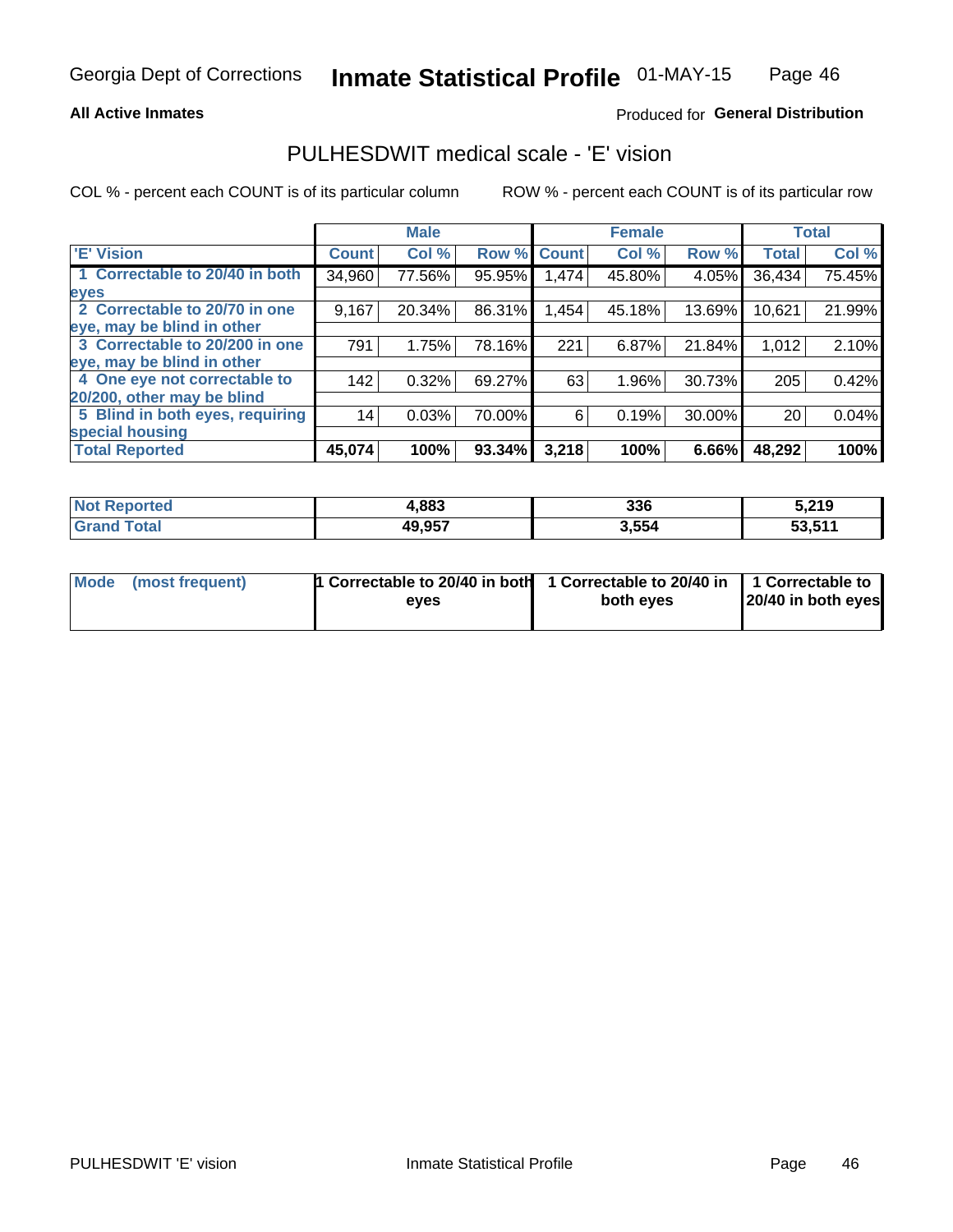#### **All Active Inmates**

### Produced for General Distribution

## PULHESDWIT medical scale - 'S' pSychiatric

COL % - percent each COUNT is of its particular column

|                                        |              | <b>Male</b> |         |             | <b>Female</b> |          |              | <b>Total</b> |
|----------------------------------------|--------------|-------------|---------|-------------|---------------|----------|--------------|--------------|
| 'S' pSychiatric                        | <b>Count</b> | Col %       |         | Row % Count | Col %         | Row %    | <b>Total</b> | Col %        |
| 1 No impairment or disorders           | 39,031       | 87.22%      | 96.43%  | 1,445       | 49.59%        | $3.57\%$ | 40,476       | 84.92%       |
| 2 Stable, or in remission, or          | 4,514        | 10.09%      | 75.73%  | 1,447       | 49.66%        | 24.27%   | 5,961        | 12.51%       |
| mild impairment or retardation         |              |             |         |             |               |          |              |              |
| 3 Requires moderate inpatient          | 989          | 2.21%       | 98.31%  | 17          | 0.58%         | 1.69%    | 1,006        | 2.11%        |
| treatment                              |              |             |         |             |               |          |              |              |
| 4 Requires intensive inpatient         | 203          | 0.45%       | 97.60%  | 5           | 0.17%         | 2.40%    | 208          | 0.44%        |
| treatment                              |              |             |         |             |               |          |              |              |
| <b>5 Requires Crisis Stabilization</b> | 13           | 0.03%       | 100.00% |             |               |          | 13           | 0.03%        |
| Unit (CSU) inpatient care              |              |             |         |             |               |          |              |              |
| <b>Total Reported</b>                  | 44,750       | 100%        | 93.89%  | 2,914       | 100%          | $6.11\%$ | 47,664       | 100.0%       |

| <b>Not Reported</b> | 5,207  | 640   | 5,847  |
|---------------------|--------|-------|--------|
| $\mathsf{Total}$    | 49,957 | 3,554 | 53,511 |

| Mode (most frequent) | <b>1 No impairment or disorders 2 Stable, or in remission, 1 No impairment or</b> |                       |           |
|----------------------|-----------------------------------------------------------------------------------|-----------------------|-----------|
|                      |                                                                                   | or mild impairment or | disorders |
|                      |                                                                                   | retardation           |           |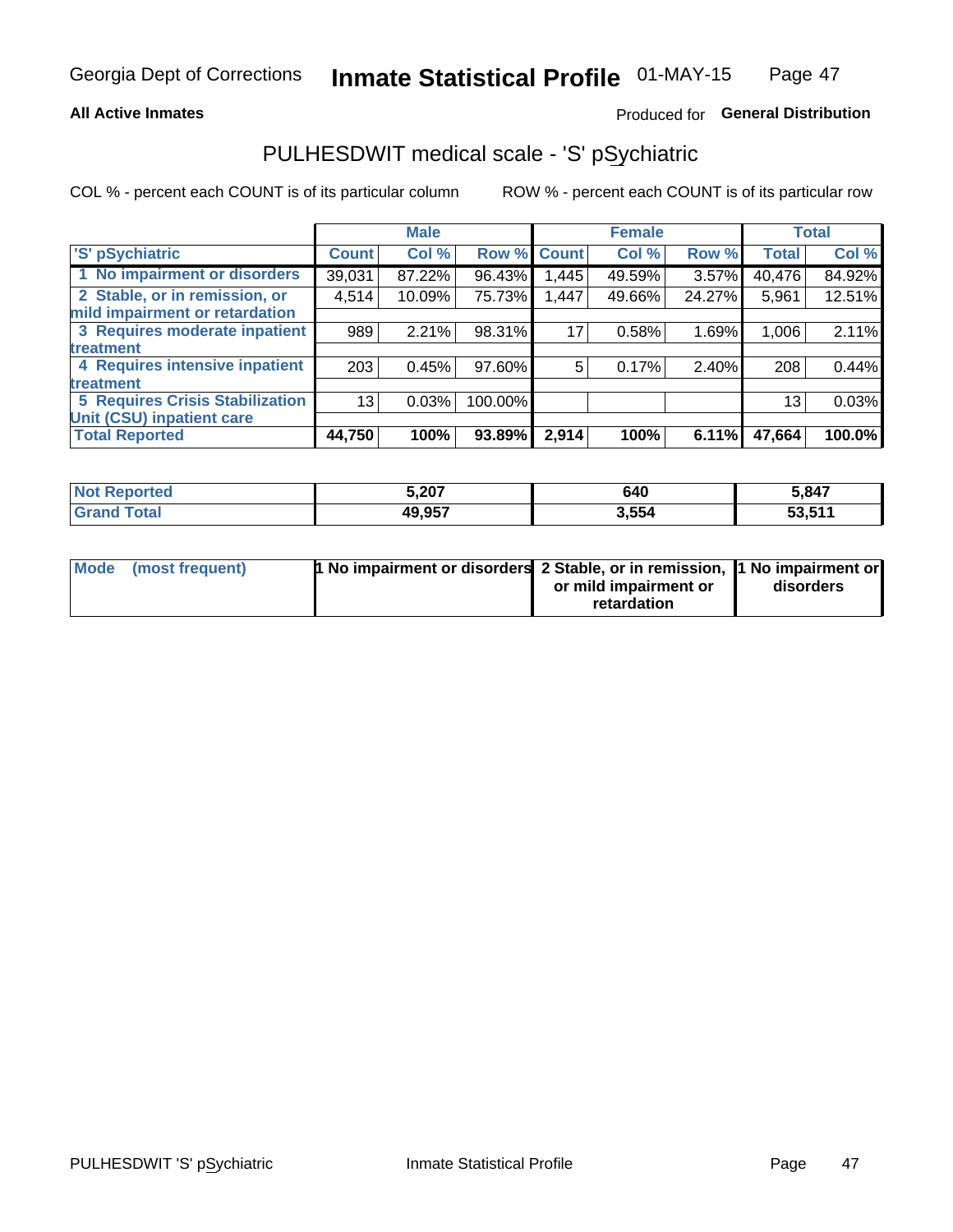#### **All Active Inmates**

### Produced for General Distribution

## PULHESDWIT medical scale - 'D' dental

COL % - percent each COUNT is of its particular column

|                                 |              | <b>Male</b> |        |              | <b>Female</b> |        |              | <b>Total</b> |
|---------------------------------|--------------|-------------|--------|--------------|---------------|--------|--------------|--------------|
| <b>D'</b> Dental                | <b>Count</b> | Col %       | Row %  | <b>Count</b> | Col %         | Row %  | <b>Total</b> | Col %        |
| 1 Minimal routine dental health | 24,960       | 58.22%      | 93.13% | .840         | 60.87%        | 6.87%  | 26,800       | 58.40%       |
| <b>needs</b>                    |              |             |        |              |               |        |              |              |
| 2 Moderate cavities and/or gum  | 14,610       | 34.08%      | 93.97% | 938          | 31.03%        | 6.03%  | 15,548       | 33.88%       |
| disease                         |              |             |        |              |               |        |              |              |
| 3 Extensive gum disease         | 3,283        | 7.66%       | 93.11% | 243          | 8.04%         | 6.89%  | 3,526        | 7.68%        |
| and/or widespread decay         |              |             |        |              |               |        |              |              |
| 4 Urgent need for dental        | 16           | 0.04%       | 88.89% |              | 0.07%         | 11.11% | 18           | 0.04%        |
| <b>services</b>                 |              |             |        |              |               |        |              |              |
| <b>Total Reported</b>           | 42,869       | 100%        | 93.41% | 3,023        | 100%          | 6.59%  | 45,892       | 100%         |

| <b>Not Renc</b><br><b>orted</b> | 7,088  | <b>E94</b><br>ാാ . | 7,619  |
|---------------------------------|--------|--------------------|--------|
| <b>Total</b>                    | 49,957 | 3,554              | 53,511 |

| <b>Mode</b> | (most frequent) | <b>Minimal routine dental</b><br>health needs | 1 Minimal routine dental   1 Minimal routine  <br>health needs | dental health<br>needs |
|-------------|-----------------|-----------------------------------------------|----------------------------------------------------------------|------------------------|
|-------------|-----------------|-----------------------------------------------|----------------------------------------------------------------|------------------------|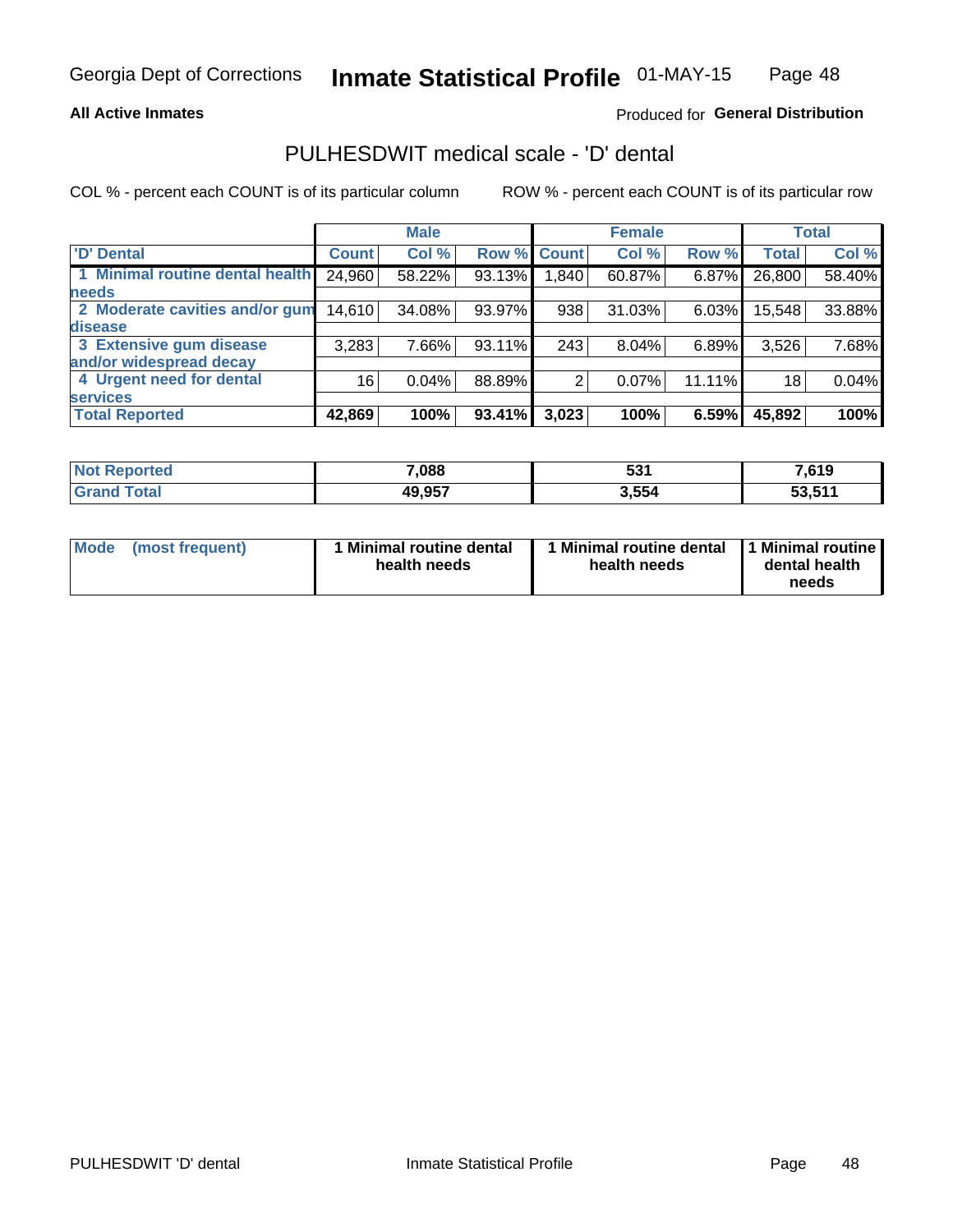#### **All Active Inmates**

### Produced for General Distribution

### PULHESDWIT medical scale - 'W' work ability

COL % - percent each COUNT is of its particular column

|                                 |              | <b>Male</b> |                    |       | <b>Female</b> |        |              | <b>Total</b> |
|---------------------------------|--------------|-------------|--------------------|-------|---------------|--------|--------------|--------------|
| <b>W' work ability</b>          | <b>Count</b> | Col %       | <b>Row % Count</b> |       | Col %         | Row %  | <b>Total</b> | Col %        |
| 1 Unrestricted work or activity | 38,286       | 83.88%      | 93.54%             | 2,643 | 81.02%        | 6.46%  | 40,929       | 83.69%       |
| 2 Minor restrictions on type of | 5,829        | 12.77%      | 92.72%             | 458   | 14.04%        | 7.28%  | 6,287        | 12.86%       |
| <b>work</b>                     |              |             |                    |       |               |        |              |              |
| 3 Moderate restrictions on type | 1,001        | 2.19%       | 93.73%             | 67    | 2.05%         | 6.27%  | 1,068        | 2.18%        |
| of work                         |              |             |                    |       |               |        |              |              |
| 4 Major restrictions on type of | 381          | 0.83%       | 92.03%             | 33    | 1.01%         | 7.97%  | 414          | 0.85%        |
| <b>work</b>                     |              |             |                    |       |               |        |              |              |
| 5 Cannot work under any         | 146          | 0.32%       | 70.53%             | 61    | 1.87%         | 29.47% | 207          | 0.42%        |
| <b>circumstances</b>            |              |             |                    |       |               |        |              |              |
| <b>Total Reported</b>           | 45,643       | 100%        | 93.33%             | 3,262 | 100%          | 6.67%  | 48,905       | 100%         |

| <b>Not Reported</b> | 1,314  | 292   | 4,606  |
|---------------------|--------|-------|--------|
| Total<br>Grand      | 49,957 | 3,554 | 53,511 |

| Mode            | 1 Unrestricted work or | 1 Unrestricted work or | 1 Unrestricted   |
|-----------------|------------------------|------------------------|------------------|
| (most frequent) | activity               | activity               | work or activity |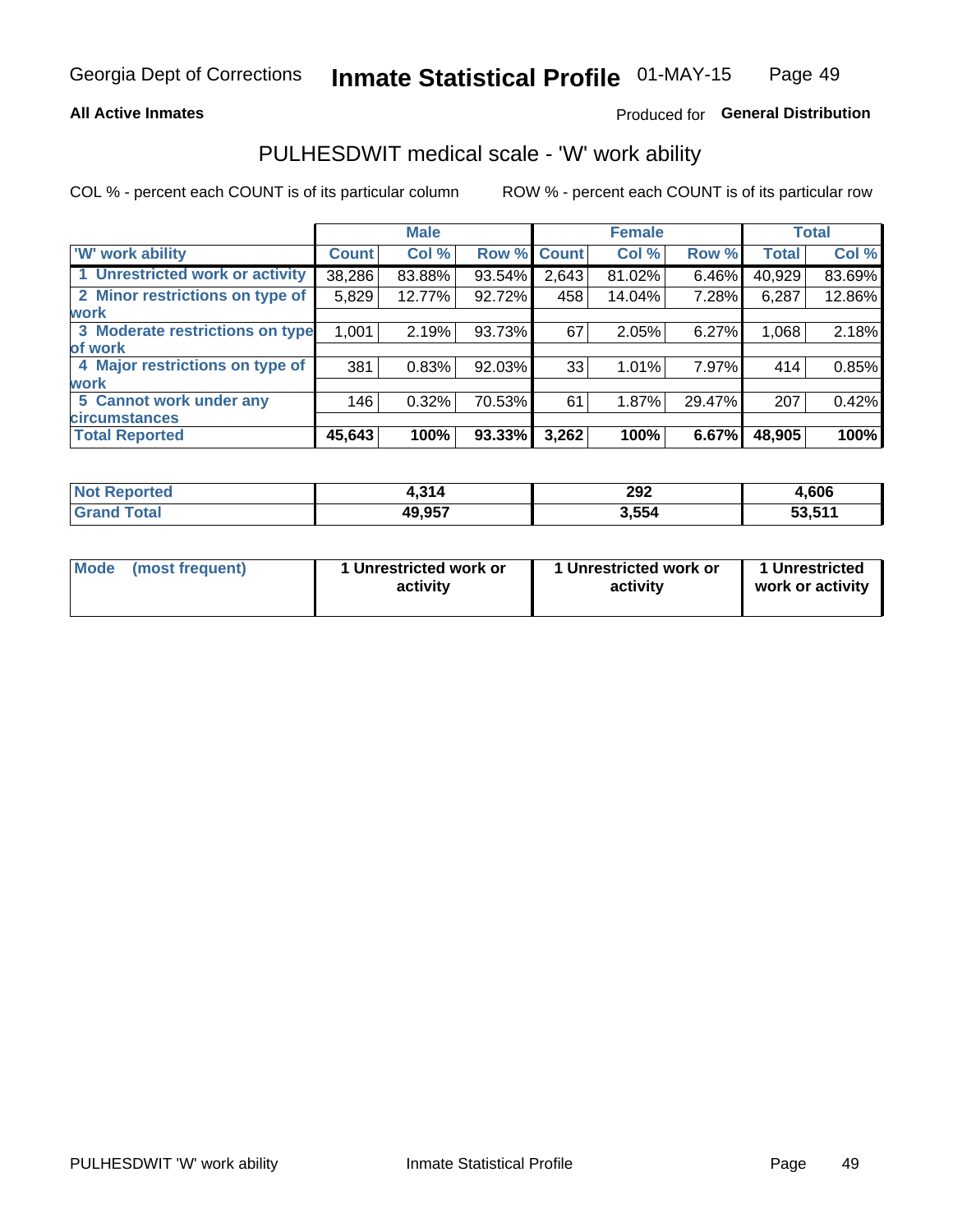#### **All Active Inmates**

### Produced for General Distribution

## PULHESDWIT medical scale - 'I' impairment

COL % - percent each COUNT is of its particular column

|                                                              |              | <b>Male</b> |         |             | <b>Female</b> |       |              | <b>Total</b> |
|--------------------------------------------------------------|--------------|-------------|---------|-------------|---------------|-------|--------------|--------------|
| <b>T' Impairment</b>                                         | <b>Count</b> | Col %       |         | Row % Count | Col %         | Row % | <b>Total</b> | Col %        |
| 1 No impairments or<br>disabilities                          | 45,286       | 99.24%      | 93.33%  | 3,239       | 99.29%        | 6.67% | 48,525       | 99.25%       |
| 2 Wheelchair-bound but<br>otherwise OK                       | 235          | 0.51%       | 92.16%  | 20          | 0.61%         | 7.84% | 255          | 0.52%        |
| <b>3 Needs low-level Assisted</b><br>Living (level I)        | 39           | 0.09%       | 95.12%  | 2           | 0.06%         | 4.88% | 41           | 0.08%        |
| 4 Needs moderate Assisted<br>Living (level II)               | 14           | 0.03%       | 93.33%  |             | 0.03%         | 6.67% | 15           | 0.03%        |
| <b>5 Needs maximal Assisted</b><br><b>Living (level III)</b> | 58           | 0.13%       | 100.00% |             |               |       | 58           | 0.12%        |
| <b>Total Reported</b>                                        | 45,632       | 100%        | 93.33%  | 3,262       | 100%          | 6.67% | 48,894       | 100%         |

| <b>Not</b>        | 4,325  | 292           | 1017             |
|-------------------|--------|---------------|------------------|
| Reported          |        | $\sim$ $\sim$ | 4,0 I .          |
| <sup>-</sup> otal | 49,957 | 3.554         | E9 E44<br>ວວ.ວ ເ |

| Mode | (most frequent) | 1 No impairments or<br>disabilities | 1 No impairments or<br>disabilities | 1 No impairments<br>or disabilities |
|------|-----------------|-------------------------------------|-------------------------------------|-------------------------------------|
|------|-----------------|-------------------------------------|-------------------------------------|-------------------------------------|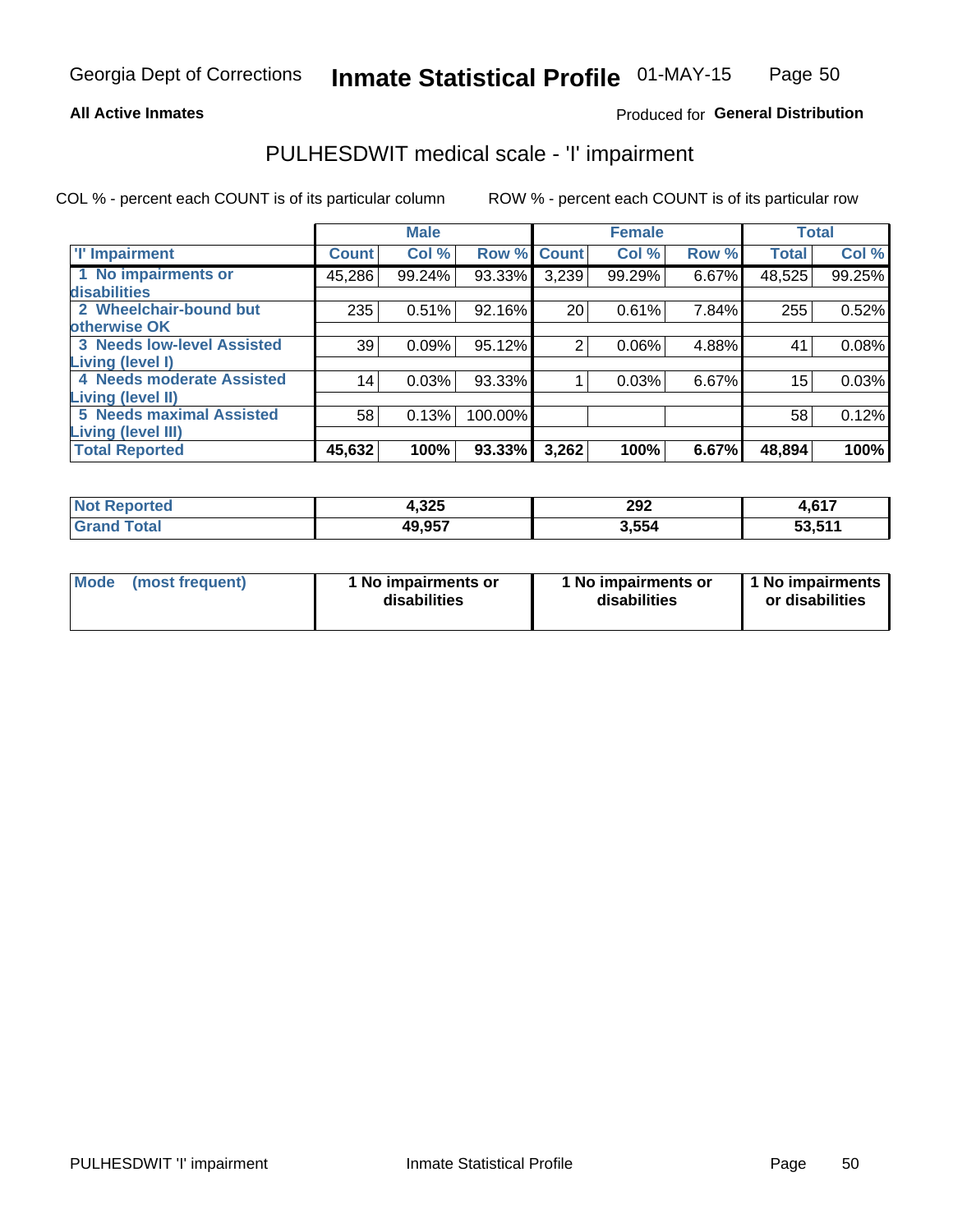#### **All Active Inmates**

### Produced fo General Distribution

### PULHESDWIT medical scale - 'T' transportability

COL % - percent each COUNT is of its particular column

|                              |              | <b>Male</b> |         |              | <b>Female</b> |        |              | <b>Total</b> |
|------------------------------|--------------|-------------|---------|--------------|---------------|--------|--------------|--------------|
| <b>T' Transportability</b>   | <b>Count</b> | Col %       | Row %   | <b>Count</b> | Col %         | Row %  | <b>Total</b> | Col %        |
| 1 Can be transported in any  | 45,387       | 99.43%      | 93.34%  | 3,238        | 99.66%        | 6.66%  | 48,625       | 99.45%       |
| ordinary approved vehicle    |              |             |         |              |               |        |              |              |
| 2 Wheelchair-bound, not      | 60           | 0.13%       | 95.24%  | 3            | 0.09%         | 4.76%  | 63           | 0.13%        |
| needing special vehicle      |              |             |         |              |               |        |              |              |
| 3 Wheelchair-bound, requires | 8            | 0.02%       | 100.00% |              |               |        | 8            | 0.02%        |
| special vehicle              |              |             |         |              |               |        |              |              |
| 4 Needs specially-equipped   | 5            | 0.01%       | 83.33%  |              | 0.03%         | 16.67% | 6            | 0.01%        |
| medical vehicle              |              |             |         |              |               |        |              |              |
| <b>5 Requires ambulance</b>  | 186          | 0.41%       | 96.37%  | 7            | 0.22%         | 3.63%  | 193          | 0.39%        |
| transport                    |              |             |         |              |               |        |              |              |
| <b>Total Reported</b>        | 45,646       | 100%        | 93.36%  | 3,249        | 100%          | 6.64%  | 48,895       | 100%         |

| <b>Not</b><br>Reported | .244<br>7.J | 305   | 4,616  |
|------------------------|-------------|-------|--------|
| Total                  | 49,957      | 3,554 | 53,511 |

|  | Mode (most frequent) | 1 Can be transported in any 1 Can be transported in any<br>ordinary approved vehicle   ordinary approved vehicle   transported in any |  | 1 Can be<br>  ordinary approved  <br>vehicle |
|--|----------------------|---------------------------------------------------------------------------------------------------------------------------------------|--|----------------------------------------------|
|--|----------------------|---------------------------------------------------------------------------------------------------------------------------------------|--|----------------------------------------------|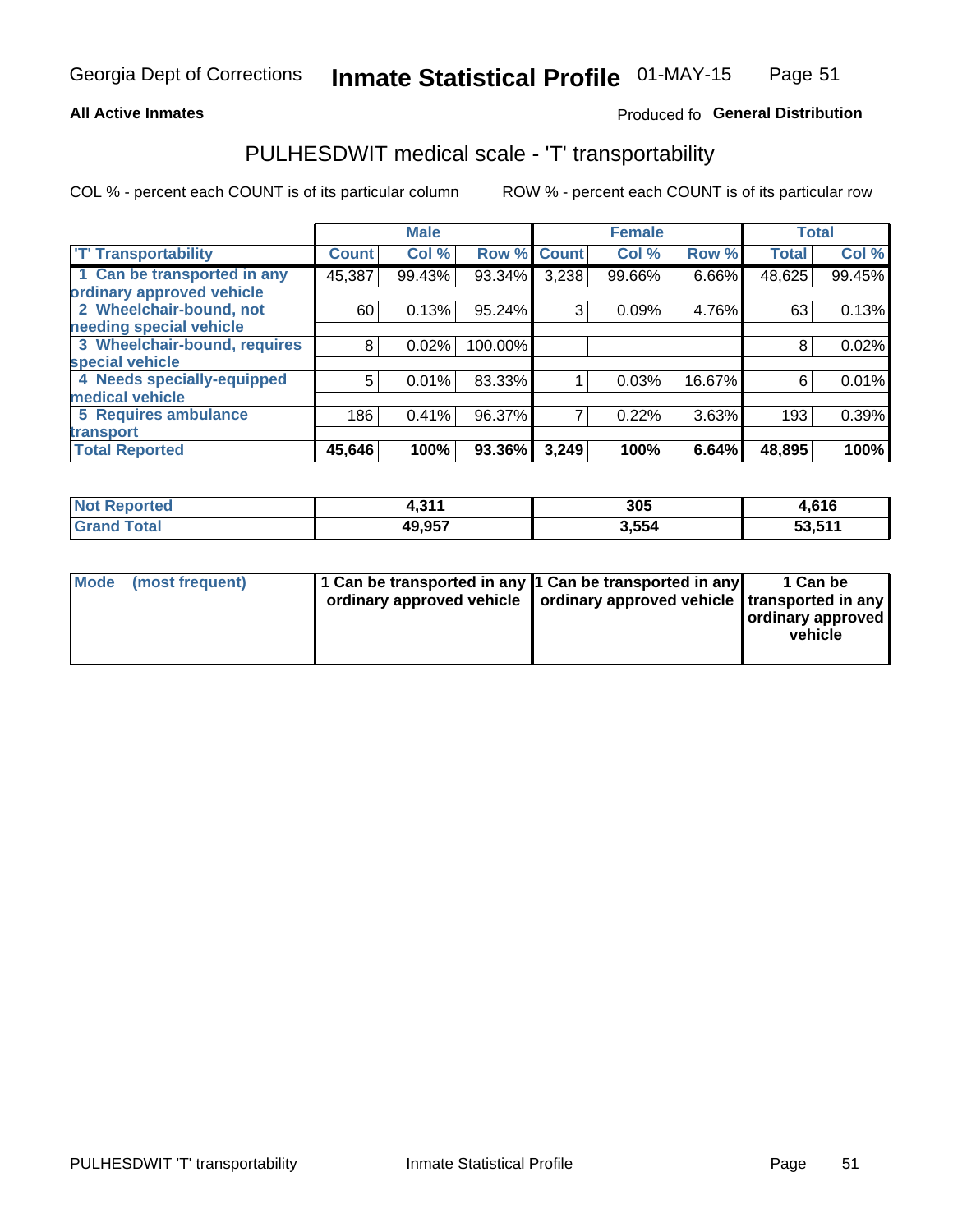# Inmate Statistical Profile 01-MAY-15 Page 52

#### **All Active Inmates**

#### Produced for General Distribution

### Number of prior Georgia incarcerations

COL % - percent each COUNT is of its particular column

|                                       |              | <b>Male</b> |             |       | <b>Female</b> |          |        | <b>Total</b> |
|---------------------------------------|--------------|-------------|-------------|-------|---------------|----------|--------|--------------|
| <b>Num of Prior GA Incarcerations</b> | <b>Count</b> | Col %       | Row % Count |       | Col %         | Row %    | Total  | Col %        |
|                                       | 28,099       | 56.25%      | 91.61%      | 2,574 | 72.43%        | 8.39%    | 30,673 | 57.32%       |
|                                       | 9,195        | 18.41%      | 94.87%      | 497   | 13.98%        | 5.13%    | 9,692  | 18.11%       |
| $\overline{2}$                        | 5,283        | 10.58%      | 96.44%      | 195   | 5.49%         | 3.56%    | 5,478  | 10.24%       |
| 3                                     | 3,011        | 6.03%       | 96.04%      | 124   | 3.49%         | $3.96\%$ | 3,135  | 5.86%        |
| $\boldsymbol{4}$                      | 1,815        | 3.63%       | 96.75%      | 61    | 1.72%         | 3.25%    | 1,876  | 3.51%        |
| 5                                     | 1,079        | 2.16%       | 95.91%      | 46    | 1.29%         | 4.09%    | 1,125  | 2.10%        |
| <b>More Than 5</b>                    | 1,475        | 2.95%       | 96.28%      | 57    | 1.60%         | 3.72%    | 1,532  | 2.86%        |
| <b>Total Reported</b>                 | 49,957       | 100%        | 93.36%      | 3,554 | 100%          | 6.64%    | 53,511 | 100%         |

| orted<br>NA |                |       |        |
|-------------|----------------|-------|--------|
| <b>ota</b>  | 10 QEZ<br>, JJ | 3.554 | 53 511 |

| Mean (average)       | l.04 | .60 | 1.01 |
|----------------------|------|-----|------|
| Median (middle)      |      |     |      |
| Mode (most frequent) |      |     |      |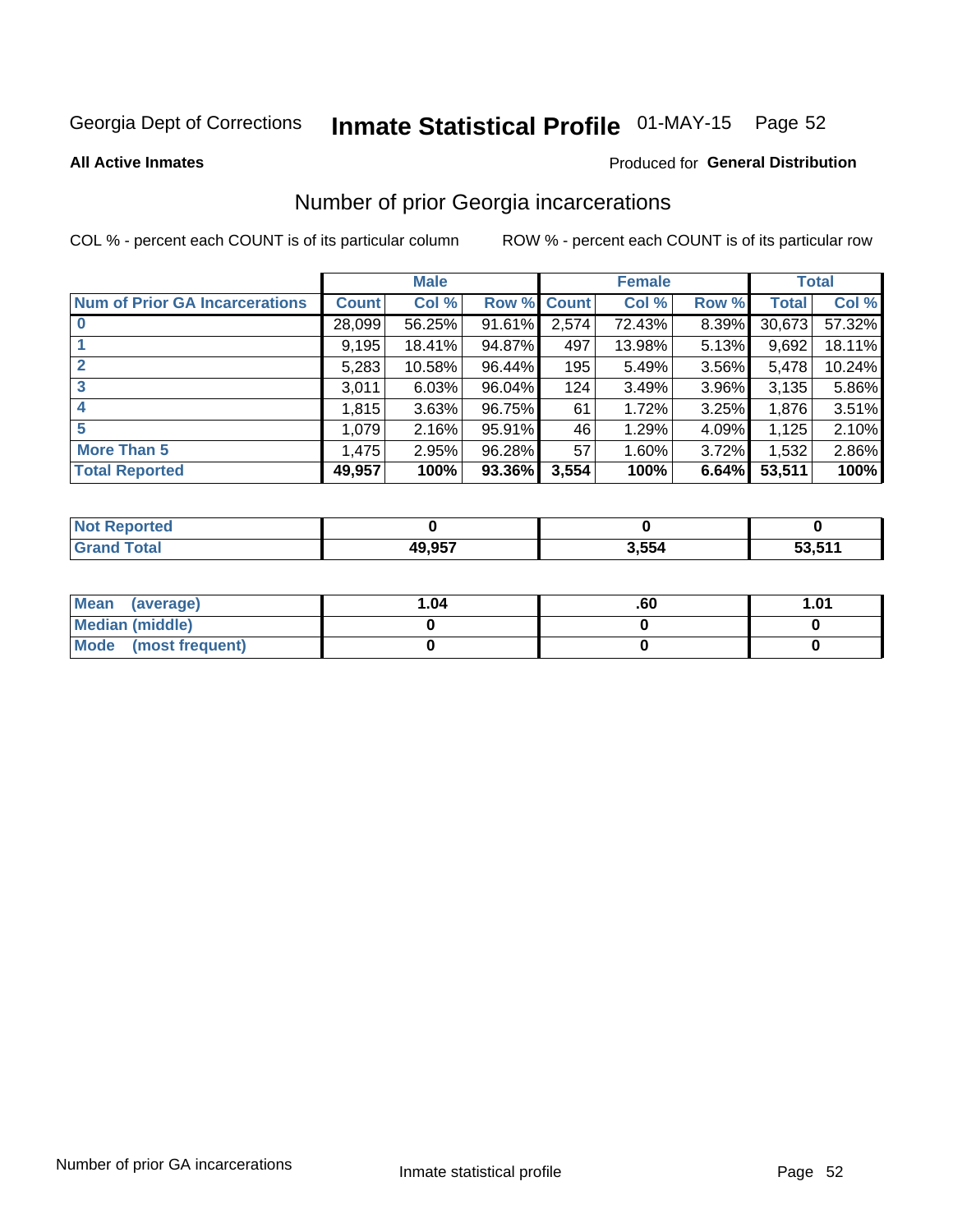#### Inmate Statistical Profile 01-MAY-15 Page 53

#### **All Active Inmates**

#### Produced for General Distribution

### Prison sentence in years

COL % - percent each COUNT is of its particular column

ROW % - percent each COUNT is of its particular row

|                                 |              | <b>Male</b> |        | <b>Female</b> |        |        | <b>Total</b> |        |  |
|---------------------------------|--------------|-------------|--------|---------------|--------|--------|--------------|--------|--|
| <b>Prison Sentence In Years</b> | <b>Count</b> | Col %       | Row %  | <b>Count</b>  | Col %  | Row %  | <b>Total</b> | Col %  |  |
| $0 - 1$                         | 431          | 0.86%       | 91.90% | 38            | 1.07%  | 8.10%  | 469          | 0.88%  |  |
| $1.1 - 2$                       | 690          | 1.38%       | 91.51% | 64            | 1.80%  | 8.49%  | 754          | 1.41%  |  |
| $2.1 - 3$                       | 1,003        | 2.01%       | 90.20% | 109           | 3.07%  | 9.80%  | 1,112        | 2.08%  |  |
| $3.1 - 4$                       | 927          | 1.86%       | 91.87% | 82            | 2.31%  | 8.13%  | 1,009        | 1.89%  |  |
| $4.1 - 5$                       | 2,132        | 4.27%       | 91.11% | 208           | 5.85%  | 8.89%  | 2,340        | 4.37%  |  |
| $5.1 - 6$                       | 1,090        | 2.18%       | 89.64% | 126           | 3.55%  | 10.36% | 1,216        | 2.27%  |  |
| $6.1 - 7$                       | 1,152        | 2.31%       | 92.09% | 99            | 2.79%  | 7.91%  | 1,251        | 2.34%  |  |
| $7.1 - 8$                       | 1,209        | 2.42%       | 92.15% | 103           | 2.90%  | 7.85%  | 1,312        | 2.45%  |  |
| $8.1 - 9$                       | 1,225        | 2.45%       | 92.52% | 99            | 2.79%  | 7.48%  | 1,324        | 2.47%  |  |
| $9.1 - 10$                      | 4,919        | 9.85%       | 90.54% | 514           | 14.46% | 9.46%  | 5,433        | 10.15% |  |
| $10.1 - 12$                     | 2,590        | 5.18%       | 92.04% | 224           | 6.30%  | 7.96%  | 2,814        | 5.26%  |  |
| $12.1 - 15$                     | 5,252        | 10.51%      | 92.22% | 443           | 12.46% | 7.78%  | 5,695        | 10.64% |  |
| $15.1 - 20$                     | 9,407        | 18.83%      | 94.15% | 585           | 16.46% | 5.85%  | 9,992        | 18.67% |  |
| 20.1 - Over                     | 9,617        | 19.25%      | 95.41% | 463           | 13.03% | 4.59%  | 10,080       | 18.84% |  |
| <b>Life</b>                     | 7,073        | 14.16%      | 95.14% | 361           | 10.16% | 4.86%  | 7,434        | 13.89% |  |
| <b>Life Without Parole</b>      | 1,055        | 2.11%       | 97.24% | 30            | 0.84%  | 2.76%  | 1,085        | 2.03%  |  |
| <b>Death</b>                    | 92           | 0.18%       | 98.92% |               | 0.03%  | 1.08%  | 93           | 0.17%  |  |
| <b>Youthful Offenders</b>       | 93           | 0.19%       | 94.90% | 5             | 0.14%  | 5.10%  | 98           | 0.18%  |  |
| <b>Total Reported</b>           | 49,957       | 100%        | 93.36% | 3,554         | 100.0% | 6.64%  | 53,511       | 100%   |  |

| <b>Not Reported</b> |        |       |       |
|---------------------|--------|-------|-------|
| <b>c</b> otal       | 10 OE7 | 3.554 | 53511 |

#### **Determinate (numeric) sentences only**

| <b>Mean</b> | 88 TE<br>— V.I V | - -<br>19. IU | 20.70 |
|-------------|------------------|---------------|-------|
|             |                  |               |       |

All sentences (including determinate), with life, life without parole, and death sentences figured at 45 years

| <b>Me</b> | 30<br>14<br>$ -$ | 30.76 | $\overline{ }$<br>3U. IO |
|-----------|------------------|-------|--------------------------|
|           |                  |       |                          |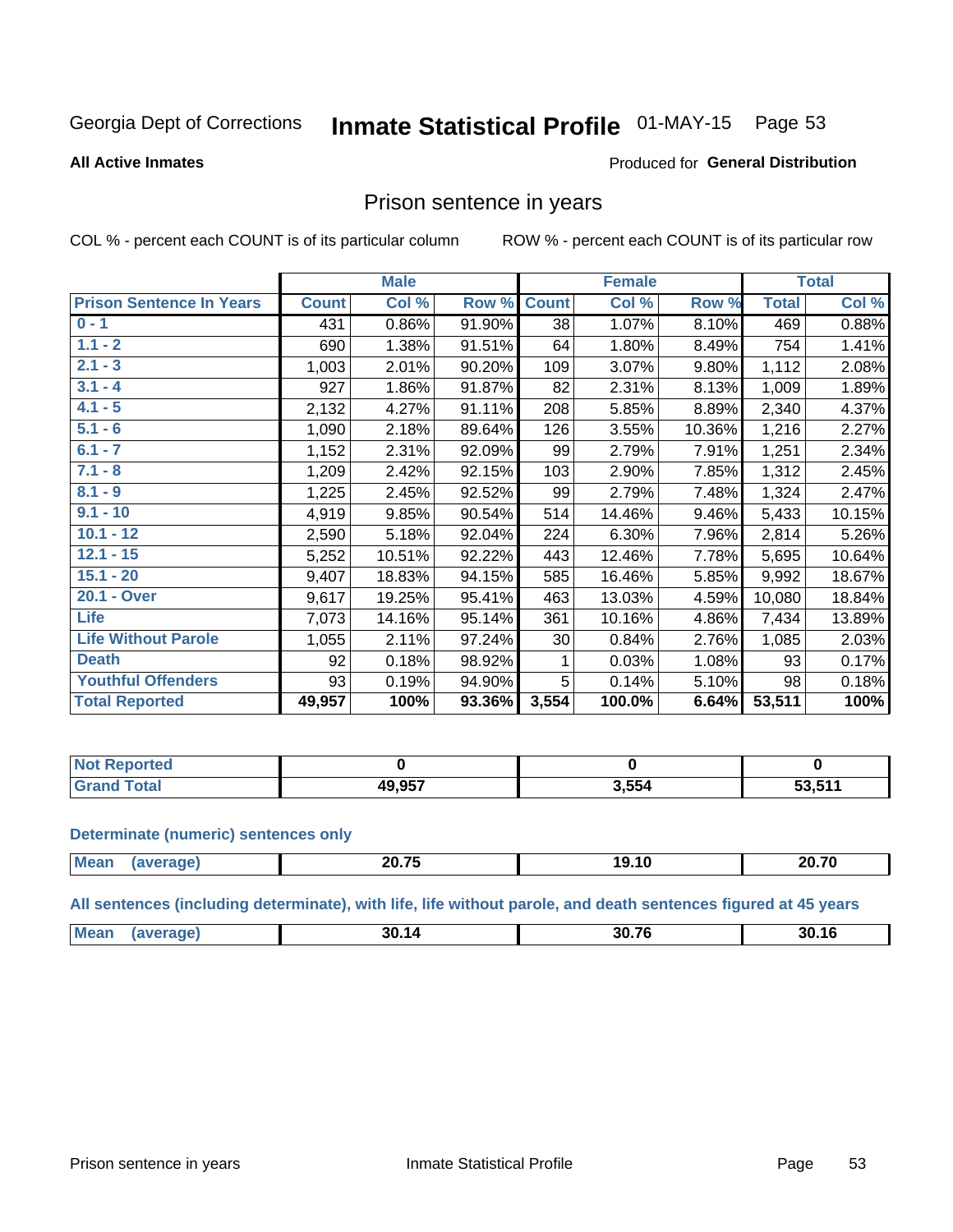# Inmate Statistical Profile 01-MAY-15 Page 54

#### **All Active Inmates**

#### Produced for General Distribution

### Primary offense, broken out into felonies vs misdemeanors

COL % - percent each COUNT is of its particular column

|                                  | <b>Male</b>  |        |           | <b>Female</b>      |         |       | Total  |        |
|----------------------------------|--------------|--------|-----------|--------------------|---------|-------|--------|--------|
| <b>Felonies and Misdemeanors</b> | <b>Count</b> | Col%   |           | <b>Row % Count</b> | Col%    | Row % | Total, | Col %  |
| <b>Felonies</b>                  | 49,787       | 99.81% | $93.34\%$ | 3.550              | 99.89%  | 6.66% | 53,337 | 99.82% |
| <b>Misdemeanors</b>              | 94           | 19%    | 95.92%    |                    | $.11\%$ | 4.08% | 98     | 18%    |
| <b>Total Reported</b>            | 49,881       | 100%   | 93.35%    | 3,554              | 100%    | 6.65% | 53,435 | 100%   |

| <b>Not</b><br><b>eported</b> | $\sim$ $\sim$ |        | $- \cdot$       |
|------------------------------|---------------|--------|-----------------|
| Grar<br>™otal                | <b>10 057</b> | 49.881 | - - - -<br>ວວ.ວ |

| Mo | ___ | 11 C.S<br>. | onies<br>. |
|----|-----|-------------|------------|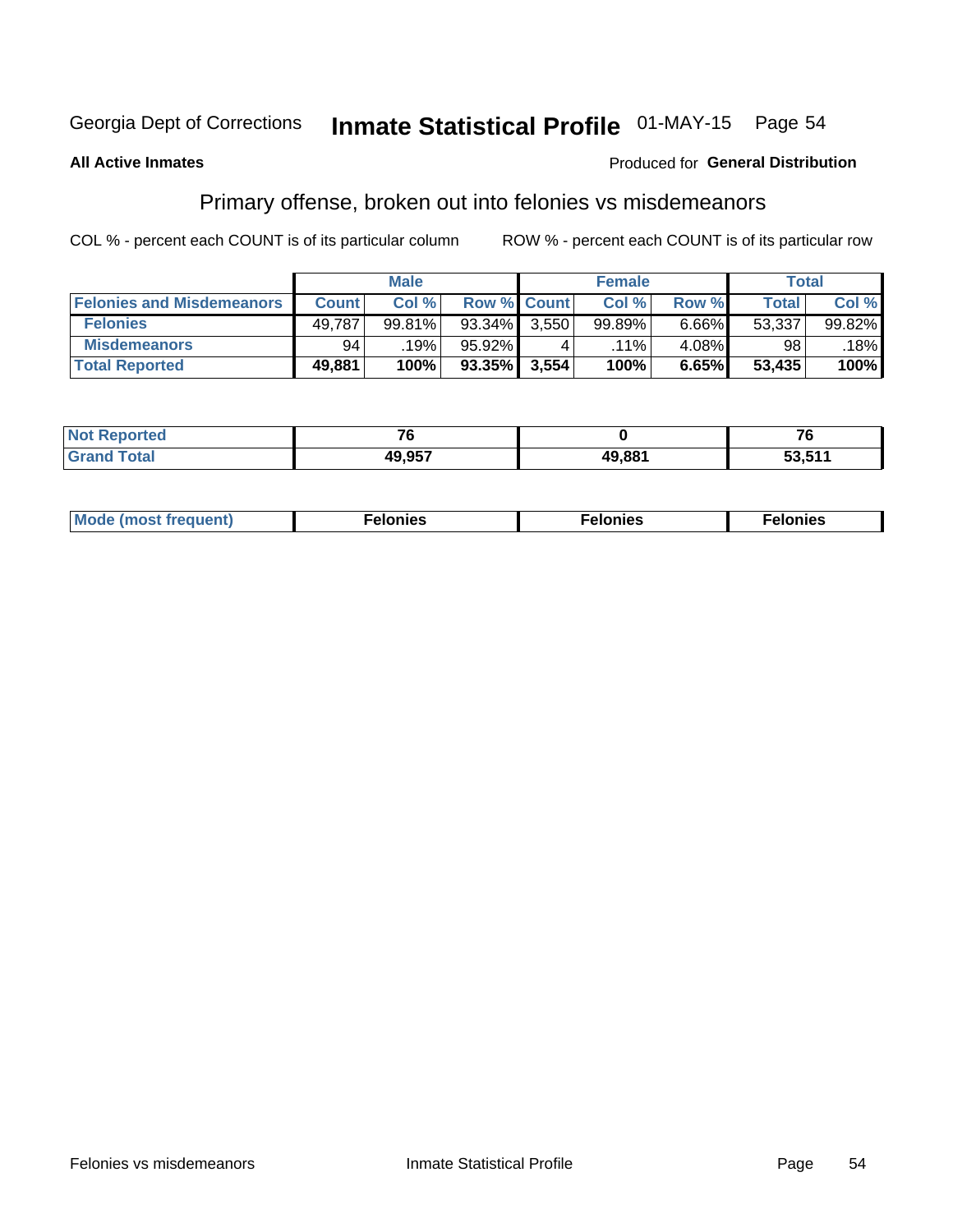# Inmate Statistical Profile 01-MAY-15 Page 55

#### **All Active Inmates**

#### Produced for General Distribution

### Primary offense, broken out into six broad crime categories

COL % - percent each COUNT is of its particular column

|                                 | <b>Male</b>  |        |           | <b>Female</b> |          |        | <b>Total</b> |        |
|---------------------------------|--------------|--------|-----------|---------------|----------|--------|--------------|--------|
| <b>Crime Categories</b>         | <b>Count</b> | Col %  |           | Row % Count   | Col %    | Row %  | <b>Total</b> | Col %  |
| <b>Violent</b>                  | 24,560       | 49.24% | 94.01%    | 1,566         | 44.06%   | 5.99%  | 26,126       | 48.89% |
| <b>Sex Crime</b><br>2           | 8,242        | 16.52% | 98.47%    | 128           | $3.60\%$ | 1.53%  | 8,370        | 15.66% |
| $\mathbf{3}$<br><b>Property</b> | 9,136        | 18.32% | 89.74%    | 1,044         | 29.38%   | 10.26% | 10,180       | 19.05% |
| <b>Drug</b><br>4                | 5,618        | 11.26% | 89.60%    | 652           | 18.35%   | 10.40% | 6,270        | 11.73% |
| <b>Habit/DUI</b><br>5           | 105          | .21%   | 88.98%    | 13            | .37%     | 11.02% | 118          | .22%   |
| <b>Other</b><br>6               | 2,220        | 4.45%  | 93.63%    | 151           | 4.25%    | 6.37%  | 2,371        | 4.44%  |
| <b>Total Reported</b>           | 49,881       | 100%   | $93.35\%$ | 3,554         | 100%     | 6.65%  | 53,435       | 100%   |

| rted<br>NO       | --     |       |           |
|------------------|--------|-------|-----------|
| $F_{\mathbf{A}}$ | 49,957 | 3,554 | 511<br>гΛ |

| Mo<br>uent)<br>nos | .<br>/iolent | <br>Violent | - --<br><b>Tiolent</b> |
|--------------------|--------------|-------------|------------------------|
|                    |              |             |                        |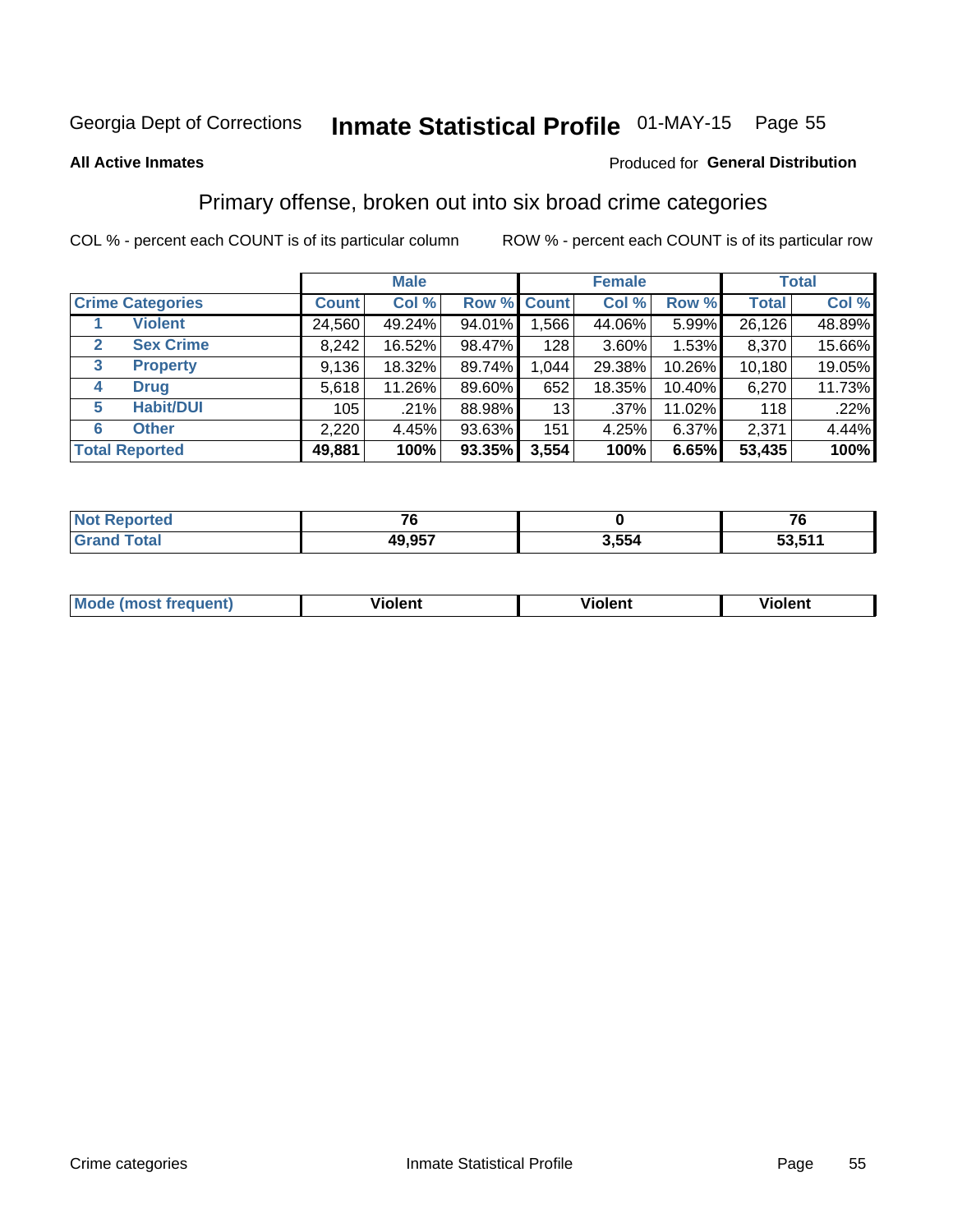# Inmate Statistical Profile 01-MAY-15 Page 56

#### **All Active Inmates**

#### Produced for General Distribution

## Primary offense, detailed offense code

COL % - percent each COUNT is of its particular column

|                                            |                         | <b>Male</b> |         |                | <b>Female</b> |        |                | <b>Total</b> |
|--------------------------------------------|-------------------------|-------------|---------|----------------|---------------|--------|----------------|--------------|
| <b>Primary Offense</b>                     | <b>Count</b>            | Col %       | Row %   | <b>Count</b>   | Col %         | Row %  | <b>Total</b>   | Col %        |
| <b>Abandonment Of Child (2852)</b>         | $\mathbf 1$             | .01%        | 100.00% |                |               |        | 1              | .01%         |
| <b>Abuse, Neglect Elder/Disab (2812)</b>   | 22                      | .04%        | 53.66%  | 19             | .53%          | 46.34% | 41             | .08%         |
| Agg Aslt W Intnt To Rape (2095)            | 71                      | .14%        | 100.00% |                |               |        | 71             | .13%         |
| <b>Agg Sex Battery Atmpt (2099)</b>        | 1                       | .01%        | 100.00% |                |               |        | 1              | .01%         |
| <b>Aggrav Assault (1302)</b>               | 5,008                   | 10.04%      | 94.65%  | 283            | 7.96%         | 5.35%  | 5,291          | 9.90%        |
| <b>Aggrav Assault Peace Ofcr</b><br>(1314) | 297                     | .60%        | 95.19%  | 15             | .42%          | 4.81%  | 312            | .58%         |
| <b>Aggrav Battery (1305)</b>               | 1,185                   | 2.38%       | 93.31%  | 85             | 2.39%         | 6.69%  | 1,270          | 2.38%        |
| <b>Aggrav Battery Peace Ofcr</b><br>(1315) | 24                      | .05%        | 100.00% |                |               |        | 24             | .04%         |
| <b>Aggrav Ch Molest, Atmpt (2096)</b>      | 1                       | .01%        | 100.00% |                |               |        | 1              | .01%         |
| <b>Aggrav Child Molestation (2021)</b>     | 1,197                   | 2.40%       | 98.60%  | 17             | .48%          | 1.40%  | 1,214          | 2.27%        |
| <b>Aggrav Cruelty To Animals</b><br>(2972) | 10                      | .02%        | 100.00% |                |               |        | 10             | .02%         |
| <b>Aggrav Sexual Battery (2009)</b>        | 182                     | .36%        | 99.45%  | 1              | .03%          | .55%   | 183            | .34%         |
| <b>Aggrav Sodomy (2003)</b>                | 195                     | .39%        | 98.98%  | $\overline{2}$ | .06%          | 1.02%  | 197            | .37%         |
| <b>Aggrav Stalking (1321)</b>              | 278                     | .56%        | 96.53%  | 10             | .28%          | 3.47%  | 288            | .54%         |
| <b>Aggravated Assault On 65+</b><br>(1304) | 4                       | .01%        | 100.00% |                |               |        | 4              | .01%         |
| <b>Alter Id (1506)</b>                     | 4                       | .01%        | 100.00% |                |               |        | 4              | .01%         |
| <b>Armed Robbery (1902)</b>                | 5,540                   | 11.11%      | 96.47%  | 203            | 5.71%         | 3.53%  | 5,743          | 10.75%       |
| Arson 1st Degree (1401)                    | 61                      | .12%        | 89.71%  | 7              | .20%          | 10.29% | 68             | .13%         |
| <b>Arson 2nd Degree (1402)</b>             | 10                      | .02%        | 76.92%  | 3              | .08%          | 23.08% | 13             | .02%         |
| Arson 3rd Degree (1403)                    | 5                       | .01%        | 100.00% |                |               |        | 5              | .01%         |
| Ass W/ Int Transmit Hiv (1313)             | 1                       | .01%        | 100.00% |                |               |        | $\mathbf{1}$   | .01%         |
| <b>Atmpt Aggrav Assault (1303)</b>         | 10                      | .02%        | 100.00% |                |               |        | 10             | .02%         |
| <b>Atmpt Aggrav Sodomy (2093)</b>          | 5                       | .01%        | 100.00% |                |               |        | 5              | .01%         |
| <b>Atmpt Armed Robbery (1992)</b>          | 96                      | .19%        | 95.05%  | 5              | .14%          | 4.95%  | 101            | .19%         |
| <b>Atmpt Burglary (1690)</b>               | 29                      | .06%        | 93.55%  | $\overline{2}$ | .06%          | 6.45%  | 31             | .06%         |
| <b>Atmpt Child Molestation (2094)</b>      | 21                      | .04%        | 100.00% |                |               |        | 21             | .04%         |
| <b>Atmpt Escape (2590)</b>                 | $\sqrt{3}$              | .01%        | 100.00% |                |               |        | $\sqrt{3}$     | .01%         |
| <b>Atmpt Forgery (1790)</b>                | 1                       | .01%        | 100.00% |                |               |        | 1              | .01%         |
| <b>Atmpt Kidnap (1390)</b>                 | $\overline{3}$          | .01%        | 100.00% |                |               |        | $\overline{3}$ | .01%         |
| <b>Atmpt Murder (1190)</b>                 | $\overline{7}$ 4        | .15%        | 91.36%  | $\overline{7}$ | .20%          | 8.64%  | 81             | .15%         |
| Atmpt Rape (2091)                          | 47                      | .09%        | 97.92%  | 1              | .03%          | 2.08%  | 48             | .09%         |
| <b>Atmpt Robbery (1991)</b>                | 40                      | .08%        | 90.91%  | $\overline{4}$ | .11%          | 9.09%  | 44             | .08%         |
| <b>Atmpt Sodomy (2092)</b>                 | $\overline{\mathbf{4}}$ | .01%        | 100.00% |                |               |        | 4              | .01%         |
| <b>Atmpt Theft By Taking (1812)</b>        | 6                       | .01%        | 75.00%  | $\overline{c}$ | .06%          | 25.00% | $\, 8$         | .01%         |
| <b>Atmpt Viol Substance Act (4090)</b>     | 26                      | .05%        | 86.67%  | $\overline{4}$ | .11%          | 13.33% | 30             | .06%         |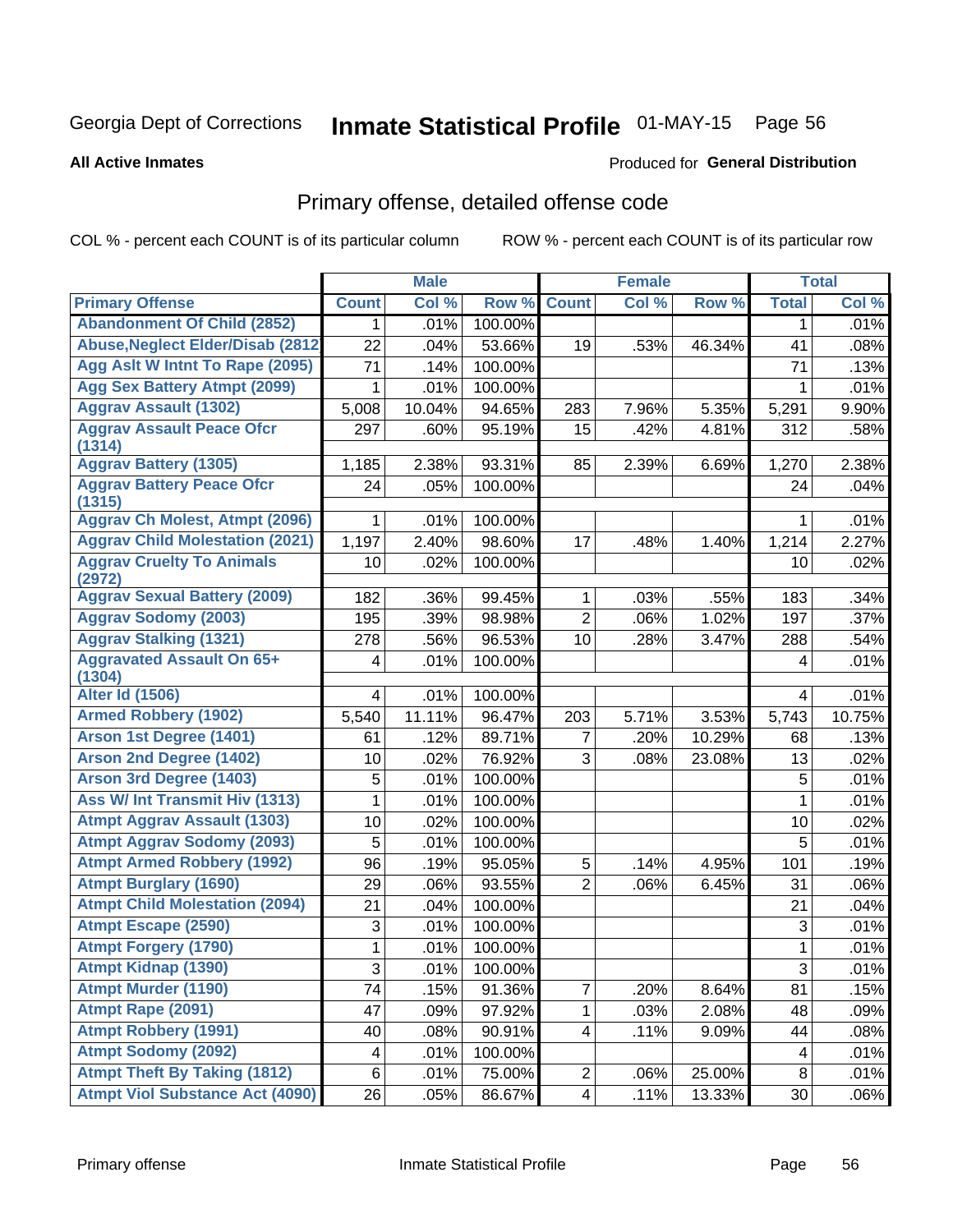# Inmate Statistical Profile 01-MAY-15 Page 57

#### **All Active Inmates**

#### Produced for General Distribution

## Primary offense, detailed offense code

COL % - percent each COUNT is of its particular column

|                                                            |                | <b>Male</b> |         |                                  | <b>Female</b> |                  |                         | <b>Total</b> |
|------------------------------------------------------------|----------------|-------------|---------|----------------------------------|---------------|------------------|-------------------------|--------------|
| <b>Primary Offense</b>                                     | <b>Count</b>   | Col %       | Row %   | <b>Count</b>                     | Col %         | Row %            | <b>Total</b>            | Col %        |
| <b>Att/Consprcy Commt C/S/Of</b>                           | 41             | .08%        | 91.11%  | $\vert 4 \vert$                  | .11%          | 8.89%            | 45                      | .08%         |
| (4134)<br><b>Bad Checks (1704)</b>                         |                |             | 33.33%  |                                  |               |                  | 3                       |              |
| <b>Bail Jumping (2511)</b>                                 | 1              | .01%        |         | $\overline{2}$<br>$\overline{2}$ | .06%          | 66.67%<br>22.22% |                         | .01%         |
| <b>Bestiality (2004)</b>                                   | 7              | .01%        | 77.78%  |                                  | .06%          |                  | 9                       | .02%         |
|                                                            | $\overline{2}$ | .01%        | 100.00% |                                  |               |                  | $\overline{2}$          | .01%         |
| <b>Bribery Govt Officer (2301)</b>                         | $\overline{2}$ | .01%        | 66.67%  | 1                                | .03%          | 33.33%           | $\overline{3}$          | .01%         |
| Burg 1st Aft 6/30/12 (1611)<br>Burg 2nd Aft 6/30/12 (1612) | 1,109          | 2.22%       | 92.11%  | 95                               | 2.67%         | 7.89%            | 1,204                   | 2.25%        |
|                                                            | 416            | .83%        | 96.30%  | 16                               | .45%          | 3.70%            | 432                     | .81%         |
| <b>Burg Bef 7/1/12 (1601)</b>                              | 4,284          | 8.59%       | 96.62%  | 150                              | 4.22%         | 3.38%            | 4,434                   | 8.30%        |
| <b>Carjacking, Attempted (1912)</b>                        |                | .01%        | 100.00% |                                  |               |                  |                         | .01%         |
| <b>Carry Concealed Weapon (2901)</b>                       | 7              | .01%        | 100.00% |                                  |               |                  | 7                       | .01%         |
| <b>Carry Weapon At School (2915)</b>                       | 3              | .01%        | 75.00%  | 1                                | .03%          | 25.00%           | 4                       | .01%         |
| <b>Child Molestation (2019)</b>                            | 2,671          | 5.35%       | 97.80%  | 60                               | 1.69%         | 2.20%            | 2,731                   | 5.11%        |
| <b>Chop Shop Violation (5003)</b>                          | 1              | .01%        | 100.00% |                                  |               |                  | 1                       | .01%         |
| <b>Cnspire Traffic Cntrl Sub (4130)</b>                    | 10             | .02%        | 90.91%  | 1                                | .03%          | 9.09%            | 11                      | .02%         |
| <b>Cntrbtng Delingency Minor</b><br>(2854)                 |                |             |         | 1                                | .03%          | 100.00%          | $\mathbf{1}$            | .01%         |
| <b>Computer Pornography (1760)</b>                         | 49             | .10%        | 100.00% |                                  |               |                  | 49                      | .09%         |
| <b>Computer Theft (1761)</b>                               | 7              | .01%        | 50.00%  | $\overline{7}$                   | .20%          | 50.00%           | 14                      | .03%         |
| <b>Computer Trespass (1762)</b>                            | 1              | .01%        | 100.00% |                                  |               |                  | $\mathbf{1}$            | .01%         |
| <b>Conceal Death Of Another (1125)</b>                     | 11             | .02%        | 73.33%  | 4                                | .11%          | 26.67%           | 15                      | .03%         |
| <b>Conspiracy (9901)</b>                                   | 35             | .07%        | 89.74%  | $\overline{\mathbf{4}}$          | .11%          | 10.26%           | 39                      | .07%         |
| <b>Convsn Paymnts Real Propy</b><br>(1811)                 | 1              | .01%        | 100.00% |                                  |               |                  | 1                       | .01%         |
| <b>Crmnl Abortion (1201)</b>                               | 1              | .01%        | 100.00% |                                  |               |                  | 1                       | .01%         |
| Crmnl Atmpt (9905)                                         | $\overline{2}$ | .01%        | 100.00% |                                  |               |                  | $\overline{2}$          | .01%         |
| Crmnl Damage 1st Degree (1501)                             | 29             | .06%        | 93.55%  | $\overline{2}$                   | .06%          | 6.45%            | 31                      | .06%         |
| <b>Crmnl Damage 2nd Degree</b><br>(1502)                   | 81             | .16%        | 96.43%  | 3                                | .08%          | 3.57%            | 84                      | .16%         |
| <b>Crmnl Interfere Govt Prop (2613)</b>                    | 20             | .04%        | 95.24%  | $\mathbf{1}$                     | .03%          | 4.76%            | 21                      | .04%         |
| <b>Crmnl Solicitation (9910)</b>                           | 1              | .01%        | 50.00%  | 1                                | .03%          | 50.00%           | $\overline{2}$          | .01%         |
| <b>Crmnl Trespassing (9912)</b>                            | 1              | .01%        | 100.00% |                                  |               |                  | 1                       | .01%         |
| <b>Cruelty To Animals (2971)</b>                           | $\overline{3}$ | .01%        | 75.00%  | $\mathbf 1$                      | .03%          | 25.00%           | $\overline{\mathbf{4}}$ | .01%         |
| <b>Cruelty To Children (2801)</b>                          | 296            | .59%        | 76.68%  | 90                               | 2.53%         | 23.32%           | 386                     | .72%         |
| <b>Cruelty To Elder Person (2811)</b>                      | 13             | .03%        | 56.52%  | 10                               | .28%          | 43.48%           | 23                      | .04%         |
| <b>Damage, Destroy Secr Prop</b><br>(1504)                 | $\mathbf{1}$   | .01%        | 100.00% |                                  |               |                  | 1                       | .01%         |
| <b>Defrauding State (2307)</b>                             | $\mathbf 1$    | .01%        | 100.00% |                                  |               |                  | 1                       | .01%         |
| <b>Distributing Obscene Mat (2101)</b>                     | $\mathbf 1$    | $.01\%$     | 100.00% |                                  |               |                  | 1                       | .01%         |
| <b>Drvng Habtl Violator (5004)</b>                         | 8 <sup>1</sup> | .02%        | 100.00% |                                  |               |                  | 8                       | $.01\%$      |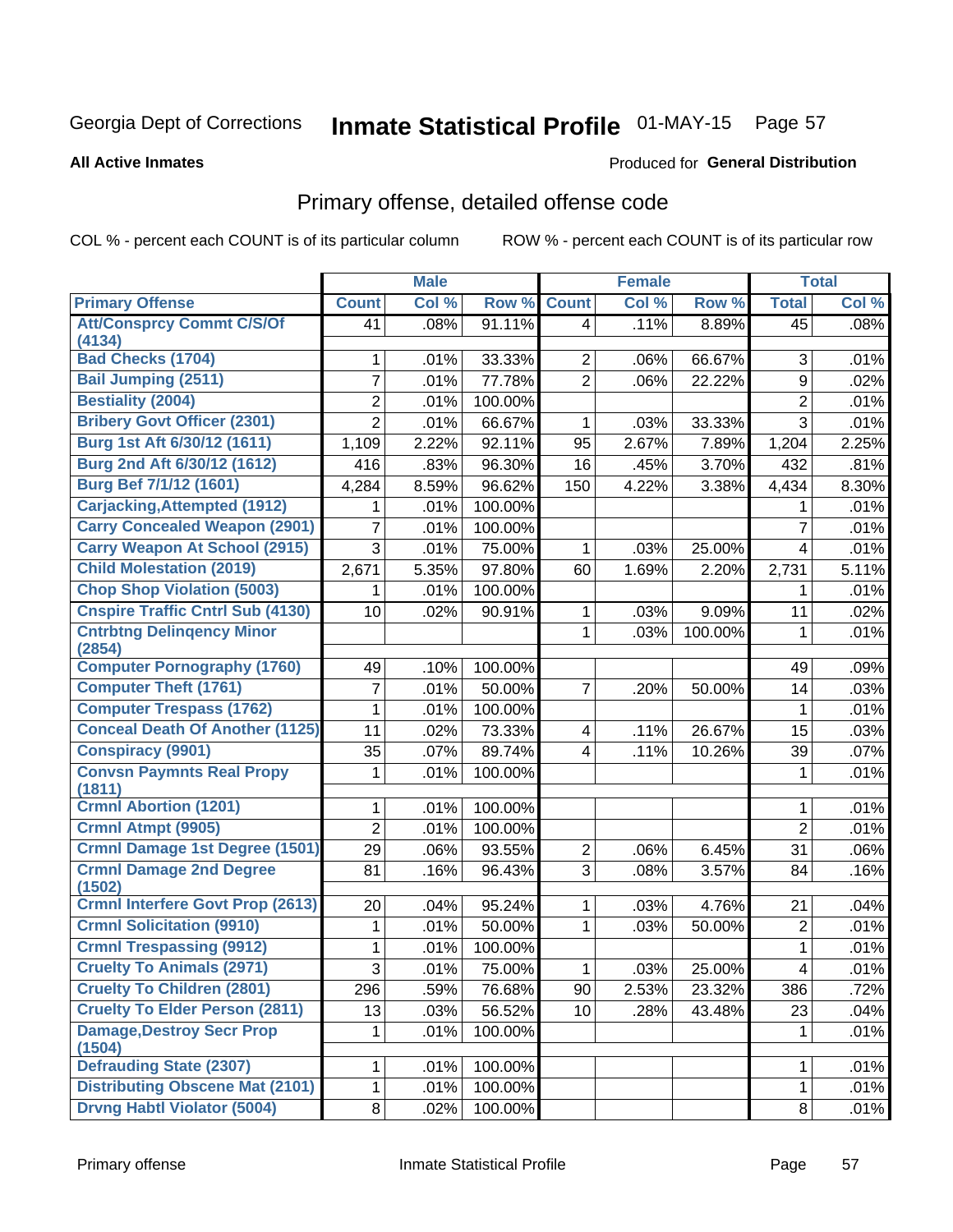# Inmate Statistical Profile 01-MAY-15 Page 58

#### **All Active Inmates**

#### Produced for General Distribution

## Primary offense, detailed offense code

COL % - percent each COUNT is of its particular column

|                                                                          |                | <b>Male</b> |         |                         | <b>Female</b> |        |                | <b>Total</b> |
|--------------------------------------------------------------------------|----------------|-------------|---------|-------------------------|---------------|--------|----------------|--------------|
| <b>Primary Offense</b>                                                   | <b>Count</b>   | Col %       | Row %   | <b>Count</b>            | Col %         | Row %  | <b>Total</b>   | Col %        |
| <b>Eavesdrop &amp; Surveillance (3001)</b>                               | $\overline{2}$ | .01%        | 100.00% |                         |               |        | $\overline{2}$ | .01%         |
| <b>Entering Vehicle (1880)</b>                                           | 111            | .22%        | 96.52%  | $\overline{\mathbf{4}}$ | .11%          | 3.48%  | 115            | .22%         |
| <b>Entice Child, Attempted (2090)</b>                                    | 8              | .02%        | 100.00% |                         |               |        | 8              | .01%         |
| <b>Enticing Child-Indec Purp (2020)</b>                                  | 82             | .16%        | 94.25%  | 5                       | .14%          | 5.75%  | 87             | .16%         |
| <b>Escape (2501)</b>                                                     | 19             | .04%        | 76.00%  | 6                       | .17%          | 24.00% | 25             | .05%         |
| <b>False Imprisonment (1308)</b>                                         | 184            | .37%        | 95.83%  | 8                       | .23%          | 4.17%  | 192            | .36%         |
| <b>False Public Alarm (2609)</b>                                         | 1              | .01%        | 100.00% |                         |               |        | 1              | .01%         |
| <b>False Statements Govt (2408)</b>                                      | 24             | .05%        | 85.71%  | $\overline{\mathbf{4}}$ | .11%          | 14.29% | 28             | .05%         |
| <b>False Swearing (2402)</b>                                             | 3              | .01%        | 100.00% |                         |               |        | 3              | .01%         |
| <b>False Swearng Writtn Stmt</b><br>(2205)                               | 3              | .01%        | 100.00% |                         |               |        | 3              | .01%         |
| <b>Family Violence Battery (1301)</b>                                    | 134            | .27%        | 95.71%  | 6                       | .17%          | 4.29%  | 140            | .26%         |
| Feticide (1121)                                                          | 1              | .01%        | 100.00% |                         |               |        | 1              | .01%         |
| <b>Feticide By Vehicle (1118)</b>                                        | 3              | .01%        | 50.00%  | 3                       | .08%          | 50.00% | 6              | .01%         |
| <b>Financial Identity Fraud (1756)</b>                                   | 42             | .08%        | 57.53%  | 31                      | .87%          | 42.47% | 73             | .14%         |
| <b>Fleeing/Eluding Police (2316)</b>                                     | 306            | .61%        | 95.33%  | 15                      | .42%          | 4.67%  | 321            | .60%         |
| Forg 1st Aft 6/30/12 (1711)                                              | 62             | .12%        | 63.27%  | 36                      | 1.01%         | 36.73% | 98             | .18%         |
| Forg 1st Bef 7/1/12 (1701)                                               | 557            | 1.12%       | 74.07%  | 195                     | 5.49%         | 25.93% | 752            | 1.41%        |
| Forg 2nd Aft 6/30/12 (1712)                                              | 27             | .05%        | 72.97%  | 10                      | .28%          | 27.03% | 37             | .07%         |
| Forg 2nd Bef 7/1/12 (1702)                                               | 11             | .02%        | 68.75%  | 5                       | .14%          | 31.25% | 16             | .03%         |
| Forg 3rd Aft 6/30/12 (1713)                                              | 26             | .05%        | 78.79%  | $\overline{7}$          | .20%          | 21.21% | 33             | .06%         |
| Forg 4th Aft 6/30/12 (1714)                                              | 8              | .02%        | 42.11%  | 11                      | .31%          | 57.89% | 19             | .04%         |
| <b>Forgery Credit Card (1752)</b>                                        | $\overline{c}$ | .01%        | 100.00% |                         |               |        | $\overline{2}$ | .01%         |
| <b>Fraudulent Access Compute</b>                                         | 3              | .01%        | 75.00%  | 1                       | .03%          | 25.00% | 4              | .01%         |
| (1796)                                                                   |                |             |         |                         |               |        |                |              |
| <b>Fraudulent Checks (1750)</b>                                          | 3              | .01%        | 100.00% |                         |               |        | $\mathfrak{S}$ | .01%         |
| <b>Fraudulent Credit Card (1753)</b><br><b>Gang Participation (9914)</b> | 54             | .11%        | 62.07%  | 33                      | .93%          | 37.93% | 87             | .16%         |
|                                                                          | 22             | .04%        | 100.00% |                         |               |        | 22             | .04%         |
| <b>Guard Line W/Weapon/Drugs</b><br>(2963)                               | 11             | .02%        | 68.75%  | 5                       | .14%          | 31.25% | 16             | .03%         |
| <b>Habit Traf Viol/Impaired (5005)</b>                                   | 19             | .04%        | 95.00%  | 1                       | .03%          | 5.00%  | 20             | .04%         |
| <b>Habit Traf Viol/Other (5006)</b>                                      | 13             | .03%        | 92.86%  | 1                       | .03%          | 7.14%  | 14             | .03%         |
| <b>Hijacking Motor Vehicle (1911)</b>                                    | 40             | .08%        | 97.56%  | $\mathbf{1}$            | .03%          | 2.44%  | 41             | .08%         |
| <b>Hindering Appreh Or Pun (2503)</b>                                    | 3              | .01%        | 75.00%  | $\mathbf{1}$            | .03%          | 25.00% | 4              | .01%         |
| Hit-Run W/Injury/Fatality (5007)                                         | 15             | .03%        | 71.43%  | 6                       | .17%          | 28.57% | 21             | .04%         |
| <b>Homicide By Vessel (1124)</b>                                         | 41             | .08%        | 91.11%  | 4                       | .11%          | 8.89%  | 45             | .08%         |
| <b>Illegal Attm To Obt Drugs (4011)</b>                                  | 3              | .01%        | 75.00%  | $\mathbf 1$             | .03%          | 25.00% | $\overline{4}$ | .01%         |
| <b>Impersntng In Legal Procd (2411)</b>                                  | 1              | .01%        | 100.00% |                         |               |        | $\mathbf 1$    | .01%         |
| <b>Impersonating Officer (2405)</b>                                      | 4              | .01%        | 100.00% |                         |               |        | 4              | .01%         |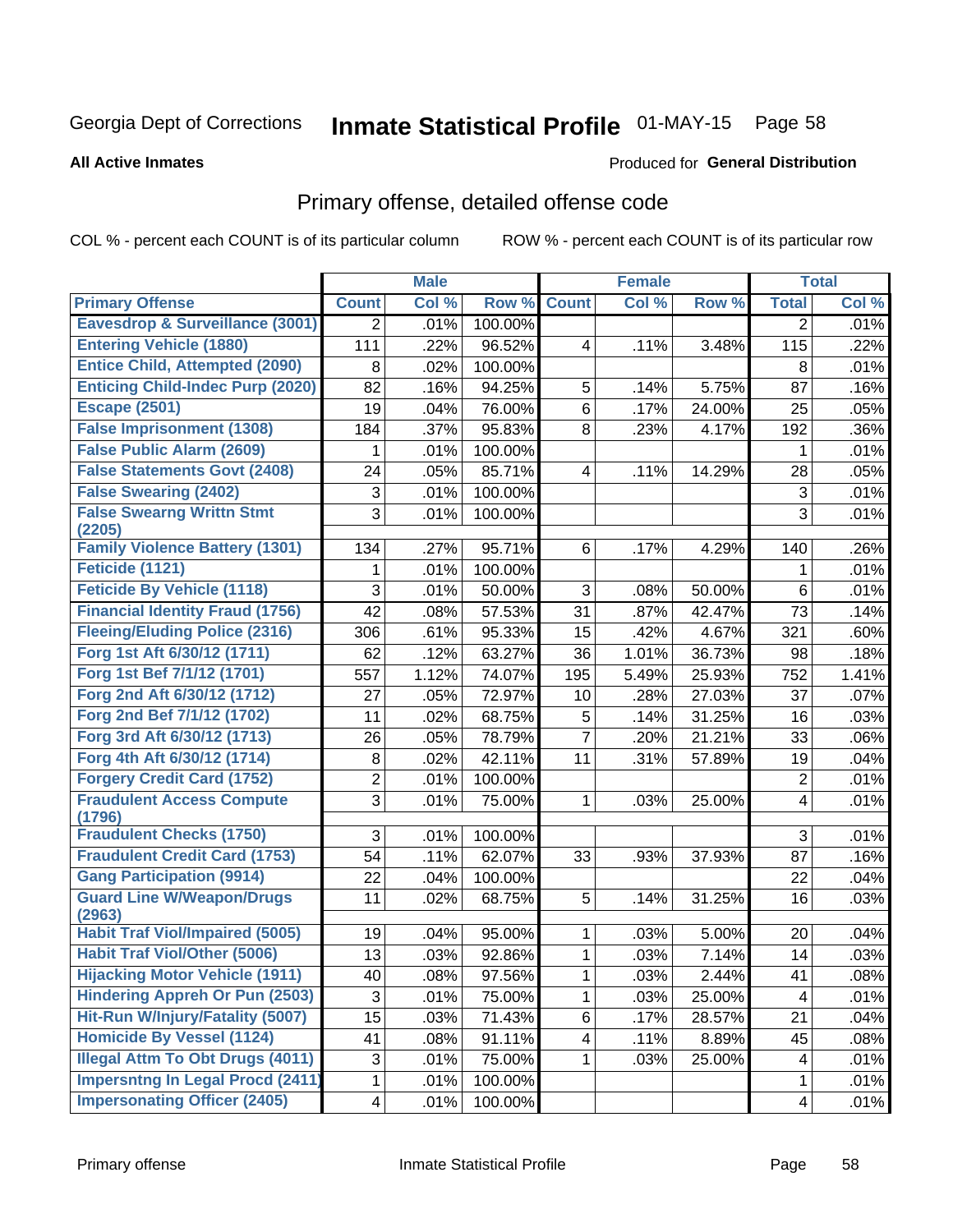# Inmate Statistical Profile 01-MAY-15 Page 59

#### **All Active Inmates**

#### Produced for General Distribution

## Primary offense, detailed offense code

COL % - percent each COUNT is of its particular column

|                                         |                         | <b>Male</b> |         |                         | <b>Female</b> |        |              | <b>Total</b> |
|-----------------------------------------|-------------------------|-------------|---------|-------------------------|---------------|--------|--------------|--------------|
| <b>Primary Offense</b>                  | <b>Count</b>            | Col %       | Row %   | <b>Count</b>            | Col %         | Row %  | <b>Total</b> | Col %        |
| <b>Impersonation (2404)</b>             | $\mathbf 1$             | .01%        | 100.00% |                         |               |        | 1            | .01%         |
| <b>Incest (2006)</b>                    | 204                     | .41%        | 99.51%  | 1                       | .03%          | .49%   | 205          | .38%         |
| Incest, Atmpt (2098)                    | 1                       | .01%        | 100.00% |                         |               |        | 1            | .01%         |
| <b>Inciting To Insurrection (2203)</b>  | 2                       | .01%        | 66.67%  | 1                       | .03%          | 33.33% | 3            | .01%         |
| <b>Influencing Witness (2313)</b>       | $6\phantom{a}$          | .01%        | 100.00% |                         |               |        | 6            | .01%         |
| <b>Injury By Vehicle (1318)</b>         | 83                      | .17%        | 83.00%  | 17                      | .48%          | 17.00% | 100          | .19%         |
| <b>Interference With Custody (1312)</b> | 14                      | .03%        | 100.00% |                         |               |        | 14           | .03%         |
| <b>Involuntary Manslaughter (1103)</b>  | 160                     | .32%        | 85.11%  | 28                      | .79%          | 14.89% | 188          | .35%         |
| Kidnapping (1311)                       | 1,462                   | 2.93%       | 96.95%  | 46                      | 1.29%         | 3.05%  | 1,508        | 2.82%        |
| <b>Livestock Theft (1817)</b>           | 3                       | .01%        | 100.00% |                         |               |        | 3            | .01%         |
| Manf Methamph 200-399 Gm                | 11                      | .02%        | 73.33%  | $\overline{\mathbf{4}}$ | .11%          | 26.67% | 15           | .03%         |
| (4144)                                  |                         |             |         |                         |               |        |              |              |
| Manf Methamph 28-199 Gm<br>(4143)       | 19                      | .04%        | 86.36%  | 3 <sup>1</sup>          | .08%          | 13.64% | 22           | .04%         |
| Manf Methamph 400+ Gm (4145)            | 1                       | .01%        | 100.00% |                         |               |        | 1            | .01%         |
| <b>Manf Methamph Unspec Amt</b>         | 146                     | .29%        | 91.82%  | 13                      | .37%          | 8.18%  | 159          | .30%         |
| (4147)                                  |                         |             |         |                         |               |        |              |              |
| <b>Manufact Meth Near Child (2803)</b>  | 10                      | .02%        | 66.67%  | 5                       | .14%          | 33.33% | 15           | .03%         |
| <b>Misc Assault/Battery (1300)</b>      | 10                      | .02%        | 100.00% |                         |               |        | 10           | .02%         |
| <b>Misc Correctionl Inst Off (6200)</b> | $\overline{4}$          | .01%        | 100.00% |                         |               |        | 4            | .01%         |
| <b>Misc Drugs Trafficking (4100)</b>    | 10                      | .02%        | 100.00% |                         |               |        | 10           | .02%         |
| <b>Misc Forgery (1700)</b>              | $\overline{\mathbf{4}}$ | .01%        | 80.00%  | 1                       | .03%          | 20.00% | 5            | .01%         |
| <b>Misc Fraud (1799)</b>                | 12                      | .02%        | 85.71%  | $\overline{c}$          | .06%          | 14.29% | 14           | .03%         |
| <b>Misc Homicide Offense (1100)</b>     | 8                       | .02%        | 88.89%  | 1                       | .03%          | 11.11% | $9\,$        | .02%         |
| <b>Misc Invasion Of Privacy (3000)</b>  | 3                       | .01%        | 100.00% |                         |               |        | 3            | .01%         |
| <b>Misc Obscenity (2100)</b>            | 1                       | .01%        | 100.00% |                         |               |        | 1            | .01%         |
| <b>Misc Sexual Offense (2000)</b>       | 20                      | .04%        | 86.96%  | 3                       | .08%          | 13.04% | 23           | .04%         |
| <b>Misc Weapon/Explosive Off</b>        | 1                       | .01%        | 100.00% |                         |               |        | 1            | .01%         |
| (2900)<br><b>Murder (1101)</b>          |                         |             |         |                         |               |        |              |              |
| <b>Murder, Conspire To Commit</b>       | 5,075                   | 10.17%      | 93.65%  | 344                     | 9.68%         | 6.35%  | 5,419        | 10.14%       |
| (1191)                                  | 9                       | .02%        | 100.00% |                         |               |        | 9            | .02%         |
| <b>Mutiny In Penal Inst (2507)</b>      | 5 <sup>1</sup>          | $.01\%$     | 100.00% |                         |               |        | 5            | .01%         |
| <b>Obstr Of Law Enf Officer (2314)</b>  | 438                     | .88%        | 92.60%  | 35                      | .98%          | 7.40%  | 473          | .89%         |
| <b>Pandering By Compulsion (2017)</b>   | 4                       | .01%        | 100.00% |                         |               |        | 4            | .01%         |
| Party To A Crime (9911)                 | 1                       | .01%        | 100.00% |                         |               |        | 1            | .01%         |
| Peeping Tom (3002)                      | 18                      | .04%        | 100.00% |                         |               |        | 18           | .03%         |
| Perjury (2401)                          | $\overline{\mathbf{4}}$ | .01%        | 100.00% |                         |               |        | 4            | .01%         |
| <b>Pimping A Minor Under 18 (2016)</b>  | 8                       | .02%        | 88.89%  | $\mathbf{1}$            | .03%          | 11.11% | 9            | .02%         |
| <b>Poss Contraband Articles (5171)</b>  | 6                       | .01%        | 75.00%  | $\overline{2}$          | .06%          | 25.00% | $\bf 8$      | .01%         |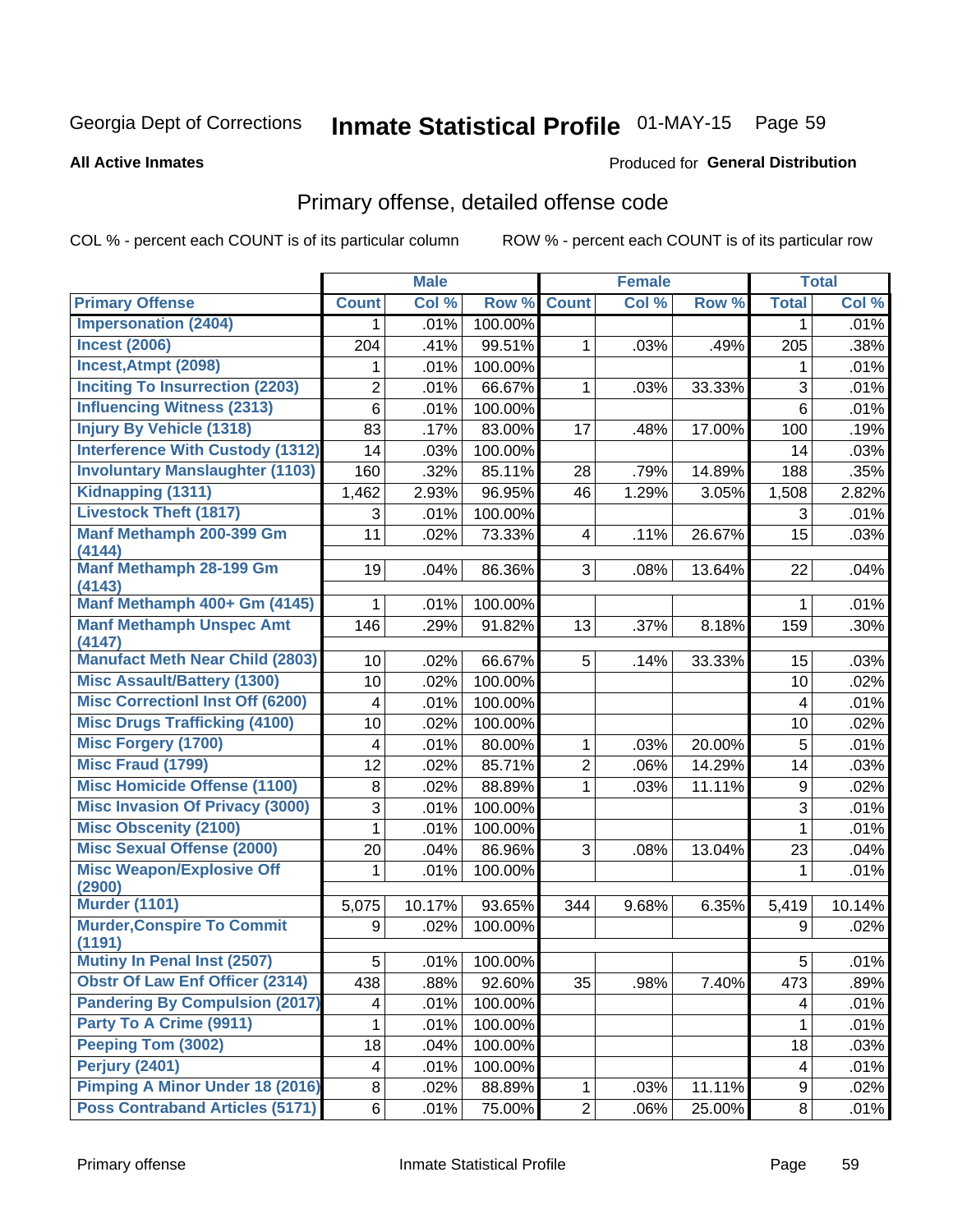# Inmate Statistical Profile 01-MAY-15 Page 60

#### **All Active Inmates**

#### **Produced for General Distribution**

### Primary offense, detailed offense code

COL % - percent each COUNT is of its particular column

|                                             |                 | <b>Male</b> |         |                | <b>Female</b> |        |                | <b>Total</b> |
|---------------------------------------------|-----------------|-------------|---------|----------------|---------------|--------|----------------|--------------|
| <b>Primary Offense</b>                      | <b>Count</b>    | Col %       | Row %   | <b>Count</b>   | Col %         | Row %  | <b>Total</b>   | Col %        |
| <b>Poss Dep Stim Cntrf Drugs</b><br>(4007)  | $\overline{73}$ | .15%        | 76.04%  | 23             | .65%          | 23.96% | 96             | .18%         |
| Poss Drug Related Matrl (4016)              | 15              | .03%        | 75.00%  | 5              | .14%          | 25.00% | 20             | .04%         |
| Poss Ephedrine (4030)                       | 4               | .01%        | 66.67%  | $\overline{2}$ | .06%          | 33.33% | 6              | .01%         |
| Poss Firearm 1st Offender (2913)            | 93              | .19%        | 97.89%  | $\overline{2}$ | .06%          | 2.11%  | 95             | .18%         |
| <b>Poss Firearm Convct Felon</b><br>(2914)  | 989             | 1.98%       | 96.58%  | 35             | .98%          | 3.42%  | 1,024          | 1.92%        |
| <b>Poss Knife During Crime (2911)</b>       | 3               | .01%        | 100.00% |                |               |        | 3              | .01%         |
| Poss Mda/Extsy (4033)                       | 5               | .01%        | 83.33%  | 1              | .03%          | 16.67% | $6\phantom{1}$ | .01%         |
| Poss Methamphetamine (4031)                 | 423             | .85%        | 79.21%  | 111            | 3.12%         | 20.79% | 534            | 1.00%        |
| <b>Poss Narcotics Opiates (4006)</b>        | 80              | .16%        | 76.19%  | 25             | .70%          | 23.81% | 105            | .20%         |
| <b>Poss Of Certain Weapons (2912)</b>       | 28              | .06%        | 90.32%  | 3              | .08%          | 9.68%  | 31             | .06%         |
| <b>Poss Of Cocaine (4022)</b>               | 557             | 1.12%       | 89.55%  | 65             | 1.83%         | 10.45% | 622            | 1.16%        |
| <b>Poss Of Firearm Dur Crime</b><br>(2910)  | 483             | .97%        | 96.22%  | 19             | .53%          | 3.78%  | 502            | .94%         |
| <b>Poss Of Lsd (4008)</b>                   | 1               | .01%        | 100.00% |                |               |        | 1              | .01%         |
| Poss Of Marijuana (4009)                    | 87              | .17%        | 100.00% |                |               |        | 87             | .16%         |
| Poss Tools Commit Crime (1602)              | 24              | .05%        | 96.00%  | $\mathbf{1}$   | .03%          | 4.00%  | 25             | .05%         |
| Poss W Int Dis Other Drug (4053)            | 100             | .20%        | 84.75%  | 18             | .51%          | 15.25% | 118            | .22%         |
| Poss W Int Dist Cocaine (4050)              | 372             | .75%        | 94.90%  | 20             | .56%          | 5.10%  | 392            | .73%         |
| Poss W Int Dist Marijuana (4051)            | 685             | 1.37%       | 96.48%  | 25             | .70%          | 3.52%  | 710            | 1.33%        |
| Poss W Int Dist Meth (4052)                 | 310             | .62%        | 80.31%  | 76             | 2.14%         | 19.69% | 386            | .72%         |
| <b>Poss Wpn, Drugs By Prisnr</b><br>(2965)  | 54              | .11%        | 94.74%  | 3              | .08%          | 5.26%  | 57             | .11%         |
| <b>Racketeering (3404)</b>                  | 73              | .15%        | 65.18%  | 39             | 1.10%         | 34.82% | 112            | .21%         |
| <b>Rape (2001)</b>                          | 1,703           | 3.41%       | 99.53%  | 8              | .23%          | .47%   | 1,711          | 3.20%        |
| <b>Reck Cond Infected Person</b><br>(1317)  | 12              | .02%        | 92.31%  | $\mathbf{1}$   | .03%          | 7.69%  | 13             | .02%         |
| <b>Reckless Abandonment (1120)</b>          | 1               | .01%        | 100.00% |                |               |        | 1              | .01%         |
| <b>Removal Baggage, Cargo Etc</b><br>(2761) | $\mathbf{1}$    | .01%        | 100.00% |                |               |        | $\mathbf{1}$   | .01%         |
| Robbery (1901)                              | 1,537           | 3.08%       | 93.43%  | 108            | 3.04%         | 6.57%  | 1,645          | 3.08%        |
| <b>Robbery By Force (1903)</b>              | 243             | .49%        | 90.67%  | 25             | .70%          | 9.33%  | 268            | .50%         |
| <b>Robbery By Intimidation (1904)</b>       | 256             | .51%        | 92.75%  | 20             | .56%          | 7.25%  | 276            | .52%         |
| <b>Robbery By Sudden Snatch</b><br>(1905)   | 132             | .26%        | 94.29%  | 8              | .23%          | 5.71%  | 140            | .26%         |
| S/D Cocaine (4021)                          | 608             | 1.22%       | 95.90%  | 26             | .73%          | 4.10%  | 634            | 1.19%        |
| S/D Cont Sub Public (4017)                  | 38              | .08%        | 100.00% |                |               |        | 38             | .07%         |
| S/D Cont Sub School (4018)                  | 42              | .08%        | 97.67%  | 1              | .03%          | 2.33%  | 43             | .08%         |
| S/D Dep Stim Cntrf Drugs (4002)             | 55              | .11%        | 76.39%  | 17             | .48%          | 23.61% | 72             | .13%         |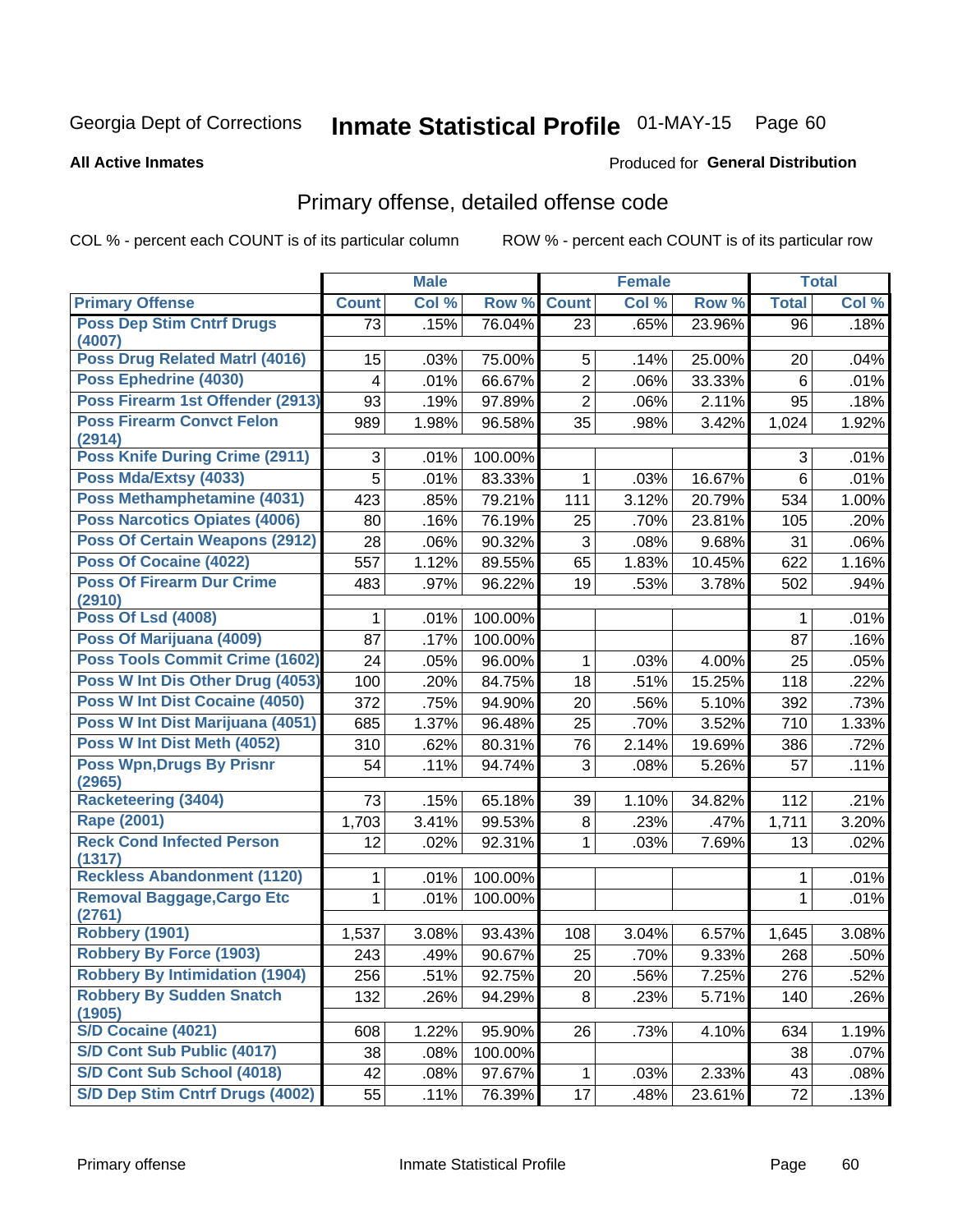# Inmate Statistical Profile 01-MAY-15 Page 61

#### **All Active Inmates**

#### Produced for General Distribution

## Primary offense, detailed offense code

COL % - percent each COUNT is of its particular column

|                                            |                | <b>Male</b> |         |                  | <b>Female</b> |         |                | <b>Total</b> |
|--------------------------------------------|----------------|-------------|---------|------------------|---------------|---------|----------------|--------------|
| <b>Primary Offense</b>                     | <b>Count</b>   | Col %       | Row %   | <b>Count</b>     | Col %         | Row %   | <b>Total</b>   | Col %        |
| <b>S/D Narcotics Opiates (4001)</b>        | 29             | .06%        | 90.63%  | 3                | .08%          | 9.38%   | 32             | .06%         |
| S/D Of Marijuana (4004)                    | 319            | .64%        | 96.08%  | 13               | .37%          | 3.92%   | 332            | .62%         |
| Sale Mda/Extsy (4034)                      | 2              | .01%        | 100.00% |                  |               |         | 2              | .01%         |
| Sale Methamphetamine (4032)                | 143            | .29%        | 77.72%  | 41               | 1.15%         | 22.28%  | 184            | .34%         |
| <b>Sex Exploitation Child (2843)</b>       | 184            | .37%        | 98.92%  | $\overline{2}$   | .06%          | 1.08%   | 186            | .35%         |
| <b>Sex Offender Fail Registr (2026)</b>    | 482            | .97%        | 98.77%  | $6\phantom{1}$   | .17%          | 1.23%   | 488            | .91%         |
| <b>Sex Offender Fail To Move (2028)</b>    | 7              | .01%        | 100.00% |                  |               |         | 7              | .01%         |
| Sexl/Asslt/Agn/Pers/Cstdy (2023)           | 15             | .03%        | 100.00% |                  |               |         | 15             | .03%         |
| <b>Sexual Aslt By Therapist (2024)</b>     |                |             |         | 1                | .03%          | 100.00% | 1              | .01%         |
| <b>Sexual Battery (2011)</b>               | 196            | .39%        | 99.49%  | 1                | .03%          | .51%    | 197            | .37%         |
| <b>Simple Battery (1316)</b>               | 15             | .03%        | 93.75%  | 1                | .03%          | 6.25%   | 16             | .03%         |
| <b>Sodomy (2002)</b>                       | 17             | .03%        | 94.44%  | 1                | .03%          | 5.56%   | 18             | .03%         |
| <b>Solicit Sodomy From Minor</b><br>(2025) | 5              | .01%        | 100.00% |                  |               |         | 5              | .01%         |
| Stalking (1320)                            | 3              | .01%        | 100.00% |                  |               |         | 3              | .01%         |
| <b>Statutory Rape (2018)</b>               | 836            | 1.68%       | 98.01%  | 17               | .48%          | 1.99%   | 853            | 1.60%        |
| <b>Statutory Rape, Atmpt (2097)</b>        | 1              | .01%        | 100.00% |                  |               |         | 1              | .01%         |
| <b>Tampering With Evidence (2315)</b>      | 10             | .02%        | 100.00% |                  |               |         | 10             | .02%         |
| <b>Terrorist Threats &amp; Acts (1307)</b> | 361            | .72%        | 94.75%  | 20               | .56%          | 5.25%   | 381            | .71%         |
| <b>Theft Bring Prop In State (1815)</b>    | 9              | .02%        | 81.82%  | $\boldsymbol{2}$ | .06%          | 18.18%  | 11             | .02%         |
| <b>Theft By Conversion (1808)</b>          | 29             | .06%        | 80.56%  | 7                | .20%          | 19.44%  | 36             | .07%         |
| <b>Theft By Deception (1803)</b>           | 37             | .07%        | 78.72%  | 10               | .28%          | 21.28%  | 47             | .09%         |
| <b>Theft By Extortion (1804)</b>           | 4              | .01%        | 100.00% |                  |               |         | $\overline{4}$ | .01%         |
| <b>Theft By Rec Stolen Prop (1806)</b>     | 698            | 1.40%       | 92.57%  | 56               | 1.58%         | 7.43%   | 754            | 1.41%        |
| <b>Theft By Shoplifting (1821)</b>         | 340            | .68%        | 69.25%  | 151              | 4.25%         | 30.75%  | 491            | .92%         |
| Theft By Taking (1802)                     | 827            | 1.66%       | 85.35%  | 142              | 4.00%         | 14.65%  | 969            | 1.81%        |
| <b>Theft Credit Card (1751)</b>            | 18             | .04%        | 78.26%  | 5                | .14%          | 21.74%  | 23             | .04%         |
| <b>Theft Motorveh Or Part (1813)</b>       | 46             | .09%        | 97.87%  | 1                | .03%          | 2.13%   | 47             | .09%         |
| <b>Theft Of Lost Property (1805)</b>       | $\overline{2}$ | .01%        | 100.00% |                  |               |         | $\overline{c}$ | .01%         |
| <b>Theft Of Services (1807)</b>            | 4              | .01%        | 80.00%  | 1                | .03%          | 20.00%  | $\overline{5}$ | .01%         |
| <b>Theft Recv Prop Out State (1816)</b>    | 3              | .01%        | 100.00% |                  |               |         | 3              | .01%         |
| <b>Traf Amphtmine 200-399 Gm</b><br>(4127) | $\overline{3}$ | .01%        | 100.00% |                  |               |         | $\overline{3}$ | .01%         |
| <b>Traf Amphtmine 28-199 Gm</b><br>(4126)  | 3              | .01%        | 100.00% |                  |               |         | 3              | .01%         |
| Traf Amphtmine 400+ Gm (4128)              | 4              | .01%        | 100.00% |                  |               |         | $\overline{4}$ | .01%         |
| <b>Traf Cocaine 201-400 Gm (4102)</b>      | 138            | .28%        | 97.87%  | 3                | .08%          | 2.13%   | 141            | .26%         |
| <b>Traf Cocaine 401+ Gm (4103)</b>         | 124            | .25%        | 96.12%  | 5                | .14%          | 3.88%   | 129            | .24%         |
| Traf Cocaine Less 200 Gm (4101)            | 303            | .61%        | 95.58%  | 14               | .39%          | 4.42%   | 317            | .59%         |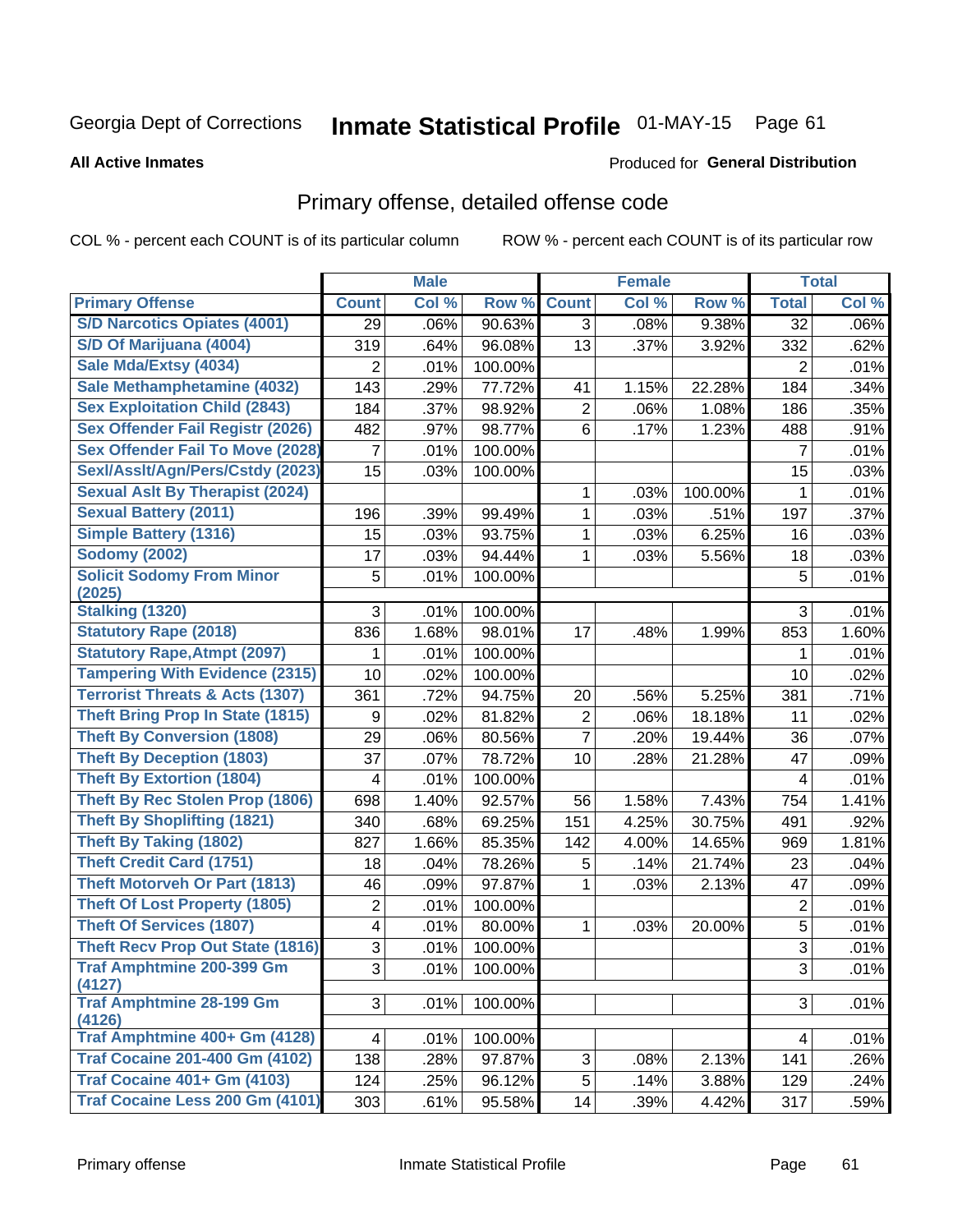# Inmate Statistical Profile 01-MAY-15 Page 62

#### **All Active Inmates**

#### Produced for General Distribution

## Primary offense, detailed offense code

COL % - percent each COUNT is of its particular column

|                                               |              | <b>Male</b> |         |                | <b>Female</b> |         |                | <b>Total</b> |
|-----------------------------------------------|--------------|-------------|---------|----------------|---------------|---------|----------------|--------------|
| <b>Primary Offense</b>                        | <b>Count</b> | Col %       | Row %   | <b>Count</b>   | Col %         | Row %   | <b>Total</b>   | Col %        |
| <b>Traf Marijna 10-2000 Lb (4121)</b>         | 76           | .15%        | 93.83%  | 5              | .14%          | 6.17%   | 81             | .15%         |
| <b>Traf Marijna 10001+ Lb (4123)</b>          | 1            | .01%        | 100.00% |                |               |         | 1              | .01%         |
| Traf Mda/Extsy 200-399gm<br>(4151)            | 3            | .01%        | 100.00% |                |               |         | 3              | .01%         |
| <b>Traf Mda/Extsy 28-199gm (4150)</b>         | 11           | .02%        | 91.67%  | $\mathbf{1}$   | .03%          | 8.33%   | 12             | .02%         |
| Traf Mda/Extsy 400+Gm (4152)                  | 1            | .01%        | 100.00% |                |               |         | 1              | .01%         |
| Traf Methamph 200-399 Gm<br>(4141)            | 75           | .15%        | 89.29%  | 9              | .25%          | 10.71%  | 84             | .16%         |
| <b>Traf Methamph 28-199 Gm</b><br>(4140)      | 222          | .45%        | 85.71%  | 37             | 1.04%         | 14.29%  | 259            | .48%         |
| Traf Methamph 400+ Gm (4142)                  | 49           | .10%        | 89.09%  | 6              | .17%          | 10.91%  | 55             | .10%         |
| <b>Traf Methamph Unspec Amt</b><br>(4146)     | 66           | .13%        | 83.54%  | 13             | .37%          | 16.46%  | 79             | .15%         |
| <b>Traf Methaqualone&lt; 400 Gm</b><br>(4124) | 1            | .01%        | 100.00% |                |               |         | $\mathbf 1$    | .01%         |
| <b>Traf Narcotic 15-28 Gm (4112)</b>          | 9            | .02%        | 90.00%  | $\mathbf{1}$   | .03%          | 10.00%  | 10             | .02%         |
| Traf Narcotic 29+ Gm (4113)                   | 15           | .03%        | 100.00% |                |               |         | 15             | .03%         |
| Traf Narcotic Less 14 Gm (4111)               | 12           | .02%        | 100.00% |                |               |         | 12             | .02%         |
| <b>Unauth Dist Contrild Sub (4135)</b>        | 1            | .01%        | 100.00% |                |               |         | $\mathbf{1}$   | .01%         |
| <b>Unauth Dist Recrd Devices</b><br>(9907)    | 2            | .01%        | 100.00% |                |               |         | $\overline{2}$ | .01%         |
| <b>Unknown Offense (9999)</b>                 | 24           | .05%        | 88.89%  | 3              | .08%          | 11.11%  | 27             | .05%         |
| Uniwfl Mfg/Del/Dist N-C S (4014)              | 18           | .04%        | 94.74%  | $\mathbf{1}$   | .03%          | 5.26%   | 19             | .04%         |
| <b>Use Comm Facity Vio C Sub</b><br>(4133)    |              |             |         | $\overline{2}$ | .06%          | 100.00% | $\overline{2}$ | .01%         |
| <b>Vehicular Homicide (1123)</b>              | 281          | .56%        | 83.88%  | 54             | 1.52%         | 16.12%  | 335            | .63%         |
| <b>Viol Dngrous Drgs Act (4013)</b>           | 194          | .39%        | 82.55%  | 41             | 1.15%         | 17.45%  | 235            | .44%         |
| Viol Ga Cntrl Sbst Act (4012)                 | 63           | .13%        | 91.30%  | 6              | .17%          | 8.70%   | 69             | .13%         |
| <b>Viol Motor Vehicle Laws (5001)</b>         | 43           | .09%        | 89.58%  | 5              | .14%          | 10.42%  | 48             | .09%         |
| <b>Viol Oath Public Offer (2302)</b>          | 1            | .01%        | 50.00%  | $\mathbf{1}$   | .03%          | 50.00%  | $\overline{2}$ | .01%         |
| <b>Violatn Othr States Law (8001)</b>         | 16           | .03%        | 66.67%  | 8              | .23%          | 33.33%  | 24             | .04%         |
| <b>Vol Manslaughter Of Fetus</b>              | 3            | .01%        | 100.00% |                |               |         | 3              | .01%         |
| (1119)                                        |              |             |         |                |               |         |                |              |
| <b>Voluntary Manslaughter (1102)</b>          | 1,105        | 2.22%       | 89.18%  | 134            | 3.77%         | 10.82%  | 1,239          | 2.32%        |
| <b>Abandonment Of Dep Child (11)</b>          | 3            | .01%        | 100.00% |                |               |         | 3              | .01%         |
| <b>Agg Assault With Knife (26)</b>            | 1            | .01%        | 100.00% |                |               |         | 1              | .01%         |
| <b>Assault &amp; Battery (21)</b>             | 5            | .01%        | 100.00% |                |               |         | 5              | .01%         |
| <b>Bad Checks (52)</b>                        | 2            | .01%        | 66.67%  | $\mathbf{1}$   | .03%          | 33.33%  | 3              | .01%         |
| <b>Burglary (45)</b>                          | 8            | .02%        | 100.00% |                |               |         | 8              | .01%         |
| <b>Cheating &amp; Swindling (51)</b>          | 1            | .01%        | 100.00% |                |               |         | 1              | .01%         |
| <b>Cpwl &amp; Concealed Weapon (93)</b>       | 4            | .01%        | 100.00% |                |               |         | 4              | .01%         |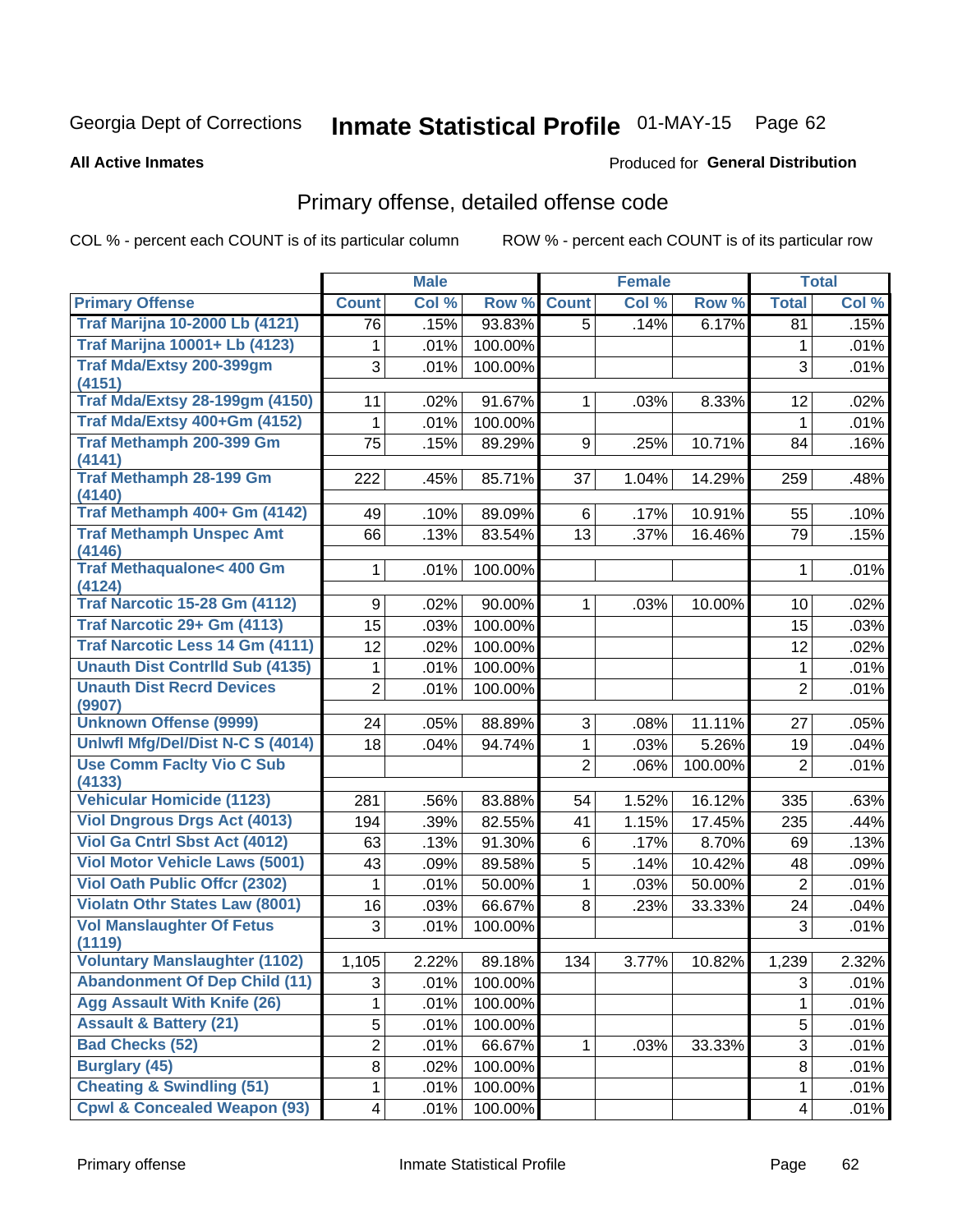# Inmate Statistical Profile 01-MAY-15 Page 63

#### **All Active Inmates**

#### Produced for General Distribution

## Primary offense, detailed offense code

COL % - percent each COUNT is of its particular column

|                                        |                | <b>Male</b> |         |              | <b>Female</b> |         |                | <b>Total</b> |
|----------------------------------------|----------------|-------------|---------|--------------|---------------|---------|----------------|--------------|
| <b>Primary Offense</b>                 | <b>Count</b>   | Col %       | Row %   | <b>Count</b> | Col%          | Row %   | <b>Total</b>   | Col %        |
| <b>Crmnl Attempt (98)</b>              | 1 <sub>1</sub> | .01%        | 100.00% |              |               |         | 1              | .01%         |
| <b>Crmnl Trespassing (75)</b>          | 1              | .01%        | 100.00% |              |               |         | 1              | .01%         |
| <b>Dui</b> (72)                        | $\overline{7}$ | .01%        | 100.00% |              |               |         | $\overline{7}$ | .01%         |
| Escape (92)                            | 4              | .01%        | 100.00% |              |               |         | 4              | .01%         |
| Forgery (55)                           | $\overline{2}$ | .01%        | 100.00% |              |               |         | $\overline{2}$ | .01%         |
| <b>Gang Participation (114)</b>        | 1              | .01%        | 100.00% |              |               |         | 1              | .01%         |
| <b>Misc Misdemeanor (500)</b>          | 2              | .01%        | 100.00% |              |               |         | $\overline{2}$ | .01%         |
| <b>Obstr Of Law Enf Officer (73)</b>   | 1              | .01%        | 100.00% |              |               |         | 1              | .01%         |
| <b>Obtn/Attmpt Drugs Illegly (165)</b> | 1              | .01%        | 100.00% |              |               |         | 1              | .01%         |
| <b>Other Misdemeanor (99)</b>          | 8              | .02%        | 100.00% |              |               |         | 8              | .01%         |
| <b>Pointing Gun At Another (96)</b>    |                | .01%        | 100.00% |              |               |         | 1              | .01%         |
| <b>Poss Ntp Whiskey (64)</b>           | 1              | .01%        | 100.00% |              |               |         | 1              | .01%         |
| <b>Prostitution (81)</b>               |                |             |         | 1            | .03%          | 100.00% | 1              | .01%         |
| <b>Public Drunkenness (61)</b>         | 3              | .01%        | 100.00% |              |               |         | 3              | .01%         |
| <b>Public Indecency (83)</b>           | 3              | .01%        | 100.00% |              |               |         | 3              | .01%         |
| <b>Riot (101)</b>                      | 1              | .01%        | 100.00% |              |               |         | 1              | .01%         |
| Robbery (44)                           |                | .01%        | 100.00% |              |               |         | 1              | .01%         |
| <b>Shoplifting (94)</b>                |                |             |         | 1            | .03%          | 100.00% | 1              | .01%         |
| <b>Simple Battery (25)</b>             | 1              | .01%        | 100.00% |              |               |         | 1              | .01%         |
| <b>Theft By Taking (43)</b>            |                | .01%        | 100.00% |              |               |         | 1              | .01%         |
| <b>Theft By Taking - Larceny (41)</b>  | 23             | .05%        | 100.00% |              |               |         | 23             | .04%         |
| <b>Viol Dangerous Drugs Act (167)</b>  |                |             |         | 1            | .03%          | 100.00% | 1              | .01%         |
| Viol Motor Veh Law (71)                | 3              | .01%        | 100.00% |              |               |         | 3              | .01%         |
| <b>Wife Beating (28)</b>               | 3              | .01%        | 100.00% |              |               |         | 3              | .01%         |
| <b>Worthless Checks (56)</b>           | 1              | .01%        | 100.00% |              |               |         | 1              | .01%         |
| <b>Total Rported</b>                   | 49,881         | 101%        | 93.35%  | 3,554        | 100%          | 6.65%   | 53,435         | 101%         |

| <b>eported</b><br>. | $\rightarrow$ |       | 76            |
|---------------------|---------------|-------|---------------|
|                     | 49.957        | 3.554 | <b>EO E44</b> |

| Mode (most frequent) | 1902 Armed Robbery | 1101 Murder | 1902 Armed     |
|----------------------|--------------------|-------------|----------------|
|                      |                    |             | <b>Robbery</b> |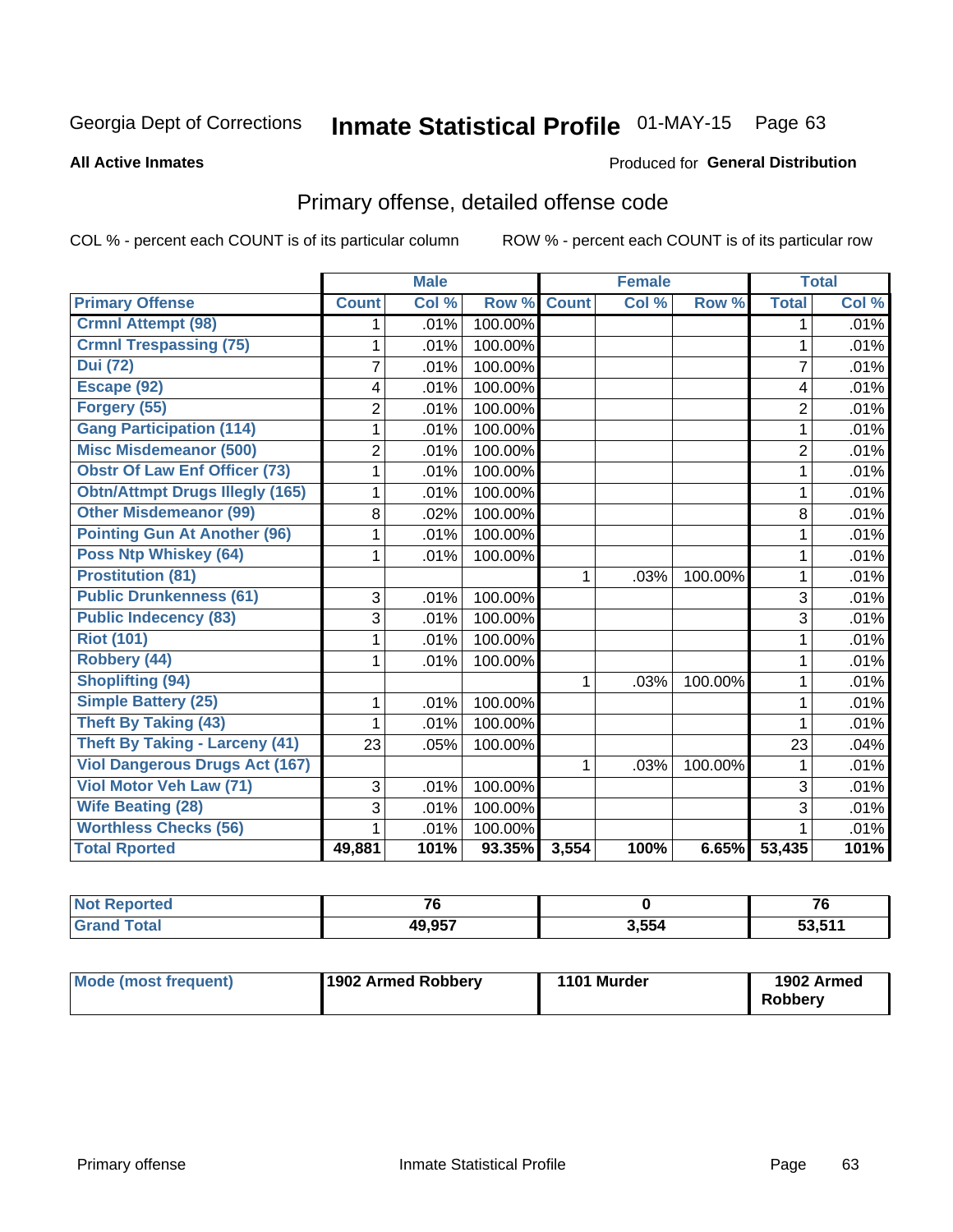# Inmate Statistical Profile 01-MAY-15 Page 64

#### **All Active Inmates**

#### **Produced for General Distribution**

## County of conviction of primary offense

COL % - percent each COUNT is of its particular column

|     |                             |              | <b>Male</b> |        |                          | <b>Female</b> |                     |              | <b>Total</b> |
|-----|-----------------------------|--------------|-------------|--------|--------------------------|---------------|---------------------|--------------|--------------|
|     | <b>County of Conviction</b> | <b>Count</b> | Col %       | Row %  | <b>Count</b>             | Col %         | Row %               | <b>Total</b> | Col %        |
| 000 | <b>Unknown</b>              | 2,513        | 5.03%       | 92.22% | $\overline{212}$         | 5.97%         | 7.78%               | 2,725        | 5.09%        |
| 001 | <b>Appling County</b>       | 93           | .19%        | 92.08% | 8                        | .23%          | 7.92%               | 101          | .19%         |
| 002 | <b>Atkinson County</b>      | 54           | .11%        | 91.53% | 5                        | .14%          | 8.47%               | 59           | .11%         |
| 003 | <b>Bacon County</b>         | 83           | .17%        | 94.32% | 5                        | .14%          | 5.68%               | 88           | .16%         |
| 004 | <b>Baker County</b>         | 13           | .03%        | 86.67% | $\overline{2}$           | .06%          | 13.33%              | 15           | .03%         |
| 005 | <b>Baldwin County</b>       | 288          | .58%        | 93.51% | 20                       | .56%          | 6.49%               | 308          | .58%         |
| 006 | <b>Banks County</b>         | 66           | .13%        | 90.41% | $\overline{7}$           | .20%          | 9.59%               | 73           | .14%         |
| 007 | <b>Barrow County</b>        | 255          | .51%        | 93.07% | 19                       | .53%          | 6.93%               | 274          | .51%         |
| 008 | <b>Bartow County</b>        | 584          | 1.17%       | 85.76% | 97                       | 2.73%         | 14.24%              | 681          | 1.27%        |
| 009 | <b>Ben Hill County</b>      | 247          | .49%        | 93.56% | 17                       | .48%          | 6.44%               | 264          | .49%         |
| 010 | <b>Berrien County</b>       | 77           | .15%        | 95.06% | 4                        | .11%          | 4.94%               | 81           | .15%         |
| 011 | <b>Bibb County</b>          | 996          | 1.99%       | 94.86% | 54                       | 1.52%         | 5.14%               | 1,050        | 1.96%        |
| 012 | <b>Bleckley County</b>      | 55           | .11%        | 94.83% | 3                        | .08%          | $\overline{5.17\%}$ | 58           | .11%         |
| 013 | <b>Brantley County</b>      | 54           | .11%        | 94.74% | 3                        | .08%          | 5.26%               | 57           | .11%         |
| 014 | <b>Brooks County</b>        | 67           | .13%        | 94.37% | 4                        | .11%          | 5.63%               | 71           | .13%         |
| 015 | <b>Bryan County</b>         | 88           | .18%        | 97.78% | $\overline{2}$           | .06%          | 2.22%               | 90           | .17%         |
| 016 | <b>Bulloch County</b>       | 517          | 1.03%       | 93.49% | 36                       | 1.01%         | 6.51%               | 553          | 1.03%        |
| 017 | <b>Burke County</b>         | 203          | .41%        | 96.67% | 7                        | .20%          | 3.33%               | 210          | .39%         |
| 018 | <b>Butts County</b>         | 133          | .27%        | 95.68% | 6                        | .17%          | 4.32%               | 139          | .26%         |
| 019 | <b>Calhoun County</b>       | 31           | .06%        | 91.18% | 3                        | .08%          | 8.82%               | 34           | .06%         |
| 020 | <b>Camden County</b>        | 181          | .36%        | 95.26% | $\boldsymbol{9}$         | .25%          | 4.74%               | 190          | .36%         |
| 021 | <b>Candler County</b>       | 117          | .23%        | 88.64% | 15                       | .42%          | 11.36%              | 132          | .25%         |
| 022 | <b>Carroll County</b>       | 509          | 1.02%       | 90.25% | 55                       | 1.55%         | 9.75%               | 564          | 1.05%        |
| 023 | <b>Catoosa County</b>       | 332          | .66%        | 92.48% | 27                       | .76%          | 7.52%               | 359          | .67%         |
| 024 | <b>Charlton County</b>      | 68           | .14%        | 94.44% | 4                        | .11%          | 5.56%               | 72           | .13%         |
| 025 | <b>Chatham County</b>       | 1,928        | 3.86%       | 96.59% | 68                       | 1.91%         | 3.41%               | 1,996        | 3.73%        |
| 026 | <b>Chattahoochee County</b> | 31           | .06%        | 96.88% | 1                        | .03%          | 3.13%               | 32           | .06%         |
| 027 | <b>Chattooga County</b>     | 237          | .47%        | 90.80% | 24                       | .68%          | 9.20%               | 261          | .49%         |
| 028 | <b>Cherokee County</b>      | 539          | 1.08%       | 91.98% | 47                       | 1.32%         | 8.02%               | 586          | 1.10%        |
| 029 | <b>Clarke County</b>        | 427          | .85%        | 94.47% | 25                       | .70%          | 5.53%               | 452          | .84%         |
| 030 | <b>Clay County</b>          | 25           | .05%        | 86.21% | $\overline{\mathcal{A}}$ | .11%          | 13.79%              | 29           | .05%         |
| 031 | <b>Clayton County</b>       | 1,424        | 2.85%       | 93.50% | 99                       | 2.79%         | 6.50%               | 1,523        | 2.85%        |
| 032 | <b>Clinch County</b>        | 46           | .09%        | 90.20% | 5                        | .14%          | 9.80%               | 51           | .10%         |
| 033 | <b>Cobb County</b>          | 2,468        | 4.94%       | 91.48% | 230                      | 6.47%         | 8.52%               | 2,698        | 5.04%        |
| 034 | <b>Coffee County</b>        | 239          | .48%        | 96.37% | 9                        | .25%          | 3.63%               | 248          | .46%         |
| 035 | <b>Colquitt County</b>      | 225          | .45%        | 95.34% | 11                       | .31%          | 4.66%               | 236          | .44%         |
| 036 | <b>Columbia County</b>      | 383          | .77%        | 89.07% | 47                       | 1.32%         | 10.93%              | 430          | .80%         |
| 037 | <b>Cook County</b>          | 123          | .25%        | 97.62% | 3                        | .08%          | 2.38%               | 126          | .24%         |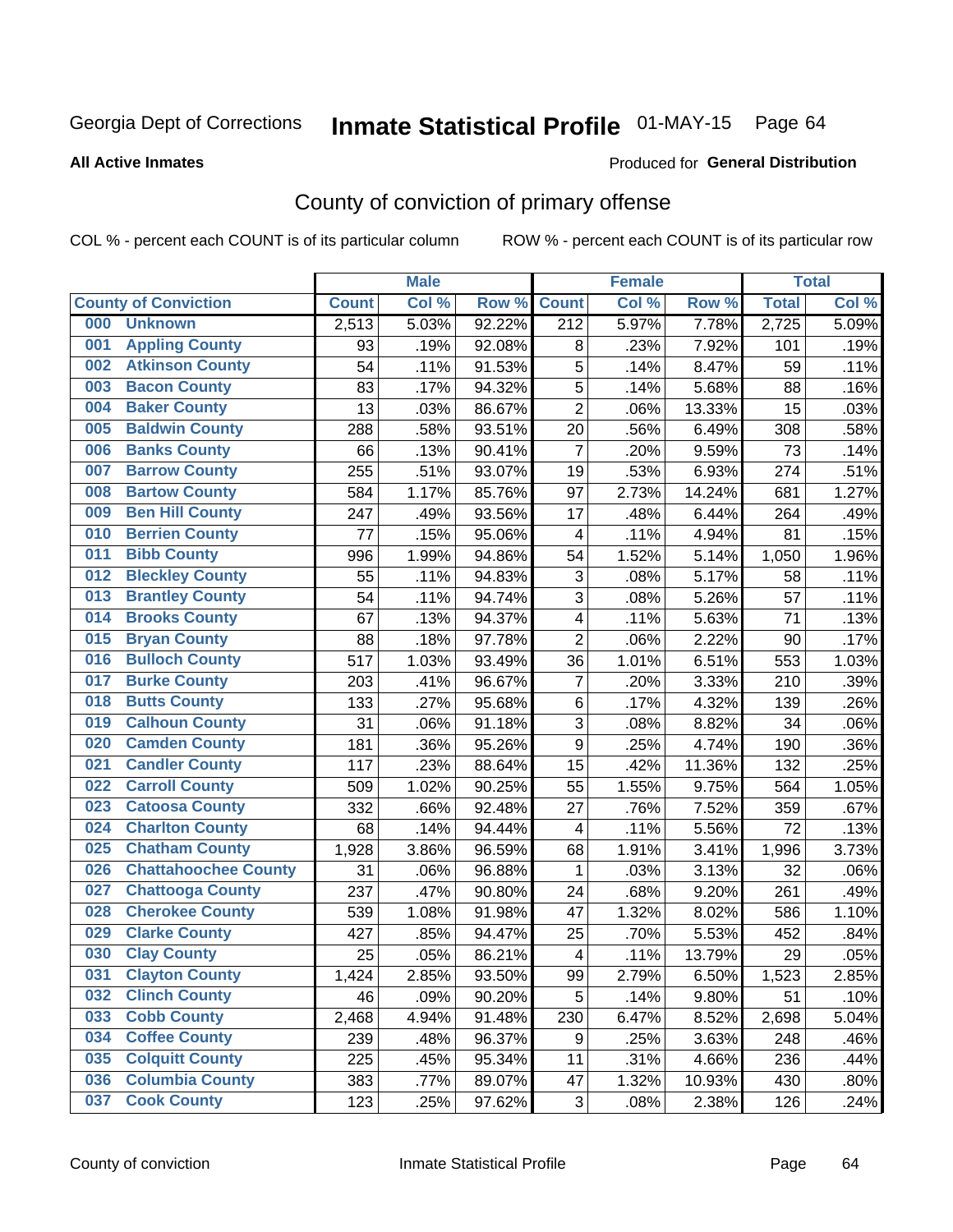# Inmate Statistical Profile 01-MAY-15 Page 65

#### **All Active Inmates**

#### Produced for General Distribution

## County of conviction of primary offense

COL % - percent each COUNT is of its particular column

|     |                             |              | <b>Male</b> |         |                  | <b>Female</b> |        |              | <b>Total</b> |
|-----|-----------------------------|--------------|-------------|---------|------------------|---------------|--------|--------------|--------------|
|     | <b>County of Conviction</b> | <b>Count</b> | Col %       | Row %   | <b>Count</b>     | Col %         | Row %  | <b>Total</b> | Col %        |
| 038 | <b>Coweta County</b>        | 530          | 1.06%       | 93.47%  | 37               | 1.04%         | 6.53%  | 567          | 1.06%        |
| 039 | <b>Crawford County</b>      | 23           | .05%        | 100.00% |                  |               |        | 23           | .04%         |
| 040 | <b>Crisp County</b>         | 290          | .58%        | 96.03%  | 12               | .34%          | 3.97%  | 302          | .56%         |
| 041 | <b>Dade County</b>          | 92           | .18%        | 92.93%  | $\overline{7}$   | .20%          | 7.07%  | 99           | .19%         |
| 042 | <b>Dawson County</b>        | 106          | .21%        | 92.98%  | 8                | .23%          | 7.02%  | 114          | .21%         |
| 043 | <b>Decatur County</b>       | 254          | .51%        | 94.07%  | 16               | .45%          | 5.93%  | 270          | .50%         |
| 044 | <b>Dekalb County</b>        | 2,995        | 6.00%       | 94.81%  | 164              | 4.61%         | 5.19%  | 3,159        | 5.90%        |
| 045 | <b>Dodge County</b>         | 134          | .27%        | 93.71%  | 9                | .25%          | 6.29%  | 143          | .27%         |
| 046 | <b>Dooly County</b>         | 87           | .17%        | 94.57%  | 5                | .14%          | 5.43%  | 92           | .17%         |
| 047 | <b>Dougherty County</b>     | 915          | 1.83%       | 93.65%  | 62               | 1.74%         | 6.35%  | 977          | 1.83%        |
| 048 | <b>Douglas County</b>       | 1,134        | 2.27%       | 90.07%  | 125              | 3.52%         | 9.93%  | 1,259        | 2.35%        |
| 049 | <b>Early County</b>         | 97           | .19%        | 95.10%  | $\mathbf 5$      | .14%          | 4.90%  | 102          | .19%         |
| 050 | <b>Echols County</b>        | 11           | .02%        | 91.67%  | $\mathbf{1}$     | .03%          | 8.33%  | 12           | .02%         |
| 051 | <b>Effingham County</b>     | 168          | .34%        | 94.92%  | 9                | .25%          | 5.08%  | 177          | .33%         |
| 052 | <b>Elbert County</b>        | 125          | .25%        | 93.28%  | 9                | .25%          | 6.72%  | 134          | .25%         |
| 053 | <b>Emanuel County</b>       | 165          | .33%        | 94.83%  | $\boldsymbol{9}$ | .25%          | 5.17%  | 174          | .33%         |
| 054 | <b>Evans County</b>         | 95           | .19%        | 95.96%  | 4                | .11%          | 4.04%  | 99           | .19%         |
| 055 | <b>Fannin County</b>        | 92           | .18%        | 87.62%  | 13               | .37%          | 12.38% | 105          | .20%         |
| 056 | <b>Fayette County</b>       | 347          | .69%        | 90.36%  | 37               | 1.04%         | 9.64%  | 384          | .72%         |
| 057 | <b>Floyd County</b>         | 834          | 1.67%       | 90.06%  | 92               | 2.59%         | 9.94%  | 926          | 1.73%        |
| 058 | <b>Forsyth County</b>       | 348          | .70%        | 90.63%  | 36               | 1.01%         | 9.38%  | 384          | .72%         |
| 059 | <b>Franklin County</b>      | 134          | .27%        | 93.71%  | 9                | .25%          | 6.29%  | 143          | .27%         |
| 060 | <b>Fulton County</b>        | 4,523        | 9.05%       | 96.34%  | 172              | 4.84%         | 3.66%  | 4,695        | 8.77%        |
| 061 | <b>Gilmer County</b>        | 94           | .19%        | 89.52%  | 11               | .31%          | 10.48% | 105          | .20%         |
| 062 | <b>Glascock County</b>      | 3            | .01%        | 75.00%  | 1                | .03%          | 25.00% | 4            | .01%         |
| 063 | <b>Glynn County</b>         | 490          | .98%        | 93.16%  | 36               | 1.01%         | 6.84%  | 526          | .98%         |
| 064 | <b>Gordon County</b>        | 378          | .76%        | 89.36%  | 45               | 1.27%         | 10.64% | 423          | .79%         |
| 065 | <b>Grady County</b>         | 175          | .35%        | 95.63%  | 8                | .23%          | 4.37%  | 183          | .34%         |
| 066 | <b>Greene County</b>        | 107          | .21%        | 92.24%  | 9                | .25%          | 7.76%  | 116          | .22%         |
| 067 | <b>Gwinnett County</b>      | 2,241        | 4.49%       | 92.68%  | 177              | 4.98%         | 7.32%  | 2,418        | 4.52%        |
| 068 | <b>Habersham County</b>     | 106          | .21%        | 94.64%  | $\,6$            | .17%          | 5.36%  | 112          | .21%         |
| 069 | <b>Hall County</b>          | 694          | 1.39%       | 92.04%  | 60               | 1.69%         | 7.96%  | 754          | 1.41%        |
| 070 | <b>Hancock County</b>       | 35           | .07%        | 92.11%  | 3                | .08%          | 7.89%  | 38           | .07%         |
| 071 | <b>Haralson County</b>      | 171          | .34%        | 94.48%  | 10               | .28%          | 5.52%  | 181          | .34%         |
| 072 | <b>Harris County</b>        | 100          | .20%        | 91.74%  | 9                | .25%          | 8.26%  | 109          | .20%         |
| 073 | <b>Hart County</b>          | 168          | .34%        | 95.45%  | 8                | .23%          | 4.55%  | 176          | .33%         |
| 074 | <b>Heard County</b>         | 48           | .10%        | 92.31%  | 4                | .11%          | 7.69%  | 52           | .10%         |
| 075 | <b>Henry County</b>         | 476          | .95%        | 90.15%  | 52               | 1.46%         | 9.85%  | 528          | .99%         |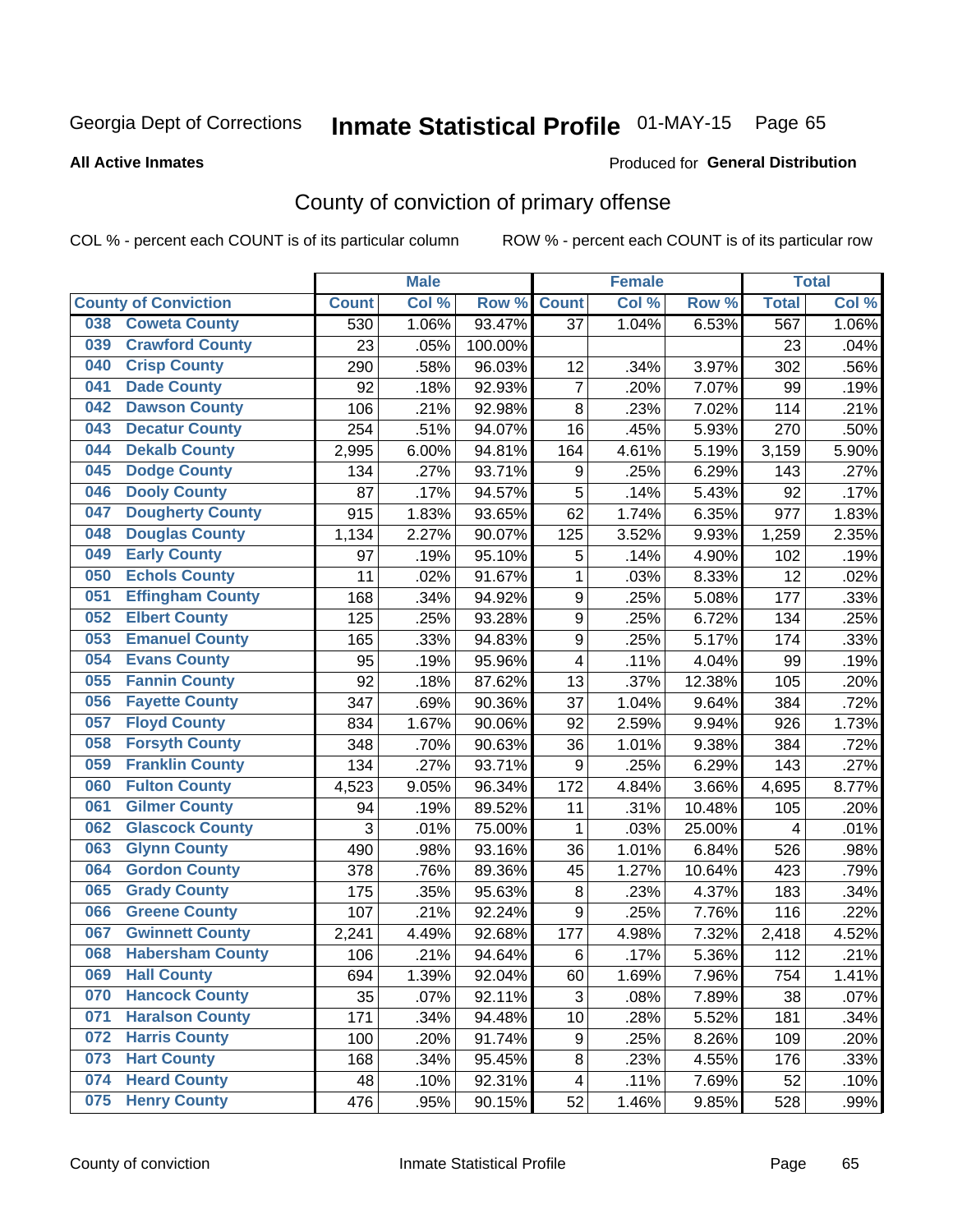# Inmate Statistical Profile 01-MAY-15 Page 66

#### **All Active Inmates**

#### Produced for General Distribution

## County of conviction of primary offense

COL % - percent each COUNT is of its particular column

|       |                             |              | <b>Male</b> |         |                | <b>Female</b> |        |              | <b>Total</b> |
|-------|-----------------------------|--------------|-------------|---------|----------------|---------------|--------|--------------|--------------|
|       | <b>County of Conviction</b> | <b>Count</b> | Col %       | Row %   | <b>Count</b>   | Col %         | Row %  | <b>Total</b> | Col %        |
| 076   | <b>Houston County</b>       | 688          | 1.38%       | 94.77%  | 38             | 1.07%         | 5.23%  | 726          | 1.36%        |
| 077   | <b>Irwin County</b>         | 67           | .13%        | 95.71%  | 3              | .08%          | 4.29%  | 70           | .13%         |
| 078   | <b>Jackson County</b>       | 244          | .49%        | 93.13%  | 18             | .51%          | 6.87%  | 262          | .49%         |
| 079   | <b>Jasper County</b>        | 61           | .12%        | 95.31%  | 3              | .08%          | 4.69%  | 64           | .12%         |
| 080   | <b>Jeff Davis County</b>    | 83           | .17%        | 95.40%  | 4              | .11%          | 4.60%  | 87           | .16%         |
| 081   | <b>Jefferson County</b>     | 145          | .29%        | 97.32%  | 4              | .11%          | 2.68%  | 149          | .28%         |
| 082   | <b>Jenkins County</b>       | 67           | .13%        | 95.71%  | 3              | .08%          | 4.29%  | 70           | .13%         |
| 083   | <b>Johnson County</b>       | 44           | .09%        | 97.78%  | $\mathbf{1}$   | .03%          | 2.22%  | 45           | .08%         |
| 084   | <b>Jones County</b>         | 195          | .39%        | 91.55%  | 18             | .51%          | 8.45%  | 213          | .40%         |
| 085   | <b>Lamar County</b>         | 68           | .14%        | 91.89%  | 6              | .17%          | 8.11%  | 74           | .14%         |
| 086   | <b>Lanier County</b>        | 49           | .10%        | 98.00%  | $\mathbf{1}$   | .03%          | 2.00%  | 50           | .09%         |
| 087   | <b>Laurens County</b>       | 269          | .54%        | 95.05%  | 14             | .39%          | 4.95%  | 283          | .53%         |
| 088   | <b>Lee County</b>           | 59           | .12%        | 96.72%  | $\overline{2}$ | .06%          | 3.28%  | 61           | .11%         |
| 089   | <b>Liberty County</b>       | 251          | .50%        | 91.94%  | 22             | .62%          | 8.06%  | 273          | .51%         |
| 090   | <b>Lincoln County</b>       | 27           | .05%        | 96.43%  | $\mathbf 1$    | .03%          | 3.57%  | 28           | .05%         |
| 091   | <b>Long County</b>          | 76           | .15%        | 91.57%  | $\overline{7}$ | .20%          | 8.43%  | 83           | .16%         |
| 092   | <b>Lowndes County</b>       | 518          | 1.04%       | 96.64%  | 18             | .51%          | 3.36%  | 536          | 1.00%        |
| 093   | <b>Lumpkin County</b>       | 94           | .19%        | 94.95%  | $\mathbf 5$    | .14%          | 5.05%  | 99           | .19%         |
| 094   | <b>Macon County</b>         | 53           | .11%        | 96.36%  | $\overline{2}$ | .06%          | 3.64%  | 55           | .10%         |
| 095   | <b>Madison County</b>       | 128          | .26%        | 95.52%  | 6              | .17%          | 4.48%  | 134          | .25%         |
| 096   | <b>Marion County</b>        | 23           | .05%        | 100.00% |                |               |        | 23           | .04%         |
| 097   | <b>Mcduffie County</b>      | 182          | .36%        | 94.30%  | 11             | .31%          | 5.70%  | 193          | .36%         |
| 098   | <b>Mcintosh County</b>      | 65           | .13%        | 98.48%  | $\mathbf{1}$   | .03%          | 1.52%  | 66           | .12%         |
| 099   | <b>Meriwether County</b>    | 175          | .35%        | 91.62%  | 16             | .45%          | 8.38%  | 191          | .36%         |
| 100   | <b>Miller County</b>        | 36           | .07%        | 100.00% |                |               |        | 36           | .07%         |
| 101   | <b>Mitchell County</b>      | 166          | .33%        | 92.74%  | 13             | .37%          | 7.26%  | 179          | .33%         |
| 102   | <b>Monroe County</b>        | 135          | .27%        | 89.40%  | 16             | .45%          | 10.60% | 151          | .28%         |
| 103   | <b>Montgomery County</b>    | 29           | .06%        | 96.67%  | $\mathbf{1}$   | .03%          | 3.33%  | 30           | .06%         |
| 104   | <b>Morgan County</b>        | 145          | .29%        | 92.95%  | 11             | .31%          | 7.05%  | 156          | .29%         |
| 105   | <b>Murray County</b>        | 144          | .29%        | 92.31%  | 12             | .34%          | 7.69%  | 156          | .29%         |
| 106   | <b>Muscogee County</b>      | 1,167        | 2.34%       | 95.73%  | 52             | 1.46%         | 4.27%  | 1,219        | 2.28%        |
| 107   | <b>Newton County</b>        | 653          | 1.31%       | 92.76%  | 51             | 1.44%         | 7.24%  | 704          | 1.32%        |
| 108   | <b>Oconee County</b>        | 52           | .10%        | 96.30%  | $\overline{2}$ | .06%          | 3.70%  | 54           | .10%         |
| 109   | <b>Oglethorpe County</b>    | 53           | .11%        | 96.36%  | $\overline{2}$ | .06%          | 3.64%  | 55           | .10%         |
| 110   | <b>Paulding County</b>      | 224          | .45%        | 93.33%  | 16             | .45%          | 6.67%  | 240          | .45%         |
| 111   | <b>Peach County</b>         | 86           | .17%        | 94.51%  | 5              | .14%          | 5.49%  | 91           | .17%         |
| 112   | <b>Pickens County</b>       | 86           | .17%        | 90.53%  | 9              | .25%          | 9.47%  | 95           | .18%         |
| $113$ | <b>Pierce County</b>        | 81           | .16%        | 96.43%  | 3              | .08%          | 3.57%  | 84           | .16%         |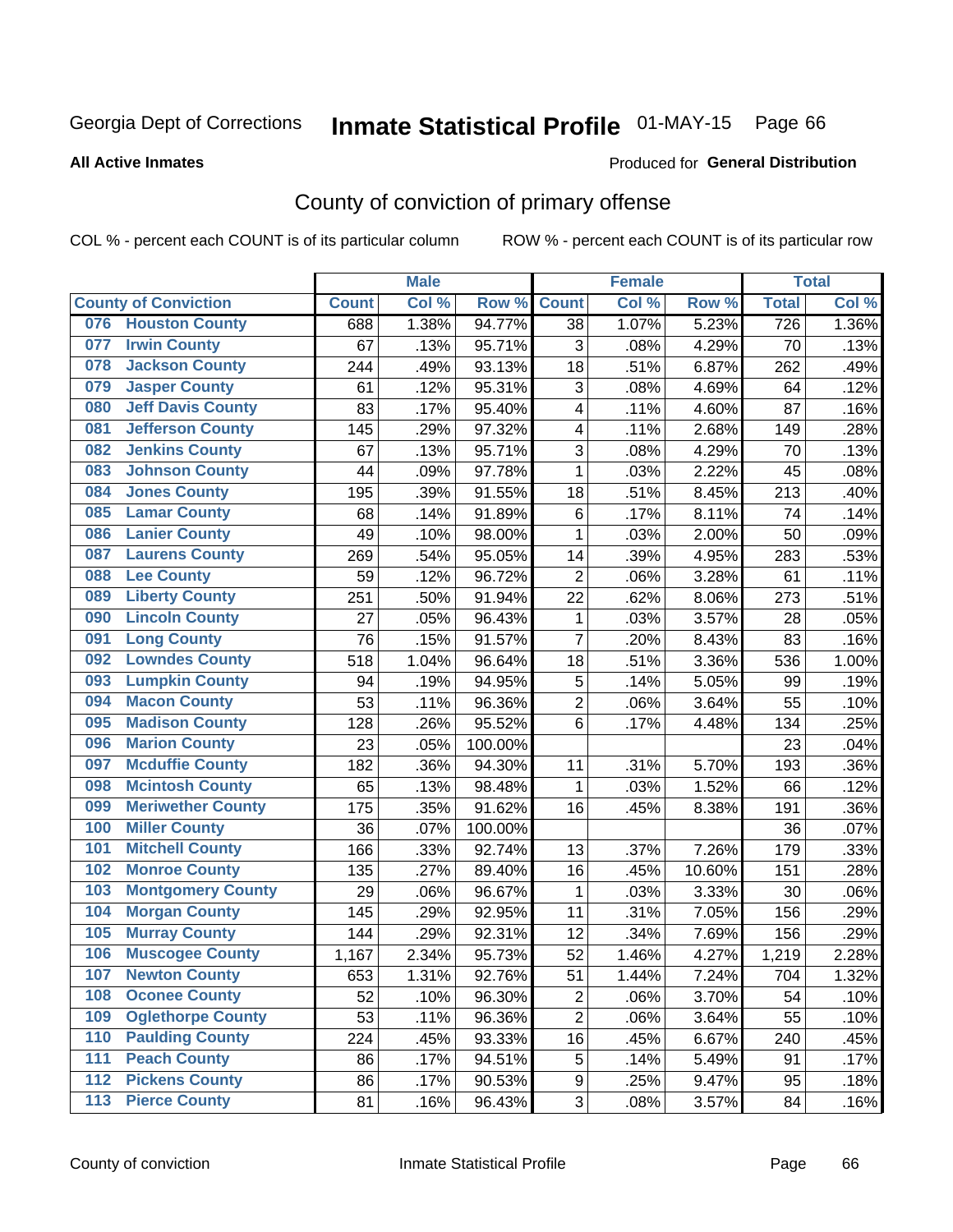# Inmate Statistical Profile 01-MAY-15 Page 67

#### **All Active Inmates**

#### Produced for General Distribution

## County of conviction of primary offense

COL % - percent each COUNT is of its particular column

|                                          |              | <b>Male</b> |         |                  | <b>Female</b> |        |                 | <b>Total</b> |
|------------------------------------------|--------------|-------------|---------|------------------|---------------|--------|-----------------|--------------|
| <b>County of Conviction</b>              | <b>Count</b> | Col %       | Row %   | <b>Count</b>     | Col %         | Row %  | <b>Total</b>    | Col %        |
| <b>Pike County</b><br>114                | 45           | .09%        | 95.74%  | $\overline{2}$   | .06%          | 4.26%  | $\overline{47}$ | .09%         |
| <b>Polk County</b><br>$\overline{115}$   | 158          | .32%        | 92.94%  | 12               | .34%          | 7.06%  | 170             | .32%         |
| <b>Pulaski County</b><br>116             | 63           | .13%        | 98.44%  | 1                | .03%          | 1.56%  | 64              | .12%         |
| <b>Putnam County</b><br>117              | 151          | .30%        | 94.97%  | 8                | .23%          | 5.03%  | 159             | .30%         |
| <b>Quitman County</b><br>118             | 15           | .03%        | 100.00% |                  |               |        | 15              | .03%         |
| <b>Rabun County</b><br>119               | 48           | .10%        | 87.27%  | $\overline{7}$   | .20%          | 12.73% | 55              | .10%         |
| <b>Randolph County</b><br>120            | 63           | .13%        | 94.03%  | 4                | .11%          | 5.97%  | 67              | .13%         |
| <b>Richmond County</b><br>121            | 1,781        | 3.57%       | 94.58%  | 102              | 2.87%         | 5.42%  | 1,883           | 3.52%        |
| <b>Rockdale County</b><br>122            | 447          | .89%        | 91.22%  | 43               | 1.21%         | 8.78%  | 490             | .92%         |
| <b>Schley County</b><br>123              | 15           | .03%        | 93.75%  | 1                | .03%          | 6.25%  | 16              | .03%         |
| <b>Screven County</b><br>124             | 140          | .28%        | 93.96%  | $\boldsymbol{9}$ | .25%          | 6.04%  | 149             | .28%         |
| <b>Seminole County</b><br>125            | 68           | .14%        | 91.89%  | 6                | .17%          | 8.11%  | 74              | .14%         |
| <b>Spalding County</b><br>126            | 501          | 1.00%       | 92.78%  | 39               | 1.10%         | 7.22%  | 540             | 1.01%        |
| <b>Stephens County</b><br>127            | 146          | .29%        | 91.82%  | 13               | .37%          | 8.18%  | 159             | .30%         |
| <b>Stewart County</b><br>128             | 29           | .06%        | 96.67%  | 1                | .03%          | 3.33%  | 30              | .06%         |
| <b>Sumter County</b><br>129              | 193          | .39%        | 94.15%  | 12               | .34%          | 5.85%  | 205             | .38%         |
| <b>Talbot County</b><br>130              | 34           | .07%        | 94.44%  | $\overline{2}$   | .06%          | 5.56%  | 36              | .07%         |
| <b>Taliaferro County</b><br>131          | 16           | .03%        | 88.89%  | $\overline{c}$   | .06%          | 11.11% | 18              | .03%         |
| <b>Tattnall County</b><br>132            | 192          | .38%        | 96.48%  | $\overline{7}$   | .20%          | 3.52%  | 199             | .37%         |
| <b>Taylor County</b><br>133              | 62           | .12%        | 89.86%  | $\overline{7}$   | .20%          | 10.14% | 69              | .13%         |
| <b>Telfair County</b><br>134             | 84           | .17%        | 92.31%  | $\overline{7}$   | .20%          | 7.69%  | 91              | .17%         |
| <b>Terrell County</b><br>135             | 83           | .17%        | 95.40%  | 4                | .11%          | 4.60%  | 87              | .16%         |
| <b>Thomas County</b><br>136              | 195          | .39%        | 92.42%  | 16               | .45%          | 7.58%  | 211             | .39%         |
| <b>Tift County</b><br>137                | 327          | .65%        | 95.89%  | 14               | .39%          | 4.11%  | 341             | .64%         |
| <b>Toombs County</b><br>138              | 331          | .66%        | 91.44%  | 31               | .87%          | 8.56%  | 362             | .68%         |
| <b>Towns County</b><br>139               | 39           | .08%        | 86.67%  | 6                | .17%          | 13.33% | 45              | .08%         |
| <b>Treutlen County</b><br>140            | 88           | .18%        | 94.62%  | 5                | .14%          | 5.38%  | 93              | .17%         |
| <b>Troup County</b><br>141               | 563          | 1.13%       | 91.40%  | 53               | 1.49%         | 8.60%  | 616             | 1.15%        |
| <b>Turner County</b><br>142              | 65           | .13%        | 94.20%  | 4                | .11%          | 5.80%  | 69              | .13%         |
| <b>Twiggs County</b><br>$\overline{143}$ | 70           | .14%        | 97.22%  | $\overline{2}$   | .06%          | 2.78%  | 72              | .13%         |
| <b>Union County</b><br>144               | 70           | .14%        | 80.46%  | 17               | .48%          | 19.54% | 87              | .16%         |
| 145<br><b>Upson County</b>               | 161          | .32%        | 93.60%  | 11               | .31%          | 6.40%  | 172             | .32%         |
| <b>Walker County</b><br>146              | 385          | .77%        | 90.16%  | 42               | 1.18%         | 9.84%  | 427             | .80%         |
| <b>Walton County</b><br>147              | 521          | 1.04%       | 90.77%  | 53               | 1.49%         | 9.23%  | 574             | 1.07%        |
| <b>Ware County</b><br>148                | 326          | .65%        | 93.68%  | 22               | .62%          | 6.32%  | 348             | .65%         |
| <b>Warren County</b><br>149              | 50           | .10%        | 98.04%  | 1                | .03%          | 1.96%  | 51              | .10%         |
| <b>Washington County</b><br>150          | 167          | .33%        | 91.26%  | 16               | .45%          | 8.74%  | 183             | .34%         |
| <b>Wayne County</b><br>151               | 167          | .33%        | 93.82%  | 11               | .31%          | 6.18%  | 178             | .33%         |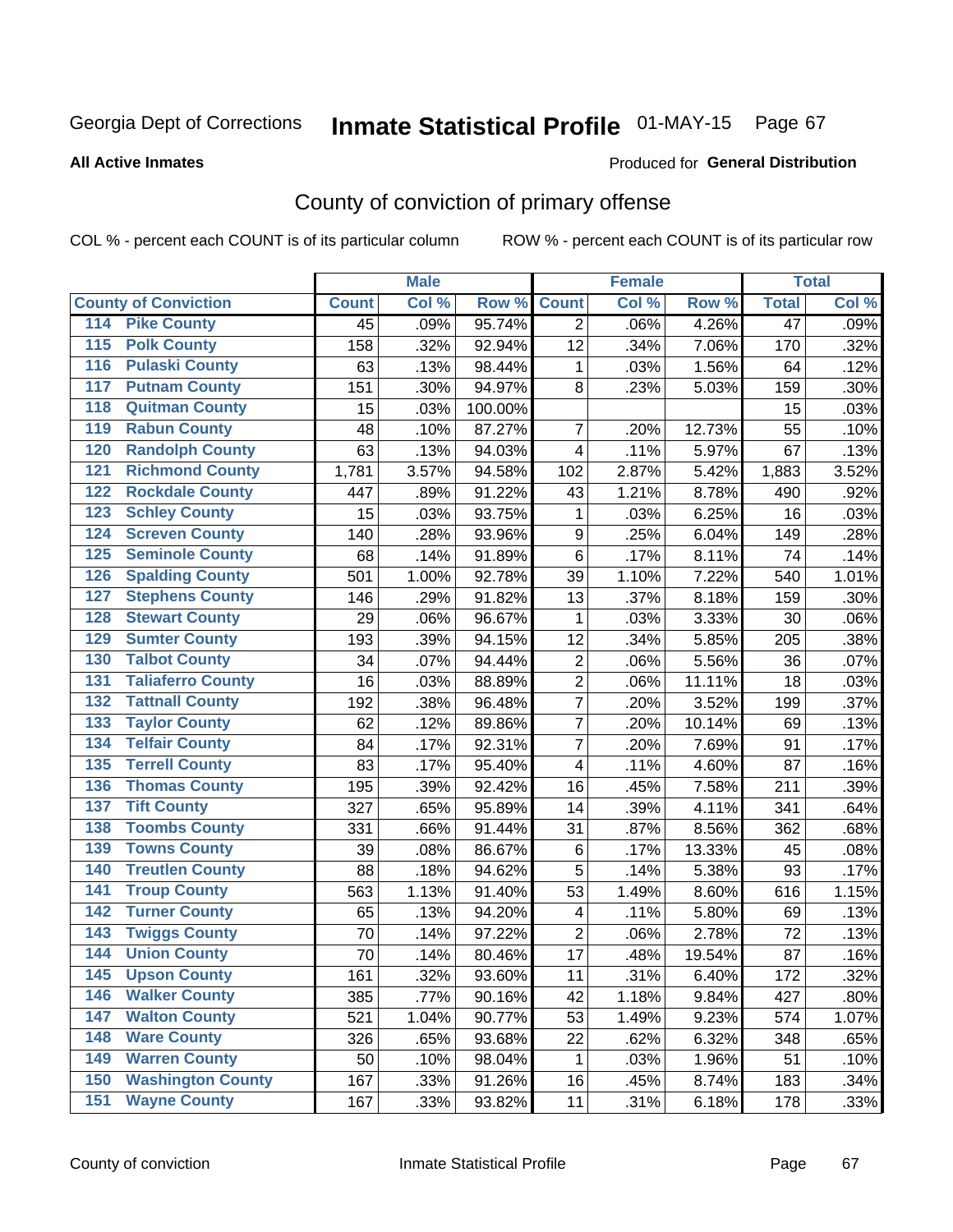# Inmate Statistical Profile 01-MAY-15 Page 68

**All Active Inmates** 

### **Produced for General Distribution**

### County of conviction of primary offense

COL % - percent each COUNT is of its particular column

|                                |                    | <b>Male</b> |             |       | <b>Female</b> |        |              | <b>Total</b> |
|--------------------------------|--------------------|-------------|-------------|-------|---------------|--------|--------------|--------------|
| <b>County of Conviction</b>    | Count <sup>1</sup> | Col %       | Row % Count |       | Col %         | Row %  | <b>Total</b> | Col %        |
| <b>Webster County</b><br>152   | 3                  | .01%        | 75.00%      |       | $.03\%$       | 25.00% | 4            | .01%         |
| <b>Wheeler County</b><br>153   | 24                 | $.05\%$     | 100.00%     |       |               |        | 24           | .04%         |
| <b>White County</b><br>154     | 84                 | .17%        | 87.50%      | 12    | .34%          | 12.50% | 96           | .18%         |
| <b>Whitfield County</b><br>155 | 519                | $1.04\%$    | 89.33%      | 62    | 1.74%         | 10.67% | 581          | 1.09%        |
| <b>Wilcox County</b><br>156    | 44                 | .09%        | 93.62%      | 3     | .08%          | 6.38%  | 47           | .09%         |
| <b>Wilkes County</b><br>157    | 75                 | .15%        | 97.40%      | 2     | $.06\%$       | 2.60%  | 77           | .14%         |
| <b>Wilkinson County</b><br>158 | 44                 | .09%        | 95.65%      | 2     | .06%          | 4.35%  | 46           | .09%         |
| <b>Worth County</b><br>159     | 113                | .23%        | 95.76%      | 5     | .14%          | 4.24%  | 118          | .22%         |
| <b>Total Rported</b>           | 49,957             | 100%        | 93.36%      | 3,554 | 100%          | 6.64%  | 53,511       | 100%         |

| <b>Not</b><br>Reported |        |       |                   |
|------------------------|--------|-------|-------------------|
| ⊺otai                  | 49,957 | 3,554 | ES EAA<br>່ວວ.ວ⊺∴ |

| <b>Mode (most frequent)</b> | <b>Fulton County</b> | <b>ICobb County</b> | <b>Fulton County</b> |
|-----------------------------|----------------------|---------------------|----------------------|
|                             |                      |                     |                      |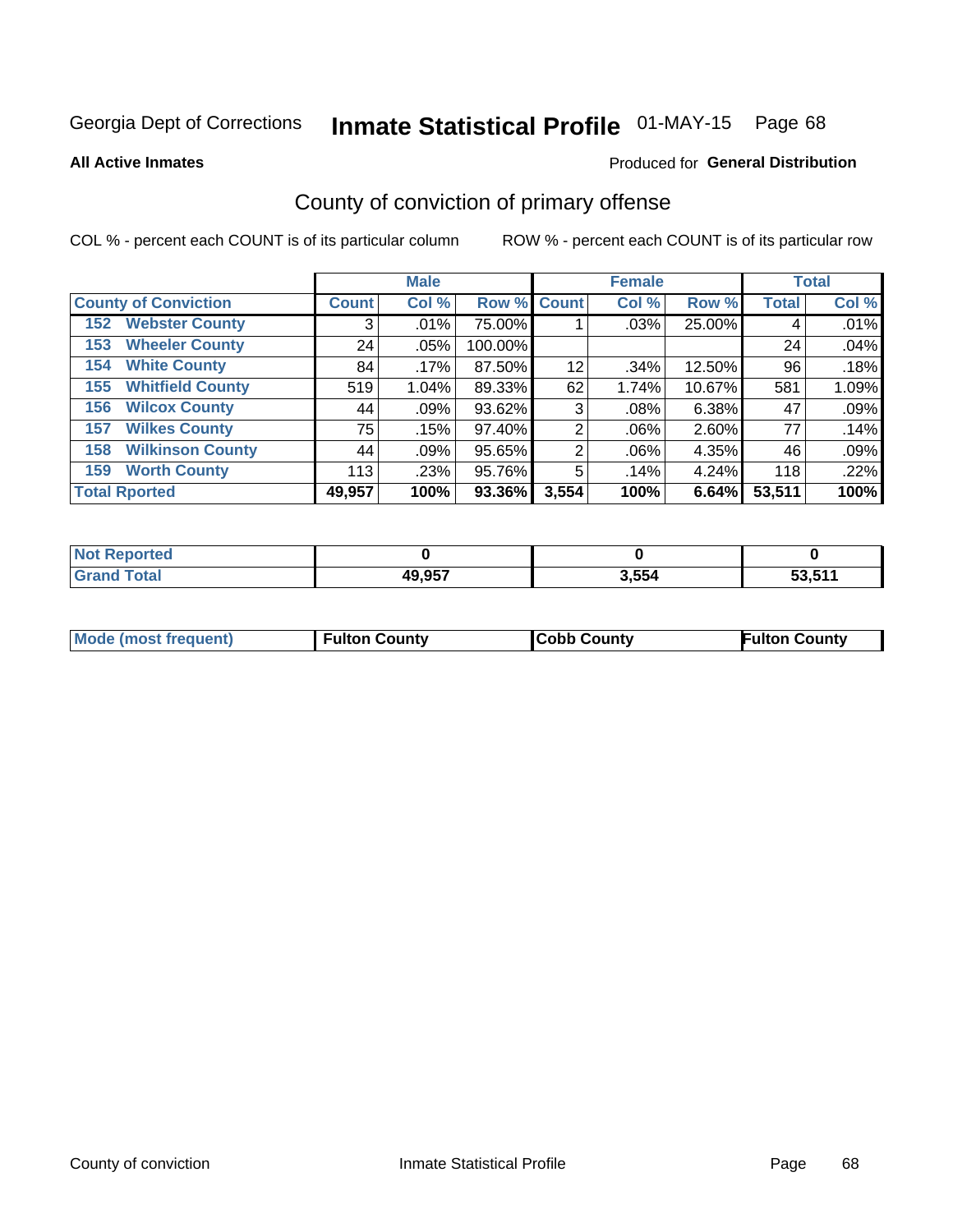### **Georgia Dept of Corrections All Active Inmates**

# Inmate Statistical Profile 01-MAY-15 Page 69

Produced for General Distribution

# Circuit of conviction of primary offense

COL % - percent each COUNT is of its particular column ROW % - percent each COUNT is of its particular row

|                         |                                 |                  | <b>Male</b> |        |              | <b>Female</b> |        |              | <b>Total</b> |
|-------------------------|---------------------------------|------------------|-------------|--------|--------------|---------------|--------|--------------|--------------|
|                         | <b>Circuit of Conviction</b>    | <b>Count</b>     | Col %       | Row %  | <b>Count</b> | Col %         | Row %  | <b>Total</b> | Col %        |
| 1                       | <b>Alapaha Circuit</b>          | $\overline{349}$ | .74%        | 95.10% | 18           | .54%          | 4.90%  | 367          | .72%         |
| $\overline{2}$          | <b>Alcovy Circuit</b>           | 1,174            | 2.47%       | 91.86% | 104          | 3.11%         | 8.14%  | 1,278        | 2.52%        |
| $\overline{\mathbf{3}}$ | <b>Atlanta Circuit</b>          | 4,523            | 9.53%       | 96.34% | 172          | 5.15%         | 3.66%  | 4,695        | 9.24%        |
| 4                       | <b>Atlantic Circuit</b>         | 767              | 1.62%       | 94.69% | 43           | 1.29%         | 5.31%  | 810          | 1.59%        |
| 5                       | <b>Augusta Circuit</b>          | 2,367            | 4.99%       | 93.82% | 156          | 4.67%         | 6.18%  | 2,523        | 4.97%        |
| $\overline{\mathbf{6}}$ | <b>Blue Ridge Circuit</b>       | 539              | 1.14%       | 91.98% | 47           | 1.41%         | 8.02%  | 586          | 1.15%        |
| $\overline{\mathbf{7}}$ | <b>Brunswick Circuit</b>        | 1,014            | 2.14%       | 93.72% | 68           | 2.03%         | 6.28%  | 1,082        | 2.13%        |
| 8                       | <b>Chattahoochee Circuit</b>    | 1,417            | 2.99%       | 95.23% | 71           | 2.12%         | 4.77%  | 1,488        | 2.93%        |
| $\overline{9}$          | <b>Cherokee Circuit</b>         | 962              | 2.03%       | 87.14% | 142          | 4.25%         | 12.86% | 1,104        | 2.17%        |
| 10                      | <b>Clayton Circuit</b>          | 1,424            | 3.00%       | 93.50% | 99           | 2.96%         | 6.50%  | 1,523        | 3.00%        |
| $\overline{11}$         | <b>Cobb Circuit</b>             | 2,468            | 5.20%       | 91.48% | 230          | 6.88%         | 8.52%  | 2,698        | 5.31%        |
| 12                      | <b>Conasauga Circuit</b>        | 663              | 1.40%       | 89.96% | 74           | 2.21%         | 10.04% | 737          | 1.45%        |
| $\overline{13}$         | <b>Cordele Circuit</b>          | 668              | 1.41%       | 94.75% | 37           | 1.11%         | 5.25%  | 705          | 1.39%        |
| $\overline{14}$         | <b>Coweta Circuit</b>           | 1,825            | 3.85%       | 91.71% | 165          | 4.94%         | 8.29%  | 1,990        | 3.92%        |
| 15                      | <b>Dougherty Circuit</b>        | 915              | 1.93%       | 93.65% | 62           | 1.86%         | 6.35%  | 977          | 1.92%        |
| 16                      | <b>Dublin Circuit</b>           | 471              | .99%        | 95.54% | 22           | .66%          | 4.46%  | 493          | .97%         |
| $\overline{17}$         | <b>Eastern Circuit</b>          | 1,928            | 4.06%       | 96.59% | 68           | 2.03%         | 3.41%  | 1,996        | 3.93%        |
| 18                      | <b>Flint Circuit</b>            | 476              | 1.00%       | 90.15% | 52           | 1.56%         | 9.85%  | 528          | 1.04%        |
| 19                      | <b>Griffin Circuit</b>          | 1,054            | 2.22%       | 92.21% | 89           | 2.66%         | 7.79%  | 1,143        | 2.25%        |
| 20                      | <b>Gwinnett Circuit</b>         | 2,241            | 4.72%       | 92.68% | 177          | 5.30%         | 7.32%  | 2,418        | 4.76%        |
| $\overline{21}$         | <b>Houston Circuit</b>          | 688              | 1.45%       | 94.77% | 38           | 1.14%         | 5.23%  | 726          | 1.43%        |
| $\overline{22}$         | <b>Lookout Mountain Circuit</b> | 1,046            | 2.20%       | 91.27% | 100          | 2.99%         | 8.73%  | 1,146        | 2.26%        |
| 23                      | <b>Macon Circuit</b>            | 1,105            | 2.33%       | 94.93% | 59           | 1.77%         | 5.07%  | 1,164        | 2.29%        |
| 24                      | <b>Middle Circuit</b>           | 925              | 1.95%       | 92.50% | 75           | 2.24%         | 7.50%  | 1,000        | 1.97%        |
| $\overline{25}$         | <b>Mountain Circuit</b>         | 300              | .63%        | 92.02% | 26           | .78%          | 7.98%  | 326          | .64%         |
| 26                      | <b>Northeastern Circuit</b>     | 800              | 1.69%       | 92.17% | 68           | 2.03%         | 7.83%  | 868          | 1.71%        |
| 27                      | <b>Northern Circuit</b>         | 608              | 1.28%       | 94.70% | 34           | 1.02%         | 5.30%  | 642          | 1.26%        |
| 28                      | <b>Ocmulgee Circuit</b>         | 1,026            | 2.16%       | 93.27% | 74           | 2.21%         | 6.73%  | 1,100        | 2.17%        |
| 29                      | <b>Oconee Circuit</b>           | 389              | .82%        | 94.88% | 21           | .63%          | 5.12%  | 410          | .81%         |
| 30                      | <b>Ogeechee Circuit</b>         | 892              | 1.88%       | 93.99% | 57           | 1.71%         | 6.01%  | 949          | 1.87%        |
| $\overline{31}$         | <b>Pataula Circuit</b>          | 387              | .82%        | 94.39% | 23           | .69%          | 5.61%  | 410          | .81%         |
| 32                      | <b>Piedmont Circuit</b>         | 565              | 1.19%       | 92.78% | 44           | 1.32%         | 7.22%  | 609          | 1.20%        |
| 33                      | <b>Rome Circuit</b>             | 834              | 1.76%       | 90.06% | 92           | 2.75%         | 9.94%  | 926          | 1.82%        |
| 34                      | <b>South Georgia Circuit</b>    | 639              | 1.35%       | 93.83% | 42           | 1.26%         | 6.17%  | 681          | 1.34%        |
| 35                      | <b>Southern Circuit</b>         | 1,016            | 2.14%       | 95.31% | 50           | 1.50%         | 4.69%  | 1,066        | 2.10%        |
| 36                      | <b>Southwestern Circuit</b>     | 352              | .74%        | 94.88% | 19           | .57%          | 5.12%  | 371          | .73%         |
| 37                      | <b>Stone Mountain Circuit</b>   | 2,995            | 6.31%       | 94.81% | 164          | 4.91%         | 5.19%  | 3,159        | 6.22%        |
| 38                      | <b>Tallapoosa Circuit</b>       | 329              | .69%        | 93.73% | 22           | .66%          | 6.27%  | 351          | .69%         |
| 39                      | <b>Tifton Circuit</b>           | 572              | 1.21%       | 95.65% | 26           | .78%          | 4.35%  | 598          | 1.18%        |
| 40                      | <b>Toombs Circuit</b>           | 353              | .74%        | 95.15% | 18           | .54%          | 4.85%  | 371          | .73%         |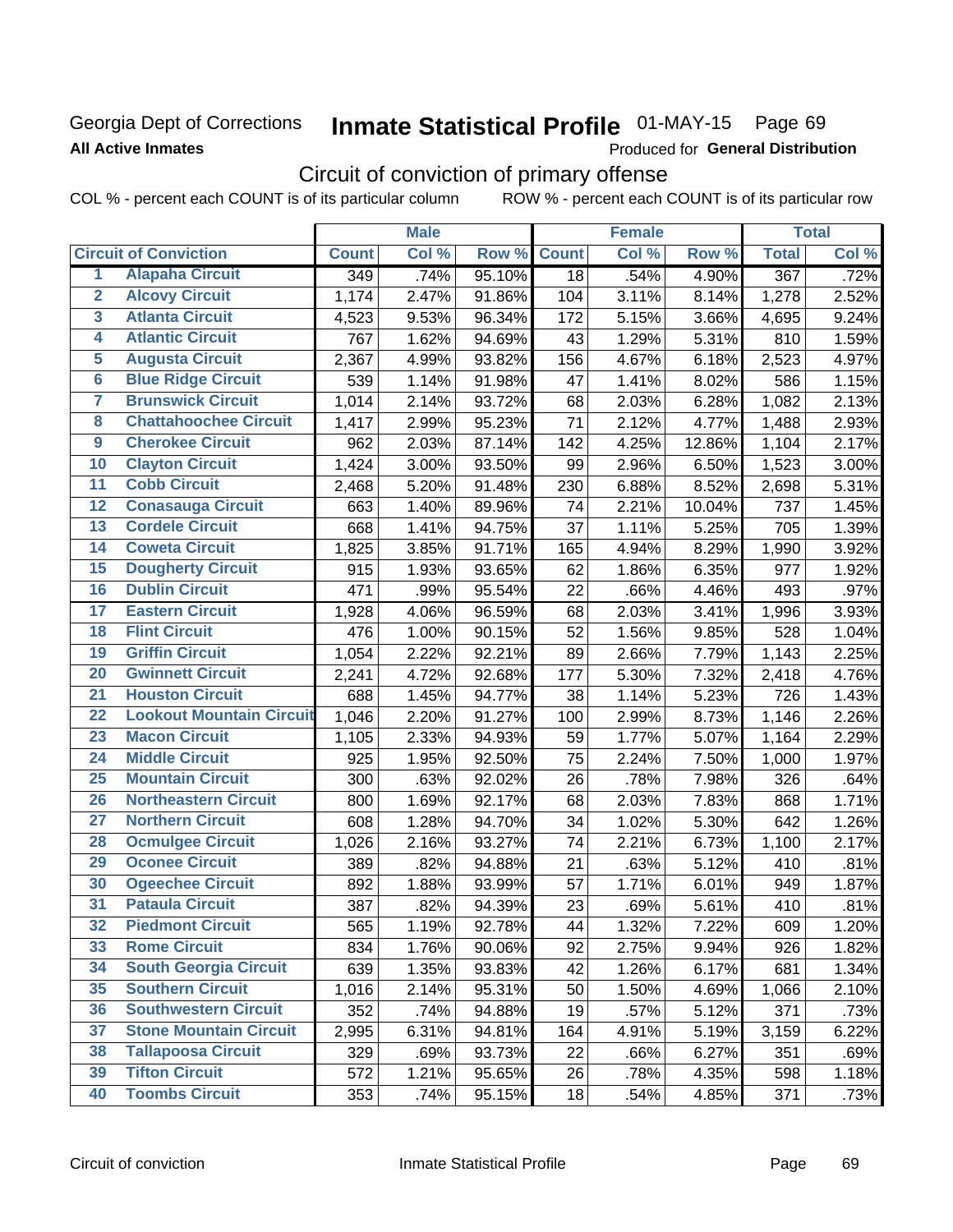### **Georgia Dept of Corrections All Active Inmates**

# Inmate Statistical Profile 01-MAY-15 Page 70

Produced for General Distribution

## Circuit of conviction of primary offense

COL % - percent each COUNT is of its particular column ROW % - percent each COUNT is of its particular row

|    |                                  |              | <b>Male</b>    |        |              | <b>Female</b> |        |              | <b>Total</b>   |
|----|----------------------------------|--------------|----------------|--------|--------------|---------------|--------|--------------|----------------|
|    | <b>Circuit of Conviction</b>     | <b>Count</b> | Col %          | Row %  | <b>Count</b> | Col %         | Row %  | <b>Total</b> | Col %          |
| 41 | <b>Waycross Circuit</b>          | 851          | 1.79%          | 94.87% | 46           | 1.38%         | 5.13%  | 897          | 1.77%          |
| 42 | <b>Western Circuit</b>           | 479          | 1.01%          | 94.66% | 27           | .81%          | 5.34%  | 506          | 1.00%          |
| 43 | <b>Rockdale Circuit</b>          | 447          | .94%           | 91.22% | 43           | 1.29%         | 8.78%  | 490          | .96%           |
| 44 | <b>Douglas Circuit</b>           | 1,134        | 2.39%          | 90.07% | 125          | 3.74%         | 9.93%  | 1,259        | 2.48%          |
| 45 | <b>Appalachian Circuit</b>       | 272          | .57%           | 89.18% | 33           | .99%          | 10.82% | 305          | .60%           |
| 46 | <b>Enotah Circuit</b>            | 287          | .60%           | 87.77% | 40           | 1.20%         | 12.23% | 327          | .64%           |
| 47 | <b>Bell-Forsyth J.C.</b>         | 348          | .73%           | 90.63% | 36           | 1.08%         | 9.38%  | 384          | .76%           |
| 48 | <b>Towaliga Judicial Circuit</b> | 336          | .71%           | 92.31% | 28           | .84%          | 7.69%  | 364          | .72%           |
| 49 | <b>Paulding Circuit</b>          | 224          | .47%           | 93.33% | 16           | .48%          | 6.67%  | 240          | .47%           |
|    | <b>Total Rported</b>             | 47,444       | 100%           | 93.42% | 3,342        | 100%          | 6.58%  | 50,786       | 100%           |
|    | <b>Not Reported</b>              |              | 2,513          |        |              | 212           |        |              | 2,725          |
|    | <b>Grand Total</b>               |              | 49,957         |        |              | 3,554         |        |              | 53,511         |
|    | <b>Mode (most frequent)</b>      |              | <b>Atlanta</b> |        |              | Cobb          |        |              | <b>Atlanta</b> |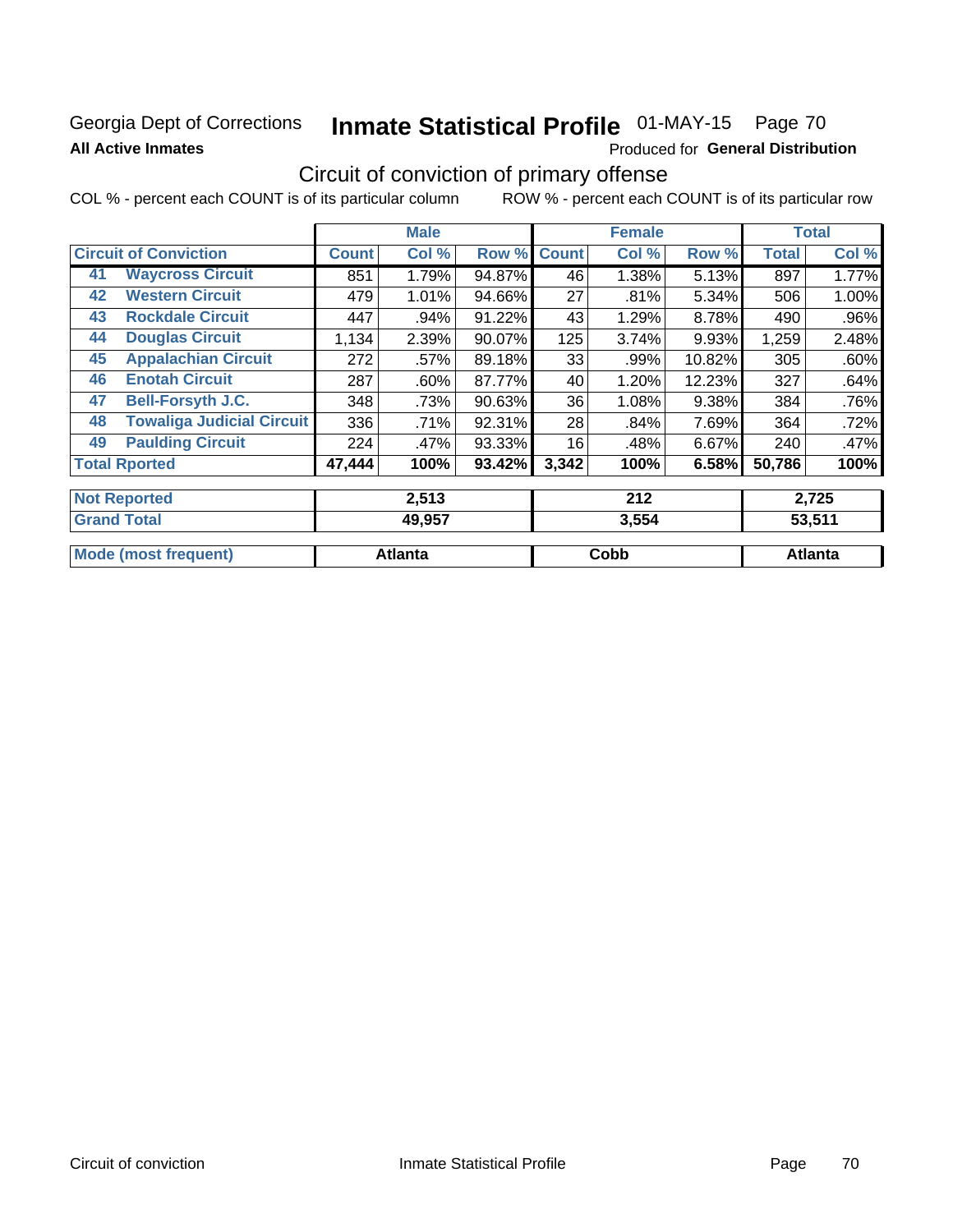### **All Active Inmates**

### Produced for General Distribution

### Years served (jail + prison) in this incarceration

COL % - percent each COUNT is of its particular column

|                              |              | <b>Male</b> |         |                | <b>Female</b> |       |              | <b>Total</b> |
|------------------------------|--------------|-------------|---------|----------------|---------------|-------|--------------|--------------|
| <b>Years Served</b>          | <b>Count</b> | Col %       | Row %   | <b>Count</b>   | Col %         | Row % | <b>Total</b> | Col %        |
| Less than one year           | 10,495       | 21.03%      | 90.76%  | 1,069          | 30.11%        | 9.24% | 11,564       | 21.63%       |
| 1 to 1.99 years              | 7,552        | 15.13%      | 91.61%  | 692            | 19.49%        | 8.39% | 8,244        | 15.42%       |
| 2 to 2.99 years              | 5,365        | 10.75%      | 92.13%  | 458            | 12.90%        | 7.87% | 5,823        | 10.89%       |
| $3$ to $3.99$ years          | 4,402        | 8.82%       | 93.05%  | 329            | 9.27%         | 6.95% | 4,731        | 8.85%        |
| $\overline{4}$ to 4.99 years | 3,315        | 6.64%       | 94.85%  | 180            | 5.07%         | 5.15% | 3,495        | 6.54%        |
| $\overline{5}$ to 5.99 years | 2,334        | 4.68%       | 94.46%  | 137            | 3.86%         | 5.54% | 2,471        | 4.62%        |
| $6$ to $6.99$ years          | 1,941        | 3.89%       | 95.10%  | 100            | 2.82%         | 4.90% | 2,041        | 3.82%        |
| 7 to 7.99 years              | 2,002        | 4.01%       | 95.52%  | 94             | 2.65%         | 4.48% | 2,096        | 3.92%        |
| 8 to 8.99 years              | 1,675        | 3.36%       | 95.17%  | 85             | 2.39%         | 4.83% | 1,760        | 3.29%        |
| 9 to 9.99 years              | 1,390        | 2.79%       | 95.08%  | 72             | 2.03%         | 4.92% | 1,462        | 2.74%        |
| 10 to 10.99 years            | 884          | 1.77%       | 95.98%  | 37             | 1.04%         | 4.02% | 921          | 1.72%        |
| 11 to 11.99 years            | 837          | 1.68%       | 95.11%  | 43             | 1.21%         | 4.89% | 880          | 1.65%        |
| 12 to 12.99 years            | 785          | 1.57%       | 95.50%  | 37             | 1.04%         | 4.50% | 822          | 1.54%        |
| 13 to 13.99 years            | 699          | 1.40%       | 96.41%  | 26             | 0.73%         | 3.59% | 725          | 1.36%        |
| 14 to 14.99 years            | 701          | 1.40%       | 96.82%  | 23             | 0.65%         | 3.18% | 724          | 1.35%        |
| 15 to 15.99 years            | 553          | 1.11%       | 95.18%  | 28             | 0.79%         | 4.82% | 581          | 1.09%        |
| 16 to 16.99 years            | 499          | 1.00%       | 95.23%  | 25             | 0.70%         | 4.77% | 524          | 0.98%        |
| 17 to 17.99 years            | 594          | 1.19%       | 97.22%  | 17             | 0.48%         | 2.78% | 611          | 1.14%        |
| 18 to 18.99 years            | 537          | 1.08%       | 97.64%  | 13             | 0.37%         | 2.36% | 550          | 1.03%        |
| 19 to 19.99 years            | 492          | 0.99%       | 96.85%  | 16             | 0.45%         | 3.15% | 508          | 0.95%        |
| 20 to 20.99 years            | 383          | 0.77%       | 96.72%  | 13             | 0.37%         | 3.28% | 396          | 0.74%        |
| 21 to 21.99 years            | 337          | 0.68%       | 96.29%  | 13             | 0.37%         | 3.71% | 350          | 0.65%        |
| 22 to 22.99 years            | 272          | 0.55%       | 97.14%  | 8              | 0.23%         | 2.86% | 280          | 0.52%        |
| 23 to 23.99 years            | 259          | 0.52%       | 96.64%  | 9              | 0.25%         | 3.36% | 268          | 0.50%        |
| 24 to 24.99 years            | 216          | 0.43%       | 97.74%  | 5              | 0.14%         | 2.26% | 221          | 0.41%        |
| 25 to 25.99 years            | 170          | 0.34%       | 97.14%  | $\overline{5}$ | 0.14%         | 2.86% | 175          | 0.33%        |
| 26 to 26.99 years            | 162          | 0.32%       | 99.39%  | $\mathbf 1$    | 0.03%         | 0.61% | 163          | 0.30%        |
| 27 to 27.99 years            | 144          | 0.29%       | 97.30%  | 4              | 0.11%         | 2.70% | 148          | 0.28%        |
| 28 to 28.99 years            | 97           | 0.19%       | 100.00% |                |               |       | 97           | 0.18%        |
| 29 to 29.99 years            | 95           | 0.19%       | 96.94%  | 3              | 0.08%         | 3.06% | 98           | 0.18%        |
| Thirty + years               | 715          | 1.43%       | 98.89%  | 8              | 0.23%         | 1.11% | 723          | 1.35%        |
| <b>Total Reported</b>        | 49,902       | 100%        | 93.36%  | 3,550          | 100%          | 6.64% | 53,452       | 100%         |

| N <sub>c</sub><br>prted | 55     |       | 59            |
|-------------------------|--------|-------|---------------|
| <b>Total</b>            | 49,957 | 3,554 | <b>EQ E44</b> |
|                         |        |       |               |

| Mean<br>(average)    | 6.16               | 3.81               |               |
|----------------------|--------------------|--------------------|---------------|
| Median (middle)      | 3.31               | 2.02               | 3.19          |
| Mode (most frequent) | Less than one year | Less than one year | Less than one |
|                      |                    |                    | vear          |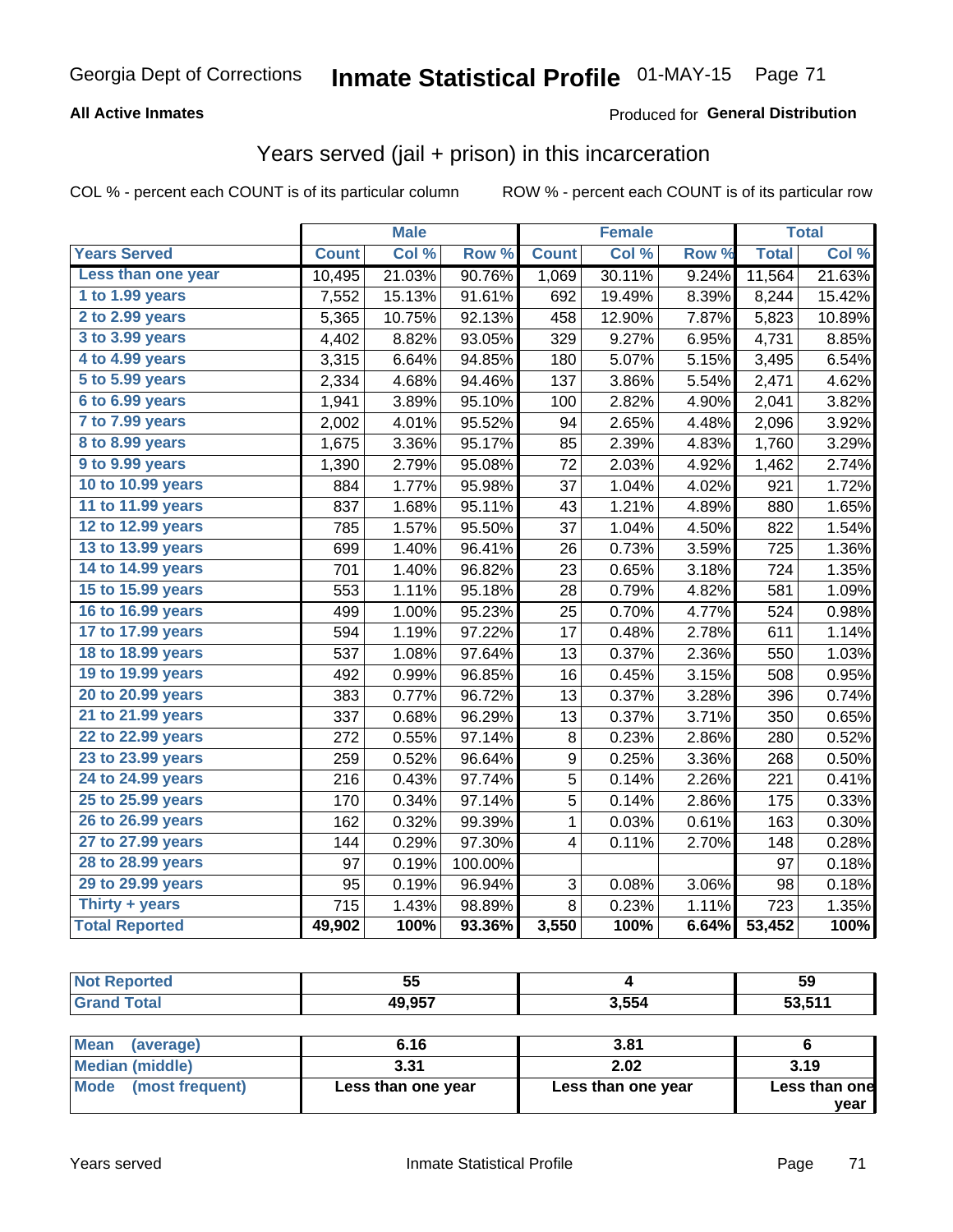## Georgia Dept of Corrections **Inmate Statistical Profile** 01-MAY-15 Page 72

#### **All Active Inmates**

Produced for **General Distribution**

### Results of most recent HIV tests

COL % - percent each COUNT is of its particular column ROW % - percent each COUNT is of its particular row

|                         |              | <b>Male</b> |           |              | <b>Female</b> |          |        | Total  |
|-------------------------|--------------|-------------|-----------|--------------|---------------|----------|--------|--------|
| <b>HIV Test Results</b> | <b>Count</b> | Col %       | Row %I    | <b>Count</b> | Col %         | Row %    | Total  | Col %  |
| <b>Positive</b>         | 745          | 1.62%       | $93.24\%$ | 54           | 1.59%         | $6.76\%$ | 799    | 1.62%  |
| <b>Negative</b>         | 45,136       | 98.37%      | 93.10%    | 3,345        | $98.41\%$     | 6.90%    | 48,481 | 98.37% |
| <b>Indeterminate</b>    | ີ            | 0.01%       | 100.00%   |              |               |          |        | 0.01%  |
| <b>Total Reported</b>   | 45,884       | 100%        | 93.10%    | 3,399        | 100%          | $6.90\%$ | 49,283 | 100%   |

| <b>Not Reported</b>   | $\sim$<br>4.U/ა | 155   | ററ<br>4.ZZO |
|-----------------------|-----------------|-------|-------------|
| <b>Total</b><br>Grand | 49,957          | 3,554 | 53,511      |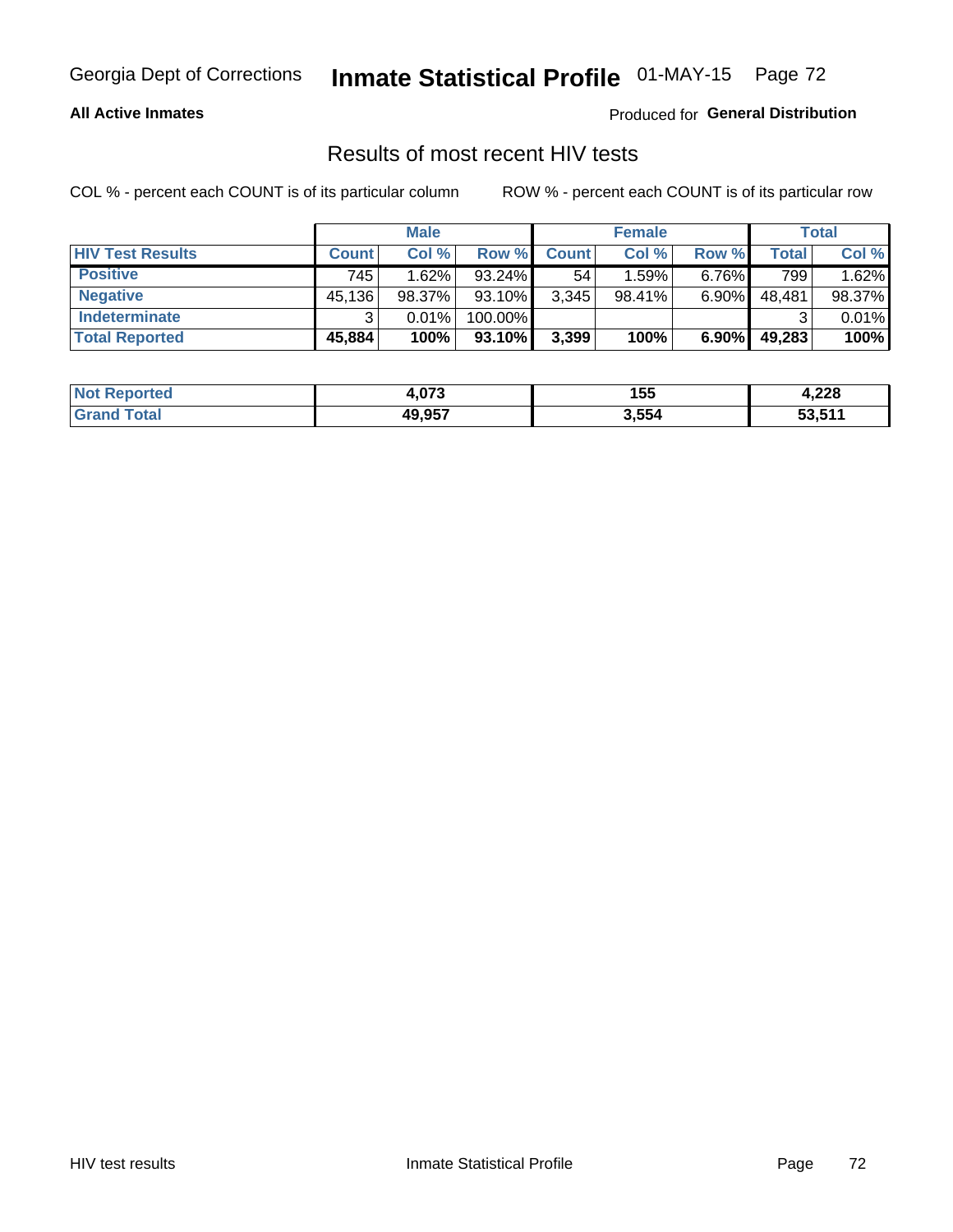# Georgia Dept of Corrections **Inmate Statistical Profile** 01-MAY-15 Page 73

#### **All Active Inmates**

#### Produced for **General Distribution**

### Results of most recent tuberculosis test

COL % - percent each COUNT is of its particular column ROW % - percent each COUNT is of its particular row

|                                  | <b>Male</b>        |          |           | <b>Female</b> |           |          | Total        |        |
|----------------------------------|--------------------|----------|-----------|---------------|-----------|----------|--------------|--------|
| <b>Tuberculosis Test Results</b> | <b>Count</b>       | Col%     | Row %     | <b>Count</b>  | Col %     | Row %    | <b>Total</b> | Col %  |
| <b>Positive on current test</b>  | 7.574 <sub>1</sub> | 16.47%   | 97.62%    | 185           | $5.67\%$  | $2.38\%$ | 7,759        | 15.76% |
| <b>Positive on previous test</b> | 21                 | $0.05\%$ | 100.00%   |               |           |          | 21           | 0.04%  |
| <b>Negative</b>                  | 38,380             | 83.48%   | 92.57%    | 3,079         | $94.33\%$ | $7.43\%$ | 41,459       | 84.20% |
| <b>Total Reported</b>            | 45,975             | 100%     | $93.37\%$ | 3,264         | 100%      | 6.63%    | 49,239       | 100%   |

| <b>Not Reported</b> | 3,982  | 290   | - 270<br>4.ZI L |
|---------------------|--------|-------|-----------------|
| <sup>-</sup> otal   | 49,957 | 3,554 | 53,511          |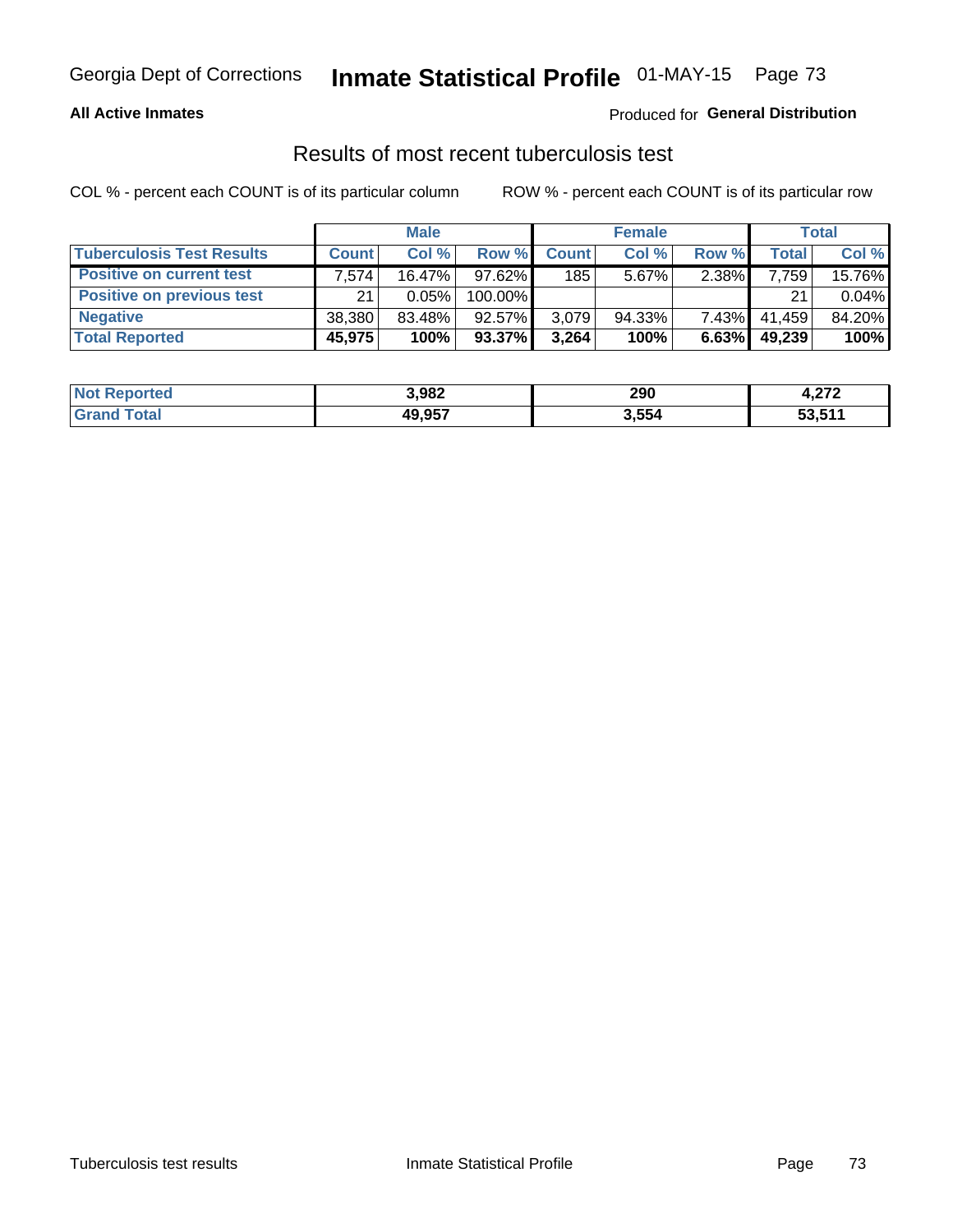# Georgia Dept of Corrections **Inmate Statistical Profile** 01-MAY-15 Page 74

#### **All Active Inmates**

Produced for **General Distribution**

### Results of most recent syphilis test

COL % - percent each COUNT is of its particular column ROW % - percent each COUNT is of its particular row

|                                 | <b>Male</b>  |           |        | <b>Female</b> |           |          | Total   |        |
|---------------------------------|--------------|-----------|--------|---------------|-----------|----------|---------|--------|
| <b>Syphilis Test Results</b>    | <b>Count</b> | Col%      | Row %  | <b>Count</b>  | Col %     | Row %    | Total I | Col %  |
| <b>Positive on current test</b> | 263          | 1.39%     | 93.26% | 19            | 2.50%     | $6.74\%$ | 282     | 1.43%  |
| <b>Negative</b>                 | 18.646       | $98.61\%$ | 96.17% | 742           | $97.50\%$ | $3.83\%$ | 19,388  | 98.57% |
| <b>Total Reported</b>           | 18,909       | 100%      | 96.13% | 761           | 100%      | $3.87\%$ | 19,670  | 100%   |

| <b>Not Reported</b> | 31,048 | 2,793 | 33,841 |
|---------------------|--------|-------|--------|
| <b>Grand Total</b>  | 49,957 | 3,554 | 53,511 |